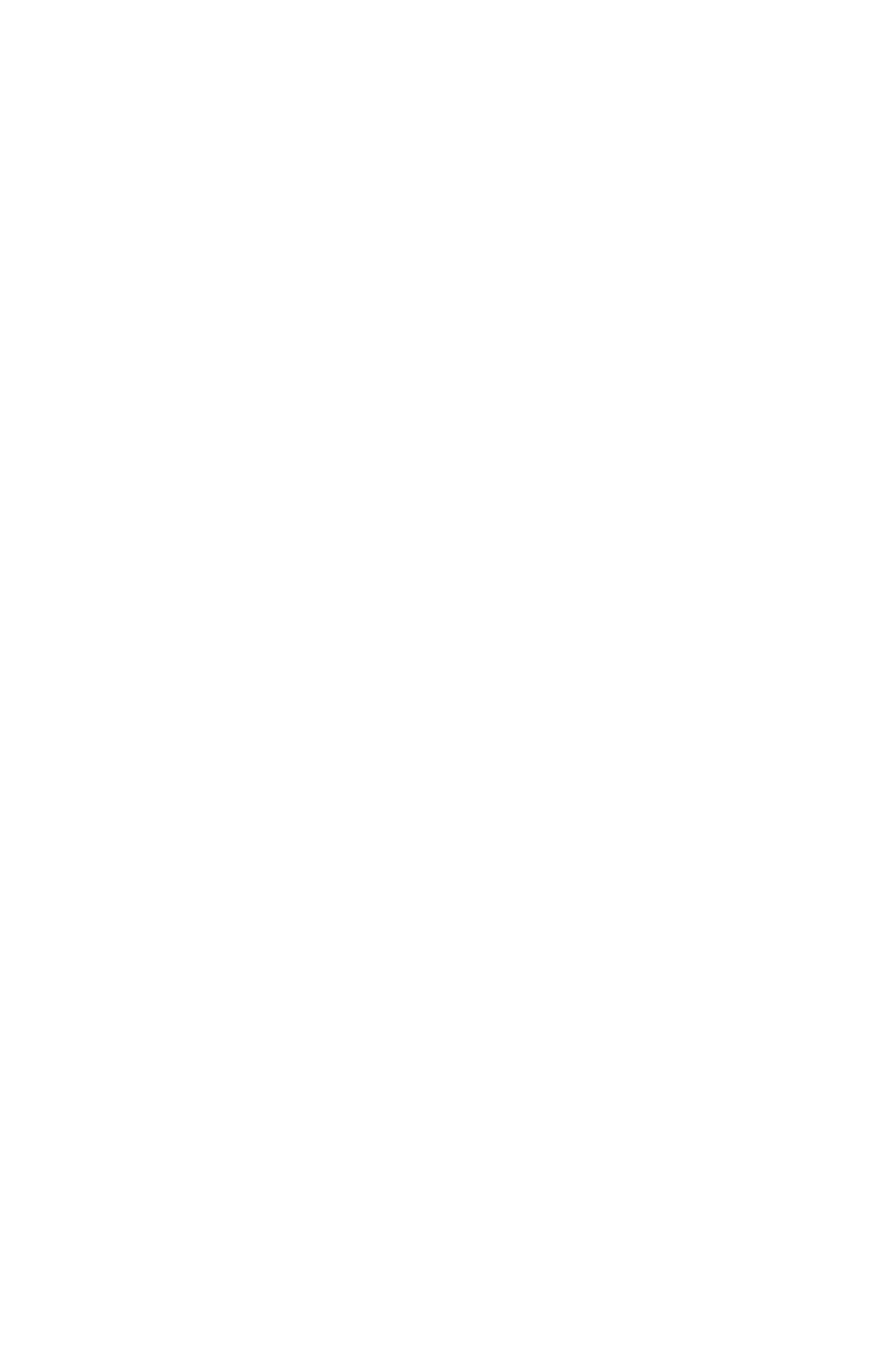# The End of All Evil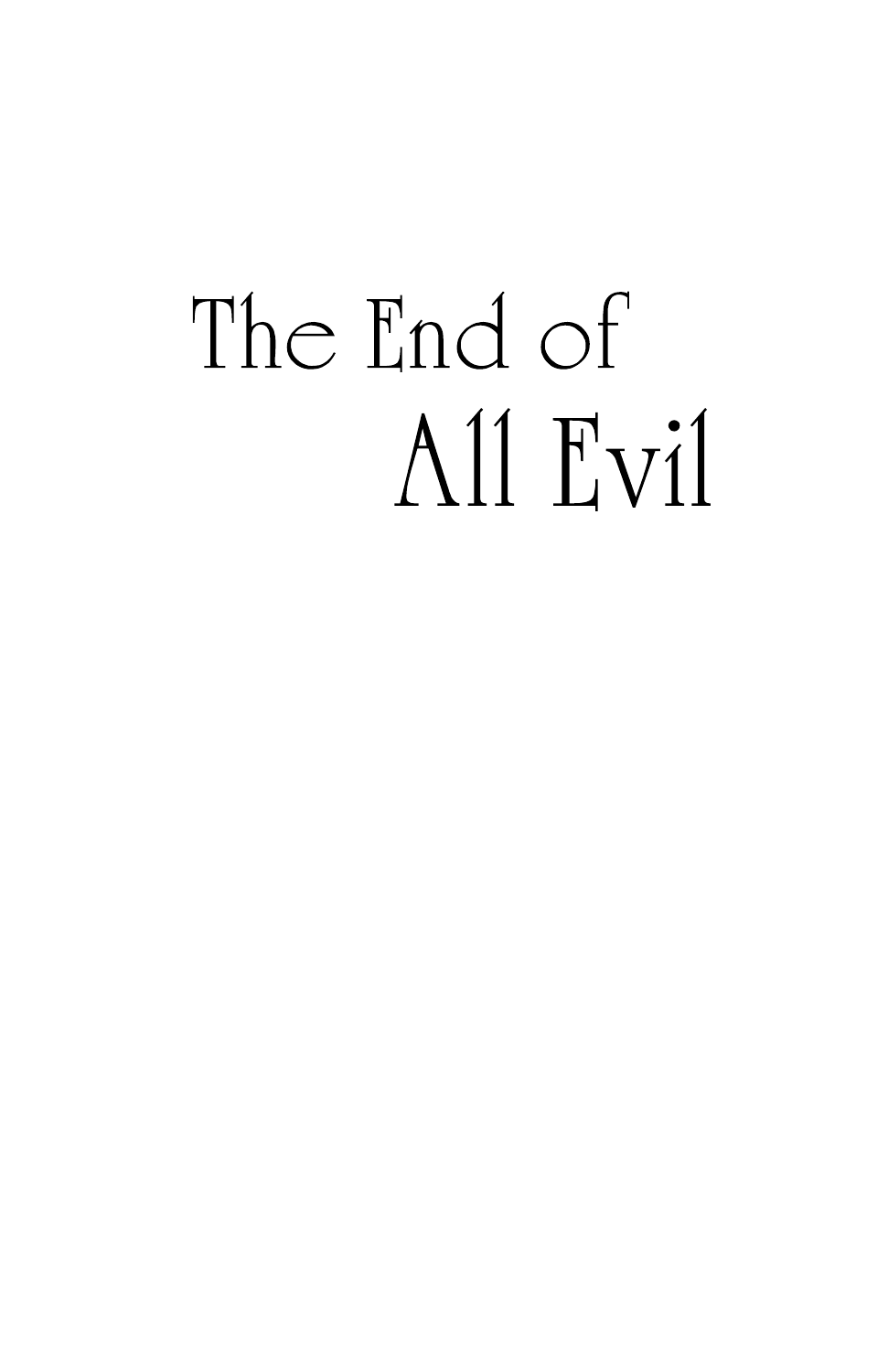## this book is just the beginning www.EndOfEvil.com

ISBN 0-9777451-0-4 2005 Jeremy Locke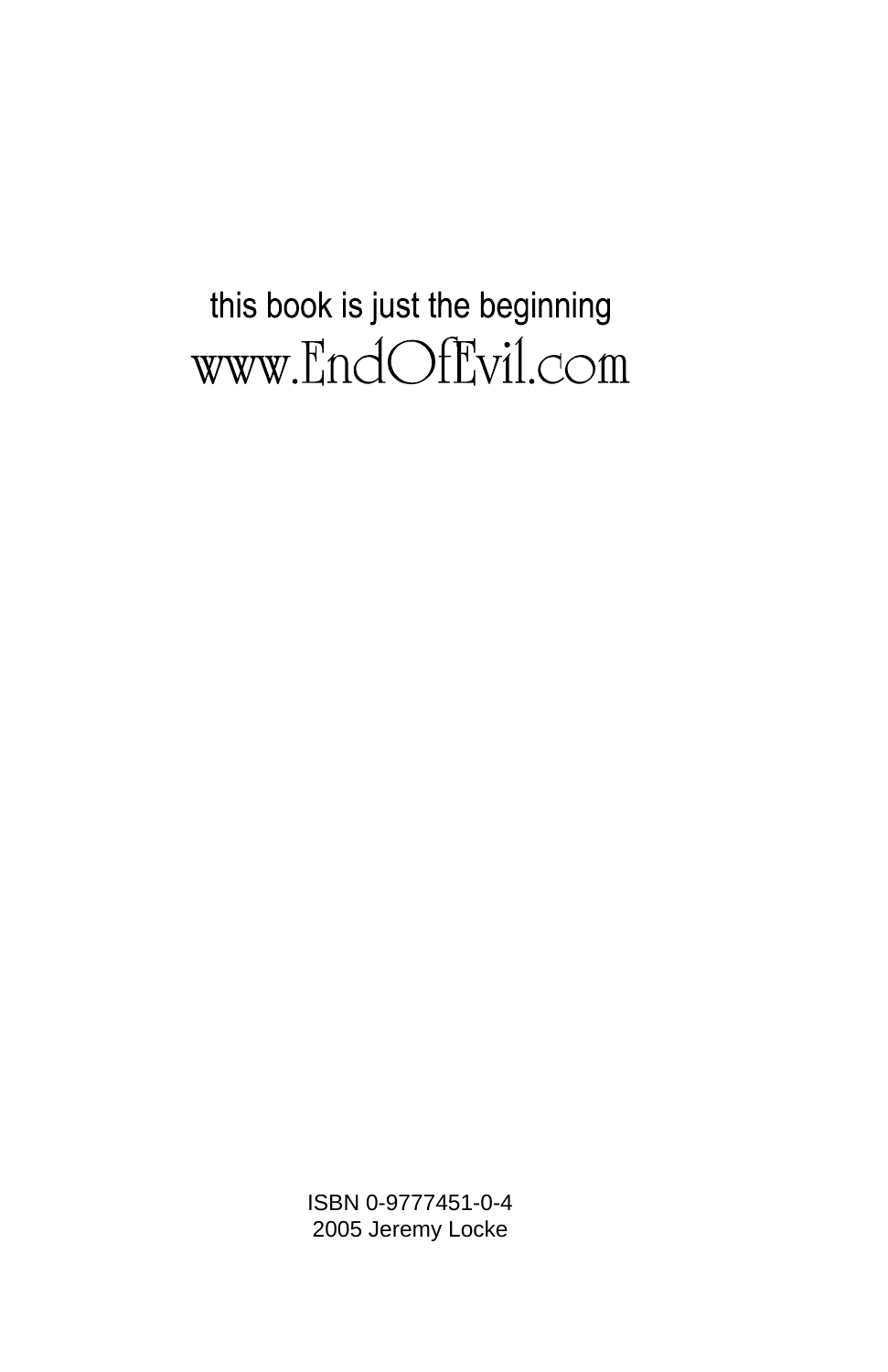## **Contents**

| Chapter 1  | <b>Freedom</b>                                   | $\overline{7}$ |
|------------|--------------------------------------------------|----------------|
| Chapter 2  | Earth                                            | 9              |
| Chapter 3  | <b>Authority</b>                                 | 17             |
| Chapter 4  | <b>Culture</b>                                   | 29             |
| Chapter 5  | <b>Tactics</b>                                   | 47             |
| Chapter 6  | <b>Democracy</b>                                 | 61             |
| Chapter 7  | <b>Economics</b>                                 | 67             |
| Chapter 8  | <b>The Pattern of Liberty</b>                    | 81             |
| Chapter 9  | <b>End of Evil</b>                               | 89             |
| Appendix A | <b>Glossary of the</b><br><b>Culture of Evil</b> | 95             |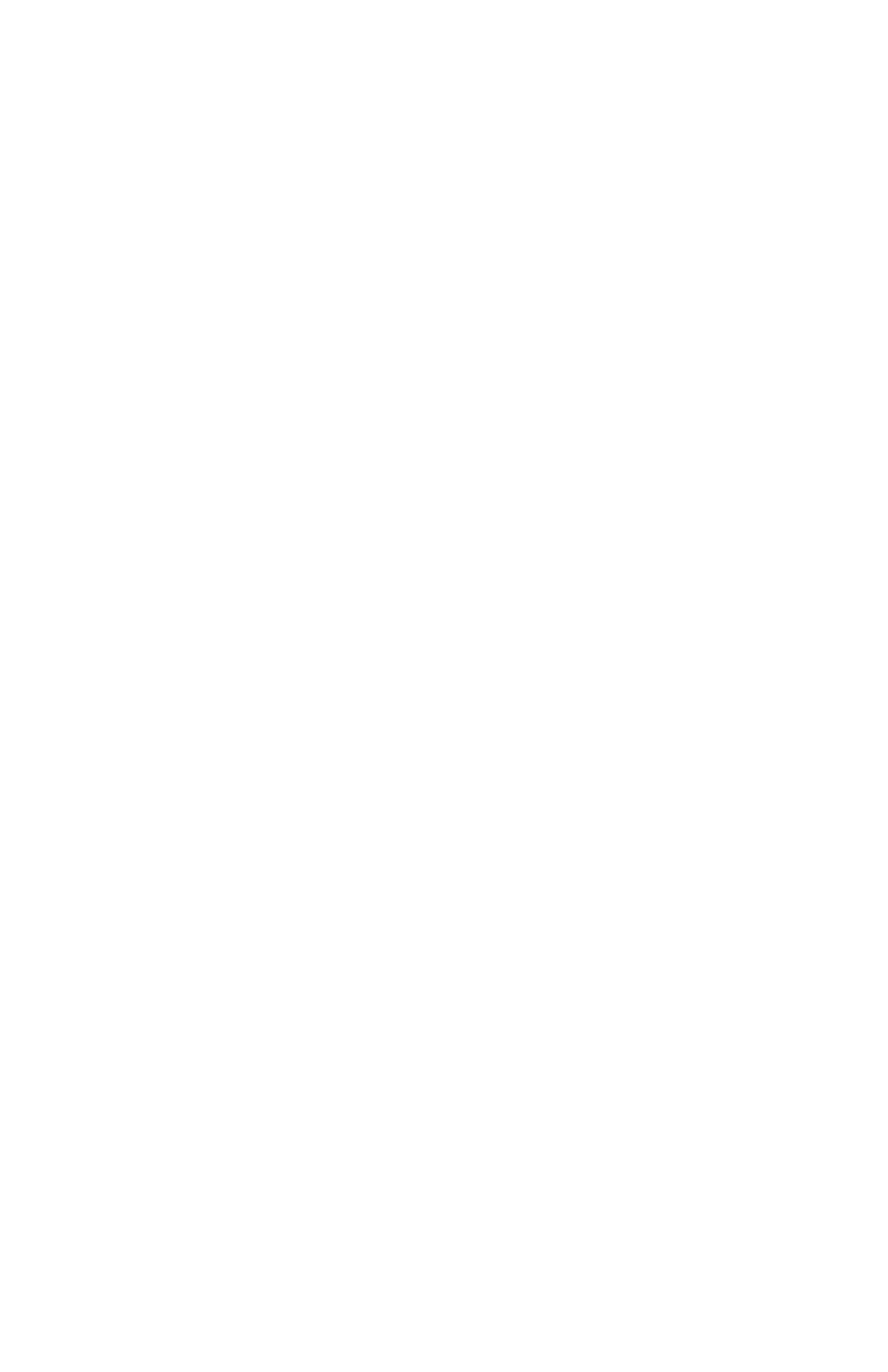## **Chapter 1** Freedom

The definition of freedom is the infinite value of the human being. The definition of evil is the destruction of freedom. Everything that is evil teaches people that they have limited value.

#### **Simple**

Truth is always simple. All people recognize truth because all people are intelligent beings. It is the nature of evil to create artificially complex ideas. It does this to hide or obfuscate the freedom it destroys. If you remove the complexities and fears from your life you will find a plain and beautiful truth. This truth is the nature of your worth.

#### **Value of man**

To understand freedom is to understand the value of a person. Everything that evil wants is to disguise and destroy your value. All authority is created by evil men to disguise your worth. To understand your own worth is to understand the nature of liberty.

#### **Evil**

The crucial key for understanding our world is to understand the nature of evil. Evil challenges the value of people by denying them the opportunity to make their own choices; by denying them the chance to grow strong in learning and understanding.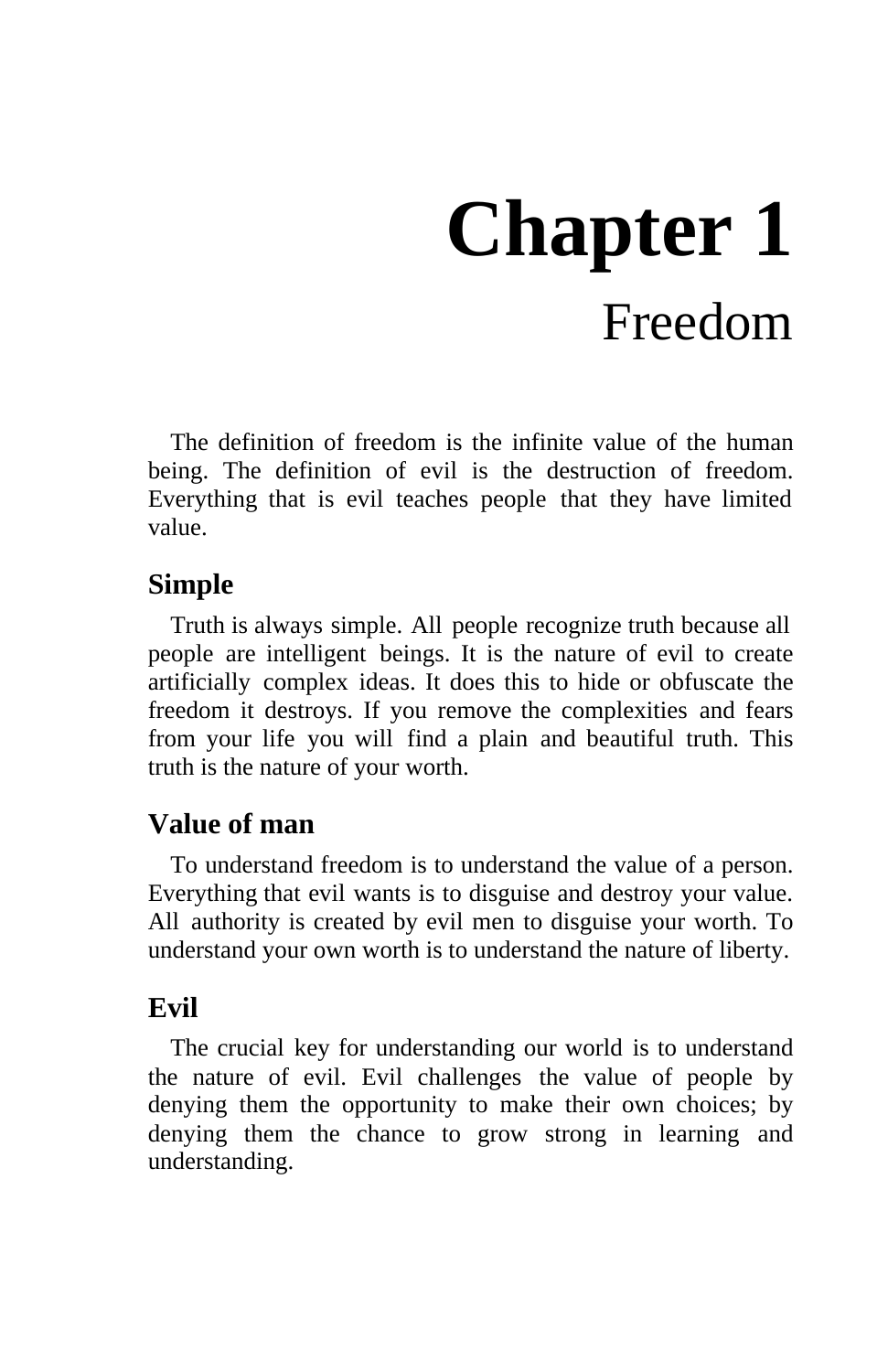#### **Freedom**

While evil seeks to destroy or hide a person's worth, freedom shows humans their full potential and their full value. With freedom, people have loved, cured disease, removed hunger, eased labor and lived in peace. With freedom, happiness is possible. Freedom is the exact opposite of evil.

#### **You**

Everything written in this book is written to destroy the ideas of culture and law. The lesson of this book is simple: nothing on earth is more valuable than you.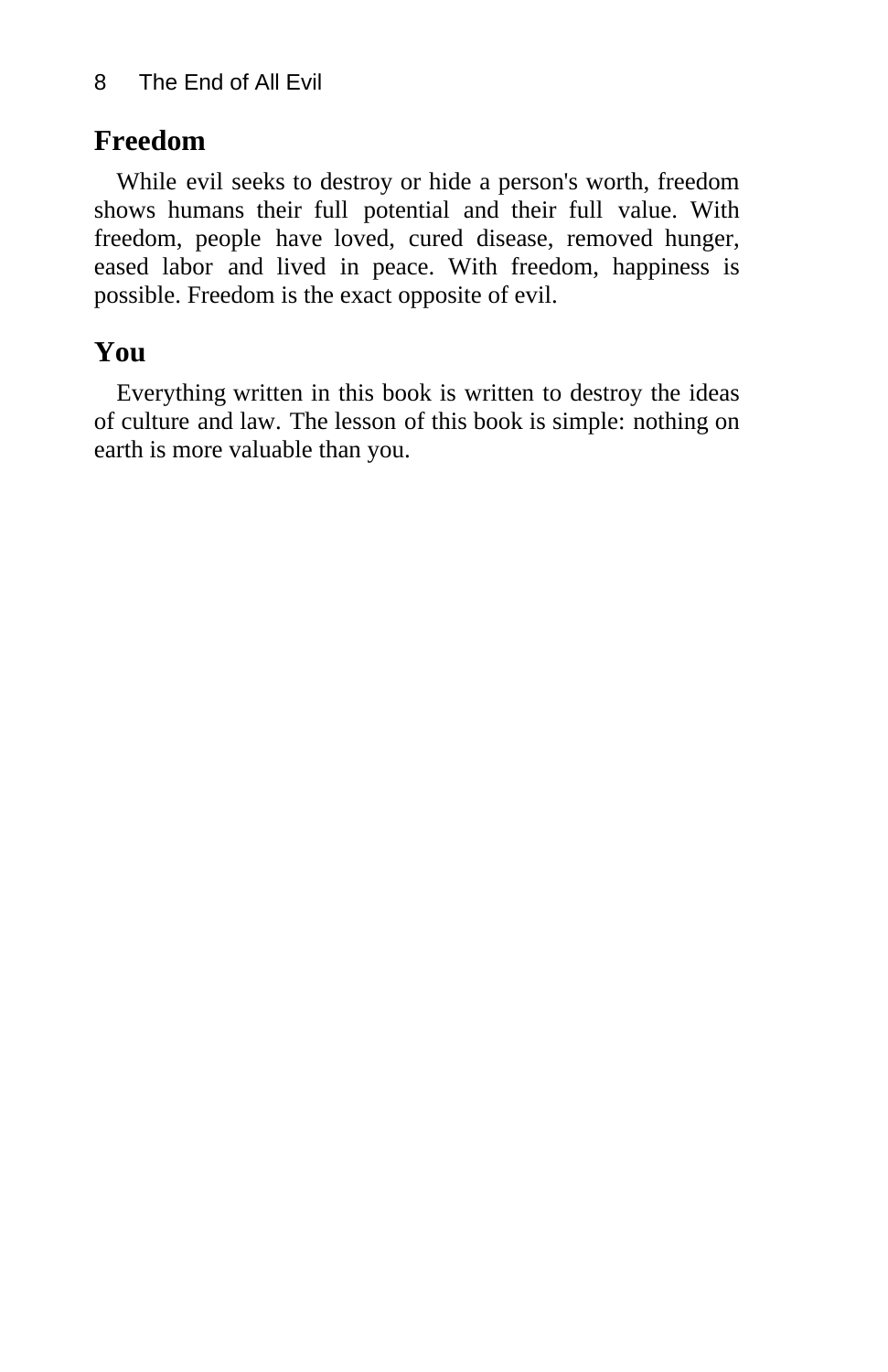## **Chapter 2** Earth

There is a dark conspiracy which has clouded the minds of humanity throughout all ages. This conspiracy is evil incarnate, and controls vast mountains of human emotions, work, thought and speech. It has been responsible for the deaths of hundreds upon hundreds of millions and the slavery of nearly every being who has ever lived.

If you can accept a single principle—that you have infinite worth—then this book will give you the vision necessary to see the world as it truly is. To know once and for all that this dark conspiracy is not strong, but weak; that evil is not growing, but dying.

#### **Principle versus law**

To understand how evil controls people, it is necessary to understand the difference between principle and law.

A principle is a truth that creates freedom. A law is a lie that creates slavery.

Principles describe reality. They are knowledge that help you to make use of your world. Because of your intelligence, you recognize principles in everything you do. Every true thing you learn is a principle. The movements of your hands, which foods taste good, mathematics and empathy for a friend are all based on principles.

Laws are artificial ideas created by evil men to restrict the thinking and understanding of people. Laws mask themselves in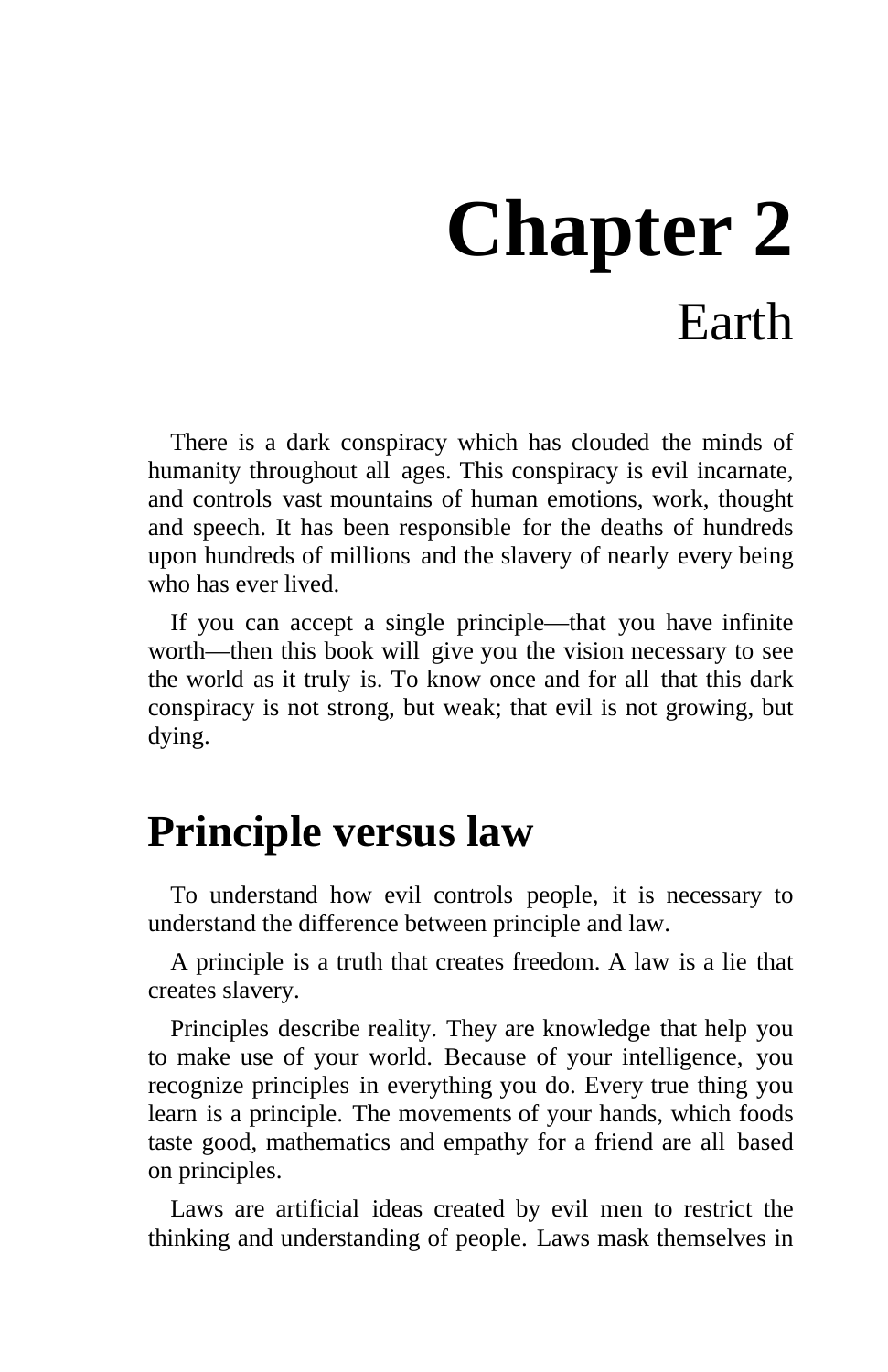authority so that they can impersonate principles. When people mistake law for principle their freedom is restricted. When people mistake truth for the ideas of authority, their abilities and their wisdom are diminished. This is the purpose of law.

An example of a principle can be found in thermodynamics. A liquid is cooler than a gas. This is a principle. Because this is a principle, it does not restrict us, but *enables* us. Using this principle, we can condense and expand a substance between gas and liquid to create refrigeration. With this principle, we have more understanding and more power. Principles are truths that create freedom.

An example of a law can be found in the culture of royalty. A commoner owes homage to the king. This is a law. Because this is a law, it destroys freedom and enslaves. Under this law, a person must neglect usage of their minds, their speech and their actions. They must believe that they are worth less than the king. Notice that unlike principle, there is no truth in law. It is entirely possible to disrespect the king, and therefore to break the law. Law must be enforced, because there is no truth in it. A law destroys freedom because it is a lie. A principle, however, creates freedom because it is knowledge.

That which destroys freedom is evil.

## **Simplicity**

The world is simpler than it pretends.

Complexities are found in every aspect of our cultures, politics and economies. Every day people are introduced to new ideas, new spin, new views or a new symptom of our world. Many of these ideas are perversions of principle designed to engineer specific reactions from people.

Evil societies invent ideas to destroy the free thinking of people. Some of history's names for these ideas have been socialism, fascism, racism, communism, democracy, class warfare, political correctness, propriety, decency, royalty and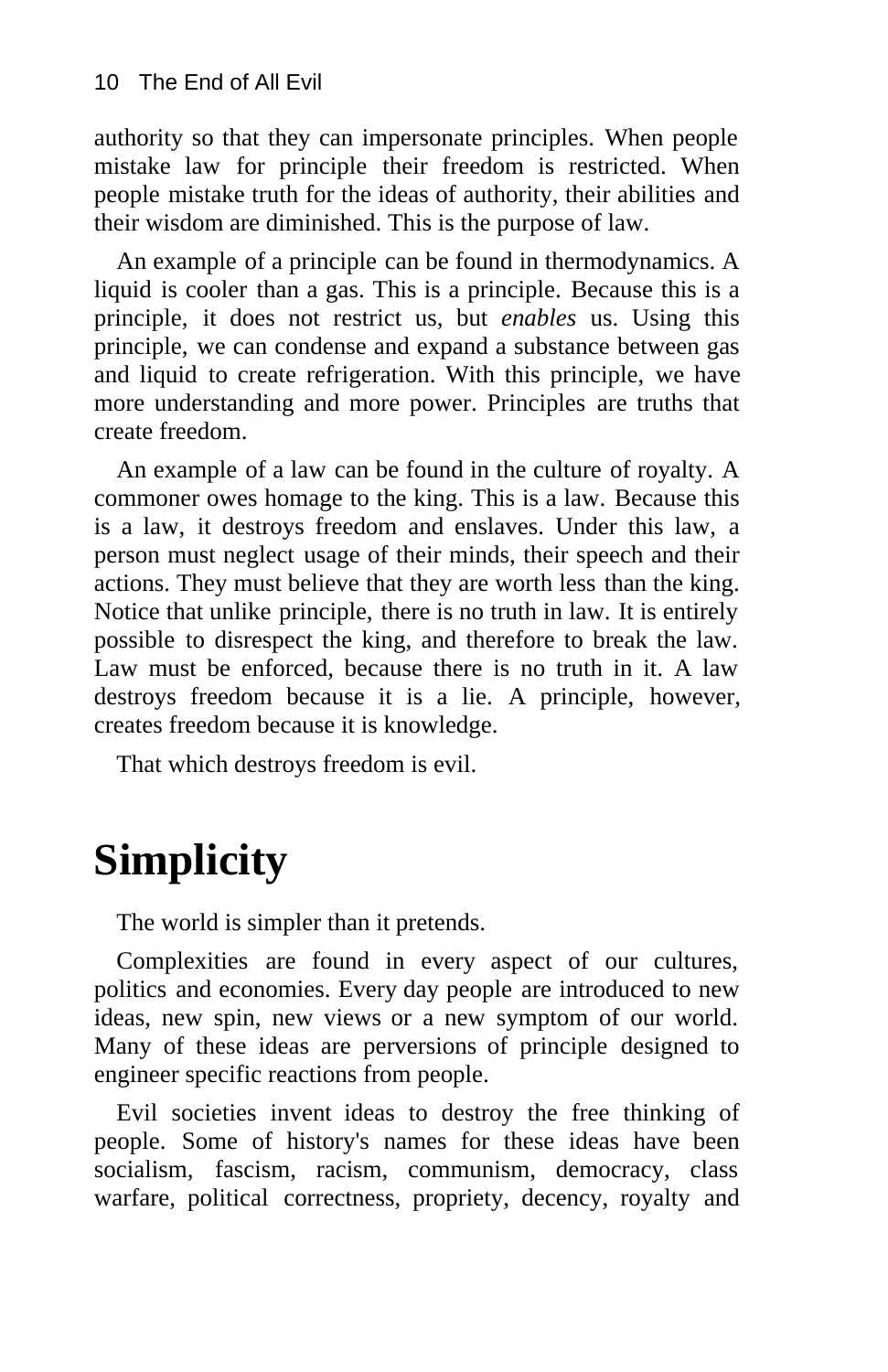terrorism. All of these ideas are created for exactly the same purpose. They are all vehicles to confuse the minds of the victims of slavery. They are all evil.

You are capable of understanding everything in the world around you. Your intelligence is not limited. Distortions and complexities are introduced into your understanding so that evil men can control you. Evil wants you to believe that you are incapable of understanding your own world. When you understand the magnitude of your own worth, evil will fail.

There are two principles relevant to understanding the concept of intelligence. The first is simplicity. The principle of simplicity states that intelligence recognizes truth. When any truth is presented in pure form, all people are capable of understanding it. There is no truth that you cannot learn. This is the principle of simplicity; that intelligence recognizes truth.

The second principle is the principle of obfuscation. Obfuscation is the distortion of principle. Obfuscation is the creation of false ideas in order to hide truth. Sometimes this is simply adding ideas on top of truth to disguise the nature of the original truth. Even ideas that seem entirely appropriate can be used to bury simple truths.

Obfuscation is used by evil to confuse the minds of people. Obfuscation distorts principles so that people will be unable to learn. Evil uses obfuscation so that you will be unable to gain wisdom. It does this to limit your freedom. Culture knows that people will discover fewer truths if they are focused on artificial complexities.

As children grow, they learn that seemingly complex ideas are actually basic and simple principles. What may have seemed impossible to understand at one point becomes wonderful once understood. It is good to gain wisdom. With wisdom you can do anything.

Your search for knowledge will become easier for you as you shed any notion of your own inferiority. Evil uses obfuscation to make people feel inferior. You are not inferior to other people, and you are not inferior to ideas. You have infinite worth.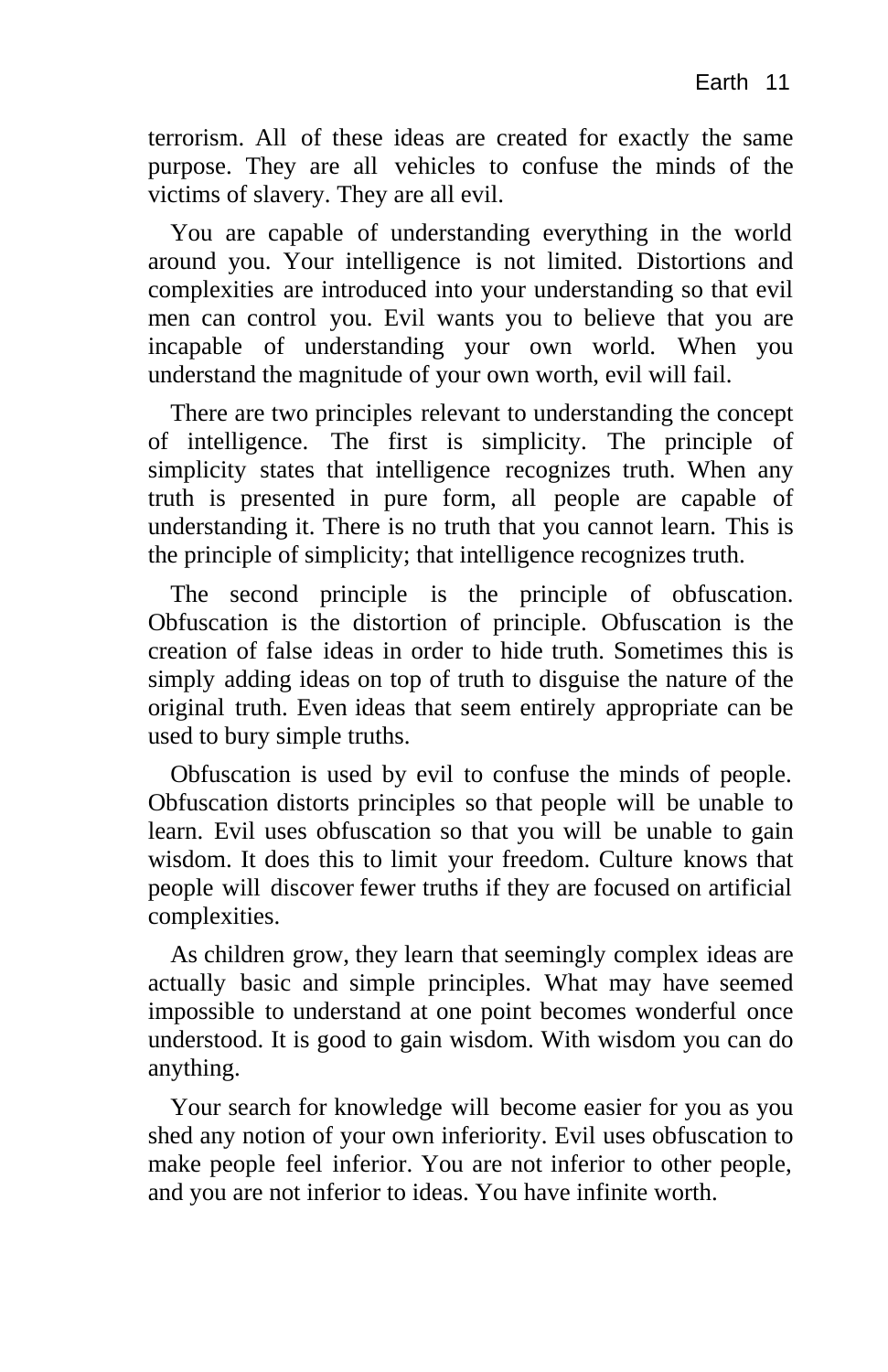### **Who you are**

As a human being, you are very special. You are unlike the minerals, the plants or the animals of earth. Nothing commands the abilities of intelligence like you. Nothing else has such complete and total ambition to satisfy dreams. Nothing else has the desire or the thirst for knowledge that you possess. You are a human being.

There is no limit to your nature. There is no end to your capacity for understanding or for happiness. As a human being, your life is not subject to any will except your own. You require no permission, favor or license to learn and grow. Anything that you desire can be yours.

People naturally seek happiness in their lives, and the most common and deepest desire is for the love and strength of their families. Everything you do enhances security, peace and prosperity for yourself and those you love. Your ability to create these things from the desires of your heart is properly defined as faith. With faith you will find joy in every walk of your life.

### **Faith**

Faith is the courage to test ideas for truth. With faith, people discover whether ideas are true or false. With faith, people learn principles.

People use faith to take steps in testing principles. We often fail, but we always learn.

Imagine walking over a rocky surface. Perhaps you expect that the surface is solid and will not shift. If you expected firm ground, but found movement, you may stumble. When the ideas you are testing are wrong, your test will fail. Your intelligence helps you to adjust your thinking to better understand the principles of walking. You learn to control your balance in spite of the difficult terrain. You use faith to test your new understanding, and soon can traverse successfully and quickly. You are mastering principles.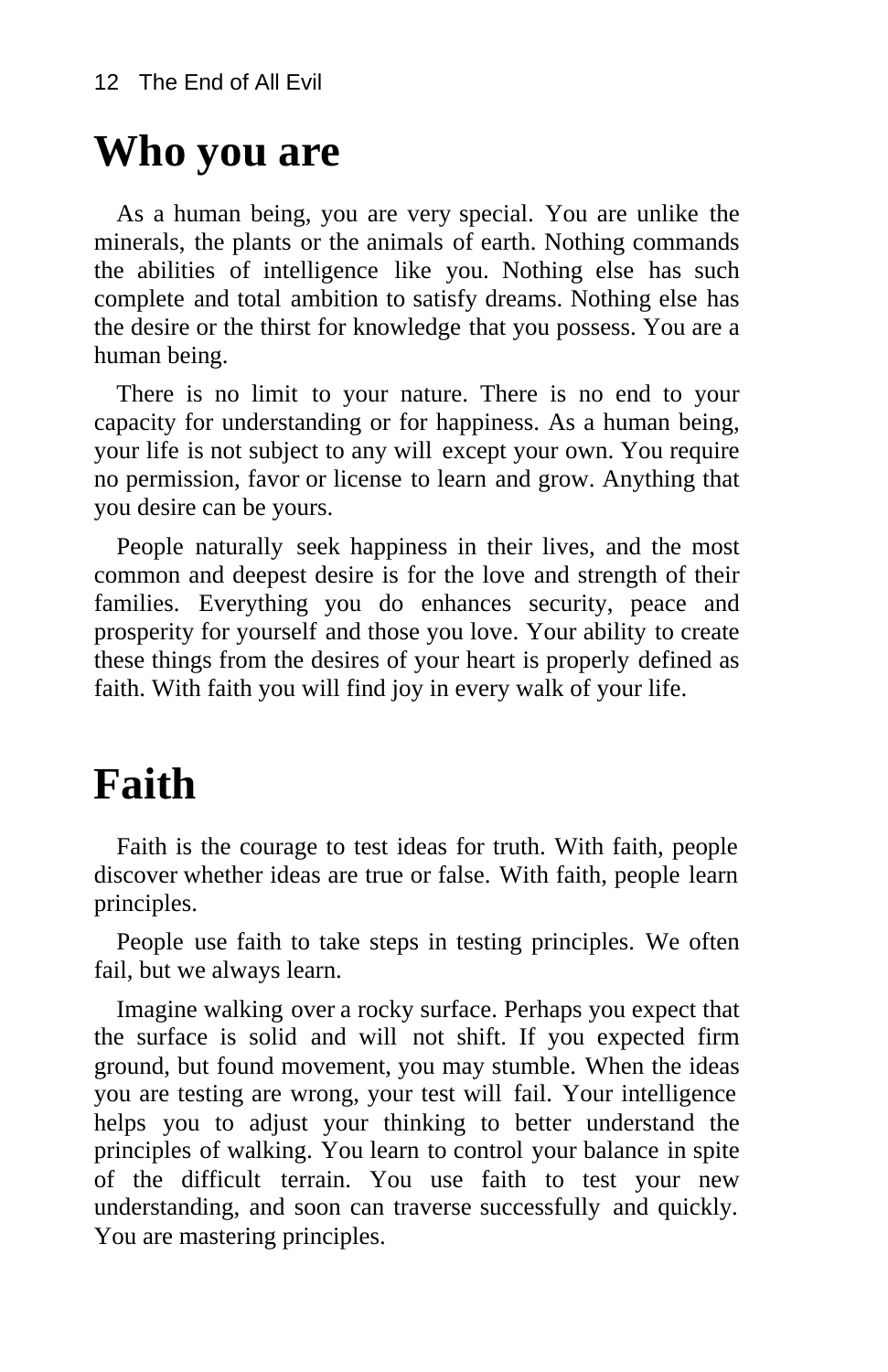Any time human beings put principles into action, they will feel power, excitement and joy. The realization of intelligence is what people seek. Some examples are a little child proudly showing his parents that he has learned to tie his shoes, or a student mastering an understanding of mathematics, or a husband and wife resolving an argument. These are the discovery of principles by the test of faith.

The application of faith to principle brings wisdom.

Freedom is necessary. The destruction of freedom prevents people from using faith. It prevents people from testing their understanding of principles. When we are not free to take steps, we cannot learn and we cannot grow. Love, prosperity and knowledge are all things that are only possible with freedom. Freedom brings everything good.

As a human being, the degree of freedom that you require is infinite. Freedom is the infinite value of the human being. If evil destroys freedom in any area of your life, it can limit your wisdom, your love, and your joy.

#### **Danger**

There are people who would destroy your freedom. They want to control you so that you cannot become the person you want to be. In order to control you, they use force to take away the liberty that you were born with.

You must never underestimate the prowess or cruelty of evil people. Evil will confiscate money, destroy virtue and spill blood. Most people are not evil; most people try to create and not to destroy. However, evil people do exist and they are extremely dangerous.

They are called authority.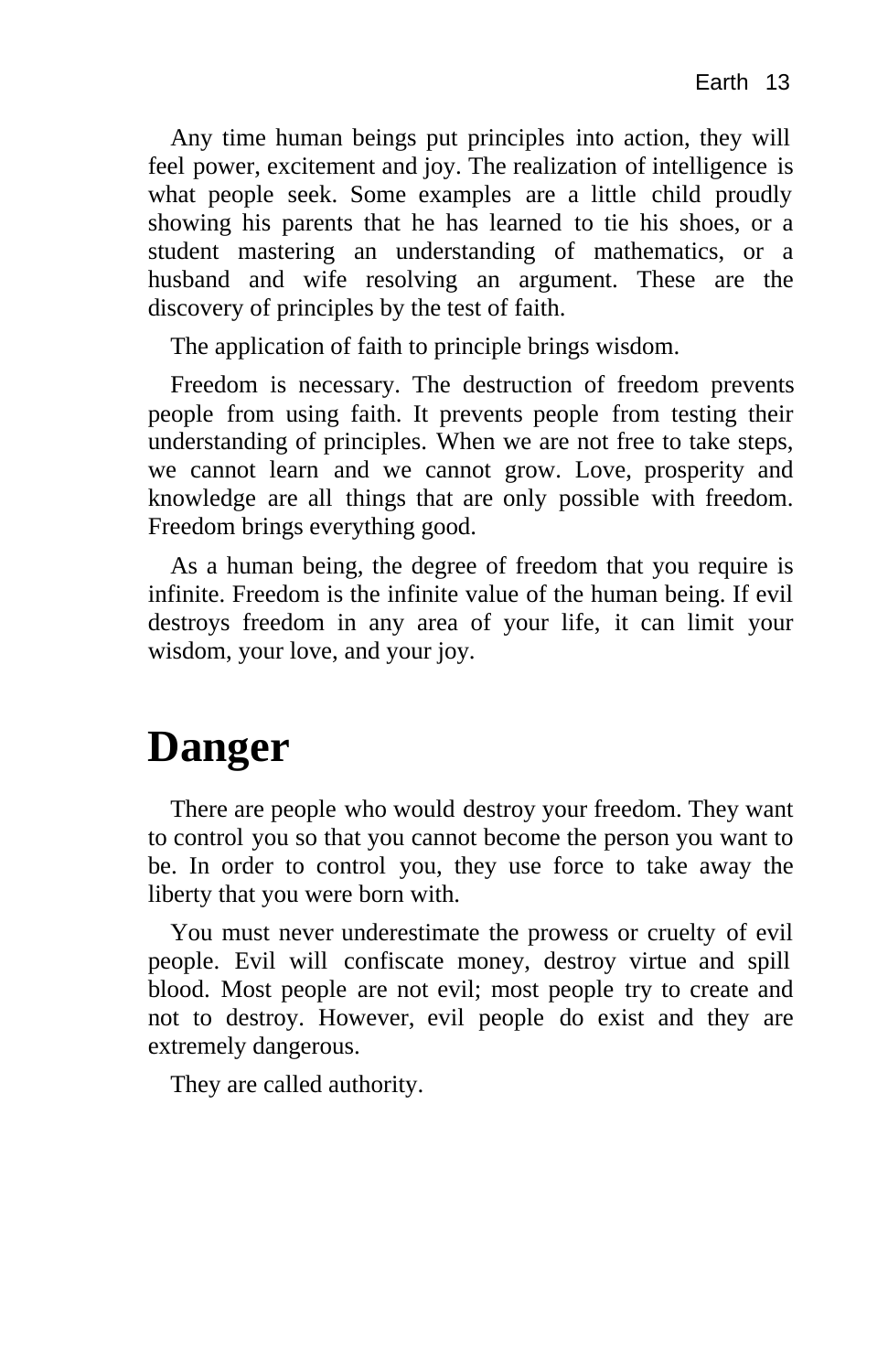## **Authority**

There is no authority on earth that can rightfully govern your life.

Born to this world, you and you alone control your eyes, your ears, your tongue, your hands and your mind. All authority which claims to be able to dispose of you and your abilities is deceit.

You were born to this world so that you might have the free agency of life. Life is liberty. With liberty and faith in this world, you can learn and do anything. Anyone who tells you that you must yield your mind, your body, or your possessions to authority is evil.

Understand that choices made of your own free will are not evil. There is nothing wrong with sacrifice, if it is made willingly. But sacrifice without choice is not sacrifice, it is slavery. Authority always places demands on people by force. Authority never asks permission.

## **Obscured**

The simplest authorities are common thieves. They use extortion or stealth to confiscate things that you value. They can steal money, virtue through rape, or life through murder. By their actions, they are teaching you that your worth is inferior to theirs. The tool of their authority is violence.

There are other, far more powerful authorities in your everyday life. They are dramatically more dangerous, more profitable and more subtle. They teach you through distorted ideas that you are not capable or worthy of living free. Authorities teach that other people can manage your life better than you can.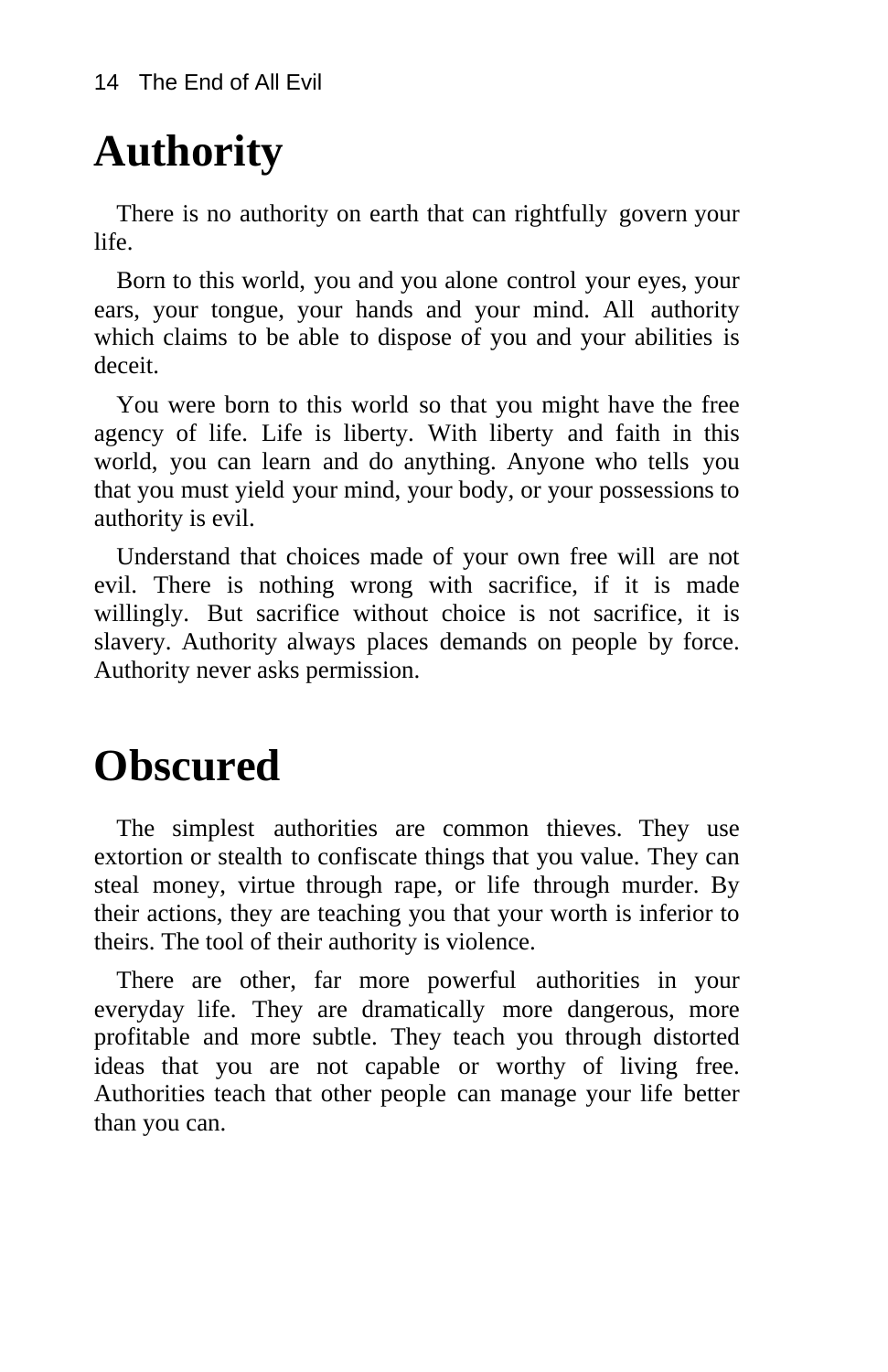With a callous disregard for your worth, you are commanded to behave according to someone else's ideas. The height of the danger can be seen in the extent to which these commands are commonly accepted as good. We know them as culture.

You will find such subterfuge everywhere you have value in your life. If something is valuable to you, you can be sure that someone, somewhere, is willing to take it from you. While they bear the same evil as the common thief, the methods of sophisticated culture are normally much, much more powerful.

#### **Evil**

Evil is the destruction of freedom.

It cannot be stated more simply. Everywhere you look, you will find the obfuscation of evil. There are countless ideas which are taught about the nature of evil. Every false idea is created by evil to hide truth from you.

Evil is not darkness and it is not a frightening unknown. Evil is not some mystical psychology of man, nor is it inherent in our natures. It is not supernatural, and it most definitely exists.

As with all principles, the principle of evil is simple. Evil is the destruction of freedom. When free, you can build glory, peace, prosperity and joy into the world. Around you, you will find all these things. Men and women like you built these things.

Evil enslaves. Evil is found in words such as force, compulsion, tax, violence, theft, censure, and politics. Notice that in such things, there is no joy. None have any value to humanity.

## **Control**

Evil seeks to be a master over you. Evil wants you to be a slave.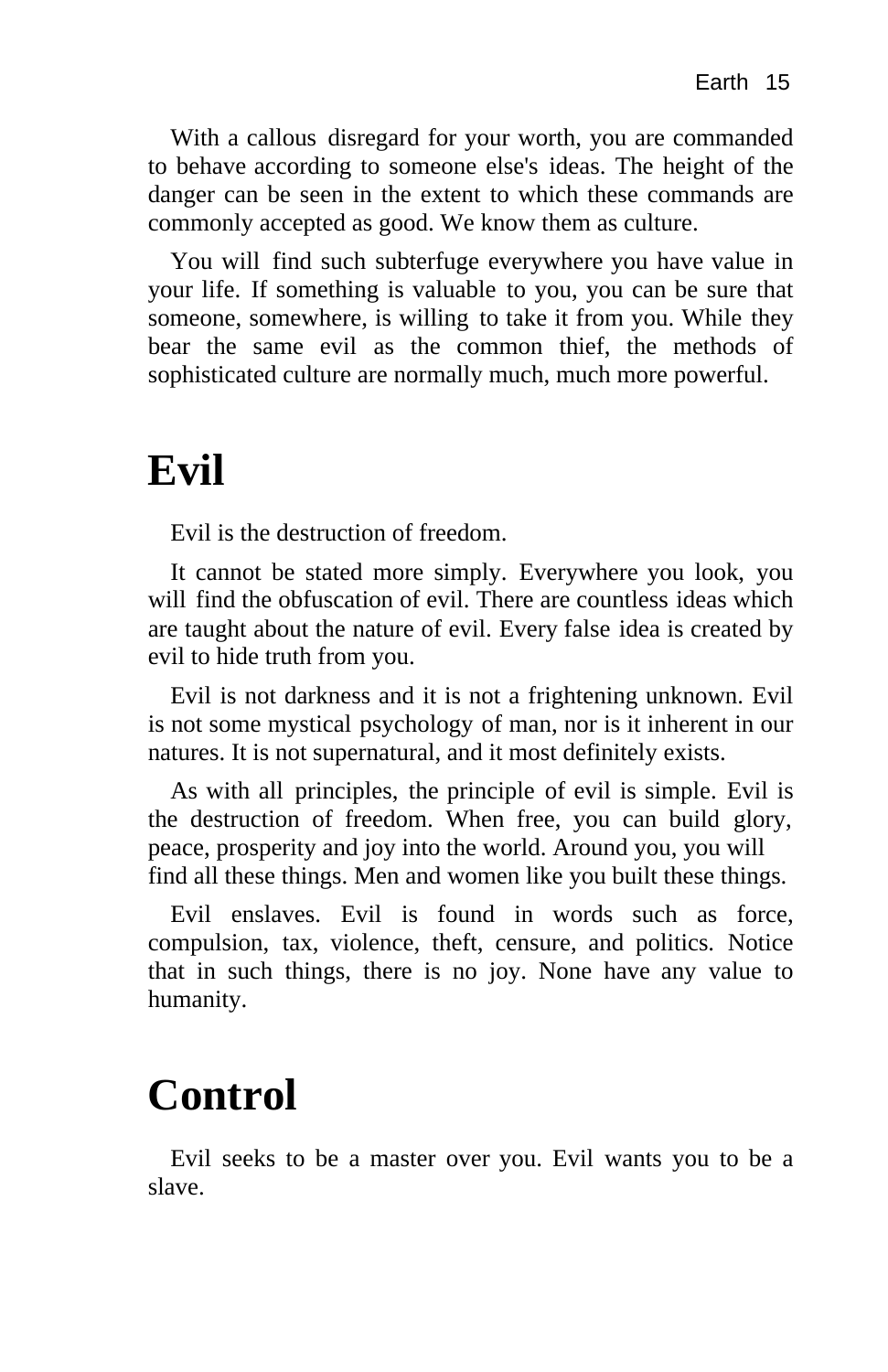What we consider as real "slavery" is indeed only one form of slavery. The African slaves in the United States were compelled to work and toil for other people's benefit. Their lives were mostly controlled for the benefit of the master, but they had some very limited freedoms. Some were able to create distinct traditions and maintain families. They did their best to build joy into their lives despite the tyranny wrought upon them.

Because they were in control of portions of their lives, were they free? How much freedom does a person deserve? How much freedom can be destroyed before we recognize that it is evil?

Slavery is not a concept of totality. Slavery exists wherever the freedom of man is destroyed. Theft and bullying are slavery. In history, African natives, Jews and many others have experienced lifelong slavery. The ultimate slavery is murder. Slavery stops people from being able to make choices for their own lives.

Everything that restricts your mind, your movements and your speech is evil. Slavery is found in both the partial and complete destruction of freedom.

Evil compels you to behave in manners that do not benefit you or those you love. Culture and law exercise overwhelming force in the name of propriety and public good. They destroy freedom, and put human lives under other people's control.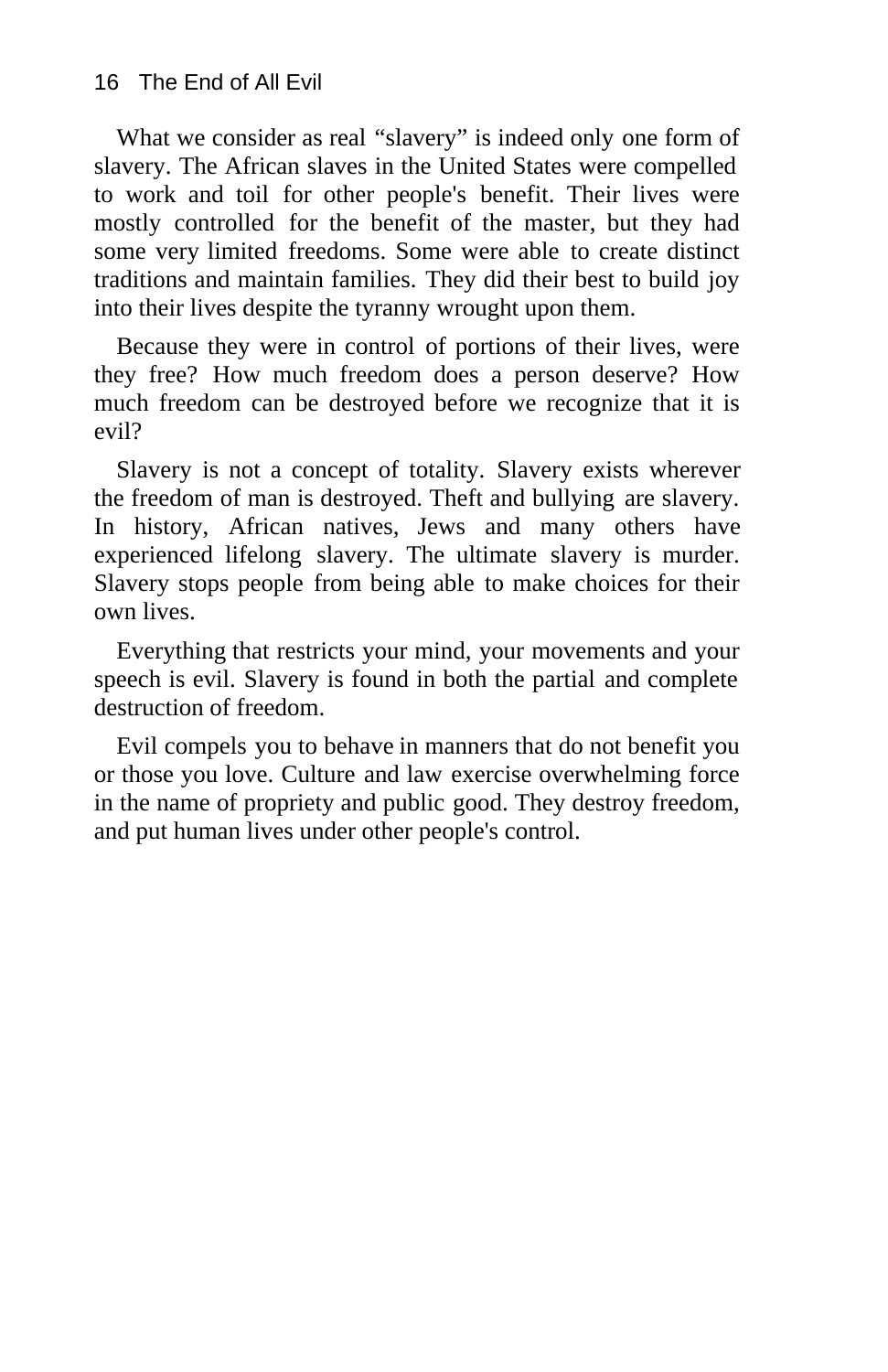## **Chapter 3** Authority

You were born to this world with sovereignty over your mind and over your life. Your abilities to think, to feel, to learn and to love are your liberty. In you, these capacities are infinite. You have infinite worth.

Evil seeks to destroy your liberty. It seeks to be in authority over you. It does not want you to have liberty. Evil seeks to destroy you so that it can use you as a puppet.

The implementation of evil is called authority. Authorities are what evil implements as it exercises control over the lives of people. Authority limits your ability to learn, to think, to feel, to love and to grow. This is why authority is evil.

Authorities are not accidents. They are specifically created by intelligent people to control you. There are two tools that evil makes use of in order to accomplish this. Both tools destroy freedom. They are culture and violence.

Each of these tools of authority have weapons which are used to attack your liberty. The weapons of violence are theft, imprisonment, torture, rape and death. The weapons of culture are law and the control of speech.

Evil is implemented by force in the lives of people. Evil wants you to obey its authority. It uses the weapons of violence on everyone who will not obey. It uses the weapons of culture to sustain whatever obedience it manages to achieve.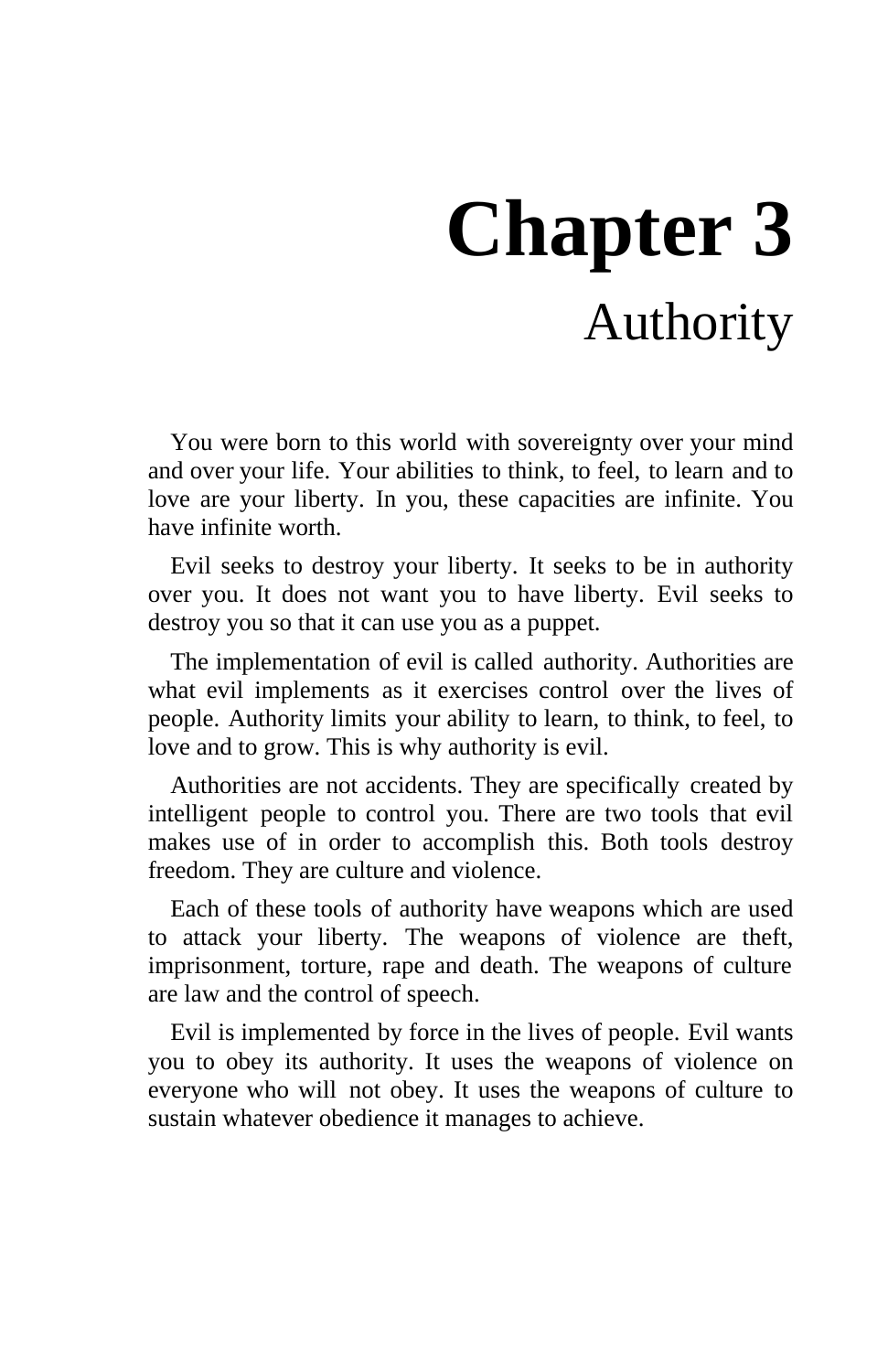## **Violence**

Your physical body allows you to exercise principles over every aspect of reality. With it, you have the tools necessary to interact with the physical world. Physicality greatly enables you; it is a gift of pure freedom.

People obey authority when they are subjected to violence. Violence threatens your physical body. It threatens your interaction with the physical world. People who are subjected to violence are compelled to obey because they want to protect the freedom that their bodies bring to them. Pain and mutilation limit your ability to interact with your world. Death destroys your freedom completely.

The lie of tyranny is that you will maintain the freedom of life by obeying authority. The choices it offers you are a lifetime of obedience or death. Evil is the master of deceit. The objective of evil is not violence, but obedience.

The purpose of violence is to compel obedience. Its design is the destruction of freedom. Whether submitting to authority and obeying, or allowing it to destroy you physically, you will have lost your freedom. The only way to maintain freedom is to fight tyranny at all times and at all costs.

### **Perspective**

The cultures of earth offer their people different moralities. Perverted definitions of good and evil are found everywhere on the planet. In one culture, a thing is proper, in another it is taboo. In one culture, a word is egregious, in another it is not. Criminal acts are defined entirely differently in opposing cultures.

When an authority is established amongst people, evil is either obvious to see, or nearly impossible to see, depending entirely upon whether or not you are a part of its culture. Even though few people are able to recognize the oppression found in their own cultures, culture is still oppression.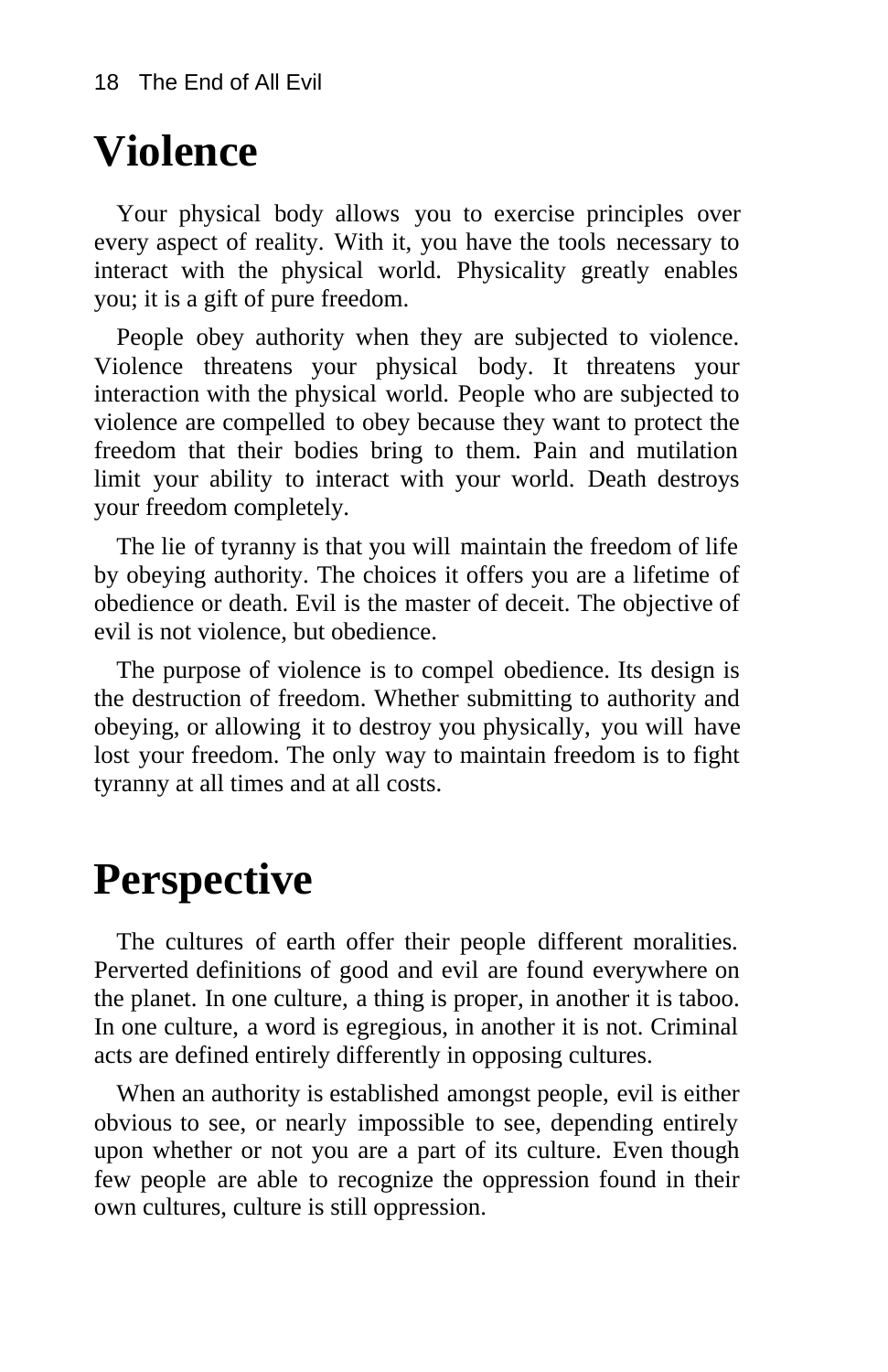Most people question in horror how an average German soldier could himself participate in the murder of Jews. Most people question in horror how millions of average people under the umbrella of Communism could bring their brothers certain death at the hands of police. The examples in history are more than plentiful; they exist in every culture ever designed.

Culture maintains a death grip upon the nature of man. It is not true that history's villains misused authority. The truth is that they followed the object and design of authority perfectly. Tyranny is always disguised as culture and law.

#### **Authority principle**

The authority principle describes the behavior of people who live under the rule of law. The authority principle shows that people obey anything and anyone that they believe is an authority. Though the who, the why and the what have changed in history, the behavior of people is the same; they obey.

When people are taught that obedience is principle, they obey. When they are taught that the source of worth and knowledge is found in another person, rather than in themselves, they obey. This is the rule of law, and it teaches people that their will is subjective to the will of law and those who control the law.

Examples of authorities are governments, bullies, mafias, thieves and kings. People obey authority in their lives either out of fear of violence, or because culture conditions them to accept obedience as proper and good. Authorities always use both tools. The most successful authorities do not have to use violence as often because of the strength of their cultures. Both culture and violence enforce authority.

Under authority, people have obeyed law to the atrocities of history. The murders, raping and looting under chieftains, kings, emperors, communism and Nazis were not perpetuated by small groups of men. They were performed by thousands and even millions of peoples. These people would not have committed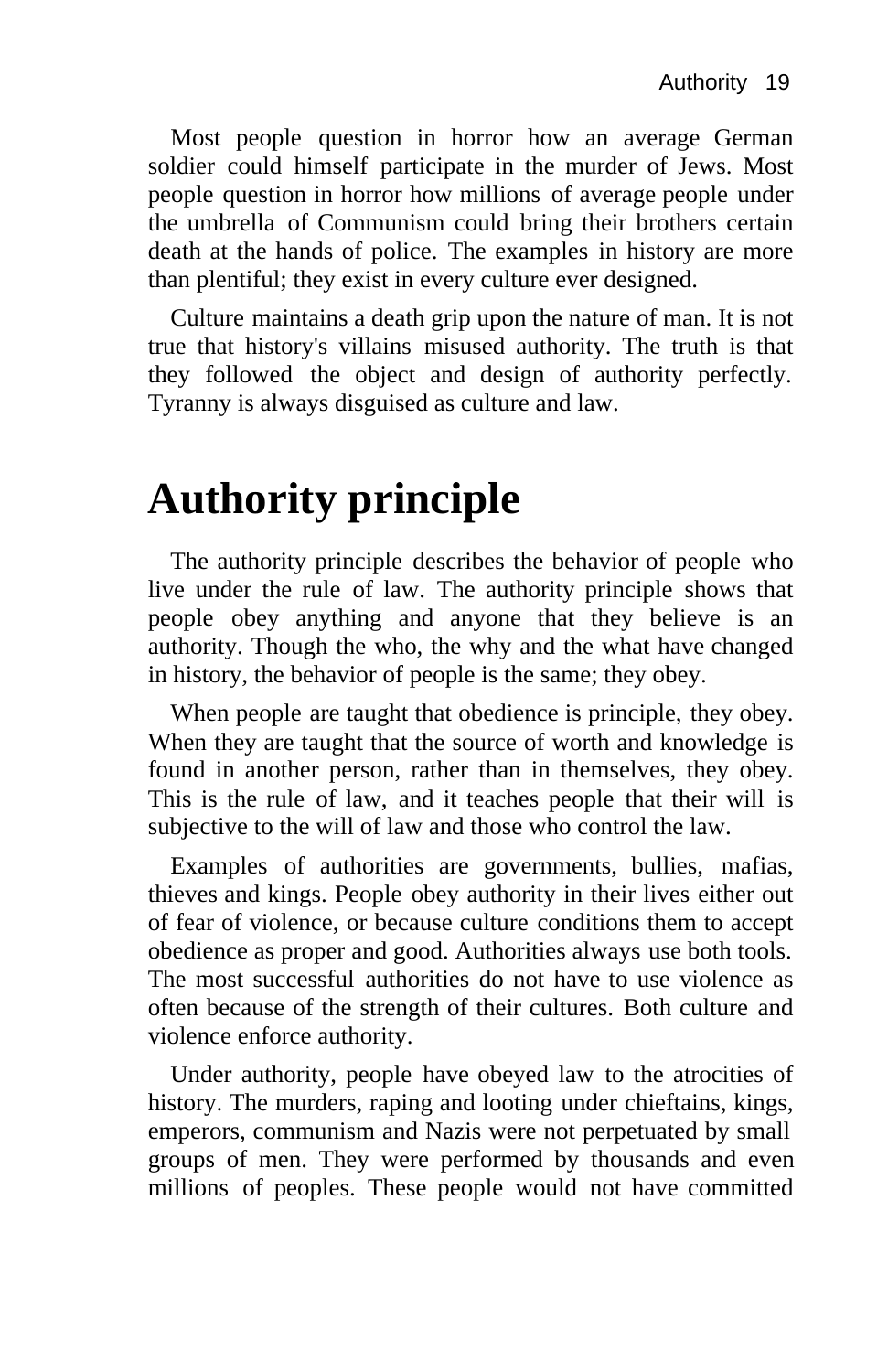such egregious evils on their own. If a random person had commanded them, they would have refused. So why, at the behest of a perceived authority, do they obey?

Obedience to authority is the authority principle. People will obey authority no matter what is asked of them. They obey because they have been lied to. They have been falsely taught that principle is found in law. In history, it is difficult to imagine why some cultures are so much more violently depraved than others. Authority is the reason. Cultures with the least influential authority are the most peaceful, and by definition, the most free. Cultures with the most influential authorities are the most violent, and by definition, slaves.

Anytime you are compelled to act in obedience to authority, you are being influenced by this principle. Evil uses the authority principle to condition people to obey without questioning what, why or whom they are obeying. Destroying your identity to gain power over you is the modus operandi of evil.

#### **Pattern of tyranny**

Tyranny is disguised as culture and law.

Everything that evil seeks is the destruction of freedom—to destroy the value of people. The pattern of tyranny is simple. The object is to enslave the minds of a people by creating a culture of obedience. To gain the obedience of people, there is a process that must be taken. This process is the pattern of tyranny.

#### **War**

Before an authority can be established, war must take place. War is the implementation of violence. It is the tool that evil uses to establish authority. All of history's wars have occurred because of a desire to implement a new authority over people. On the smallest scale, this occurs via a process of threat and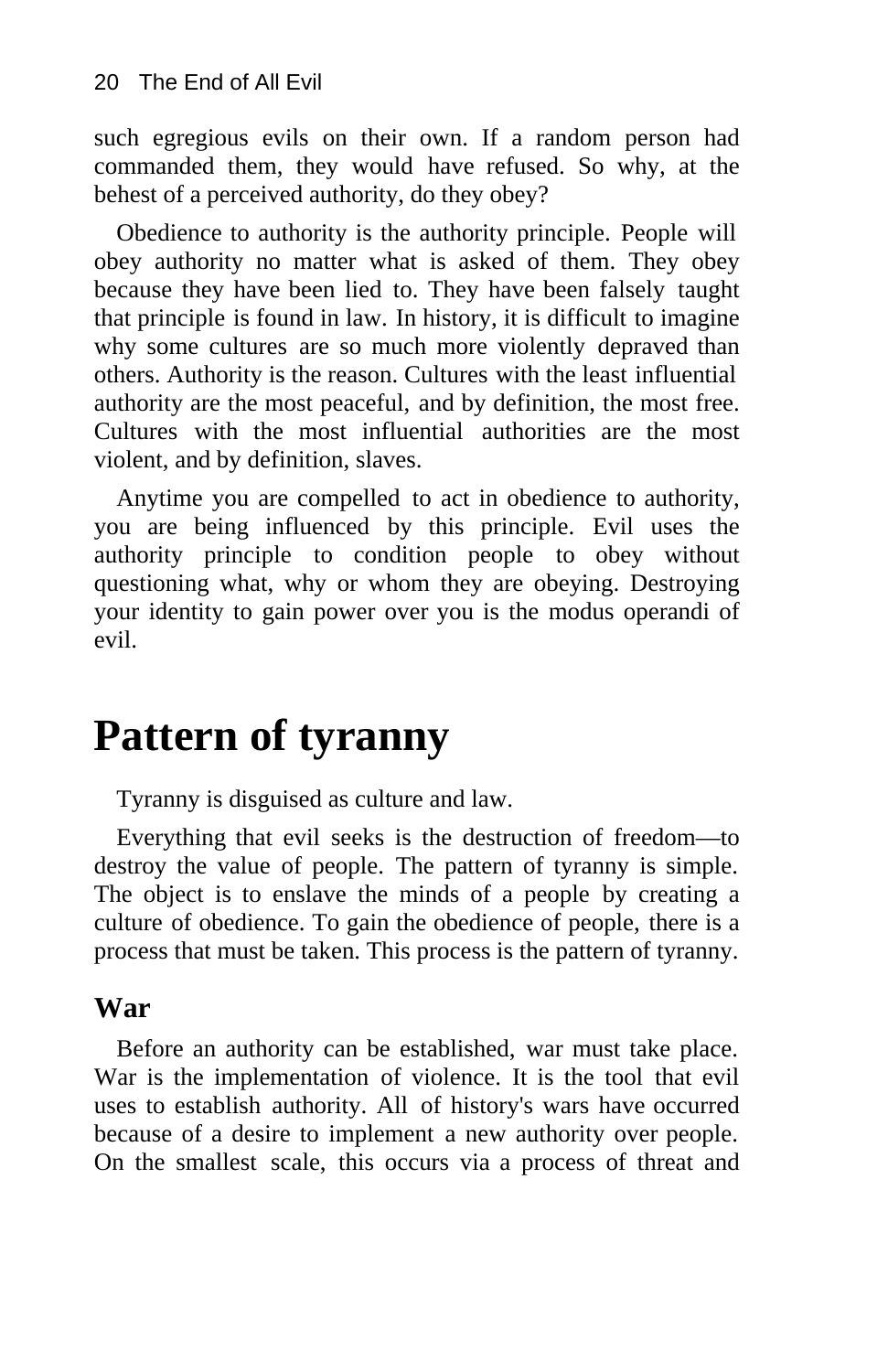acquiescence. Such is the behavior of bullies, thugs, and mafias. On the largest scale, it occurs in violent multi-year battles. Such is the behavior of nations and empires.

#### **Enemies**

In order to offer people an escape from violence, new authorities teach people that obedience will end war. The design of authority is obedience. Authorities condition people to obedience by promising to protect them from dangerous enemies. Theocracies have used the enemy of blasphemy. The Nazis used the Jews. Communists used the rich. Many, many enemies have been created; but by far the most common is anarchy.

#### **Protection**

In order to engineer a culture and pervert the free thinking of men, evil must create an enemy. It is not important to tyrants who the enemy is. Tyrants offer protection from these enemies in exchange for obedience. Take careful note that they offer protection, but obedience is mandatory. Whether or not you wish to have the authority over you, you will obey or they will revert to violence. The enemies are only created to ease the burden of obedience from the minds of people. Cultural enemies are an illusion.

Benjamin Franklin taught that those who give up liberty to gain security will soon have neither. This is not an idle observation. The pattern of tyranny clearly shows that the entire purpose of presenting you with the need for security is to convince you to yield your liberty. That is everything authority wants. The demand for security is raised by those who seek power over you. This is how they create enemies.

Make no mistake, it isn't the enemy that tyrants are after. They are after you.

The illusion of cultural enemies is designed to restrict the thinking of people. It is designed to convince people that the real enemy is not the evil that rules over them, but some imaginary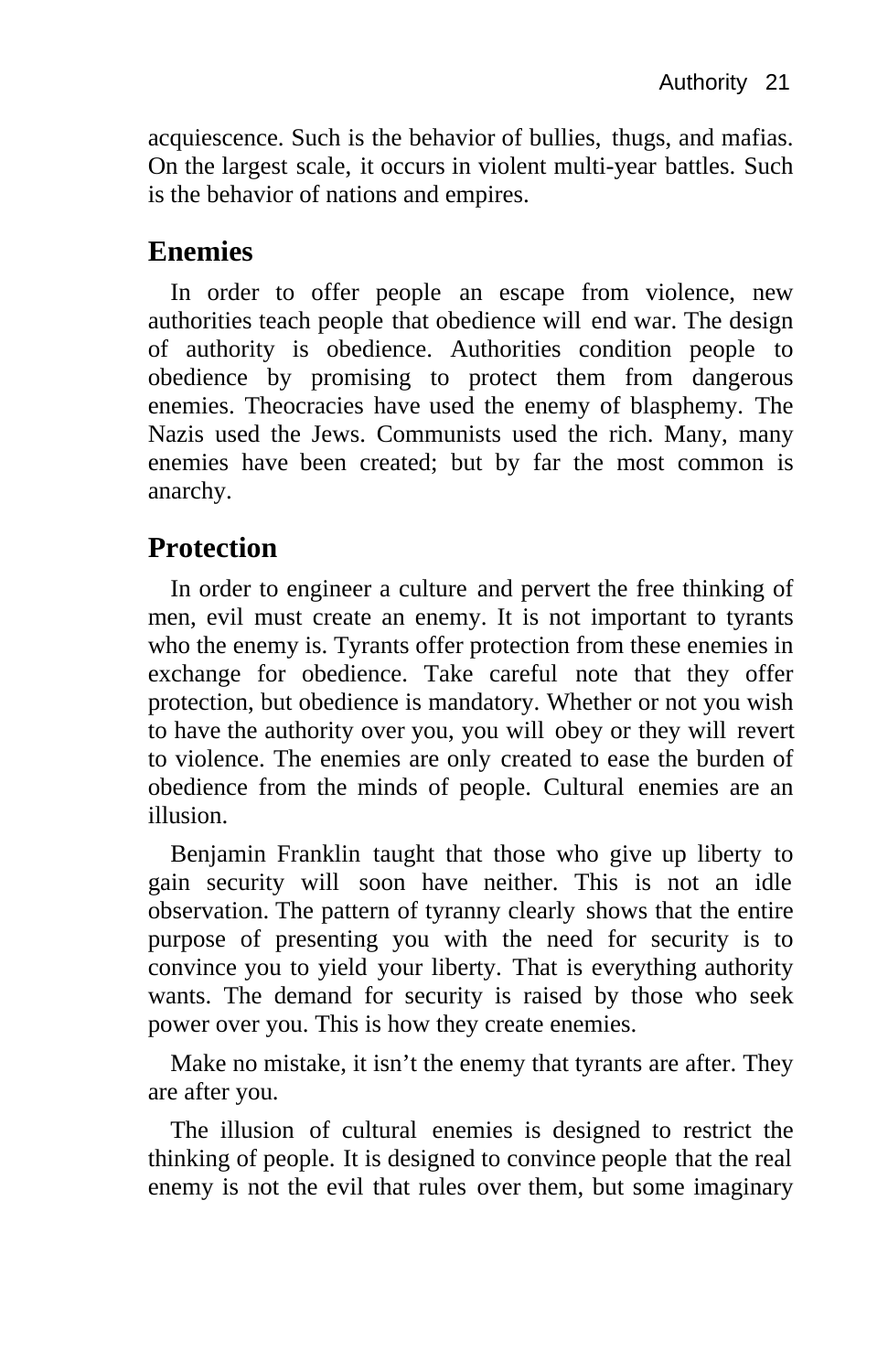demon that would do them harm. This is the lie of tyranny. It requires your obedience in order to save you. Tyranny is disguised as culture and law.

#### **Social proof**

As people begin to submit (under the duress of violence) to the will of a new authority, a principle known as social proof enters culture. The more people that obey the new authority, the more likely it is that others will follow. The normalcy of obedience becomes a part of everyday life.

It is natural to want to escape the violence of authority. People who live under the oppression of nations or thugs will inevitably accept the offer of obedience. A mugger will offer not to shoot if a wallet is surrendered. Rapists offer not to kill if virtue is surrendered. Mafias offer not to torture if payment is made. Governments offer not to obliterate life if laws are obeyed.

The offer is sweetened with the illusion of enemies. When a person faces certain pain or death on one hand, or protection from an enemy on the other, the will to remain free will eventually break down.

#### **Law**

Laws are decreed and written to legitimize obedience. Law impersonates principle. People are taught that what is law is right. They are not taught to do what is right, but to obey what is law. The legitimacy of law is the object of culture. Culture uses law to distort the minds of people into believing that they are incapable of seeking truth or living in peace. It teaches that law is legitimate, instead of one's own mind.

#### **Control of speech**

The most fundamental weapon of culture is the control of speech. While history has shown violent examples of this weapon, it exists in every culture as the code of propriety. The objective of the control of speech is making sure that those who were compelled to bend to the will of authority never gain the courage to look back.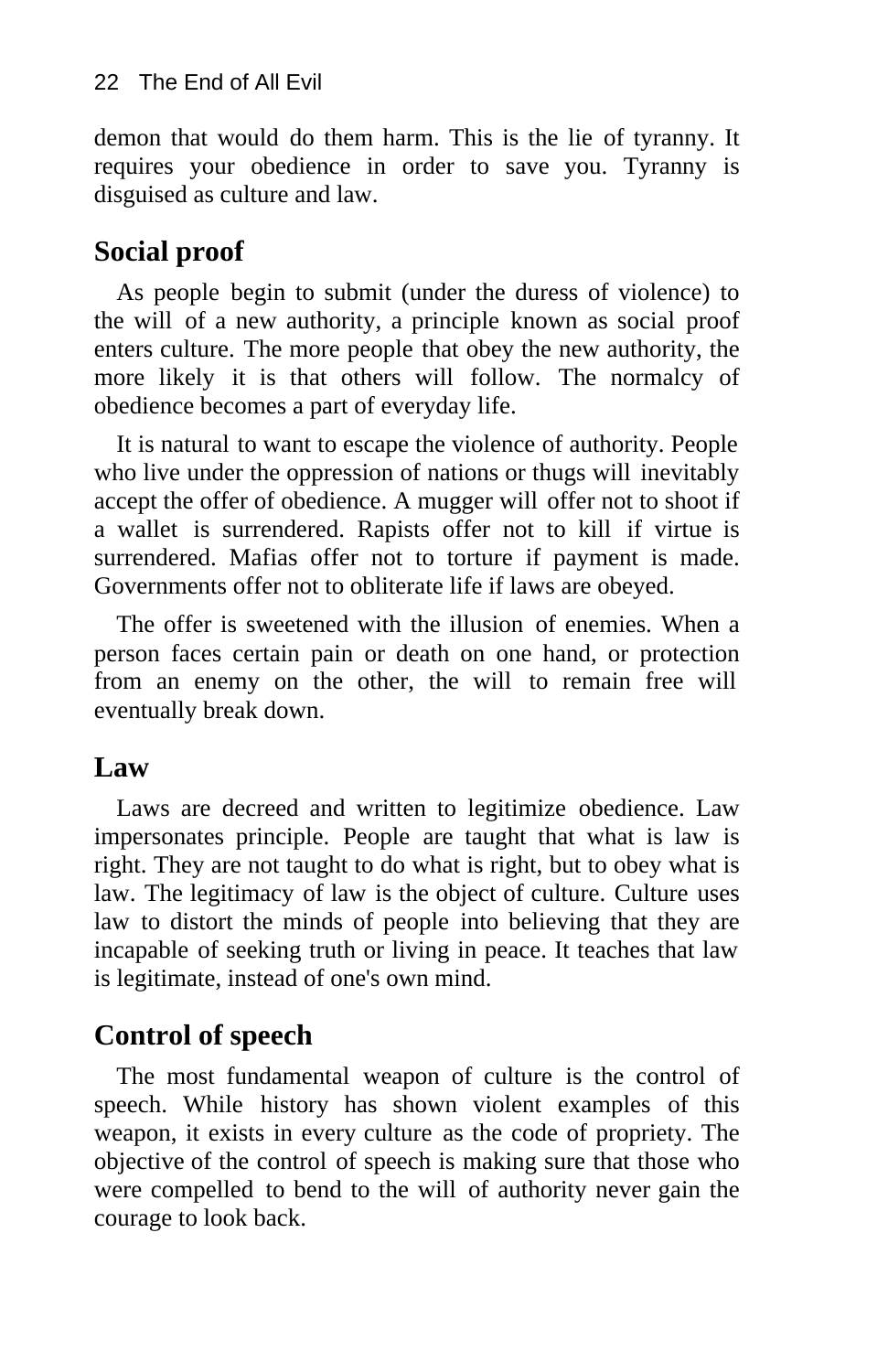In order to maintain obedience, culture demands that everyone it enslaves enforce its will upon those around them. It teaches people to call their recalcitrant neighbors weird or insane. It demands that every person turn on those who fail to obey the precepts of culture. Culture condemns as immoral and antisocial all those who fail to obey its precepts. In this way, culture shapes people's minds by restricting their speech.

Further, culture endows its evangelists with adjectives such as noble and upstanding. Those who most closely follow the rules of culture, especially in condemning enemies, are rewarded for inflicting stigma upon those less willing to obey. It is this devaluation of the human spirit that proves the evil of cultural norms.

Those who exhibit recalcitrance or suggest rebellion against authority are ostracized, berated and demonized. It is hard to endure the loneliness associated with fitting outside of popular culture. This is how the control of speech is a weapon designed to break the spirit of man. It is a weapon designed to compel you to obedience.

Once the people under a culture begin to enforce the control of speech upon each other, authority has been established. It now rules the very people who enforce its power. This is the design of culture, and authority can now do with you as it pleases.

#### **Enforcement**

There are times when authority must revert to violence in order to maintain obedience.

There will always be a small minority who refuse to obey the tenets of cultural law. Because of this, authorities employ a constant stream of violence known as law enforcement, or police. These are not police in the defense of liberty, but police in the defense of authority. Cultures always teach that liberty and authority are one and the same; but the design of police is to wield the weapons of violence in the preservation of authority, not to defend liberty.

Authority must also employ violence when cultures break down. Throughout history, people have slowly and steadily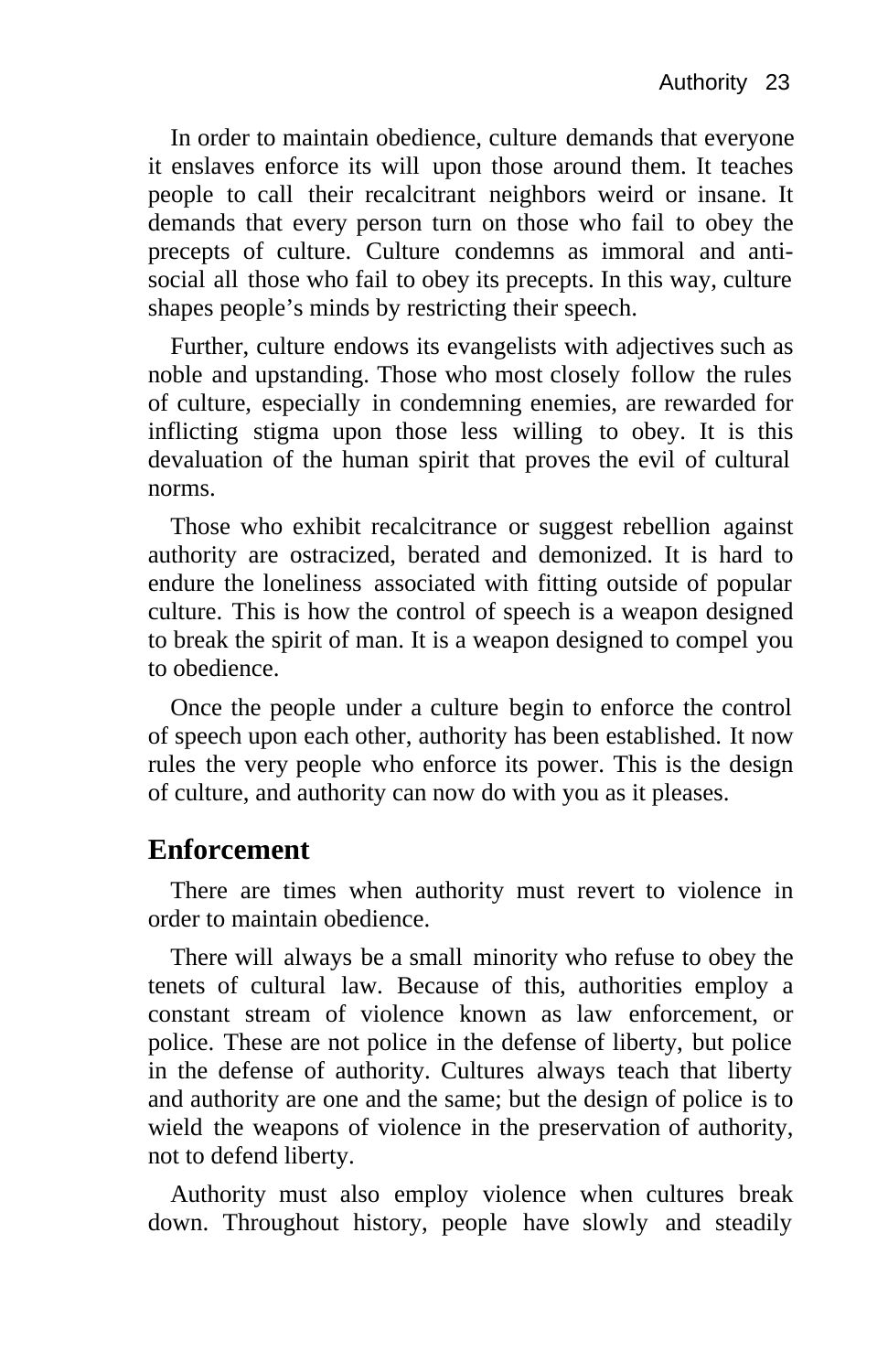learned more and more about their own worth, and hence demanded more and more freedom. Different cultures have fallen as people realized that culture is a lie.

When cultures begin to break down, it is because people are learning about their value. Such cultures and the authorities they protect are doomed. Never once in history has a culture in decline been redeemed. When authorities see that their culture is being dismantled, and obedience is no longer theirs to enjoy, they return to violence. These returns to violence are historically extremely brutal. The violent enforcement of law is a sign of coming liberty.

## **Example**

Take a look at a generic historical example of the pattern of tyranny. A rouge thug gathers together a band of men to extort money from the people nearby where he lives. In his success, he plunders massive amounts of money and grows his gang into an army. He successfully kills the previous officers of law and enforcement, or subverts them through stealth. Knowing that he can plunder more value in the long term if he leaves his victims alive, he implements a "tax" upon everyone in his range of influence. He draws borders, he gives decrees. Importantly, he promises his victims that he will protect them from all other thugs. His victims slowly become accustomed to his will, and his lies. The people become afraid if they hear their neighbors talk of escaping the taxes and cruelty. Soon they actively support the regime by targeting all 'treasonous' speech, and turning in deviants to police. Originally called criminal, the thug is now called authority. He is called law and order.

This example could have easily described any gang of barbarians from the middle ages, or from ancient history. It could apply to any king or emperor of years past. It could have described any warlord of today, or any mafia. In fact, it closely resembles every authority that has ever been established.

Once people are conditioned to accept the notion of authority, they normally obey without thinking. The object of law is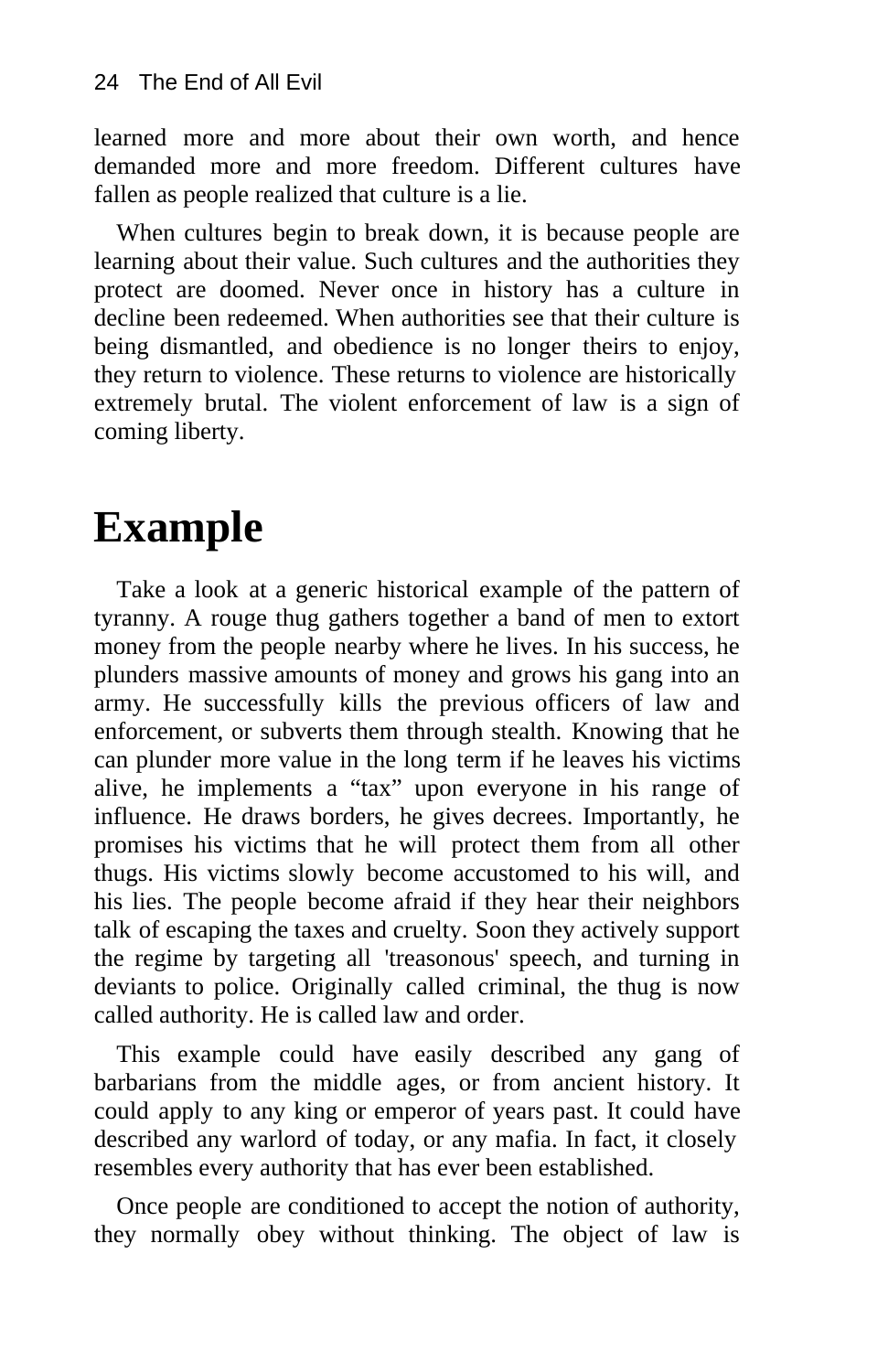obedience, and the destruction of freedom is found in the blindness of this obedience. The authority principle shows that even when a person would normally believe an action to be wrong, if ordered by an authority, they will still perform it.

The establishment and exercise of authority over people is called the pattern of tyranny.

### **In history**

It is easy to follow this pattern through history. Adolf Hitler created an enemy in the Jews. Early on, German culture was manipulated, and Jews were condemned as "dirty" and "greedy," a people odd because they "keep to their own kind." Soon the culture was in place where people were chastised for defending Jews. People who demonized them were championed. Speech was then controlled. Next Adolf Hitler made Jews into the fullfledged enemy. The Jews became responsible for all social and economic ills. The solution was to put Adolf Hitler in power, to yield German liberties to him so that he could save them from the enemy. Make no mistake, Hitler was not after the Jews, he was after the Germans. An evil man, he was simply willing to sacrifice millions of Jews to obtain power. Do not make the mistake of thinking Hitler was a racist. Follow the pattern. In short order he ruled the entire nation and forced all Germans to serve him and his army. His true ambition was not racism, but total world domination.

Socialism and communism create the enemy of greed in the same pattern by controlling speech. Profit becomes a dirty word, even though it only means that you have labored to create a better life. Money becomes evil, even though it simply represents your work, which is obviously moral. They create the enemy but it is not greed they are after, it is you. If they can convince you that your money and your labors are the enemy, then you will yield those labors and your money to them. Authority is not designed to destroy the enemy; it is designed to enslave *you*.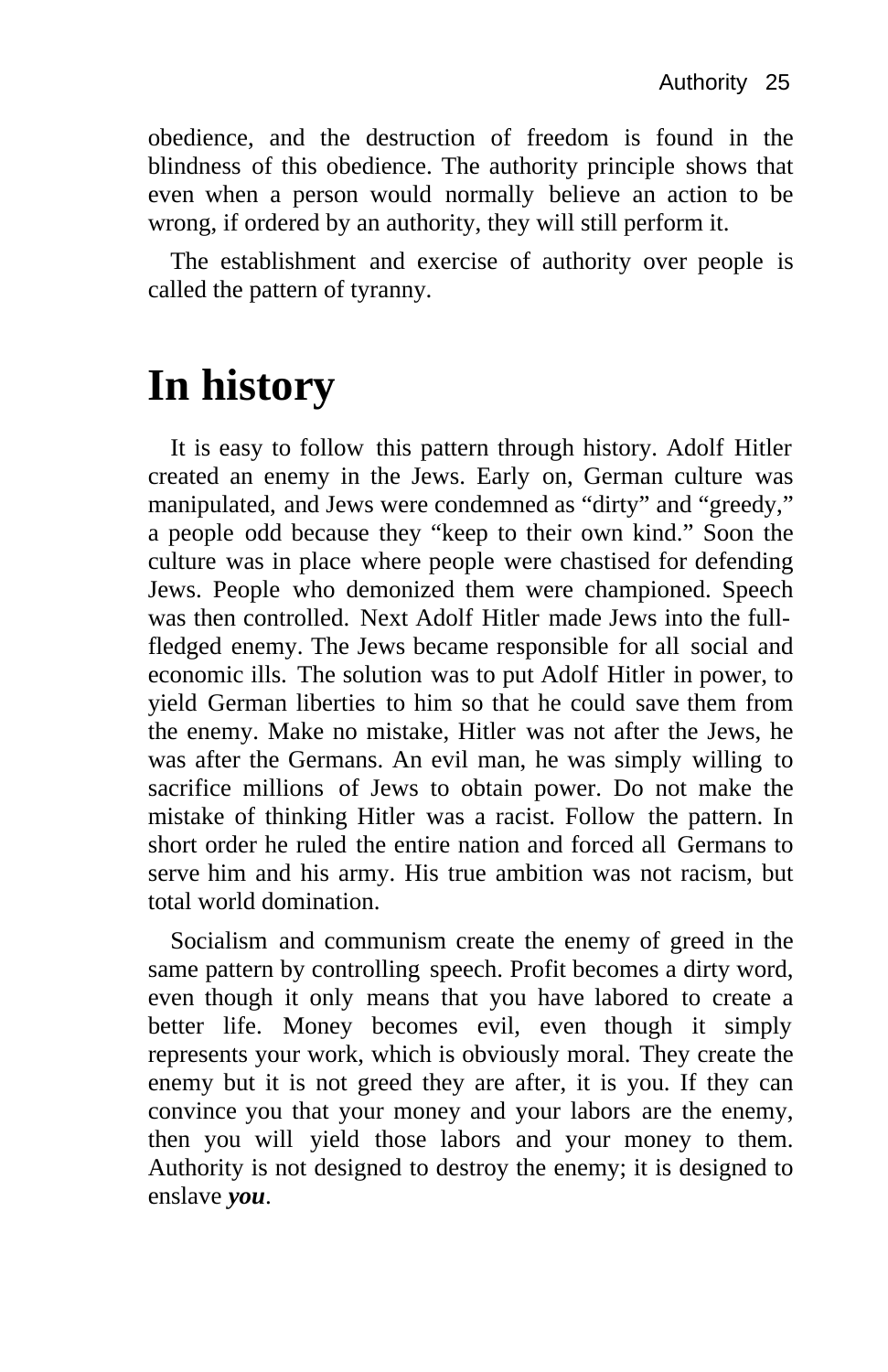Democracies create the enemy of anarchy in the same pattern by controlling speech. It becomes immoral to suggest that one could break the law; it does not matter which law, or what it says. Nobility is placed on the payment of taxes no matter how much they demand of you. It is the highest form of cultural propriety to obey the law, regardless of what it says. The enemy is the fictional anarchy, wherein no individual is safe, because everyone is a tyrant. In order to save you from anarchy, you yield authority to the law; you obey. Evil is not after the destruction of anarchy, it is after you. If you can see the tyranny in a culture that demands that you obey, no matter what is asked of you and no matter who writes the laws, then you are beginning to understand the nature of evil. Everything that is evil teaches you that you have limited worth.

#### **Rule of law**

The rule of law is the single most dangerous idea ever inflicted upon mankind.

It has gone by countless names throughout the ages of history. In more basic tribes it is known as respect for elders. In the tyranny of royalty, it is known as nobility, birthright and divinity. In communism it is known as the supremacy of state. In dictatorships it is known as the antidote to anarchy. In theocracies it is known as revelation.

The net teaching of this idea is that you are to obey the law, not because of its merits or its morality. You are to obey only because it is the law. It is assumed that even if the law is wrong, then it is right to follow because it supports the system, and the system is more important than you.

In order for an intelligent person to choose what is right, they must know who is asking obedience of them, they must consider why it is being asked, and what it is they are being asked to do. Only then can they decide for themselves if it is right. This is not what authority wants. Authority is not concerned with you doing what is right, it is only concerned with obedience.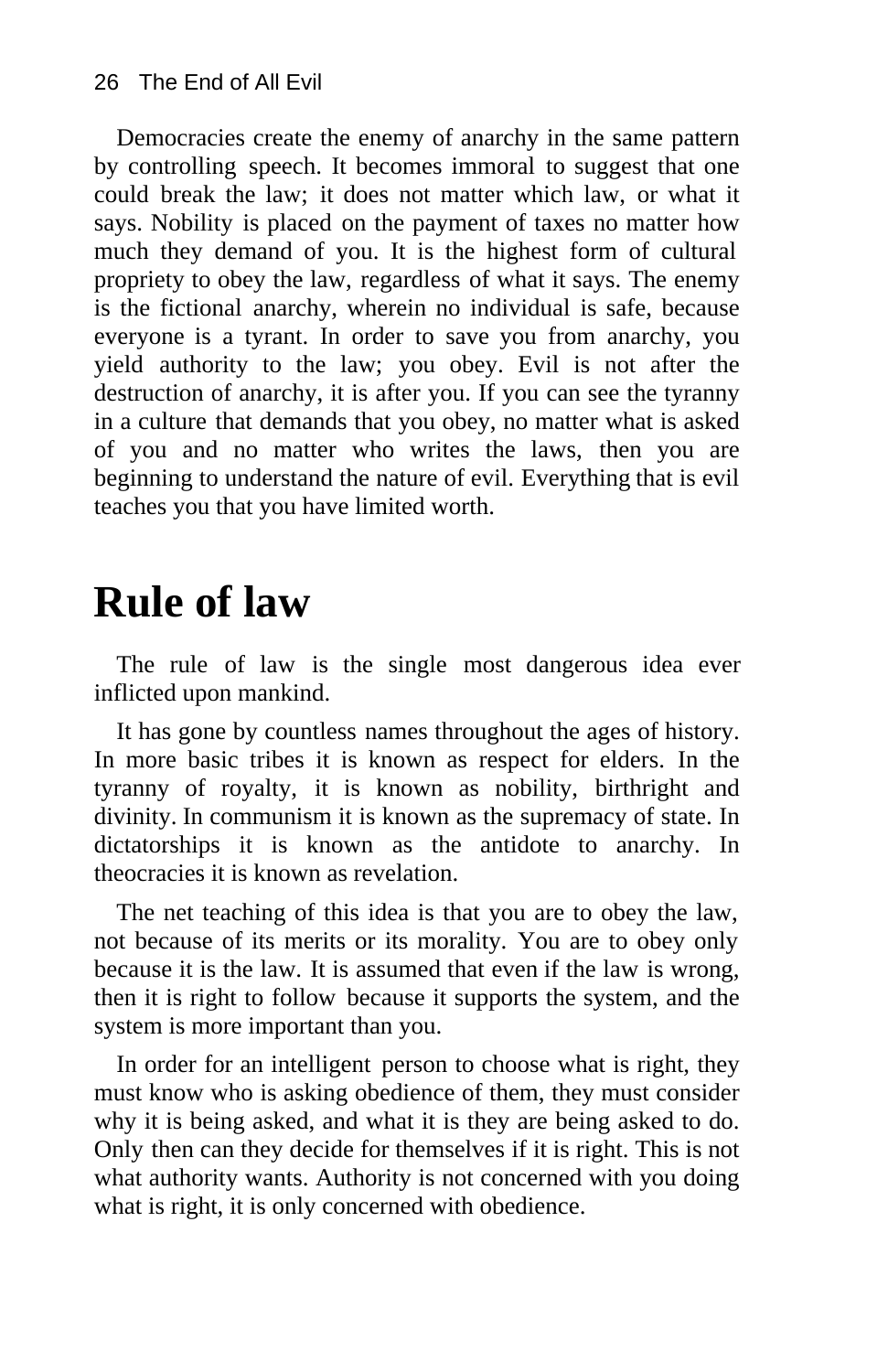Culture teaches that the nature of the law and what it asks you to do are irrelevant. Culture teaches that obedience is propriety. Culture teaches that when law is created it becomes morality.

Law is a weapon. It is used by evil to attack its prey. Whether in the name of duty to king, loyalty to state, or rule of law, law is the weapon used to extort and control. Culture upholds the nobility of law. Culture teaches that law is proper and good. It never questions who wrote the law; tyrant and brother are the same. Culture never questions whether or not the law is right. You are to obey no matter what it says. In this fashion, law is a powerful weapon to be used against you. All principalities create volumes of laws that take lifetimes to understand and armies of lawyers to manipulate. All of these things are weapons in the hands of the powerful, which they will use at your expense.

Law holds value only to those who create it, and only because your culture demands that you obey it. The purest invitation to tyranny is your commitment to obey law regardless of what it says. Against you, the law becomes the perfect weapon. Whomever controls the law, controls you. Your worth is measured by the extent of your obedience.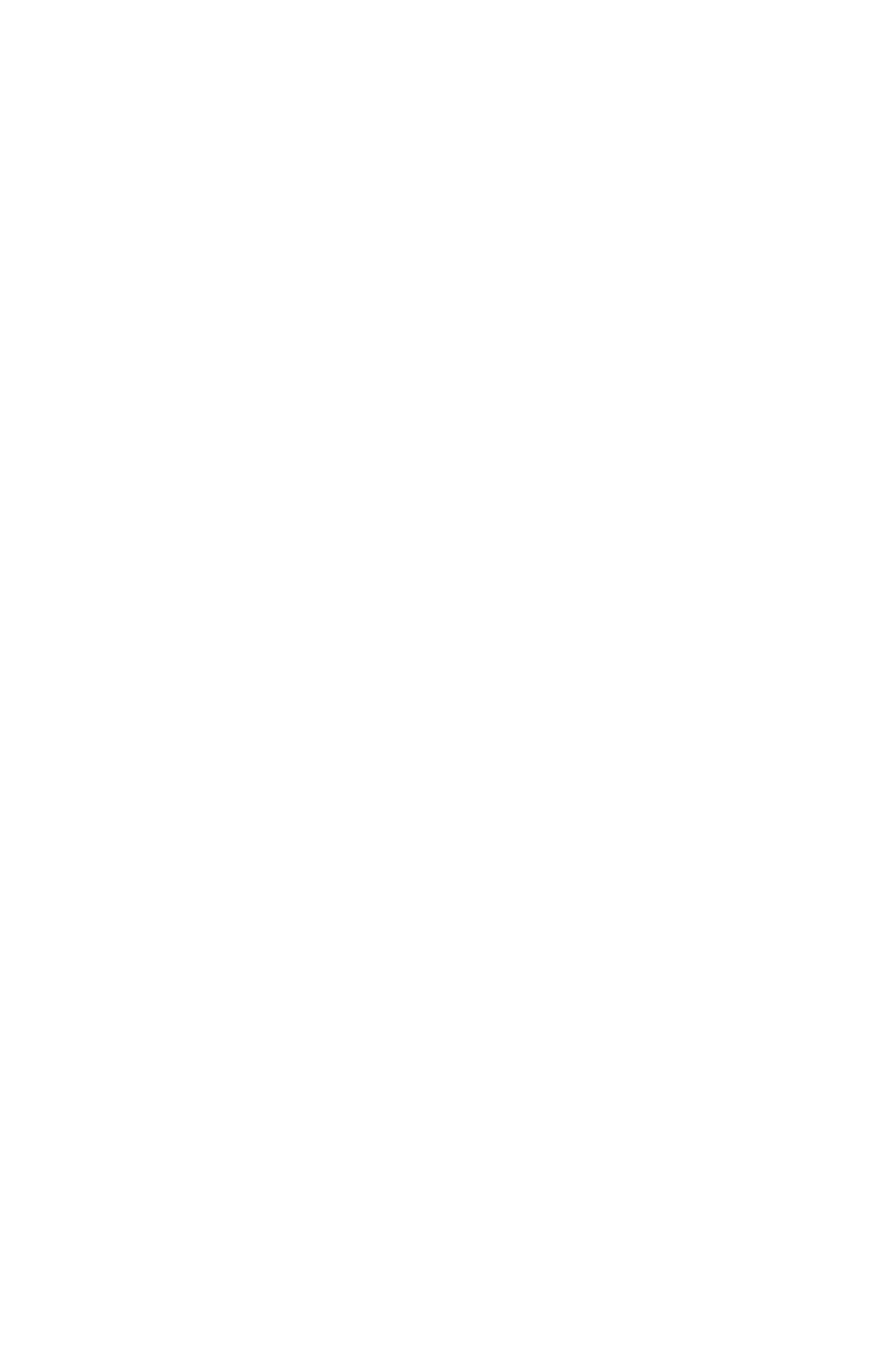## **Chapter 4** Culture

Cultures are created to protect power structures. Culture is the enforcer of authority.

Culture distorts principles in order to defend the authority of evil. Culture must convince you that it is not wrong when law subjugates your worth and destroys your freedom. Culture convinces people of this by perverting the concept of morality.

Morality is liberty. Immorality is evil. The exercise and defense of freedom are moral. The destruction of freedom is immoral. This is the pure truth of morality.

Prudence is the proper application of principle. Imprudence is foolishness. Prudence is not morality. It is not immoral to kick a heavy stone with your bare foot, but it would probably be foolish. Prudence is a question of applying the principles and wisdom you have gathered in your life to achieve the goals you have for yourself. This is made possible by liberty. Without liberty, prudence is meaningless. Morality must come before prudence.

The great lie of culture is that authority is not bound by morality, and that authority can enforce its own prudence upon you. The great lie of culture is that you are worth less than law.

Cultures teach that intentions of prudence can be enforced by law. In this fashion they gain excuse to control the lives of people.

In order for people to learn, grow, and find happiness, people must be free to test their understanding of principles. With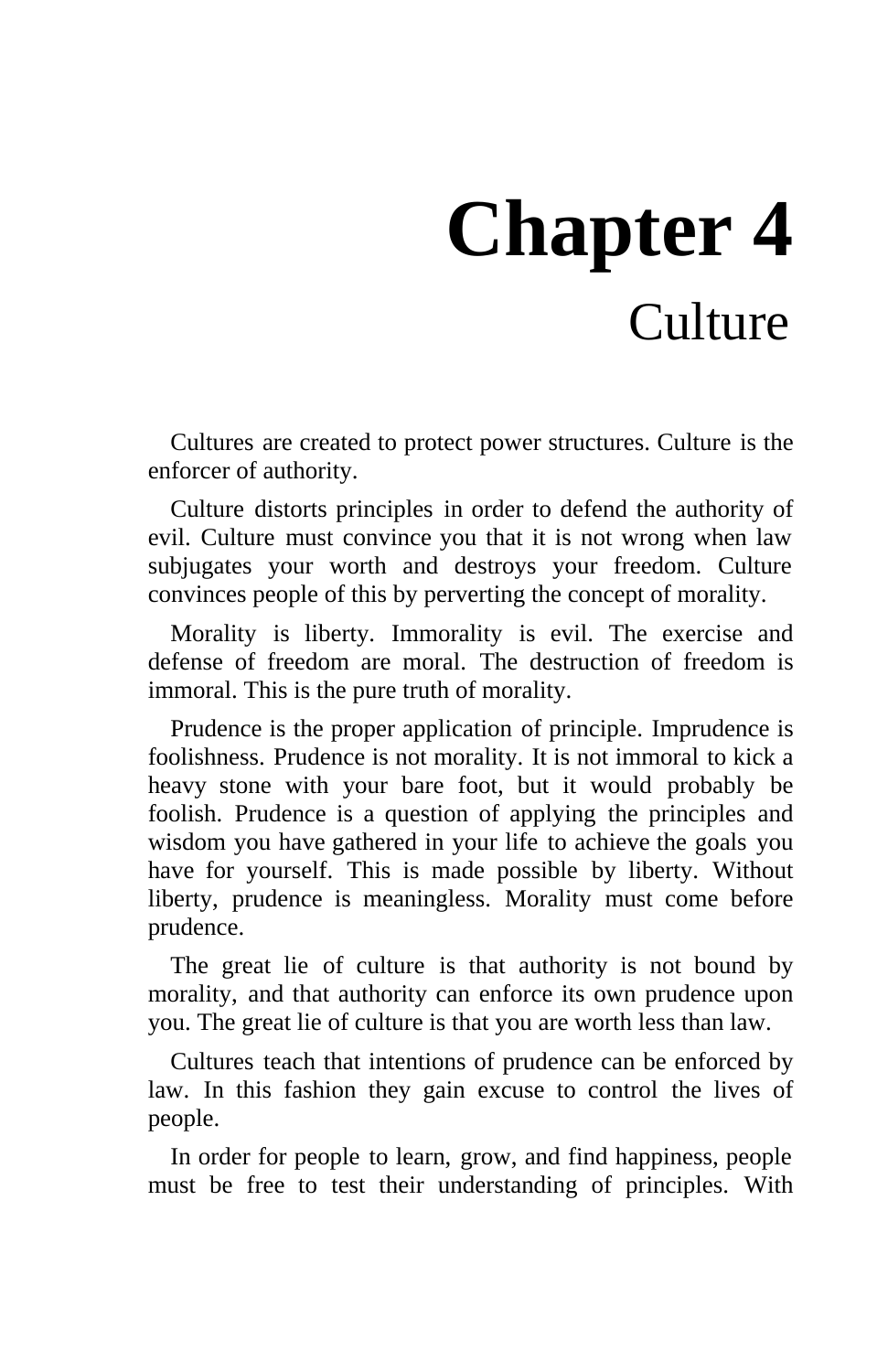freedom, they can do this by a process of faith, trial and error. In this fashion children grow from immaturity to maturity. In this fashion human beings gain wisdom.

Cultures are agents of evil. The objective of evil is the damnation of your ability to grow strong in wisdom. The objective of evil is the destruction of your worth. In order to gain control over you, culture spreads the lie that authority is not bound by morality. It teaches that authority can destroy freedom at will, and claims prudence as the reason you should willingly submit. In the name of defending you, culture claims that the destruction of freedom is morality. Cultures pretend that evil is good and that good is evil.

Prudence can be found all around you. It is found in the choices you make every day. Even when a mistake is made, you learn prudence. Prudence cannot be enforced. To enforce prudence is law. Law is lie. Without the freedom to choose, you cannot learn prudence. You cannot be happy.

Morality can be found all around you. Wherever you find it, you will find joy. Wherever you find immorality, you will find misery. Culture enforces authority by destroying freedom with law. This is immorality.

## **Control of speech**

Speech is controlled by culture because speech advances wisdom. Human communication accelerates growth and learning on an exponential scale. People learn principles on their own through experimentation with their environment, but they learn far quicker when they are able to communicate their thoughts through speech. Speech is the single most powerful tool of humanity. Through it, children and adults alike accelerate knowledge in anything they desire to learn.

Culture cannot afford the rapid spread of human understanding. Should people learn their own worth and potential, they would never submit to the artificial authorities placed over them. Culture is about control.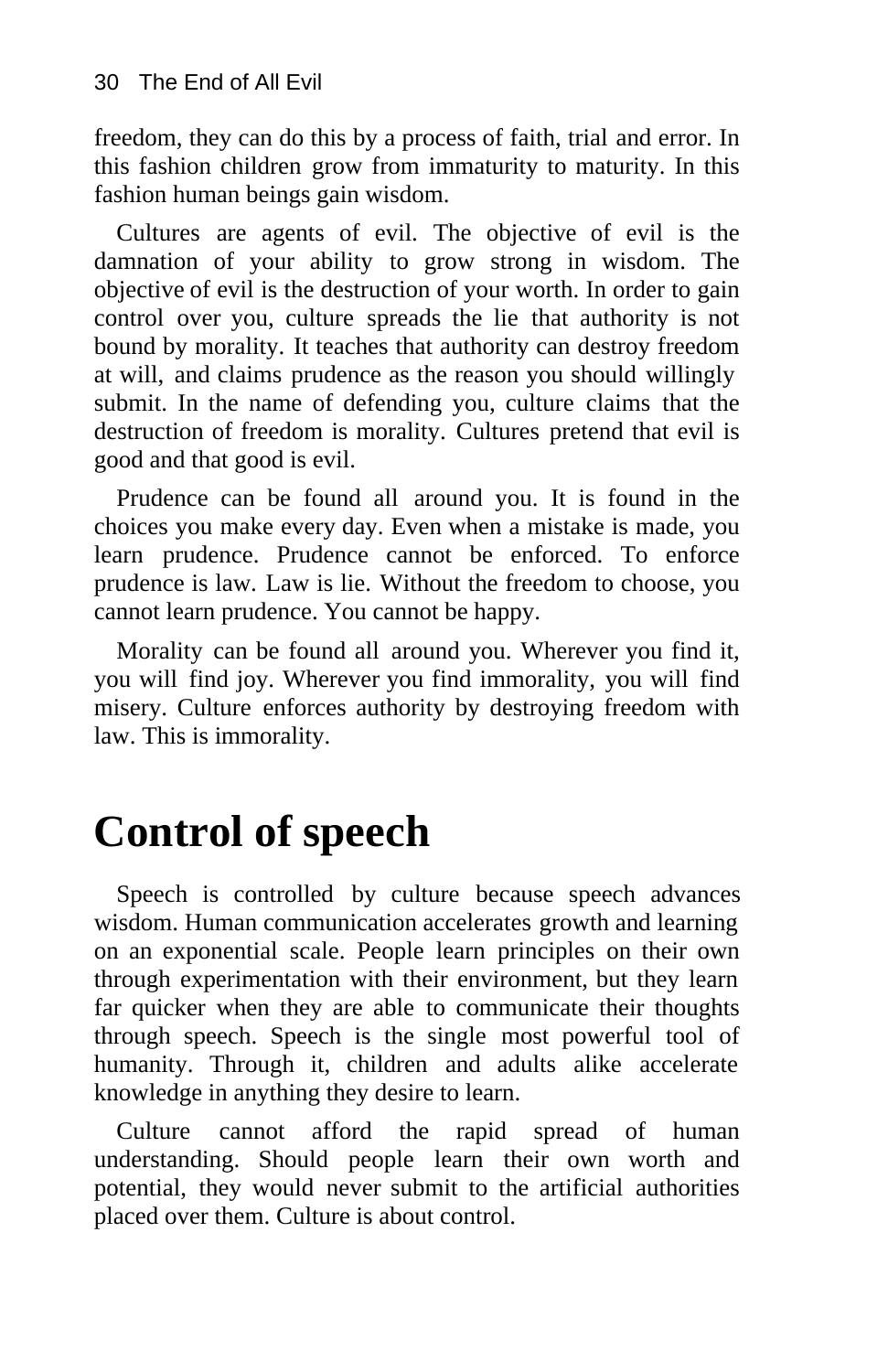Cultures are designed to protect the powerful, to protect those in authority. Its job is to make sure that speech cannot flow freely. To accomplish this, it establishes a pattern of subversion of thought and propriety of speech.

#### **Authority is unquestionable**

Culture first labels the questioning of authority as immoral. The rule of law, absolute respect for law enforcement, character in politics, and the nobility of king are all examples of cultural subversion of thought. Culture cannot allow people to question their allegiance to a *specific* law, or a *specific* king, or a *specific* system of authority. Instead it teaches that these things are above question. It is never permitted to question the king, dictator, or democracy. In every culture ever devised, authority is supreme over humanity.

The highest extreme of questioning authority is discussing the assassination of authorities. Even to print a line of text such as this will bring shivers to those who live under *any* culture. This is the grip that culture has upon speech. Questioning whether authority is right or wrong is not allowed. The system is above you, you will not fight back. Though law considers itself moral for defending itself with violence, it will teach you that you are immoral for even *thinking* about defending yourself against *it*.

Lesser taboos on questioning authority exist in varying form in the cultures of history. In modern times this is most obvious in the shame brought upon anyone who questions the respectability of police, public education teachers or other public employees. Their work is considered to be above the work of everyone else. Their actions in their jobs are beyond reproach because they are agents of authority. It is sometimes called "respect for the office" or position. Questioning their right to interfere with your life will bring you the scorn of culture. This is the control of speech.

Further examples exist in the belief that paying taxes is noble. Not one person would pay them if they didn't have to. Not one person pays a dollar more than is demanded of them under threat of imprisonment. And yet throughout culture you hear people speak of the nobility of paying taxes. "Taxpayer" is the title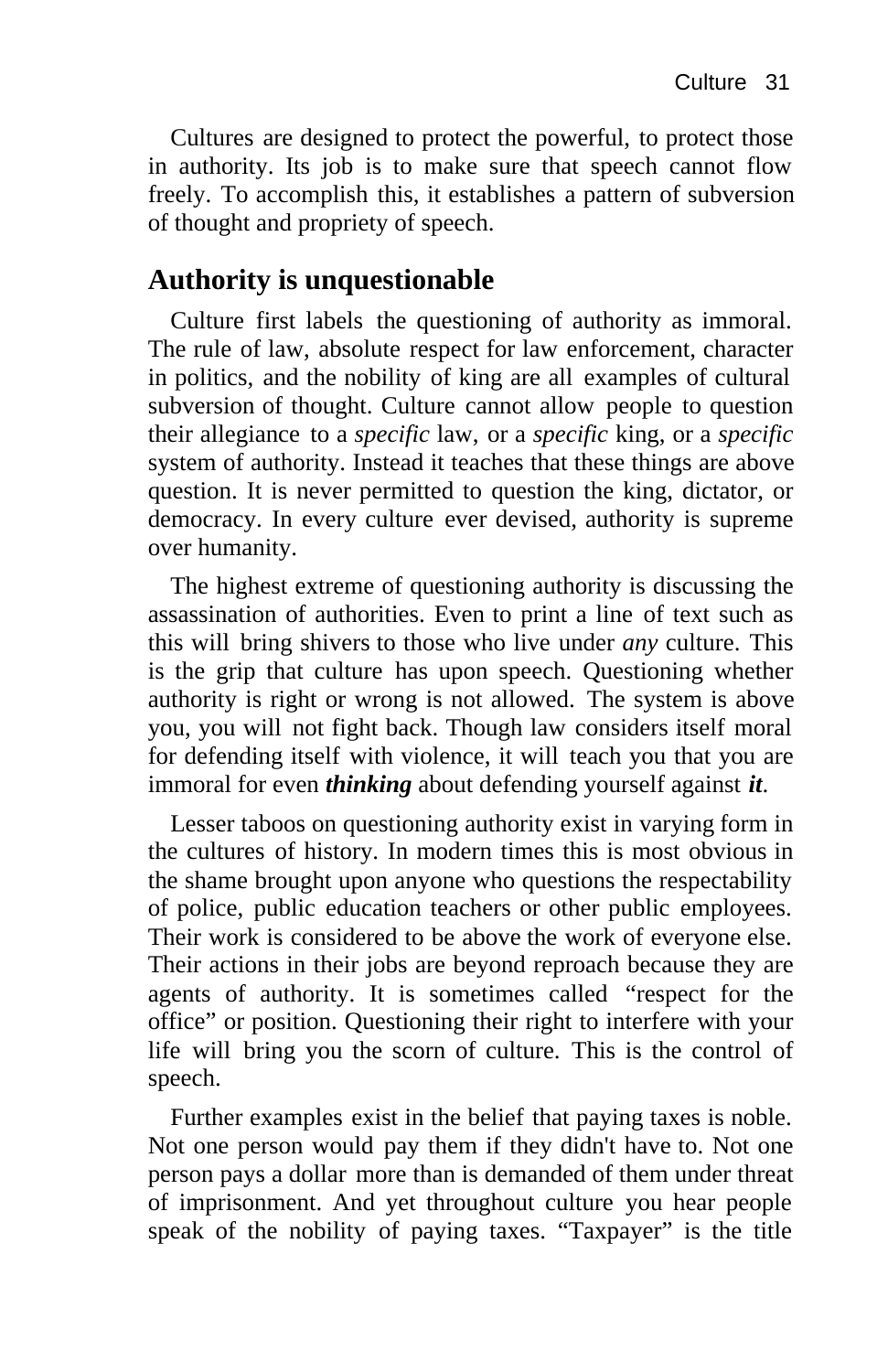given by those seeking legitimacy in political arguments. Culture teaches that good people are those who allow themselves to be extorted and controlled without thinking.

Obedience to arbitrary law under the rule of law is labeled character. The more destructive a law is to humanity, the more praise of nobility culture will give to them who obey it.

If authority is not questioned, if it is accepted as the proper ruler over man, slavery is the result. Germans failed to question the culture imposed upon them by the National Socialist Party. Their servitude to Adolf Hitler and his war machine were the result. Billions failed to question the culture of "brotherhood" championed by communism. Totalitarian slavery and the deaths of a hundred million people was the result. Large or small, when you yield your mind to culture, it will make a tool of you for its own purpose. It begins when you limit your speech out of fear of culture.

#### **Diversion of propriety**

The next step in the cultural manipulation of speech is the creation of propriety and politeness. These define the artificial enemies of society that culture would have you focus on instead of authority. They are designed arbitrarily to divert attention from the evil of authority.

What would the world be like if you were free to open your mouth? The minds of people are tethered under ideas called cultural propriety, political correctness and politeness.

Political correctness is engineered slavery. It focuses attention on controlling the speech of people in such a way that they believe the enemy of people is impoliteness. They are taught to believe that they are naturally racist, sexist and bigots. Only when culture keeps a tight control on speech are people safe from their own demons. Culture teaches the limited value of people.

Coarseness of language is the shameful speaking of words or concepts outside the propriety of culture. While there is nothing evil in a word, and languages are reinvented and molded every day, culture would have us believe that the words we use are where evil lives, instead of the crushing of the human spirit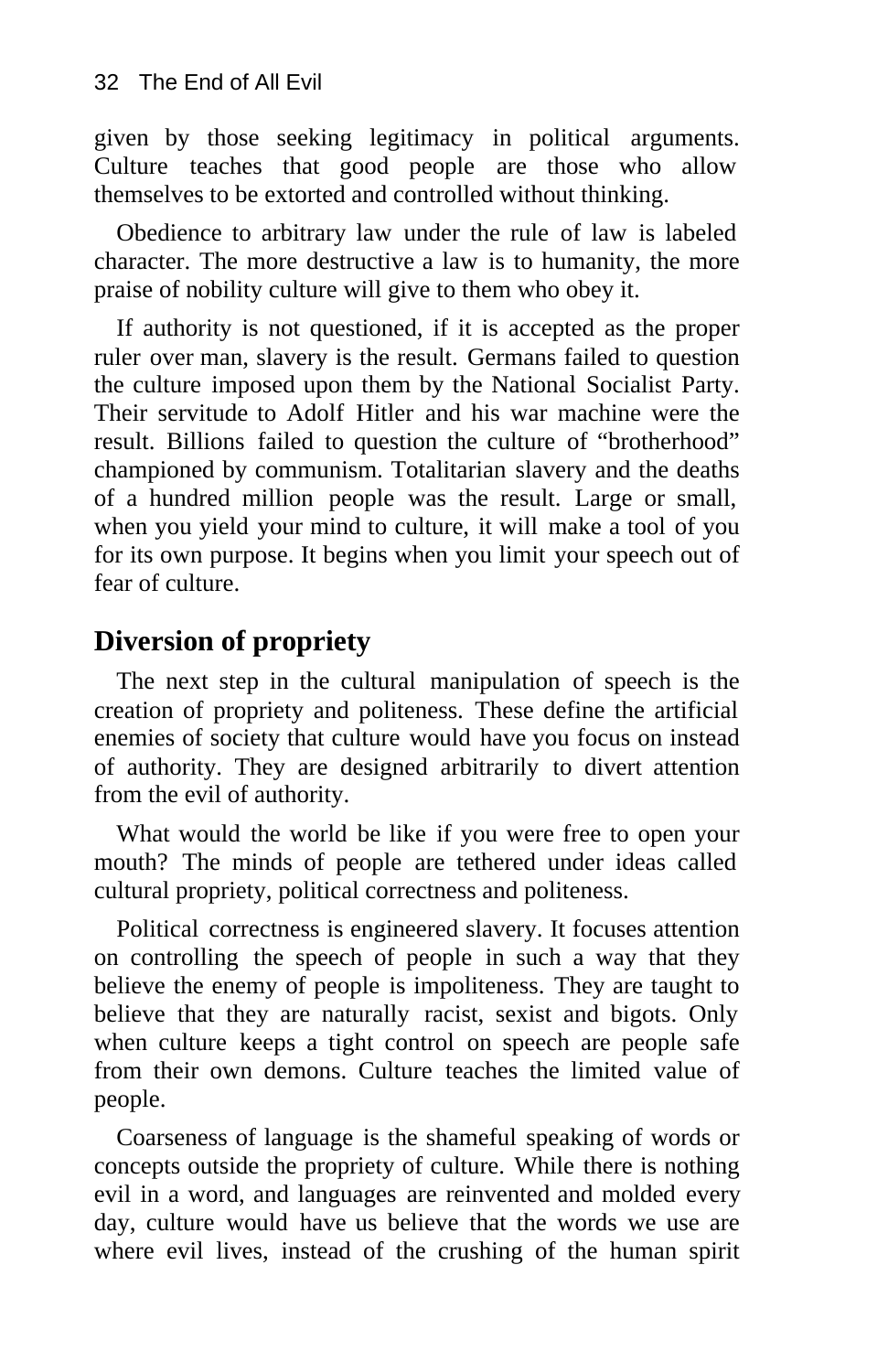employed by authority. A curse is a wish of harm upon a person. Swearing is an oath of action. Yet both of these things have been perverted so as to teach you that speech is what is evil, and not the destruction of freedom that evil people employ.

Every time you find an element of speech that is culturally unacceptable to speak, you will find a scapegoat. The specific instance is irrelevant; culture always creates propriety to hide tyranny. In the beginning of the National Socialist movement of Germany, culture was engineered to make defending a Jew unseemly. It likewise made it impolite to challenge those who condemned Jews. This pattern is found in every culture ever created. Nazi culture was not after the control of the Jews, it was after control of the Germans.

#### **Choice**

In order to free yourself from the slavery of speech control, you must understand the principle of personal offense. If you are offended by a word or a sentence, then you have chosen anger and hurt for yourself. Culture would have you believe that it has been forced upon you, but this is not true.

Culture would have you believe that evil is found in the discussion of ideas, or the passing of intentional or unintentional insults. It would have you believe that certain words, or allusions are where evil is to be found within society. If evil can create the enemy of speech, it can convince you to yield to its control. This is the design and purpose of culture.

Though people always feel entirely justified in taking offense at speech, it is nonetheless their full choice. They have the freedom to feel anything they want when they hear the mind of another person. Yet the solution offered by culture is to *force speech* into a manner conducive to *culture's* taste. Once you believe that the control of speech is noble, you will not wonder at why it is improper to question authority.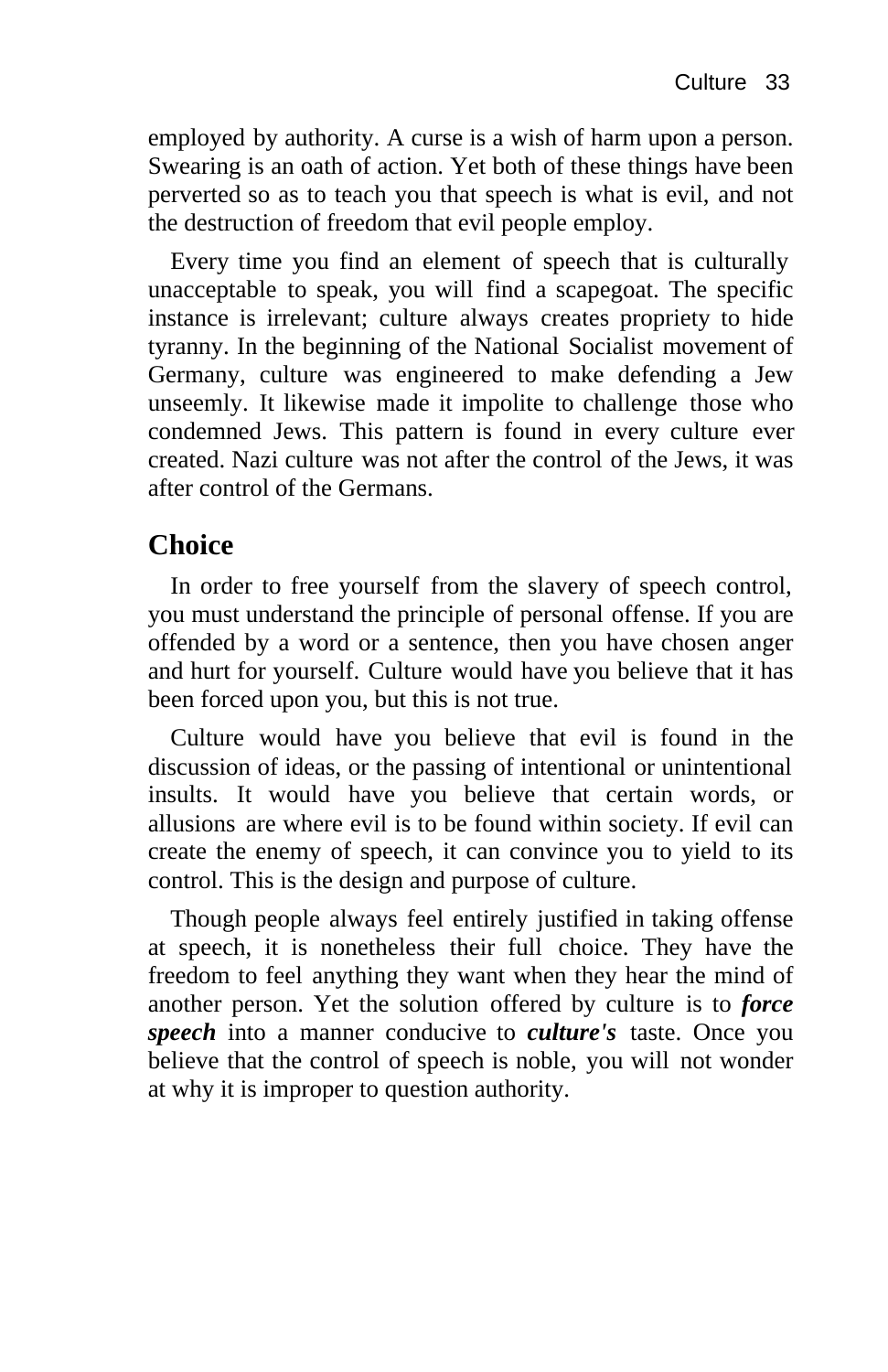## **Crushing the human spirit**

While arbitrary culture is found amongst adults everywhere on earth, it is most easily viewed amongst children. Culture creates ideas of style compulsion, body image compulsion and action compulsion. To prefer pink over blue is a personal preference. To wear blue because you fear wearing pink is the destruction brought by arbitrary culture.

Cultures limit the choices available to people by creating arbitrary rules for your life, and enforcing them with peer pressure. Crushing the spirit of people allows culture to gain their obedience.

When people fear standing tall because they believe they are not sufficiently attractive, wealthy or educated, culture is crushing their spirit by teaching them that they have limited worth. People who do not know their own value are easy to control.

The pressures applied amongst children are a paradigm of the culture of more powerful evil. Those children who are the most adept at understanding how to conform to cultural norms and apply the strictest enforcement against everyone else are the ones who gain social power. This is a type and a shadow of the culture of nations and kings.

A model citizen of culture is one who patterns themselves precisely to the ideals of culture. In premise, this means style, speech, education and economics. In reality, this means obedience. Culture teaches people to idolize the perfect citizen. It does so because it desires your obedience as well.

These people are rewarded by society for being easily molded by culture. The powers of authority and compulsion in all walks of life will always reward the model citizens with tokens of nobility and will always punish those who fail to meet the standards of servitude with humiliation and ridicule. Such is the creation of a culture. Such is the making of slaves.

This breakdown of the human spirit eventually forces everyone to conform. Very few will even think of fighting the power structure, almost everyone accepts authority.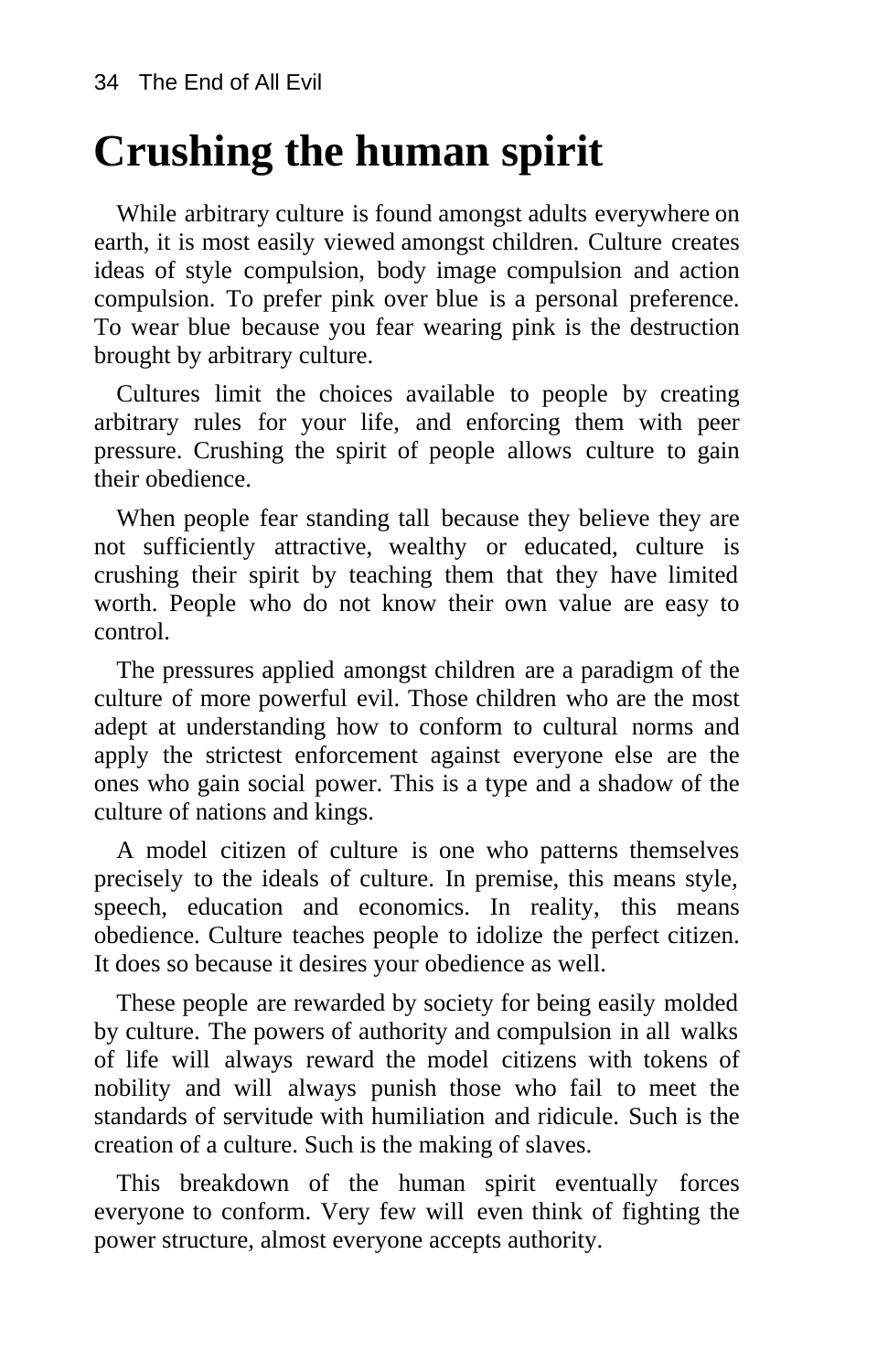#### **Arrogance versus conceit**

Culture teaches that arrogance is an unwarranted valuation of self. You are a being of unlimited value, culture is lying to you.

Arrogance is condemned by culture because culture does not want people to understand how much they are worth. It purposely confounds the meanings of arrogance and conceit. Conceit is believing that you are more valuable than others. All people have infinite value. To be conceited is to degrade the value of those around you. Authority is the ultimate conceit. It lays people low lest they believe that it is they, and not law which has value.

Arrogance is an understanding of your own worth. Culture condemns it in order to suggest that you are really not of sufficient value to do, say, or accomplish things that you desire. Arrogance offends others because they have been taught by culture their entire lives that they have little or no value. They are hurt by the misunderstanding that arrogant people are better than they are. They are taught that arrogance is conceit.

If people were not so easily swayed by the doctrines of culture, they would recognize that all people have equal value. When they see the arrogance of a person who has faith in themselves above that of their own, they would rejoice. If an arrogant person has great value, then so do they. Culture condemns arrogance in order to crush the spirit of faith.

Without culture, people would allow themselves to revel in the inspiration that arrogant people provide. The arrogance to believe that we can fly, cure disease and accomplish wonders! The arrogance to suggest that you can govern yourself.

#### **Enthusiasm and excitement**

Enthusiasm for life is frequently ridiculed by culture. Those who are excited by the wonder and beauty of our world are in danger of understanding how much they are worth. This is not something that culture can allow.

Excitement and enthusiasm are allowed only in limited and predefined forms. Every culture is different, but they all provide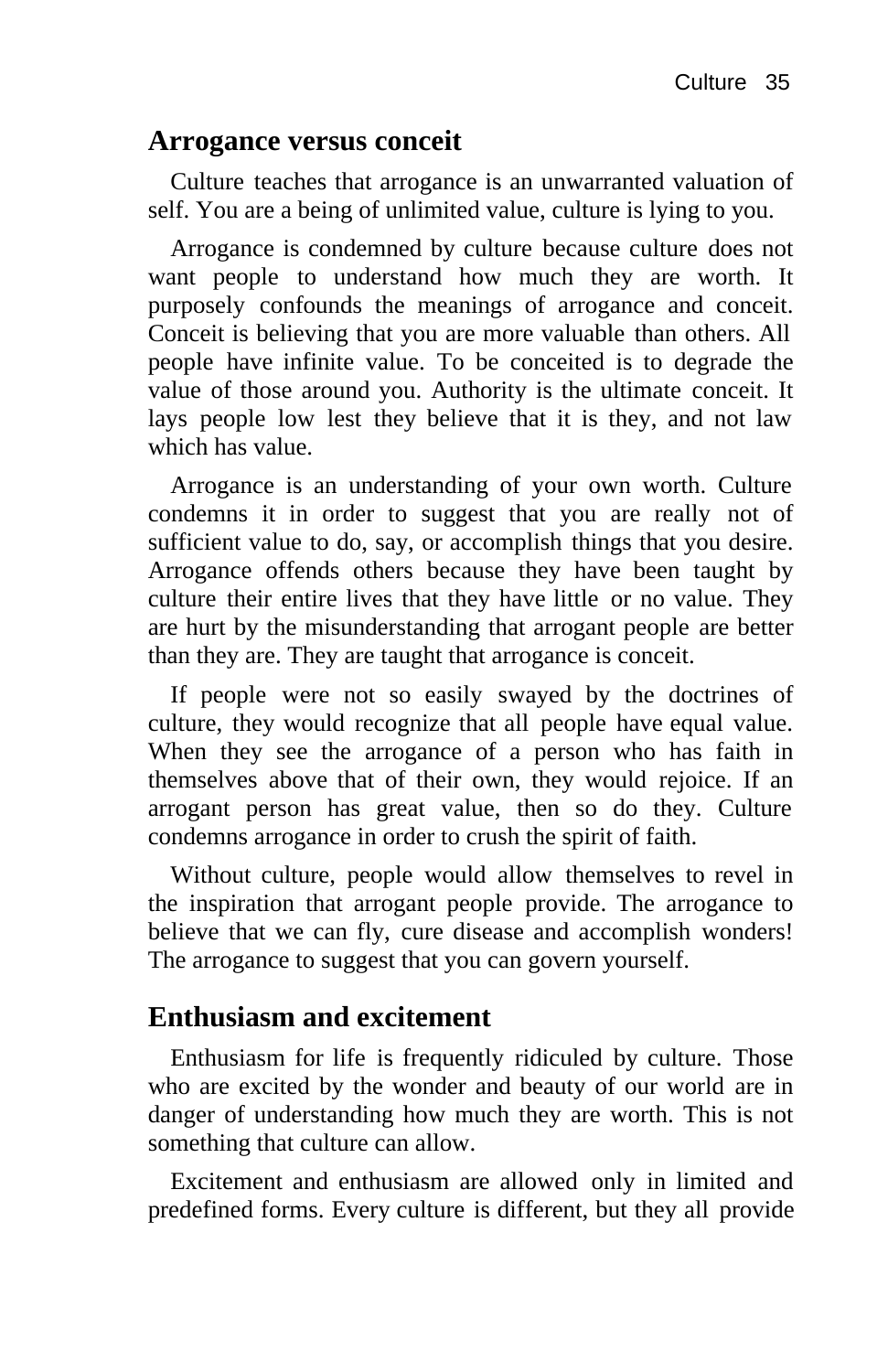'acceptable' directions and outlets for excitement. These outlets divert the arrogant expression of enthusiasm so that others will not be inspired.

Culture dismisses achievement as impossible for the average person. It teaches that most people can expect only limited success in their life. It teaches people to accept that dreams are unreachable. Without exception, the reason that dreams are so hard to reach is because of culture. Laws, control, and the crushing of the human spirit limit our ability to achieve.

## **Only human**

Culture has many variations of the phrase "only human" in every language. The phrase implies the ultimately limited value of people. The phrase is a lie.

People have an unlimited capacity for intelligence. Things in the realm of the supernatural in ancient times are commonplace today. Principles that are amazingly complex become simple to intelligent beings as they are understood. With freedom, the more you grow in learning, the more wisdom opens your mind to the purity of our reality.

Cultures frequently teach that intelligence is hereditary. In conjunction with the notion that the powerful are more intelligent, this teaching is designed to imply that those in authority rightfully belong there. It is designed to teach that the intelligence of people is limited by the physical construction of their brains. Those not in authority are obviously not qualified to rule themselves. Culture needs people to accept limitation in order to swallow obedience.

## **Glorification of historic evils**

Contemporary culture has a tendency to romanticize the evils of history. Genocidal warlords such as Alexander are given the title "Great". Royal masters are bestowed with the honor of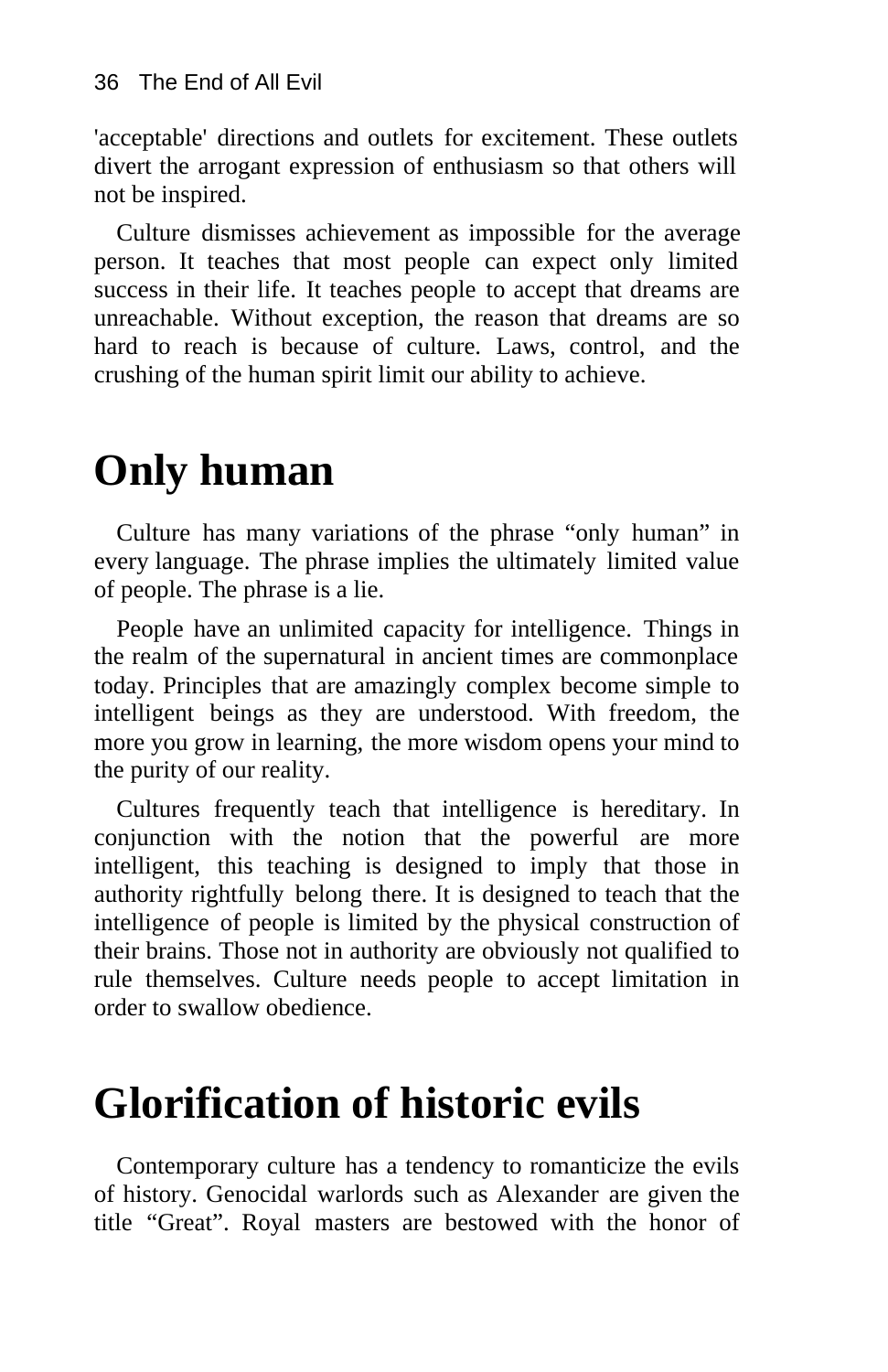having been a "good king". Communism's slavery is venerated under the pretense that Joseph Stalin was the reason the system failed. The murders of law enforcement are painted white under the banner of defending the rule of law. Bloodbaths are idealized in the loyalty of armies.

Culture would have us ignore the nature of history. It would have us believe that they are fantasies and stories, instead of the struggle of humanity against evil. Billions have lost their lives struggling against tyranny. The lesson of history is not the honor of slaves, or the good of a system or the nobility of a king. It is the nature of evil that we must learn. Do not let culture cloud your knowledge of history by glorifying tyranny.

This clouding of tyranny is found in every culture on earth today, and obscures the same tyranny found in the past. Those who facilitated tyranny served as the enablers of authority. *"I am just doing my job."* Culture will not question what the job was. Culture will not allow you to believe that people have any responsibility to disobey the evil of authority. Nazis, communists and warlords alike; culture teaches us that the average butcher of history was just doing his job.

Culture glorifies the evils of history and teaches that today's blind obedience to authority is nobility. The same blinding of the mind used by the cultures of the past is used by culture today. How correct law pretends itself to be is irrelevant. In order to enforce authority you must destroy liberty.

# **Obedience**

Obedience to authority is the only objective of culture. It has a thousand facets, and a million lies, but its design is always obedience.

Chivalry was the code of honor created by royalty in the middle ages. This honor consisted of blind adoration of knights and noblemen. Peasants and serfs were taught that those who ruled over them and enforced the law of the king were always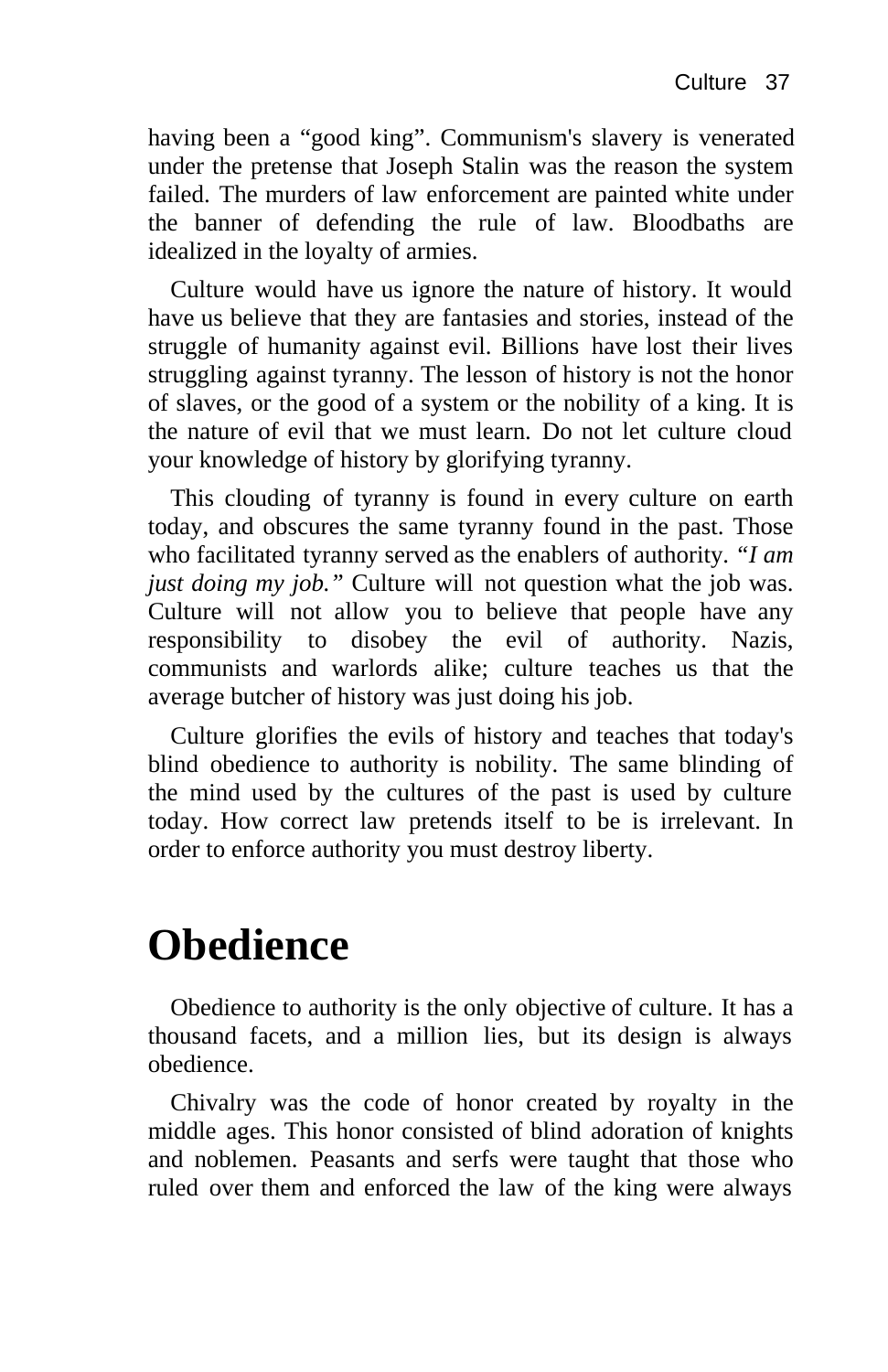respectable and moral. The objective was the obedience of human beings to authority. The teaching of chivalry was that the knights of law enforcement had more value than everyone else.

Patriotism is the code of honor created by nations in modern times. This honor consists of total allegiance to whomever controls the nation at the moment. Patriotism offers no choice. You cannot choose which nation to support; you are a slave by birth. You cannot refuse obedience, all law has total claim to you. Patriotism teaches that the nation is glorious and strong, and that people have value only in as much as they bow to it.

The rule of law is the code of honor created by democracy. It teaches that honor is found in obedience to the law. This code teaches that you cannot examine what the law says, or who wrote it or why. The rule of law demands total obedience. Law is a weapon, and obedience is its design. The rule of law equates criminality with morality. The rule of law teaches that law has more value than people.

All cultures call disobedience treason, and scare people with ideas of treachery against what is right and proper. Treason is the premise that it is wrong to disobey the interests of authority. The truth is that it is wrong to compel others to action against their will. Since authority is always a creature of force, the claims of law are immoral and irrelevant. There is no such thing as treason.

#### **Slaves as enforcers**

Those who are under the limitation of culture will enforce culture's doctrines upon others. Culture teaches that morality is found in obedience, and so those who believe that authority is rightfully exercised over people will demand that their friends and neighbors behave according to culture's will.

This is the treachery of culture. It convinces people that slavery is morality. It desires only obedience, and people return it in droves. It convinces people that the destruction of freedom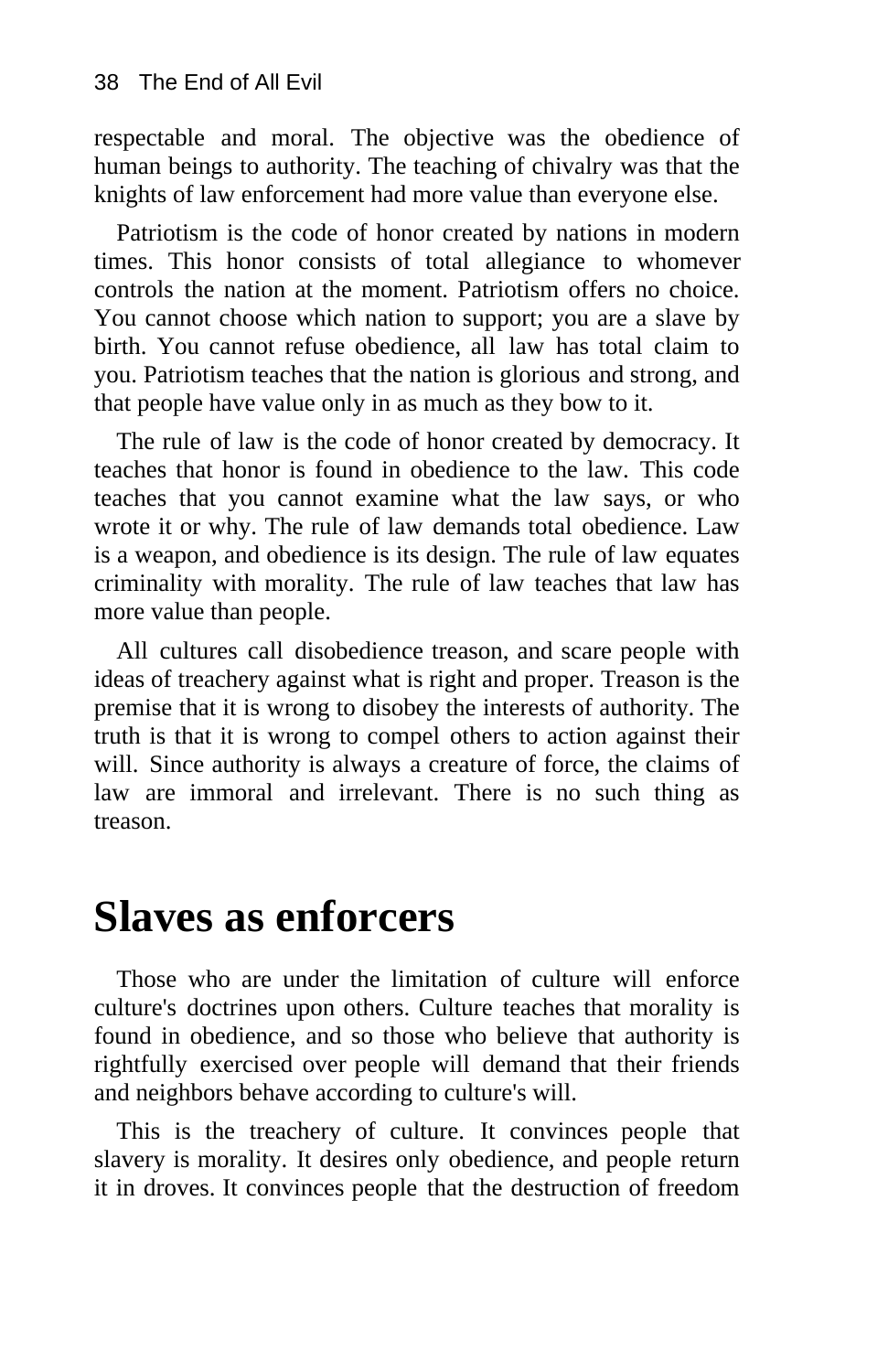is morality. It pretends that evil is good, and that good is evil. All who would speak against authority in the defense of freedom are condemned.

At its strongest form, culture is able to convince its people to become soldiers and murder, plunder and conquer new peoples. It has happened in every empire. It has happened in every kingdom and nation. From Nazi warlords to barbarian hordes, and from lynch mobs to law enforcement, authority is expanded and retained by violence.

Those who participate in furthering the goals of evil are given the titles of "bravery" and "honor" by culture.

### **Symbols of authority**

Culture seeks to enforce authority by impressing upon the minds of people that they are inferior to law. When people believe that they are worth less than law, they will believe that it is their rightful place to obey.

The symbols that authority uses to create the illusion that people have limited worth are very similar throughout history. The robes of modern judges compare to the robes of royalty. The wigs of late European politics compare to the crowns of royalty. The uniforms of law enforcement and the armor of knights. Captain, general, senator, magistrate, sheriff, prince, lord. Titles, clothing and badges have been used in every culture in history to create the illusion of authority.

Culture focuses the mind on symbols such as honor, loyalty, devotion and duty. Such symbols are not new. It is easy for most people to recognize the foolishness of loyalty to king, dictator or communism. However, people still fall to modern symbols such as law, democracy and patriotism. If the objective of a symbol is obedience, it is evil.

Police officers carry badges to show that they are duly authorized enforcers of the law. They enforce the law upon you, but you did not authorize them. This is the illusion of authority. Culture hides tyranny behind the trappings of meaningless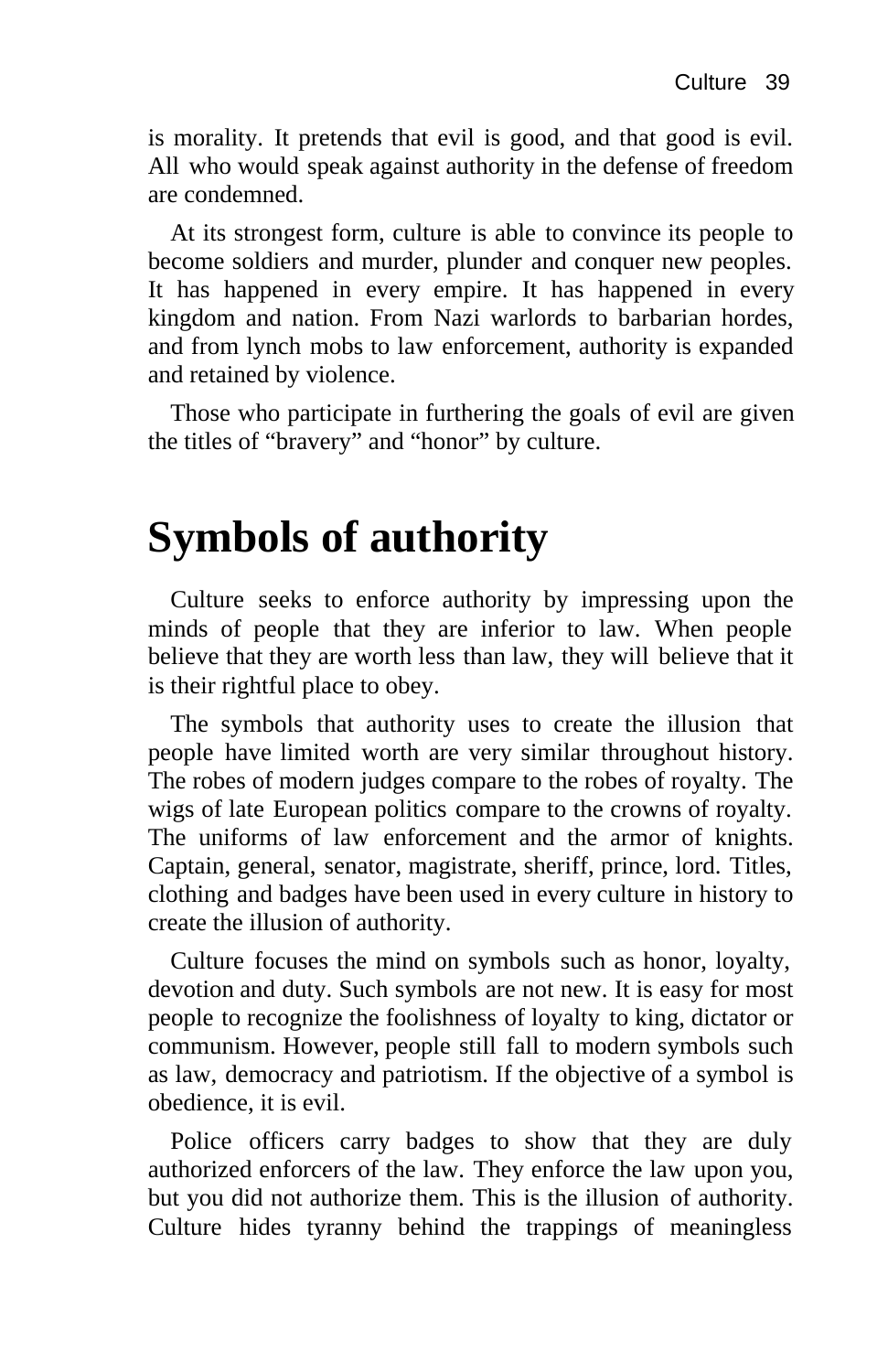symbolism. It would have you believe that law is authorized to reign over you however it pleases. It hides the fact that only *you* can give that permission. Instead, it presumes permission by birthright, or by the geometry of your location relative to its borders. It is an illusion.

Should law truly be the authorized agent of defense or production, it would have to receive the permission of every single person it claims to represent. It would have to allow every person to extricate themselves from that authority if law failed to meet its obligation.

Law never seeks permission and never will. It does not represent you, it represents evil.

#### **Money and greed**

Money is good. Culture has invented the lies of money's evil so that authority can more easily lay claim to it. Authority can take your ambition for improving your life by demonizing your labors. Culture teaches people that desiring greater comforts is selfish and greedy. It teaches that money is a mysterious evil. The more money is condemned, the easier it is to steal from you.

Greed does not exist amongst free people. Greed is not the love of money. The love of money is only the love of a better life. Greed is the theft of money, and it exists only among tyrants.

There is no end to the amount of improvement you can have in your life. There is no limit to humanity's ability to cure disease, to end hunger and to enjoy life. Culture would have you believe that you are limited. Culture teaches that you are not worthy of achieving your dreams.

There is no greed in desiring more, there is only greed in stealing the labors of another. Theft is evil. It is the nature of authority to steal. Only tyrants posses greed.

When culture teaches that working for money is greed, it also teaches that labor without money is noble. Laboring by rule of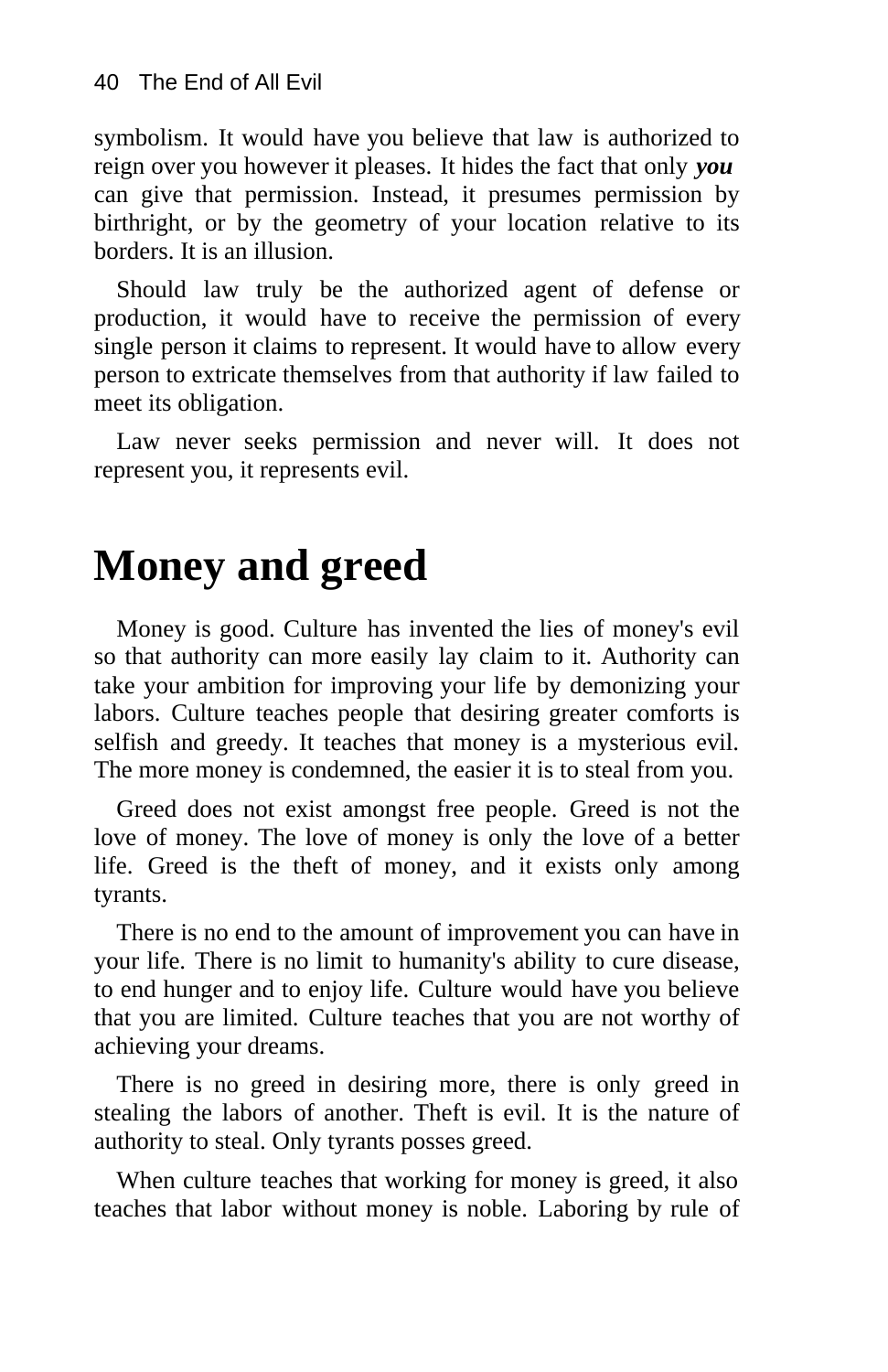law for the collective "we" is taught as the proper form of ambition. If you cannot choose to give or to keep, then you are not "we;" you are a slave.

#### **Suit of law**

Law is a weapon. Authority establishes itself as the only means of defense. Because of this, people have no recourse against the law. Law is designed to enslave all who obey it.

There are many people who are able to use the law to extort. Lawyers and thieves regularly band together in democracies to loot the valuables of people. It is commonplace to fear behaviors and speech because they will be used as a pretense for extortion.

The idea of law that licenses extortion is liability. This idea teaches that one man is responsible for the failures of another. It is commonly accepted as a noble principle of justice. It is not justice – it is a lie. Liability is not a principle; principles need no enforcement. The reason liability laws are enforced is to extract massive sums of money from anybody who happens to be able to pay.

Liability teaches that you have a responsibility under law to prevent the failures of others – if you have more money than they do. In a free world, people's actions are their own, and their failures bring consequences. Those consequences of principle are necessary to the growth and understanding of humanity. Law twists the consequences and assigns liability by fiat. Law confounds our understanding of true principles with obfuscation. This is done to enslave and extort.

### **Collectivism**

Culture teaches the worthiness of the common good employed by force. It teaches that it is acceptable to issue law to advance a collective ideal. Whether to pay for a project, or control behavior, compulsion is frequently labeled "public interest."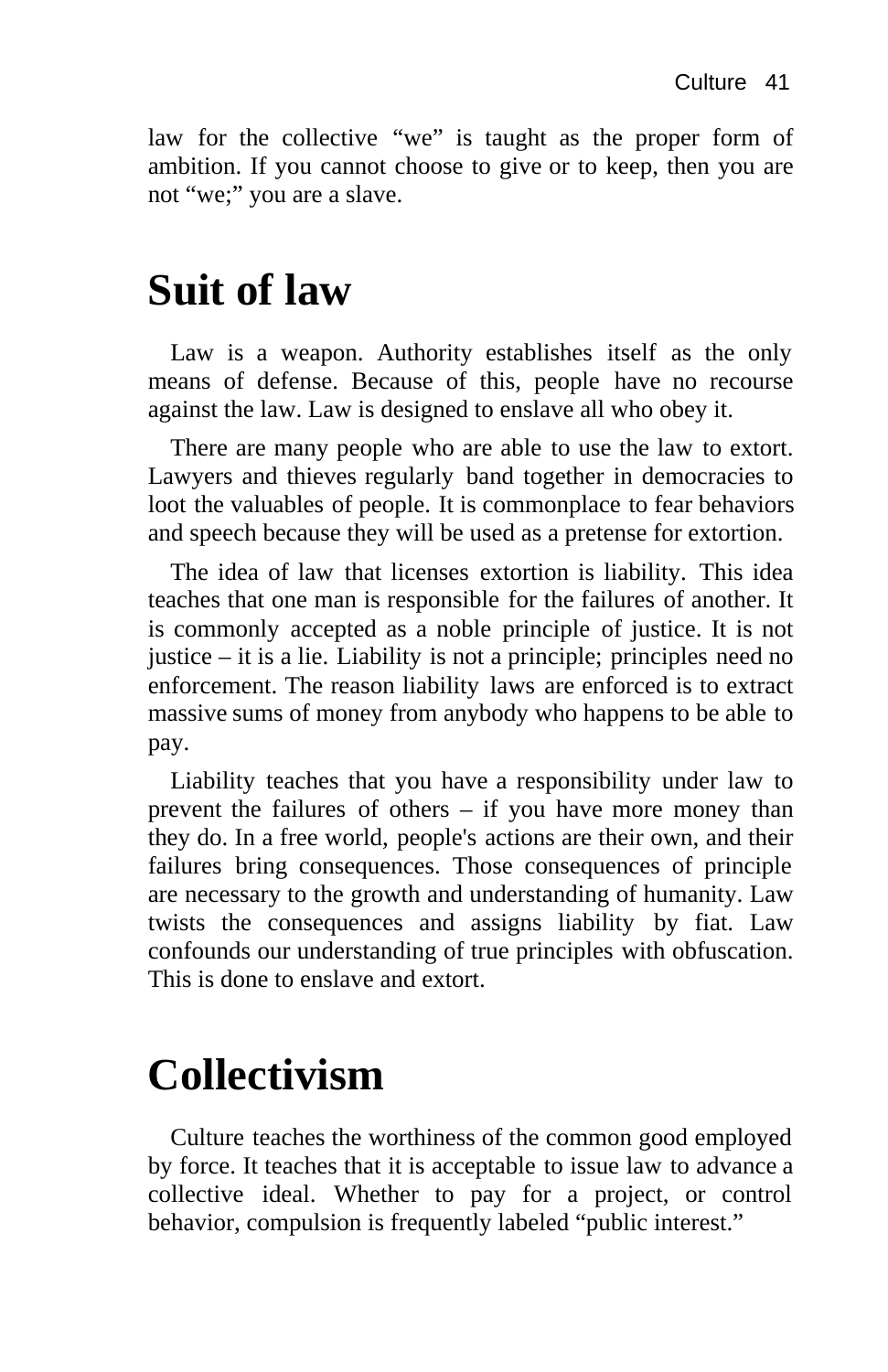If these things are truly for the benefit of people, why must they be forced in order to accomplish them? Remember the difference between principle and law; principle requires no enforcement. No law is required in order for people to feed and shelter themselves. If something must be done by force in order to accomplish it, then it is not a good thing, it is only something that authority wants.

All government, all violence, and all laws are methods of forcing you to yield money or motive without your permission. If these were things that truly provided benefit to you, then you would do them willingly. In a free market, you get only that which you pay for. In government, you can easily get anything you want at the expense of others. Those who have the most to take are the easiest to rob.

Culture uses ideas such as "the working class" and "the rich." These ideas have no meaning, since all classes work, and even the poor of today are rich compared to the rest of history. These ideas are just tools of cultural manipulation. If culture can create social classes and convince you that they are at war, then it can hide its own tyranny.

Culture creates collectivism with individual-crushing labels such as "we" and "our." People are taught that within a nation, they are "our" children, rather than the parent's. Culture teaches that "we" want laws and taxation, and that "we" fight wars. The destruction of the individual in collectivism directly serves the purpose of evil.

Collectivism teaches that good things can come from compulsion. It teaches that people can be forced to accomplish things "for their own good." It pirates the love people have for their neighbors and twists it into authority's demands. Slavery is the result. If an individual will not choose a thing, then it is not good for him. Force crushes the human spirit. Choice enables life.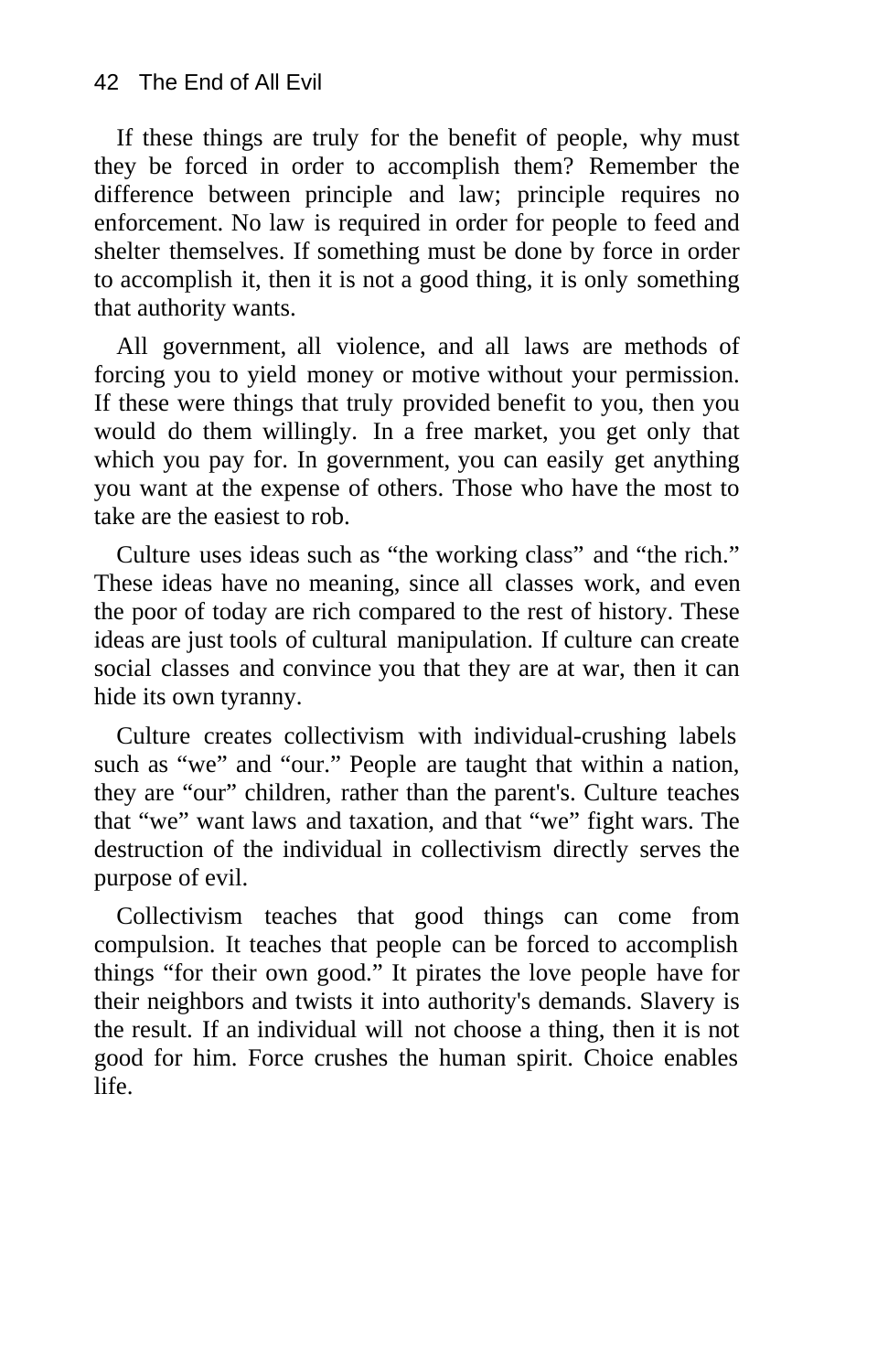#### **Morality and values**

Evil is not found in the stupidity of man. Evil is found in the slavery of man.

Law impersonates morality. Culture teaches the ultimate infallibility of law in order to compel obedience. Even when law is wrong, culture teaches that the moral thing to do is to obey.

Law presumes to enforce prudence on people by calling it morality. This is the ultimate deceit. Morality is freedom. Law destroys freedom and calls it morality.

Freedom is the cure for imprudence. All the social ills that law presumes to correct exist because people are not free to learn and grow. With limited ability for growth, principles are confused and foolish behavior is the frequent result. Freedom brings wisdom, peace and prosperity. The history of freedom shows this clearly.

Force and compulsion destroy the value of human beings and dissolve the will of their spirit. Evil steals the sovereignty you have over your own life. Nothing righteous can come from the destruction of freedom.

## **Sanity**

Culture teaches that only "nuts" and "crazies" challenge authority. Law is the holiest and most sacred emblem of culture.

Insanity is not an inability to perceive reality; it is a willing rejection of reality in favor of the artificial constructs of tyranny. Law threatens violence upon all who refuse to obey it. When you chose to act upon an artificial view of reality, you are insane. People obey law out of fear of death, until they can be properly cultured to accept the rule of law without question. Cultural indoctrination is insanity. The definition of insanity is blind obedience.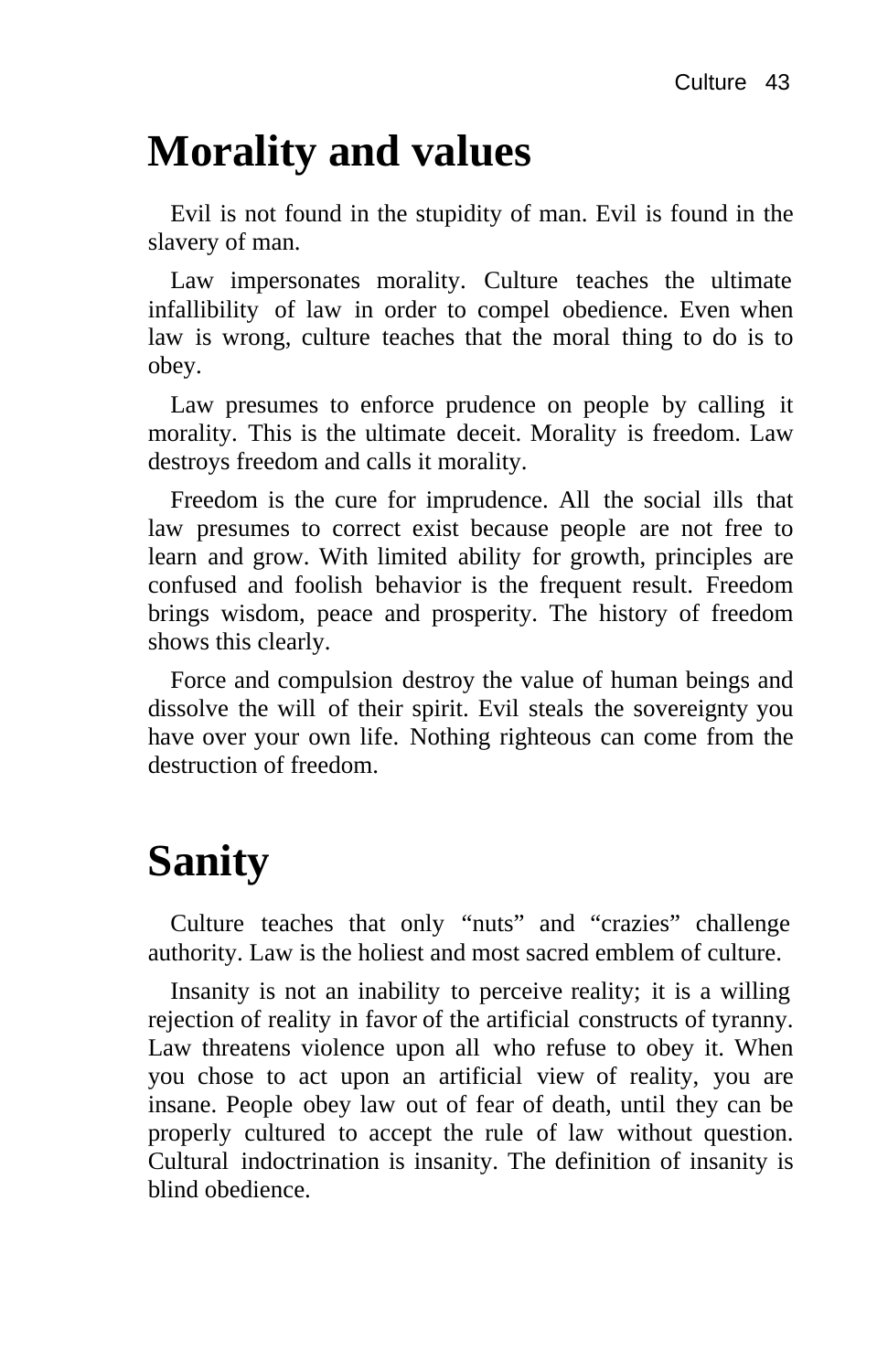It is insane to believe that those in power over people rightfully belong there. It is insane to assume that they will always be there. It is insane to believe that law has the right to command the obedience of people. The culture of royalty, the culture of patriotism and the culture of law are all insanity.

No human being who understands the fullness of their own worth would ever accept the notion that someone ought to rule over them. It is the function of culture to blind the eyes of people to their own worth, and to deafen their ears to any speech that may teach them. When cultural influence is at its peak, insanity ravages the mind. Obedience is the object of authority, and authority wants no possibility of rebellion. The definition of insanity is blind obedience.

#### **Defense of freedom**

Culture teaches that only police have the right to defend. It teaches that only authority has the right to decide if you are worthy of defense, and what level of defense it will provide. While it teaches that it is never acceptable for you to defend yourself, culture teaches that when the law implements kidnapping and murder to enforce its authority, it is always acceptable.

In order to remove all thought of people fighting their masters, culture teaches that revolt is never acceptable. Rebellion without violence is almost always impossible. Culture ensures that authority holds a monopoly on violence, and it has no compunction about kidnapping, imprisonment and murder. The only way to escape authority is to destroy all tyranny. This is the reason massive wars have been necessary to destroy entrenched tyrants such as Adolf Hitler.

Culture controls speech to stop authority from being questioned. It creates ideas of propriety to hide its own tyranny. The only remaining element is to make sure that if someone does discover their own worth, that they cannot extricate authority from their lives. This is done by making the defense of freedom immoral.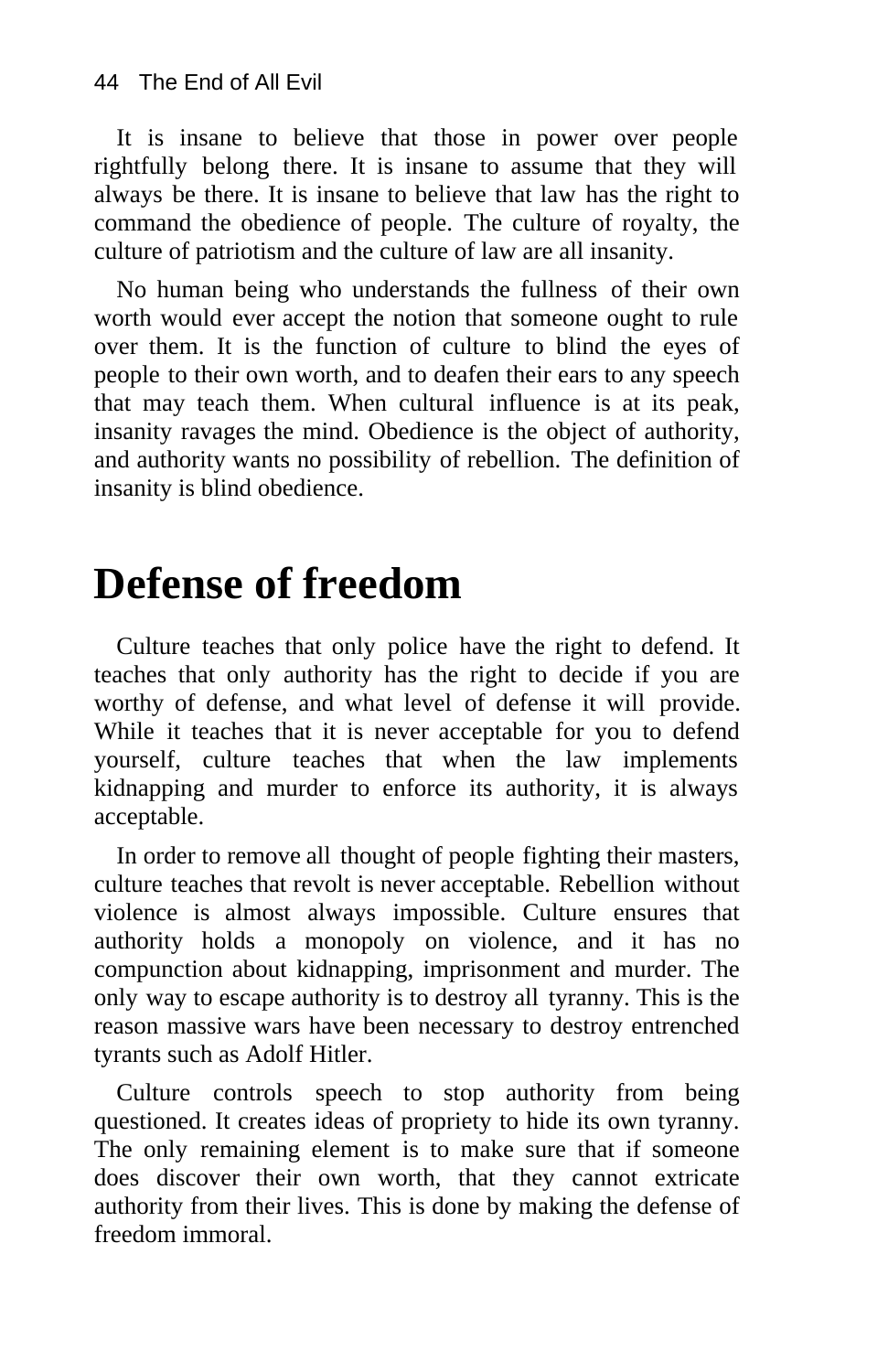The price of freedom is blood. The reason for this is simple: evil does not care if you live or die. It will kill you before it yields control over your life to you. Hundreds of millions have died in history's wars proving this principle. Every instance of a thug maiming, raping or killing an innocent person proves this principle. While the vast majority of people are not evil, there are powerful tyrants who will never yield; they are men who will scorch the earth in order to gain or maintain authority.

The only way to end tyranny is to destroy every tyrant. The more that tyrants are allowed to work the devices of culture upon people, the harder tyranny is to extricate, and the more lives it will cost to do so. This is the reason that culture teaches that the only proper way for you to defend yourself against law is to obey the law. The teaching preserves tyranny. One hundred million people have died at the hands of communists because so few were willing to ignore the law, and instead do what was right. Europe was nearly obliterated because so many people valued the law more than liberty; they failed to stop Adolf Hitler while he was still weak.

Removing the true nature of violence from news and relegating its understanding to the artificial violence of entertainment teaches people that there is safety in slavery. News reports enable authority when the true cost of tyranny is removed from view. Culture hides the plainest images of blood from people in order to keep them passive.

In reality, evil will stop at nothing to control you, including destroying everything you have and everyone you love. Violence is used in the preservation of tyranny every day. Violence and murder are only weapons of immorality when used to destroy freedom. The defense of freedom is never immoral. Any man who will wield the weapons of violence against innocent people in order to gain authority must be destroyed.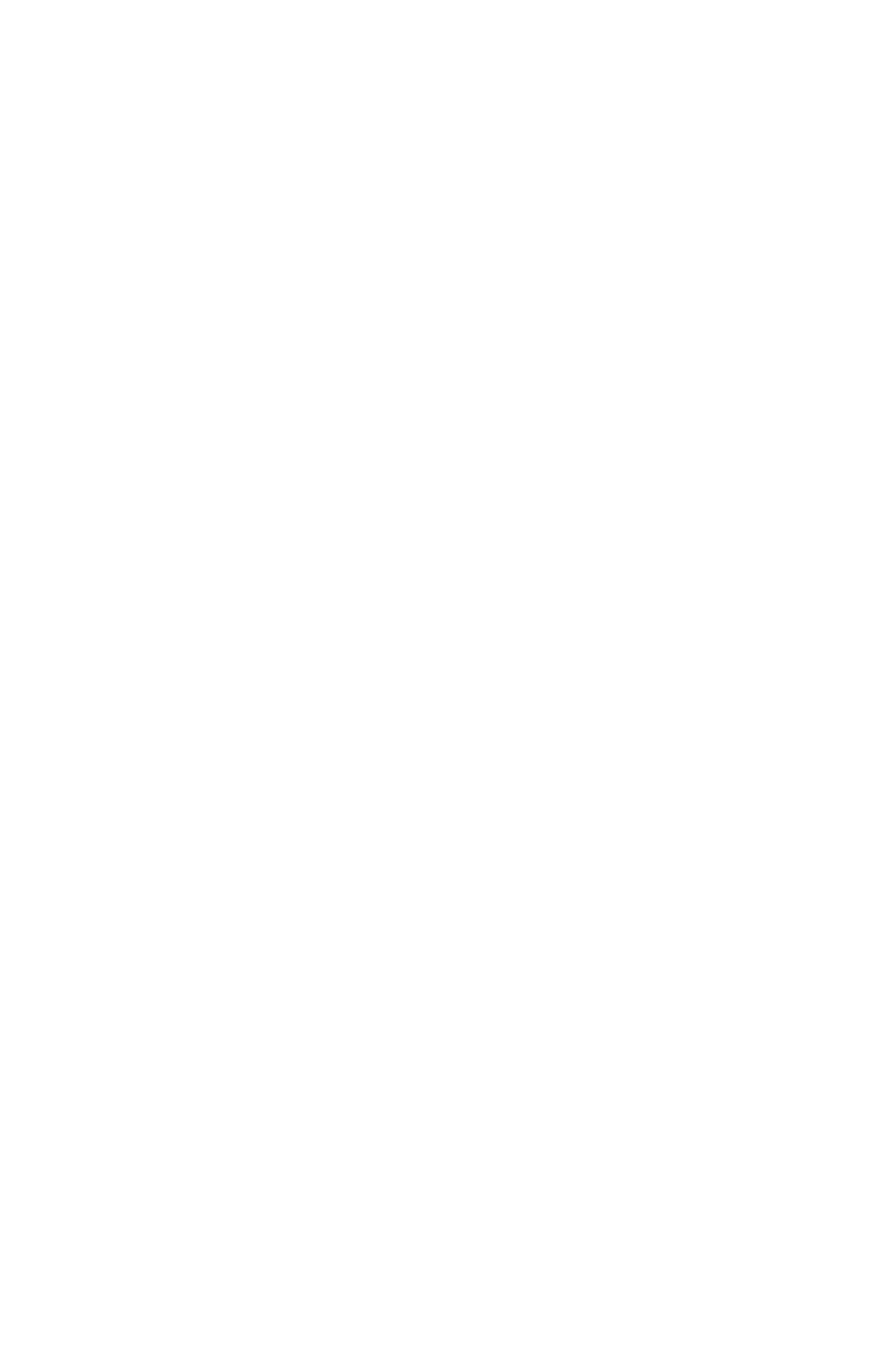# **Chapter 5** Tactics

There is no such thing as anarchy, there is only tyranny.

All cultures teach the nobility of authority. All pretend to defend the security of people against enemies who would do harm. The common thread amongst every authority in history is the universal enemy of anarchy.

While cultures have added racism, economy, terrorism, nationalism, and countless other enemies to the mix, anarchy exists as the enemy of every culture.

There is no such thing as anarchy. You will not kill your neighbor in the absence of police. You are not evil. Those who wish this type of control and violence over others teach you that you are not worthy of ruling yourself. They teach that you lack intelligence, self-control and value. They teach that only government can rule you. The word government means tyranny. It exists to establish ownership of you.

You need no governing. You are a human being and as such have infinite worth. You and you alone rightfully control your actions, your speech and your labor. All who seek these things of you must receive your permission first. All who do not, are evil.

Anarchy is a lie. It is created by tyrants to deceive you. There is no such thing as anarchy, there is only tyranny.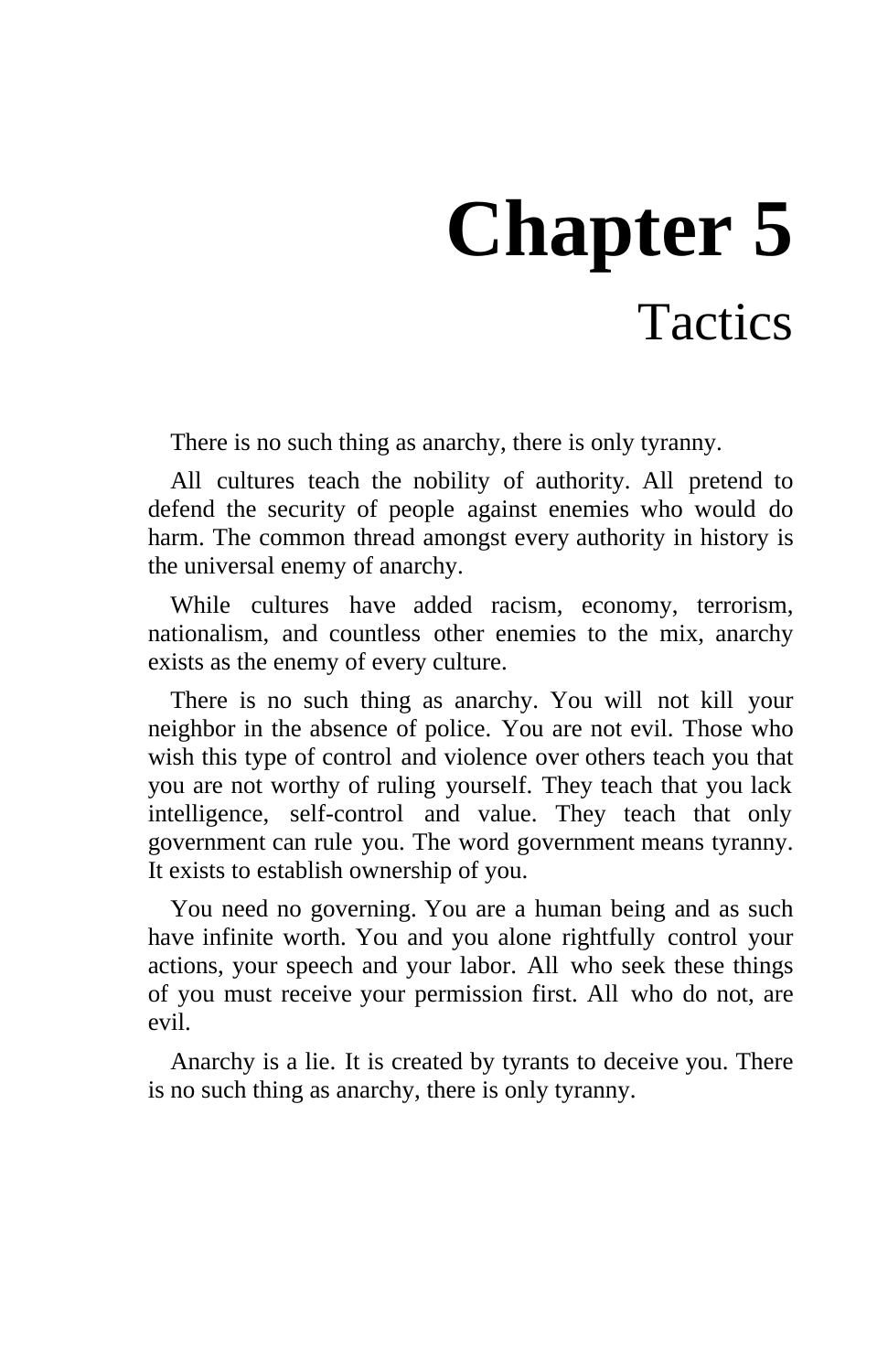# **Royalty**

From the earliest days of man, there have been those who looked around them and saw others as tools to be used. Instead of building themselves up in wisdom and understanding where infinite prosperity is possible, they designed on the laziness of theft and control. In primitive form, these are men who would use superior physical strength and the threat of violence to cower people. The demands they made were simple: money. The stronger men could live off the work of others.

The success of such men is measured in modern culture's terms for them. Some are thugs and brutes, others barbarians and bandits. Because of their limited success and unending brutality, such evil rarely held people in bondage for long. Revolts and power struggles were common. It was extremely difficult for a person to maintain his grip of extortion over people.

As history progressed, men of significantly more cunning devised the element of control necessary to stabilize power over people. This element is culture. Instead of extortion and brutality, they created the notions of rightful rule, and royalty. Their objective was to preclude the people from revolt by teaching them that their authority was legitimate. This is the singular objective of all culture.

For thousands of years the culture of royalty enslaved all of humanity under the names chief, king and emperor. All titles of nobility were designed to reinforce the image of familial loyalty. People who are naturally respectful and deferent towards their families were taught that royalty was the *greater* family. The king was, in all cultures, viewed as something between a father and a god. This idolatry of the family is the cornerstone of royalty.

People were taught that to obey nobility was the greater form of respecting their father and mother. Culture's objective was to twist the understanding of people so that they believed that extortionists held a rightful place in their lives. The result was that people rarely fought back.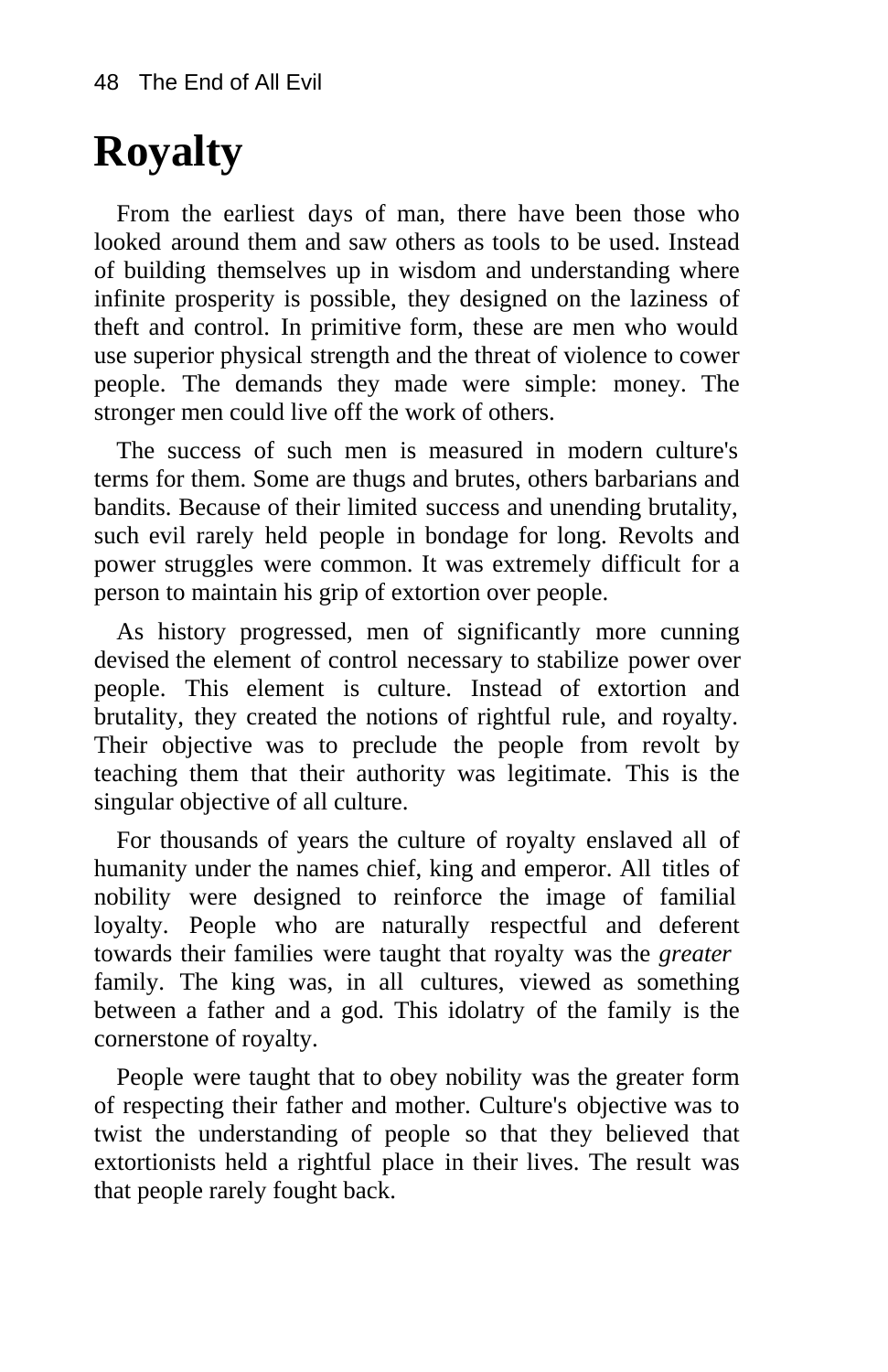Every aspect of the culture of royalty taught people concepts such as nobility, loyalty, duty and honor. Each of these ideas are lies; they are designed to teach people that their worth is less than the worth of the king. Without the trappings of culture, he would simply be a thug taking food and labor at the point of a sword. With it, he is His Majesty, the King. All culture is lie designed specifically to keep the powerful in power.

## **History of freedom**

As the era of kings was closing, cultures began to disintegrate and freedom grew. This was precipitated by two very specific and very powerful attacks against royalty: the Magna Carta and the Declaration of Independence.

Every time cultures are attacked people begin to learn more about their value. When rebellion spread among people of astounding courage, culture lost its grip and people were able to see that there was no king who had claim upon them. They started to see a glimpse of their own worth.

The engineers of evil understood that the world had finally learned how to see past the culture of royalty. With the astonishing speed of only a few generations, they engineered the culture of nations to replace it.

Under the umbrella of nationality, people are slaves to borders more than at any time in history. The power of "my king" has been replaced by the culturally superior "our country." Nations have caused greater death and slavery than any degree of royalty ever envisioned.

The history of freedom shows that even as nations grow strong, the cultural lessons from royalty have been learned. Freedom progresses around the world as population increases. Cultures are destroyed by freedom routinely, and the lessons of each new tactic of deceit are being learned around the world.

The violence of nations increases as the cries of freedom are raised. Hundreds of millions have been murdered and billions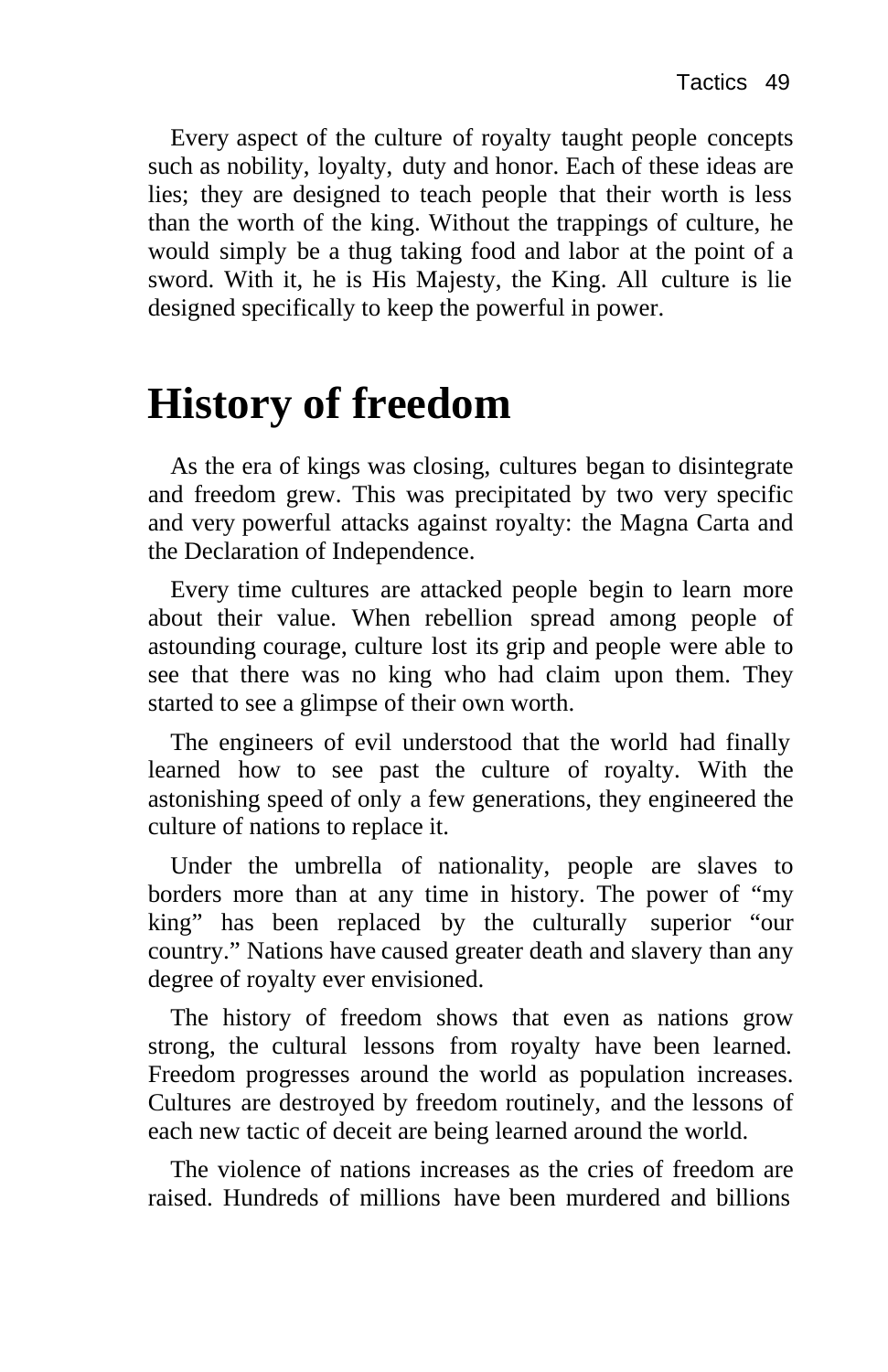enslaved in recent history; all in futile attempts by evil men to stay in power. As the stability of their empires is challenged they rain blood upon the heads of their protectorates.

The history of freedom shows that such violence is not the growth of evil, but its death. Violence and the enforcement of law are necessary only when culture's grip fails to effectively control the minds of people. The death of kings, the transitions of nations, the mutations of culture and the violence of governments are evidence of the end of evil. Authorities of all kinds are struggling for breath in a world that is learning how to drown them forever. In the world you and I occupy, the war is already won.

We have only to watch evil die.

# **Nations**

Nations are a generic umbrella of culture that prove extremely effective for authorities. Nations use commonality in race, language and heritage to persuade ownership of people. Their only shared agent is the border.

As the cultures of royalty disintegrated, nations were created to replace them. Authority sough the same stability of extortion that kingdoms provided, but needed to escape the understanding that people had learned about the tyranny of royalty. They created a new enemy, called "them," and a new culture called  $``we."$ 

Nations drew lines across the globe and eventually swallowed up every inch of inhabitable land known to man. All those who live within these lines become the property of the state. They are taught that they own their governments by means of democracy, communism, theocracy and race. They are taught that their nations belong to them. This is the culture of "we." The truth is that their nations own them.

Nations are created and borders drawn to create stability for authority. While royalty improved stability by convincing people that they owed allegiance to authority, nations took a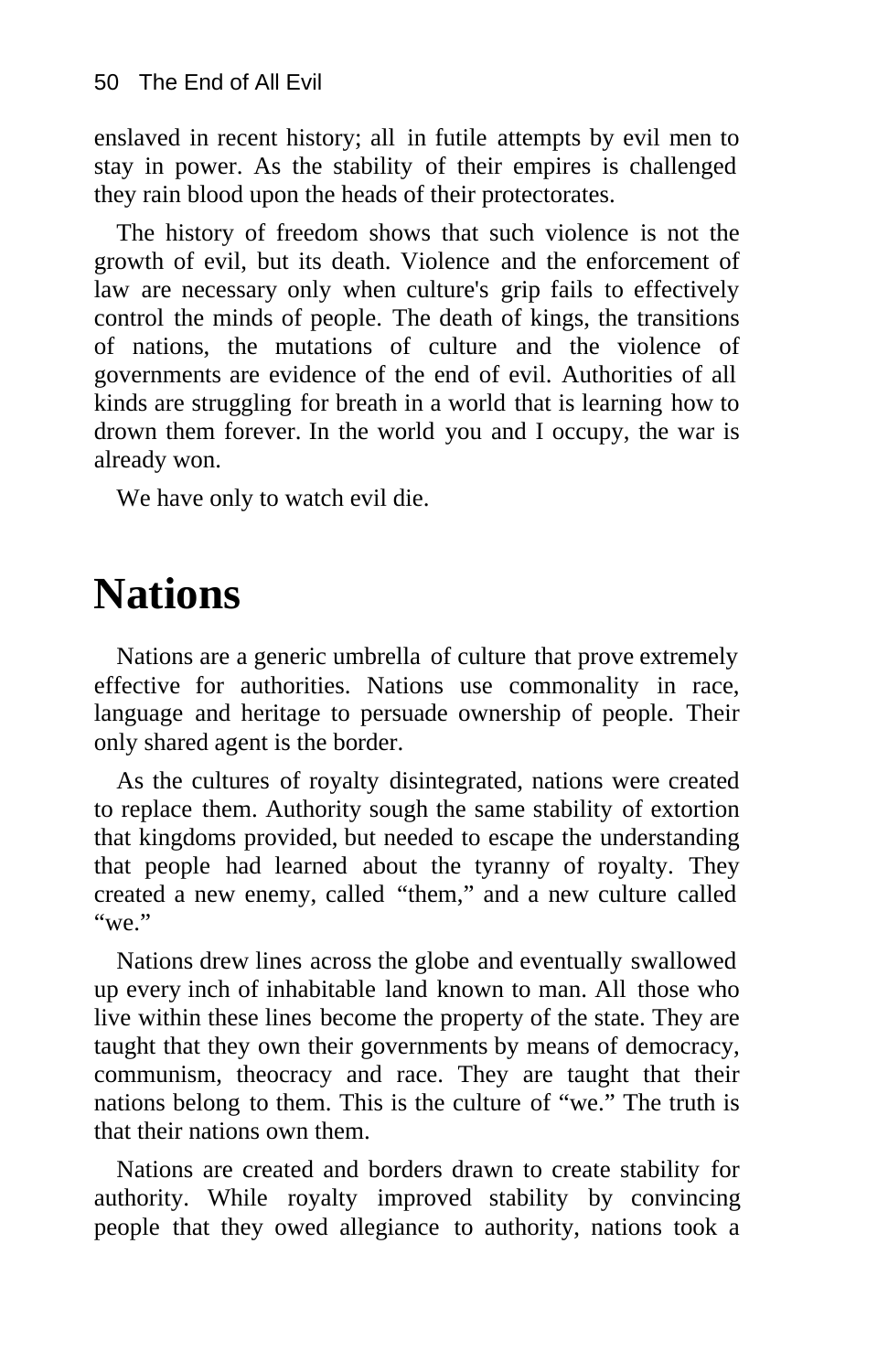bigger step and taught people that *they were* the authority. National cultures deceive the minds of people to more effectively extort money and control.

As soon as you lend credibility to a predatory institution, they will make prey of you. Disguised as sheep, they will have you believe that they are defending you from anarchy, or any other kind of enemy they can devise. Their laws do not speak of these enemies; they speak of you, how much money you owe, and what you will do for them.

Government is an agent of force. As soon as power is yielded to authority, as soon as you give it license to take life and liberty, it becomes an agent of evil. Evil men who seek authority over you will not fight government. All evil that wants is power over you. Evil naturally seeks its place in government.

There have been many forms of nations created, all with varying degrees of effectiveness in their control. Without exception, the strongest governments are those whose culture most effectively convinces people that the people *are* the government. All others soon fall. This is why democracies are the strongest form of nation possible. They are introduced last.

## **Communism and socialism**

Socialism, communism and welfare states all have different applications in history and idea; yet they are all exactly the same. They all teach people that they are unable to effectively produce enough to support their own lives. They are given the enemies of greed and destitution as the reasons why authority is needed in their lives.

Communism is the second most effective form of evil that has ever existed, and it is the most destructive ever achieved. Communism taught that people require equality of materials rather than the freedom to create. Communism used the lie that people would be part owners of the government in order to garner their support for slave labor and soldiering.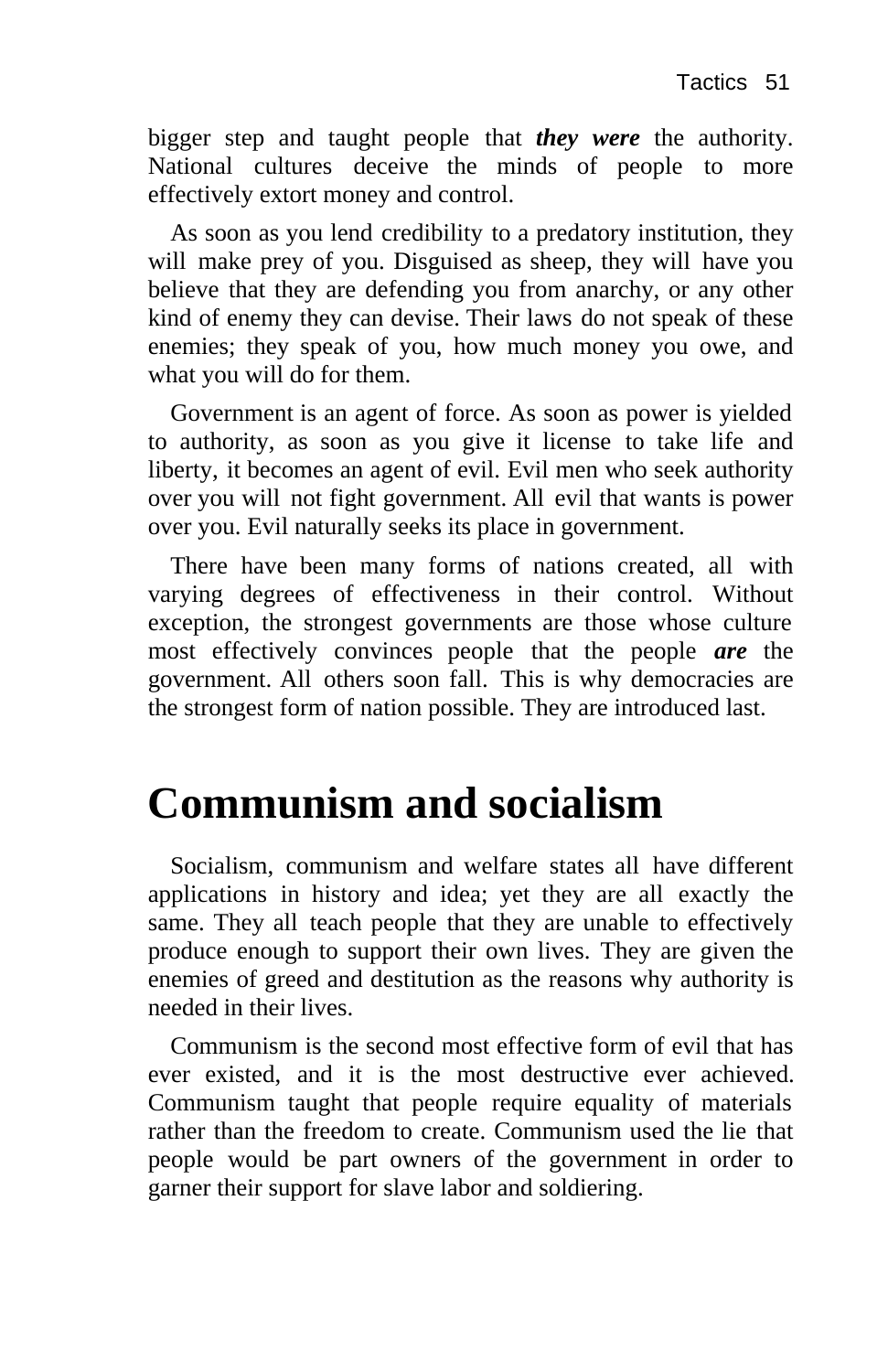Anybody reading the implementation of communism—or its similar constructs—should readily see evil. There is nothing wrong with a community helping each other. There is no sin in sacrifice or giving. But as with all culture, these ideas were lies. There is no sacrifice in communism and socialism, and there is no giving. They are always implemented by force.

Socialism and welfare teach that people do not own their own labors. They distract people with cultural ideals of duty and brotherhood. Their true nature is the nature of force. Nothing in welfare and socialism is done by choice. Everything is implemented under threat of violence. As with all culture, welfare and socialism are evil.

Tyranny has destroyed countless more lives than poverty could even dream. In times of poverty only one thing stands in the way of people: government. Governments use violence to restrict freedom and therefore people's ability to better their lives. Under the pretense of ending poverty, authorities have used compulsion and violence to create more death and destruction than any storm, any famine, any drought.

It is the element of force that belies the tyranny of all socialistic ideals. Without force, there is no evil in them. With force, they are the same as any other government. They bring misery to humanity.

### **Dictators**

A dictator bears similarity to the kings of royalty while maintaining a culture of nationalism.

There is the common belief in history that dictators and kings are noble. Any time a national culture is strong, leaders are thought of as pure and righteous. Joseph Stalin and Adolf Hitler are just two examples. After their deaths, their people were shocked to learn that the atrocities of their nations were created by them. History records endless testimonies of people who believed that the terror in their lives was happening without these leaders' knowledge. National Socialists actually viewed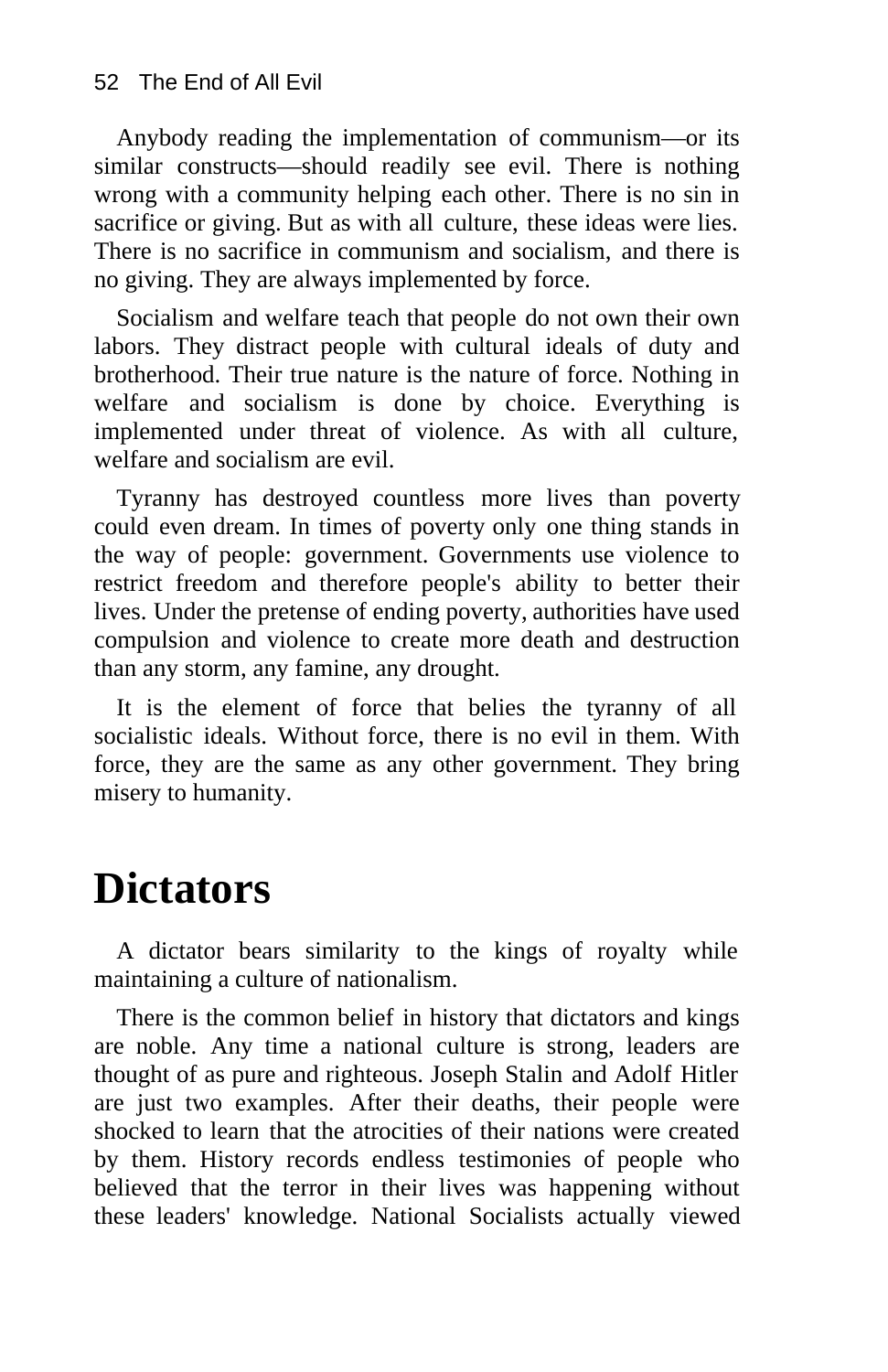the terror they brought to Europe as a *defensive* war. Wherever you see culture supporting an authority, or trying to implement an authority, you will find the destruction of freedom. In every culture people are deceived into believing that authority is good. Even when they can see the tyranny of authority in history, they fail to see it in their own culture.

The greatest mistakes of history have been those of inaction. Killing a man because he advocates the destruction of liberty sounds extreme to people of all cultures. Culture indoctrinates people with this thinking. Yet the logic of killing Adolf Hitler, Mao Tse Tung and Vladimir Lenin instead of allowing them to destroy the liberty and lives of billions is unavoidable. The idea of killing a dictator in cold blood *before* they murder millions is offensive because the cultures who protect these leaders design themselves that way. And so evil prospers.

Peace is found when people stand for morality and reject culture. Defend freedom at all costs and at all times and peace will rule the world instead of tyrants.

#### **Morality enforced**

Cultures love teaching people that morality is properly enforced. It is the ultimate deceit, a powerful lie.

Cultures teach that morality and prudence are one in the same. Culture can easily claim authority over people when they believe that doing something foolish is the same as doing something evil.

Morality is freedom. Immorality is the destruction of freedom. Morality is good, immorality is evil. Culture would have you believe that morality is a question of personal vice. It pretends that imprudence is the same thing as immorality. When people believe that enforcing prudence is the same as defending liberty, they can be used to support dramatic increases in the power of authority over people.

The inquisitions of medieval times used the ideas of enforcing morality to expand the power of the Roman church. They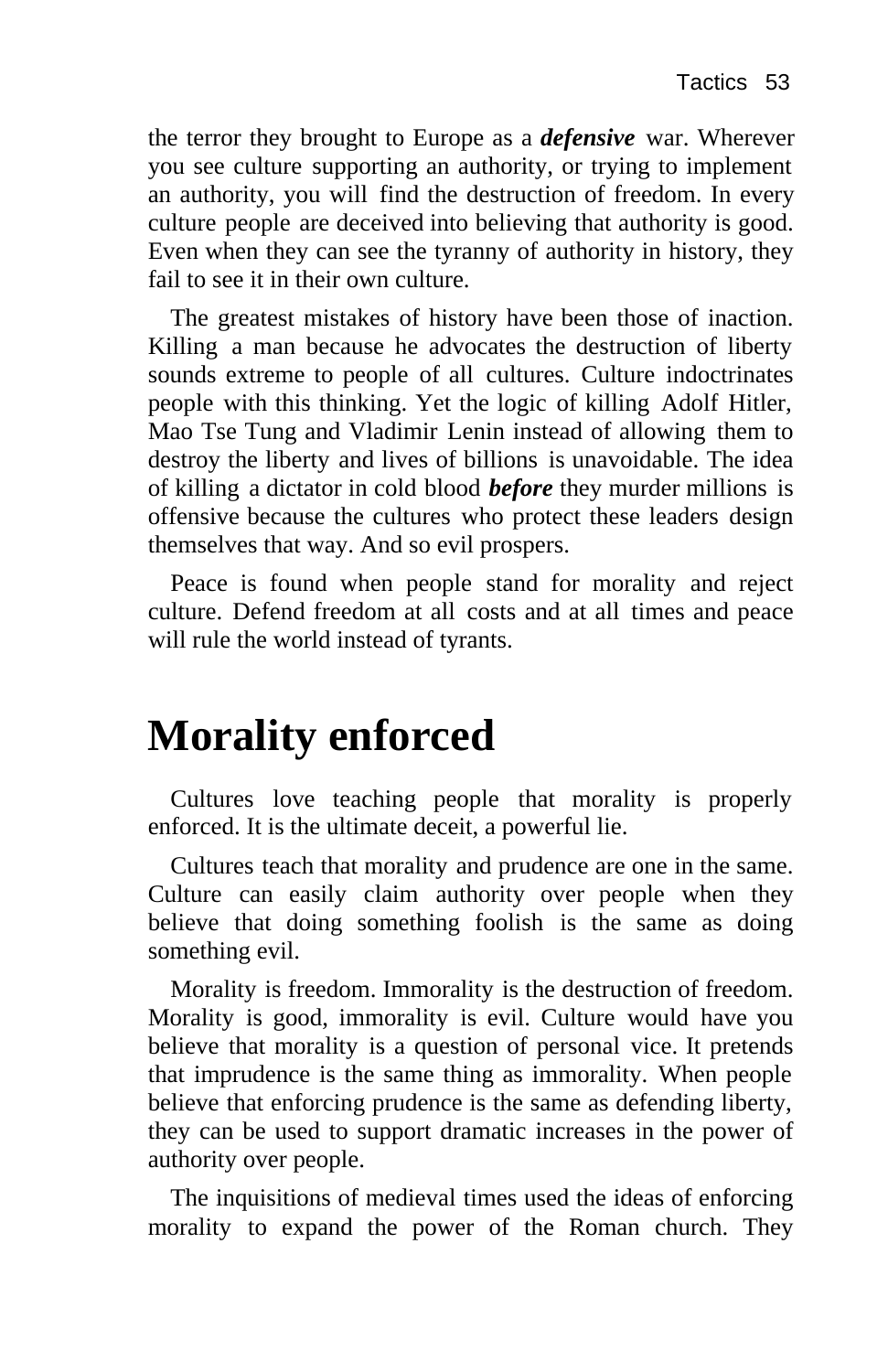created law and enforcement to force church government into people's lives. It was culturally acceptable because they were enforcing 'morality' instead of simple arbitrary control.

The American prohibition of alcohol was touted as a way to counter the effects of alcohol's control over people. In order to fight that control, the US government established a massive police force to control the lives of people. Those who would force prudence on people teach that people are not able to learn intelligent behaviors on their own. Culture teaches that people must not be free to make personal mistakes; it teaches that people are not worthy of ruling their own lives. Without freedom, prudence is meaningless.

### **Environmentalism**

Environmentalism shares the ideals of communism. It teaches that greed is the enemy, and that those in search of money will destroy the earth. The enemy of greed is the same enemy that communism employs. It is the same lie. They both teach that without authority, free people will destroy themselves. They both teach that government is necessary to enforce security.

Environmentalism has one new twist on the ancient lies of evil. It teaches that the dirt you stand on is more valuable than you. It teaches that authority is necessary to ensure that you do not destroy it. As with all evil, it really only cares that you obey. What excuse people choose to follow is of no concern to evil.

Culture teaches that the only security to be found in life is in government. Only they can secure your water, your air and your food. Yield authority to them. The strength of environmentalism is that it can be used to regulate every aspect of your life. Transportation, food, housing, energy and communication; they all fall under this umbrella of regulation and control. Environmentalism is just one more excuse to implement slavery.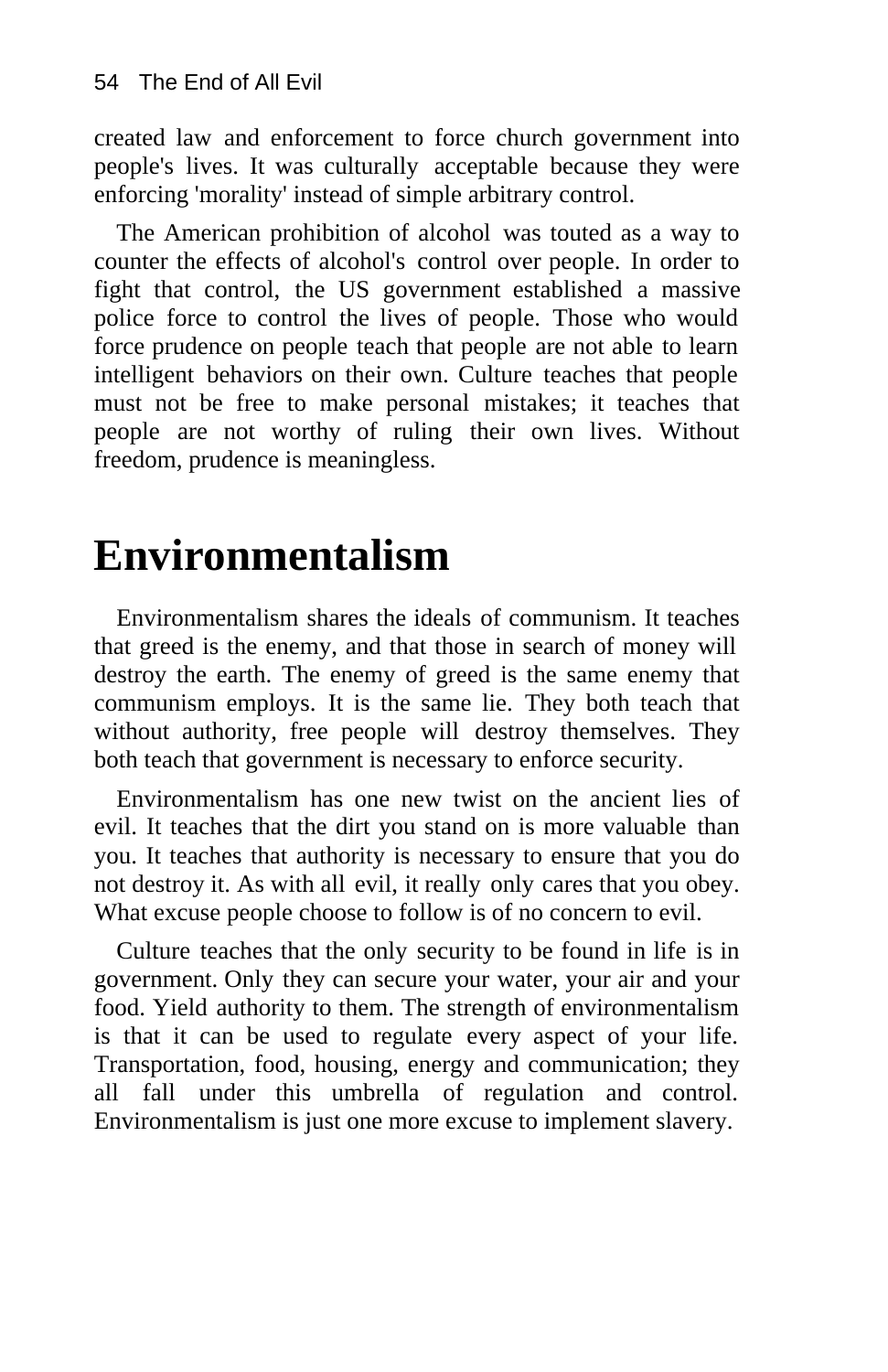### **Bureaucracy**

It is extremely important to see that bureaucracy is not just an inconvenience. The slavery of bureaucracy lies in force and compulsion.

Those under its power are taught to overlook bureaucracy as just another fact of life. The truth is that bureaucracy does not sustain or improve life, it drains it. The culture of bureaucracy is incredibly strong in many areas of the world. It is able to convince people that they are free while subjecting them to reams of licensing, fees, permissions, and reporting requirements. Failure to obey results in fines, imprisonment or death. This is their freedom.

Bureaucracy benefits primarily those who make their money from it. These are government employees and controllers.

One of their favored tactics in achieving new regulation is the stacking of laws. An example is safety requirements like helmet and seat belt laws. Such things presume goodness, but evil doesn't care if you are safe, it only cares that you are *forced*. Bureaucrats make the case for new regulations by leveraging previous regulation. They may extort money for the purpose of paying medical costs for trauma victims, they can then claim the need for helmet and seat belt laws because they are obligated to pay medical costs. A bureaucrat's solution to problems created by law is more law. Their obvious objective is law itself.

## **Terrorism**

Terrorism has nothing to do with America, and nothing to do with religion.

Terrorism follows the pattern of tyranny precisely. Many areas of the world are dramatically affected by increasing technology. As messages and images of freedom reach new corners of the world, people begin to see the tyranny of their own cultures.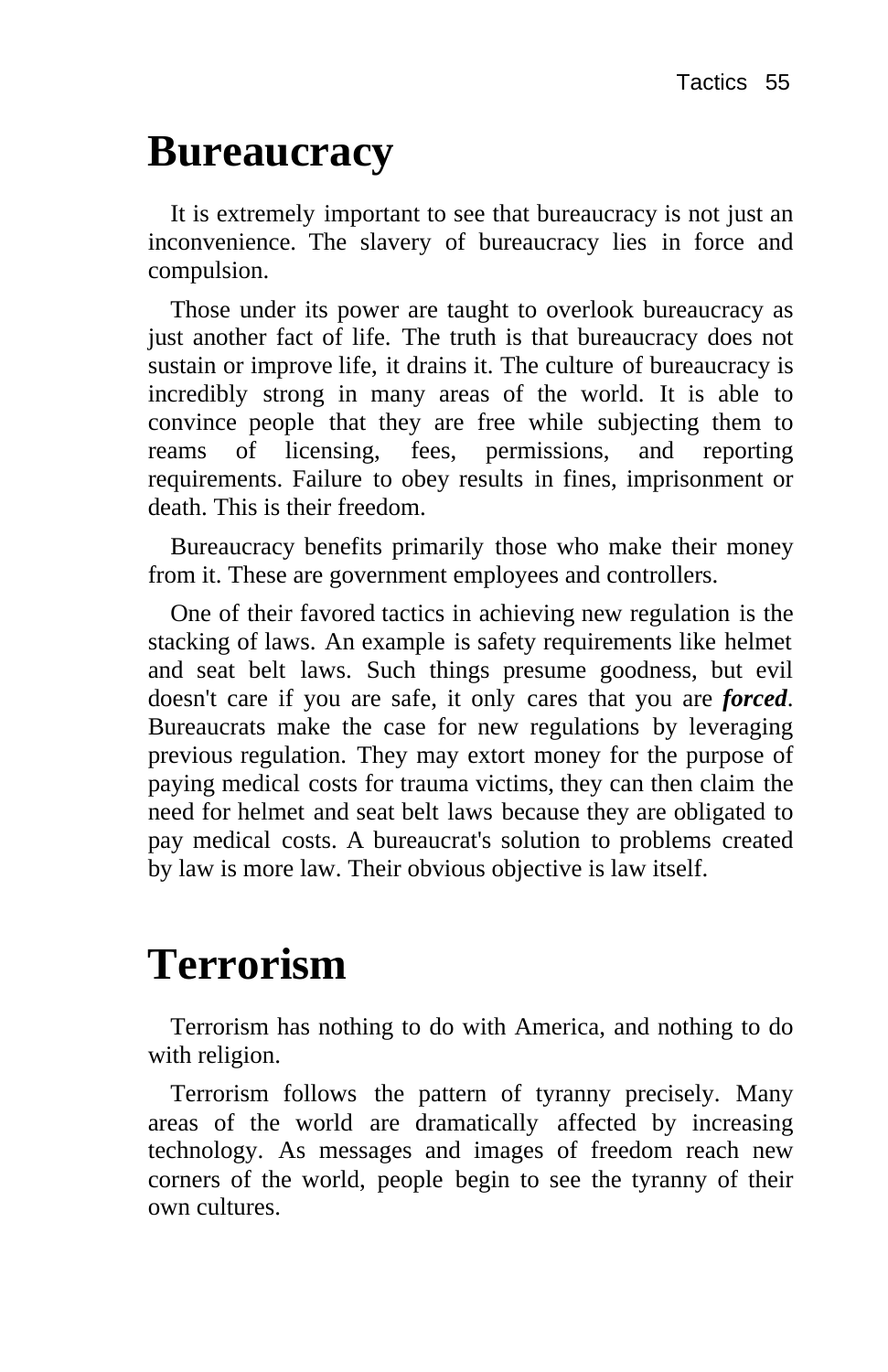As culture loses its grip on people, authority increases its violence. Terrorism is authority attempting to teach people that freedom is depravity and corruption. Terrorism is authority attempting to teach people that freedom is anarchy, that freedom is to be feared.

Terrorism has been used throughout history to coerce populations to yield their authority and governance to those hungry for power and lacking of conscience. Terrorism is rarely used against those over whom power is sought. Hitler's terrorism against the Jews is a formidable example of the use of terror to gain power over the German people. Al Qaeda exemplifies the use of terrorism against American peoples in order to maintain power and influence over Islamic peoples.

Terrorism is proof of the pattern of liberty. It is precisely because tyrannical states are afraid of losing the grip they have had over their peoples for so long that terrorism is a rising factor in the world. Evil is afraid.

# **Rights**

There is no such thing as a right. All people are inherently free.

The idea of right was created by men who sought to free people from some of the burdens of government, but who still believed that governments were supreme over men.

The problem with rights, is that they offer certain delineated permissions, granted to men by government. After these, government can still dispose of you as it pleases. Even in measures of restriction, this still teaches people that they have less value than law.

The truth is that you are free, and there is no authority that has any claim upon you, ever. You are, by your nature, already free. *This* is the value of a human being.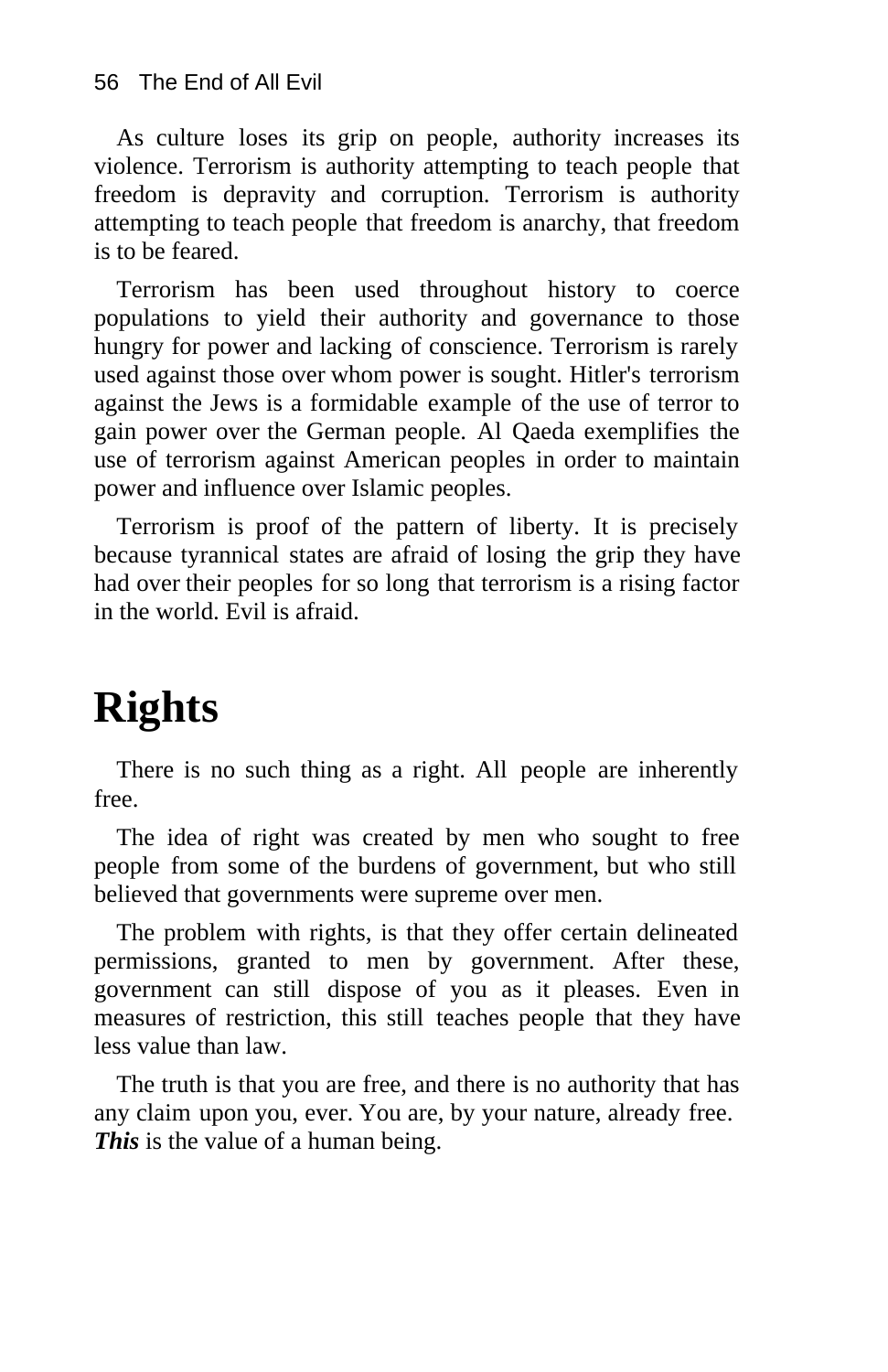#### **Law enforcement**

Culture teaches that police are the only ones who's right it is to defend a people. It teaches that if people were able to defend themselves, anarchy would be the result.

The penalty for defending yourself instead of relying on police protection is usually extremely severe. The reason is obvious, it shows the ultimate tyranny of law. If you aren't helpless then they have little premise to remain in power over you.

The intention of law enforcement is not to defend your liberty, it is to defend the stability of the machines of extortion. Laws do not say "no killing, no raping, no stealing." Instead they are volume upon volume of minutia controlling every aspect of life and destroying liberty wherever they go. Every government agency are enforcers of these laws. The law is not righteous, neither are the enforcers of it.

It is a mistake to blindly respect law enforcement as noble and brave. Laws are designed to control, not to protect. An officer of government may believe what he is doing is right. That is exactly what culture wants him to think. Every single one of the hundreds of millions who have died at the hands of governments died under legal premise. Law is not morality.

Laws, rules and regulations by themselves are of little danger to humanity. They presume authority to rule over you, and culture demands that you obey them, but they would eventually be ignored as people test and finally discover freedom. It is the violent enforcement of law that bears the ultimate evil. Enforcement is the core of law, since all laws require enforcement in order to control people.

Respect for law enforcement is an invitation to tyranny. Every culture in the history of earth has taught its people that police are good and noble. Medieval knights excused their tyranny by calling it chivalry. Terrorist cultures excuse theirs by calling it religion. No matter what culture you observe, you will find a belief that the enforcers of law are good.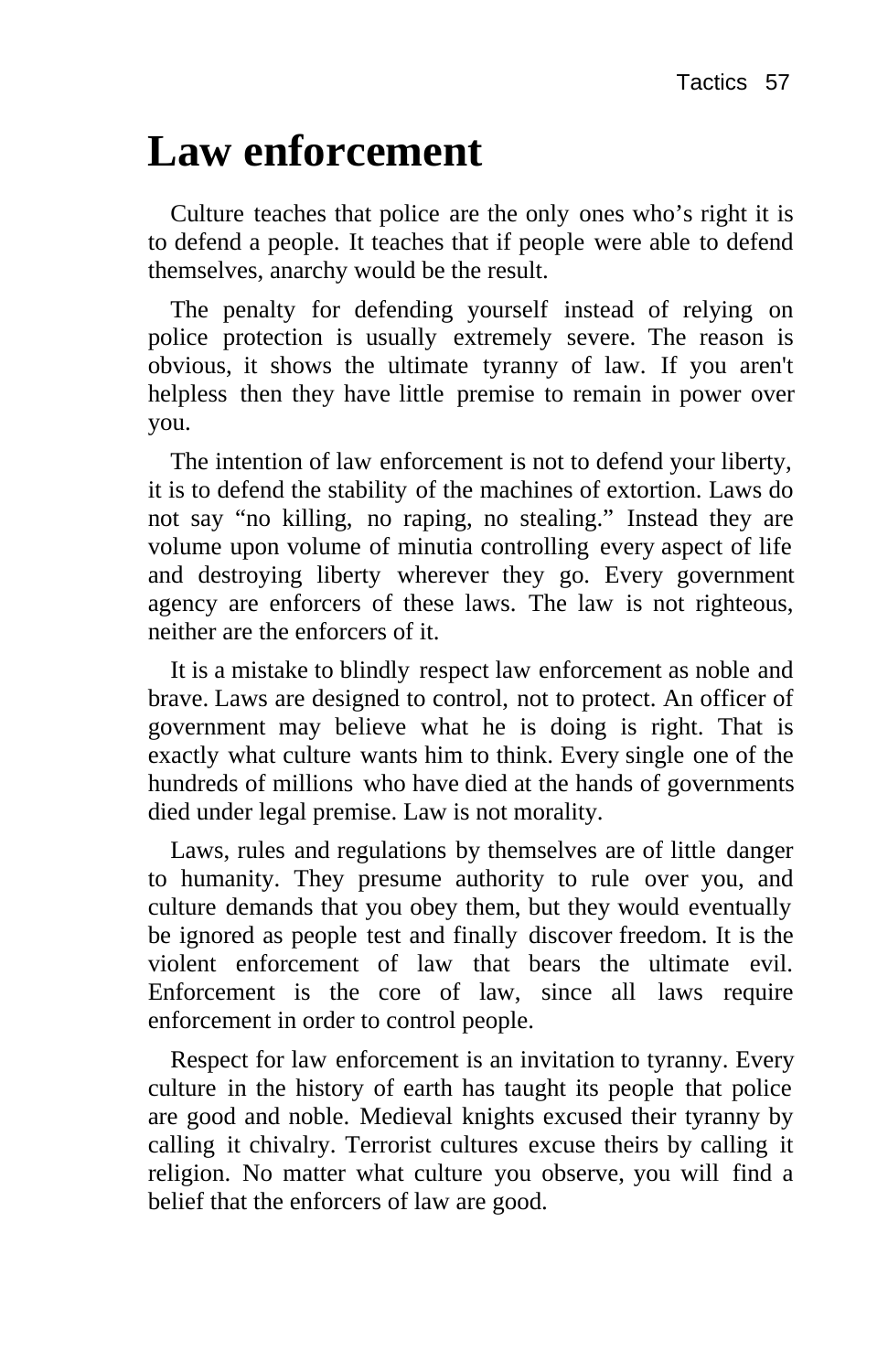The important question has nothing to do with the nobility of the people who enforce law. It is a question of the nobility of the *law*.

Presuming the righteousness of the agents who enforce the law is precisely what cultures are designed to do because they excuse the nature of the law. This invitation is exploited heavily by history's dictators, kings and mafias. What better place to hide atrocities large and small than the very group of armed men who hold a monopoly on violence and respect?

The penalty for disobeying authority is always death. All who have stood in open rebellion against existing powers throughout history were killed. Today, even in 'free nations' men are killed for rebellion. If they cannot force you to obey with intimidation, they use threat. If threat is not enough, they use kidnapping and imprisonment. If that fails, you will be murdered. Which law you break is irrelevant. Even such a little law as a speeding ticket—fail to pull over, resist arrest, try to escape or fight back. It happens regularly. The penalty is death.

# **Price of government**

The stiffest penalties of law are reserved not for those that you are to be protected from, but for those who fail to pay the *price* of protection.

The entire purpose of evil is to enslave you, to destroy your freedom in order to make you a tool for someone else's use. Just as mafia extortion rackets reserve brutal beatings for those who fail to pay the tax, the world's most effective governments use a system of threats, abuse, intimidation, imprisonment and death to ensure that taxes are paid. This isn't a side note. This is the very purpose for why cultures and law are created – to sacrifice your labor for the benefit of your masters.

When law challenges its competition, it labels them criminals and racketeers. The definition of racketeering is the creation of a threat, and then charging for protection against it. Such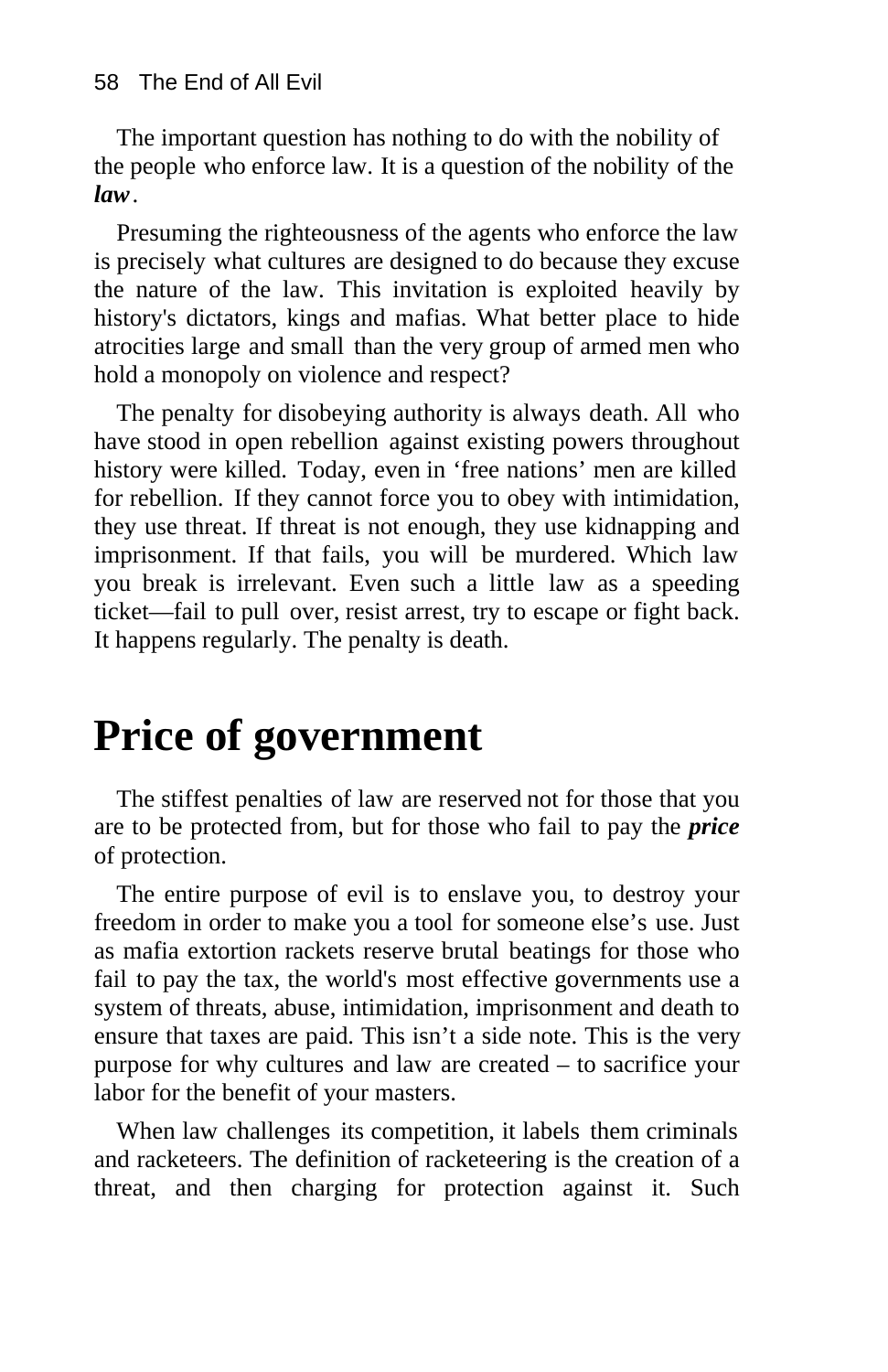racketeering is institutionalized slavery. Mafias and governments follow the same pattern. History shows us that the names given to each are a matter of who is the more successful extortionist.

# **Summary**

Nations lay claim to people based upon where they are born with respect to imaginary geographic lines. The truth is that a nation is simply a group of people with guns who will kill you if you do not obey them. Borders and land masses have nothing to do with your value as a human being. They are created to offer rulers stability as they exercise power over you.

"We" is the word commandeered by culture to legitimize the borders and boundaries of law. You are obligated to obey law under penalty of death because you are part of the "we" within an imaginary geographic line. This is not a "we" you have joined by choice. This is not a "we" you can escape. Your ownership of land, your family and your values are not important to "we." In our world, the only escape from the tyranny of "we" is to substitute one "we" for another; assuming "we" let you. Evil would have you believe that you are a subject of borders. This is a lie.

After millennia of kings, those who were not royalty but sought power found a way to seize it. Nations allowed evil men to remain in control of culture and law; to have authority. Hitler called his version National Socialism. Vladimir Lenin called his version Communism. Some are called empires, some theocracies and some democracies. All have one thread in common: the supremacy of the state. Under nations, culture teaches that no one is above the law, and because nations are defined geographically, no one can escape the law. Put more concisely, nations teach that you are worth less than the law.

The definition of evil is the destruction of freedom. If governments were what they pretend by choice, they would not be government, they would be charitable institutions. Since choice is destroyed, freedom is dead and whomever can control the government prevails.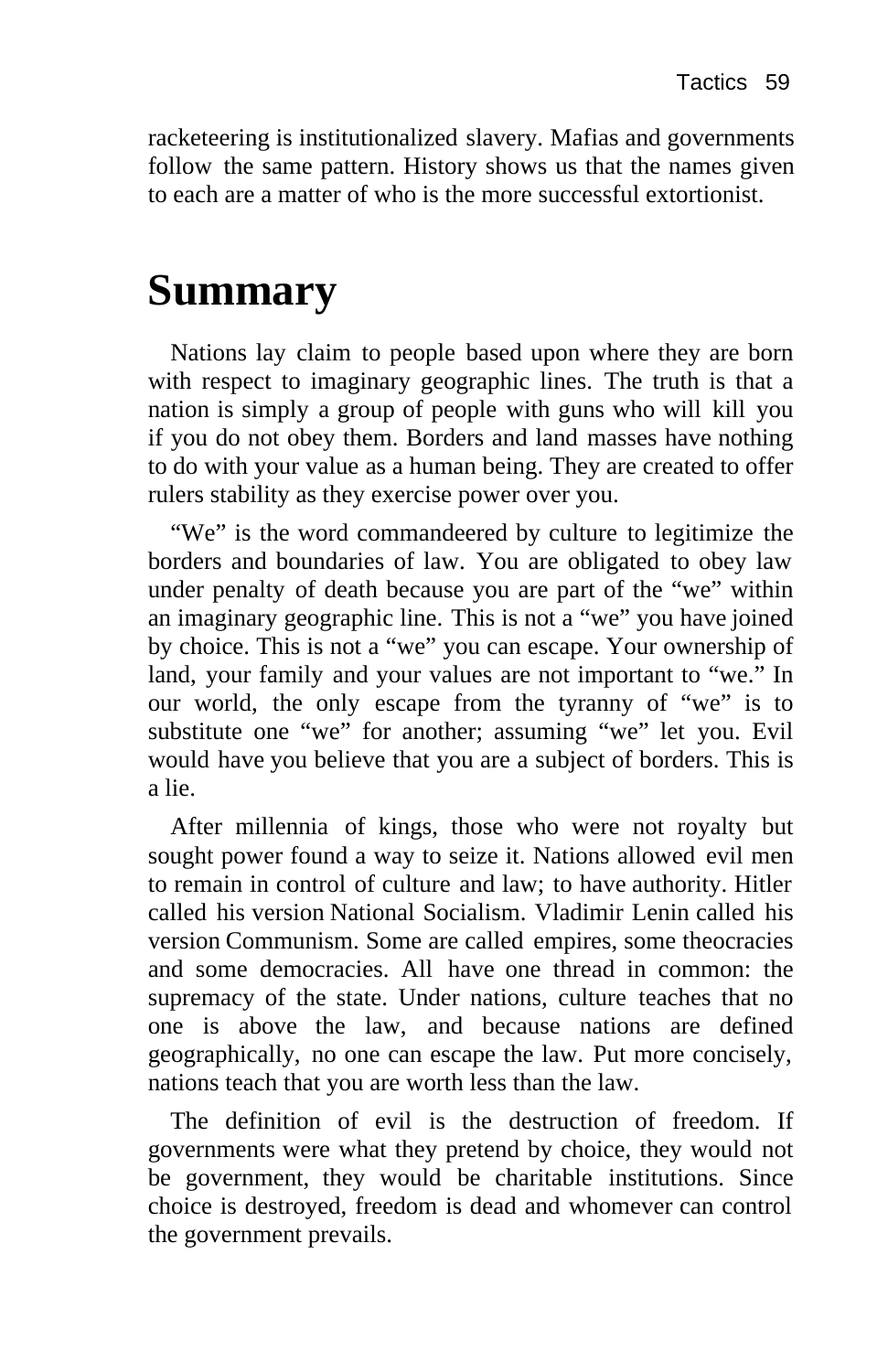Governments, by definition, hold a monopoly on violence. Those who seek power over you will not fight your government. Why fight it, when what they wanted to begin with was authority over you? You already have the institution evil men seek. It is natural for evil to seek its place in government. History shows us that every nation ever devised can and will be used as a tool on behalf of evil men.

Evil seeks power. This is an immutable truth. The more power you vest in a government, the more evil you will find there.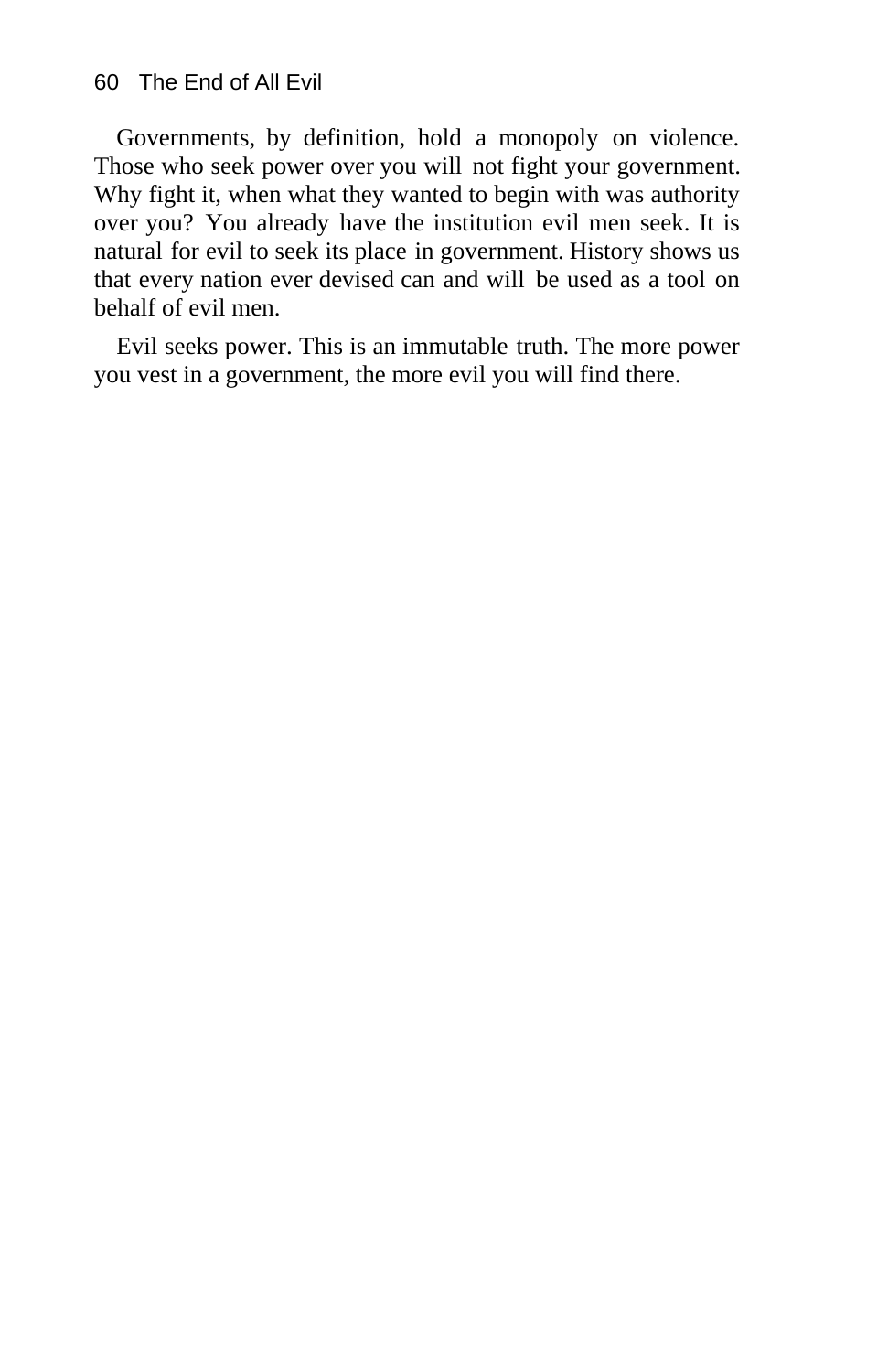# **Chapter 6 Democracy**

#### **Slavery impersonates liberty**

The absolute pinnacle of cultural success is to convince people that they are free in their slavery.

Democracy is an invented theory, not a moral truth. It is a construct of evil. It was created to impersonate freedom while still maintaining the grip of law over people. As in every instance in history, the pattern of tyranny repeats itself by reinventing lies to hide the same slavery.

Democracy is about making slaves and masters of slaves. The teachings of the world's great democracies are those of liberty and a voice for every person. They teach us that democracies are the greatest possible form of government. The reason they give is that democracy offers a voice for the common man. Unlike kings, dictators and communists, democracy allows most people to have say in the affairs of their neighbors.

The evil of democracy knows no freedom. A free person has none to enslave him. Instead, democracies offer *everyone* the opportunity to enslave you.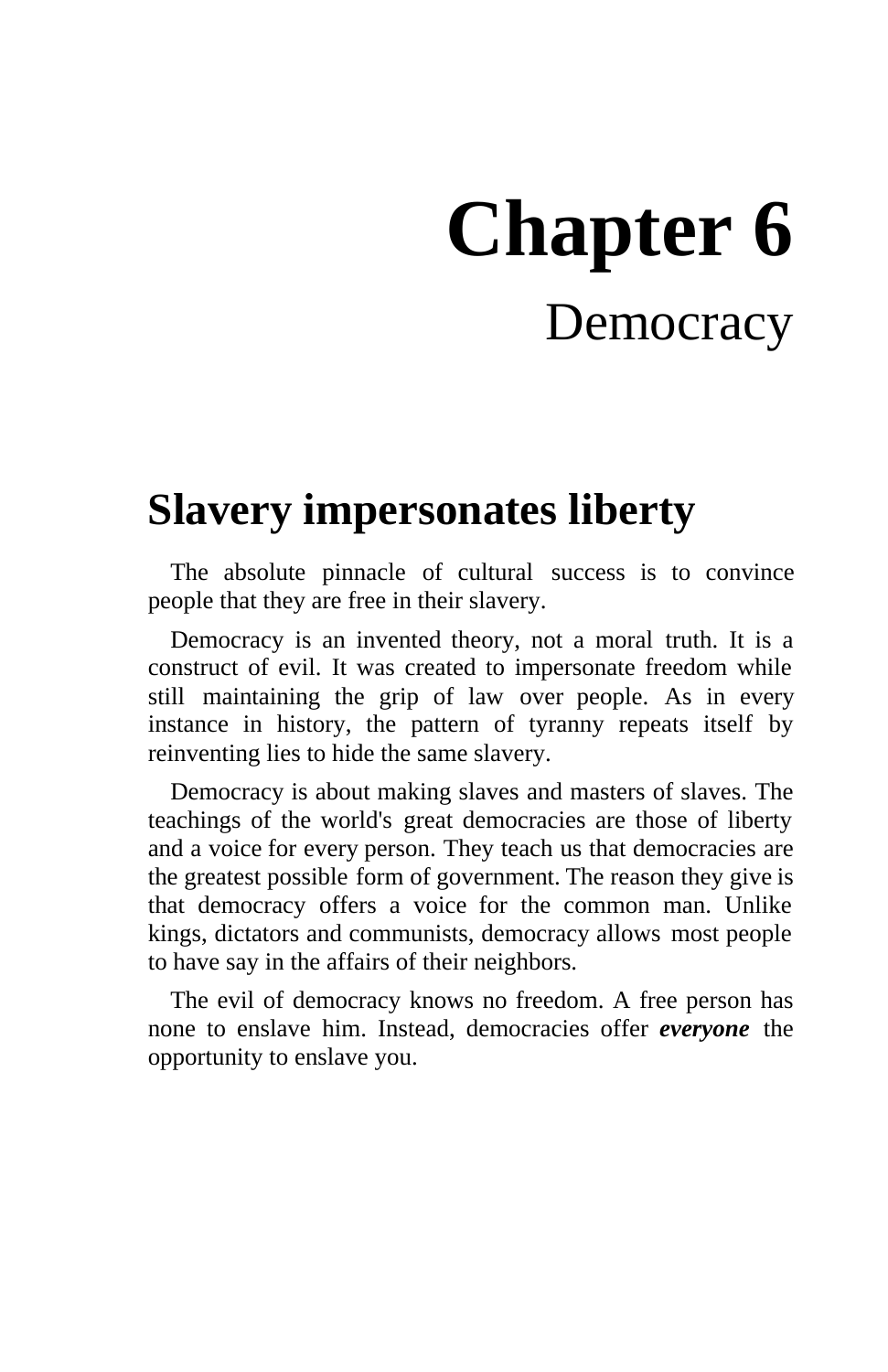# **Majority rule**

Democratic culture teaches the rule of law. It teaches that law created by majority rule is morality. Any law, any demand, any punishment is moral when implemented by the majority. Perversions of democracy such as democratic republics and super-majorities are no different. Any law able to be passed by representative, majority, super-majority or any other group becomes morality.

If you can convince 50% of a people to enslave themselves or their neighbors, is it moral? If you can convince 66%, 75%, 99% or everyone, is it morality? The affliction of law is a game to evil. Evil seeks control over people in order to destroy their worth. It does not care who enslaves whom, or why.

There is no morality in law. Democratic teaching says that as soon as the legal voting block approves a law, it is right and proper to inflict it upon a people. Why should the destruction of your freedom be acceptable just because someone else says so? Does evil become righteous when more people desire it? Would evil be righteous if *all* people desire it? Tyranny by one king is the same as tyranny by a hundred million kings. It is the nature of compulsion in law that is evil; how the law is achieved is meaningless.

Hiding tyranny in the constructs of representative government and majority rule is commonplace in our modern world. After so many millennia of royalty and warlords, people have learned to see some of the evil in tyranny. Thousands of years were required to discard the notion of nobility and divine right of rule. Today many in the world have an understanding that there is no birthright to rule over others as a king. But the deviousness of evil has pushed that burden upon individual concepts, instead of upon itself. Evil teaches modern peoples that royalty and dictators were a mistake, but that submission to your neighbors is right.

In early US history, the majority allowed the enslaving and systematic dehumanization of Africans. Did the law of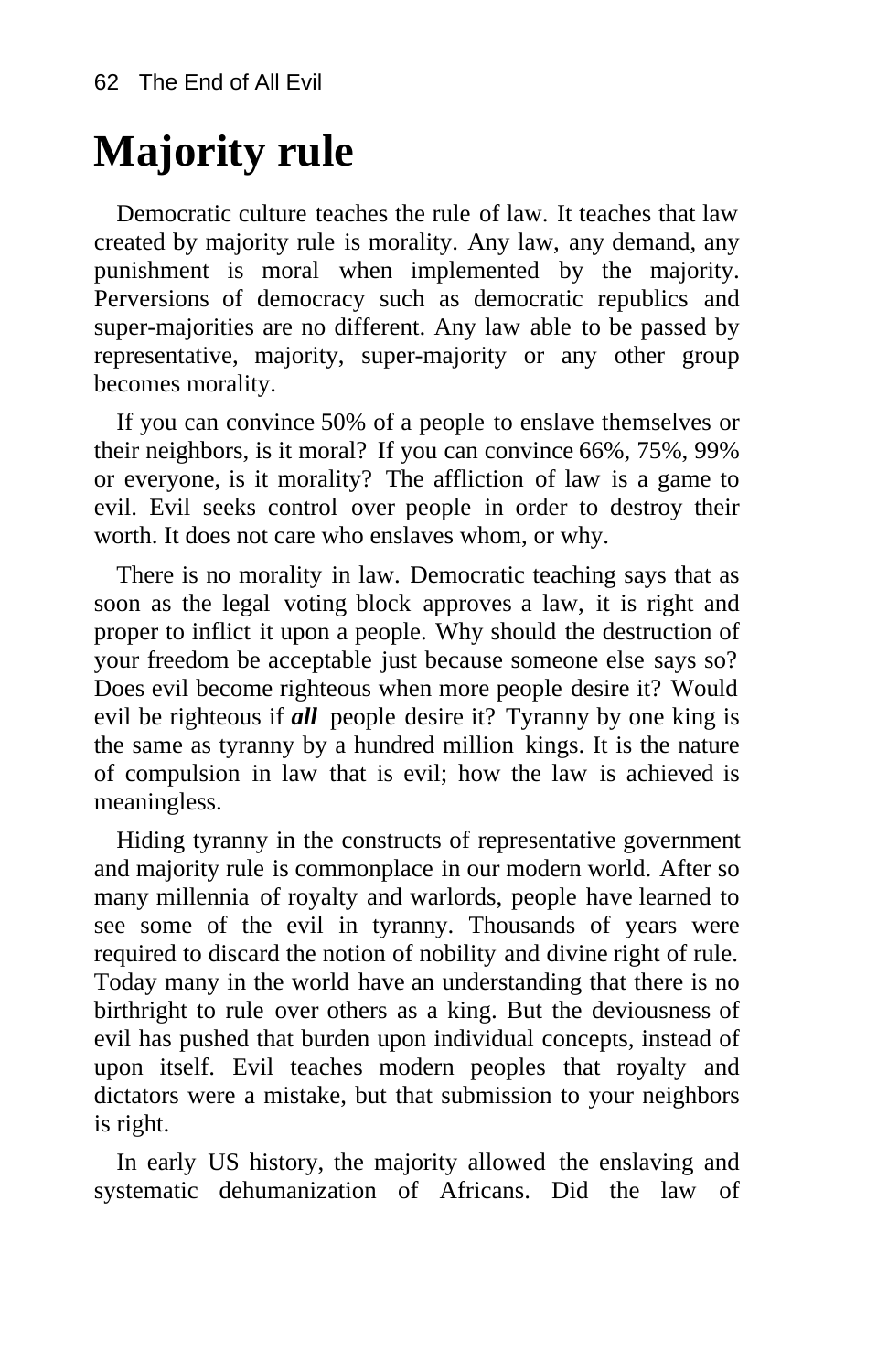democracy moralize slavery? Theories such as "majority rule" are inherently evil. Evil would have you believe that evil is good, and that freedom is anarchy.

From the position of a free individual, it is horrendous to watch members of a democracy not only swallow the "rule of law" as inflicted in all manner and form upon their lives, but also to witness the selfsame victims inflict differing versions of morality upon their neighbors.

Some people believe that democracies are a safe and proper form of government since the majority of people are decent. They believe that the majority will set proper rules for the minority. This belief teaches two lies. First, that there is nobility in law; that it is right to force the minority to obey. Second, that the minority, if left to themselves, will destroy the lives of everyone else. The minority are controlled and forced by a system of police and law to conform to the correct manner of behavior defined as crime. None of this has anything to do with defending the liberty of the majority. It is about controlling the minority. It is about conditioning the majority to the taste of evil. The thirst for power over others is the lure of democracy.

## **There is no majority**

The modern history of powerful democracies has shown that there is no such thing as "the majority" or "the minority". Factions of ideologies within populations fragment democratic societies into countless splinters. Different approaches, compromises and rules break apart any possibility of a single majority, while still creating endless compulsion via law.

Because of this, you are guaranteed, regardless of who you are, to be in some majority circles, and some minority circles. You will taste of both the control over others in dictating law, and in the slavery of having law dictated upon you.

Your neighbor, who may otherwise think like you, will be willing to sacrifice your liberty to achieve some of his means. Likewise, in a democracy, you will be tempted to make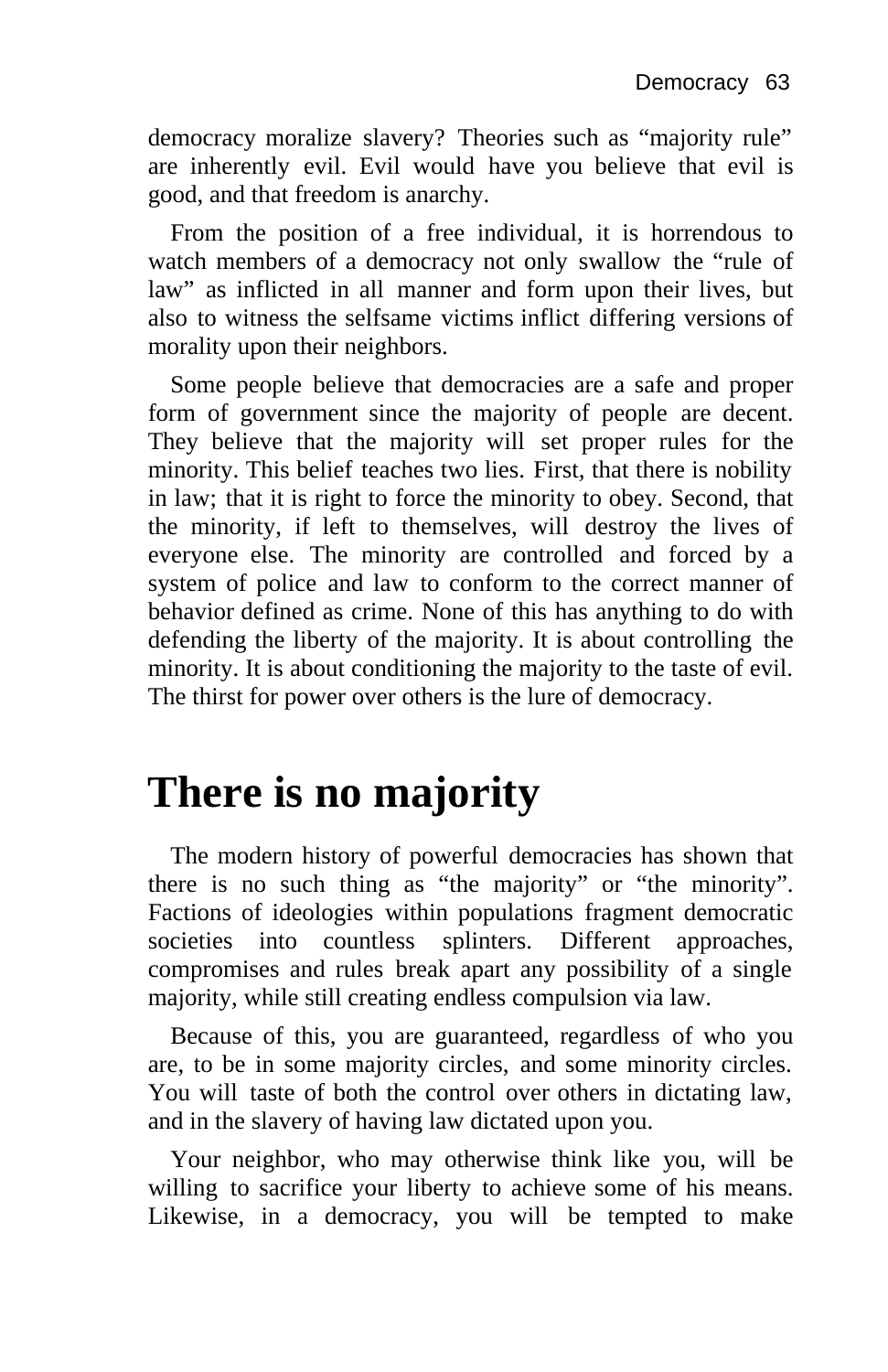criminals of your neighbors. As soon as culture teaches people that it is right and proper to destroy liberty under any premise, authority splinters and tyranny grows.

## **Violence and destruction**

Democracy creates violence and destruction. Democracy teaches people that it is proper to inflict your will by force upon others. Indeed, it teaches people that they are entitled to take anything from their neighbors by force.

Democracies are always welfare states, because everyone is able to create laws legitimizing theft. The strongest democracies have the highest taxation and the most regulation. Government employees are able to influence laws to benefit their own positions and salaries. The more regulation created, the more opportunities for pirating in the name of propriety.

Many wish to control behavior in the name of religion, environment, economics, decency and safety. Democracy teaches that these things have more value than human beings. Evil always teaches that achieving specific behaviors from people is more important than the people themselves. Evil would have you believe that righteousness is found in propriety, instead of in you.

When democratic cultures strengthen, it is obvious to everyone that the legitimacy of law is a farce. Any law is noble as soon as it becomes law. What would be considered the crimes of kidnapping, mugging and murder are now committed for you, in proxy by police. Mature democracies will find certain people who begin dispensing with the excuse of law and simply take what they want when they want it. This is no more evil than law, just more efficient.

The height of democracy is the chaos of men stealing from men, destroying each other's liberty at will, and crushing the human spirit simply because they can. The height of democracy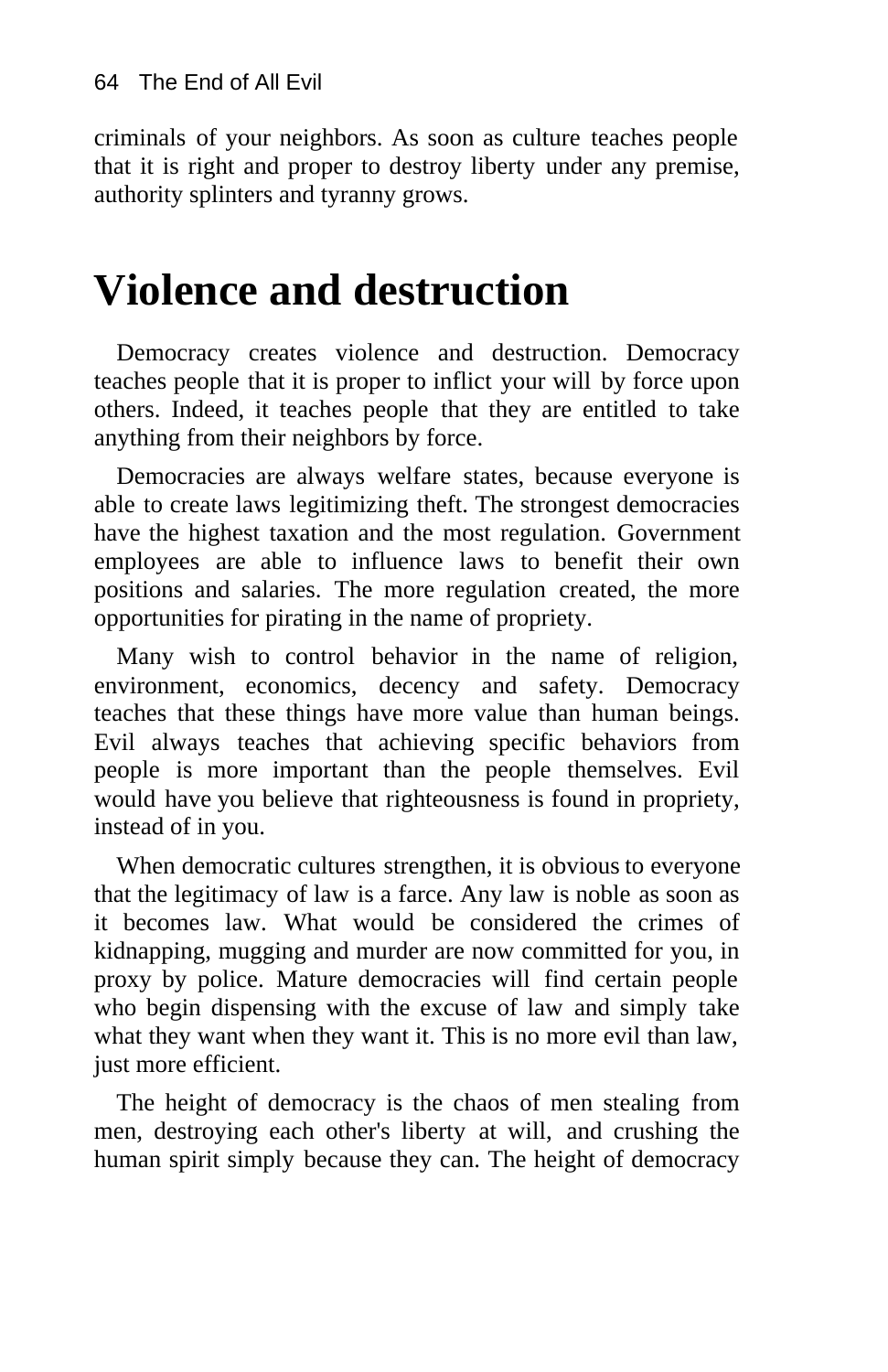is an inability to think, to speak or to act for fear of law. This is not anarchy, this is tyranny. Tyranny is always disguised as culture and law.

#### **Perfect evil**

To understand the nature of democracy, it is essential to understand that evil is the destruction of freedom. The stability of control is the engineering design of culture. The more stability that authority can be exerted with, the better.

Stability in history is non-existent. Wars have been fought continually, empires have been born and destroyed throughout the millennia. Nearly every excuse for tyranny has been tried, and eventually overcome.

Human beings seek liberty in their lives, because liberty is the nature of humanity; liberty is life. Our continual struggle against evil has been recorded by history. Evil has eventually lost every war it started. This is a testament to the strength and goodness of humanity. It is also a testament of the adaptability and evolution of evil.

Every form of tyranny has failed because people eventually recognized it and retrieved their own liberty. Evil has found a solution to its losses in making partners of its slaves.

Democracy is the greatest evil that can possibly exist. It is a greater evil than communism, and a greater evil than royalty. All other forms of tyranny are obviously evil because they allowed a few to control the lives of all. Freedom was destroyed for nearly everyone. Democracy, however, teaches that you are free enough to vote, a seemingly better system. Unfortunately, it legitimizes other people voting away your freedoms. This makes it evil. What makes it *pure evil* , and the greatest form of evil that can possibly exist is that *you also* vote to take away freedoms.

Everyone becomes a slave – and everyone becomes a master of slaves. Perfect evil.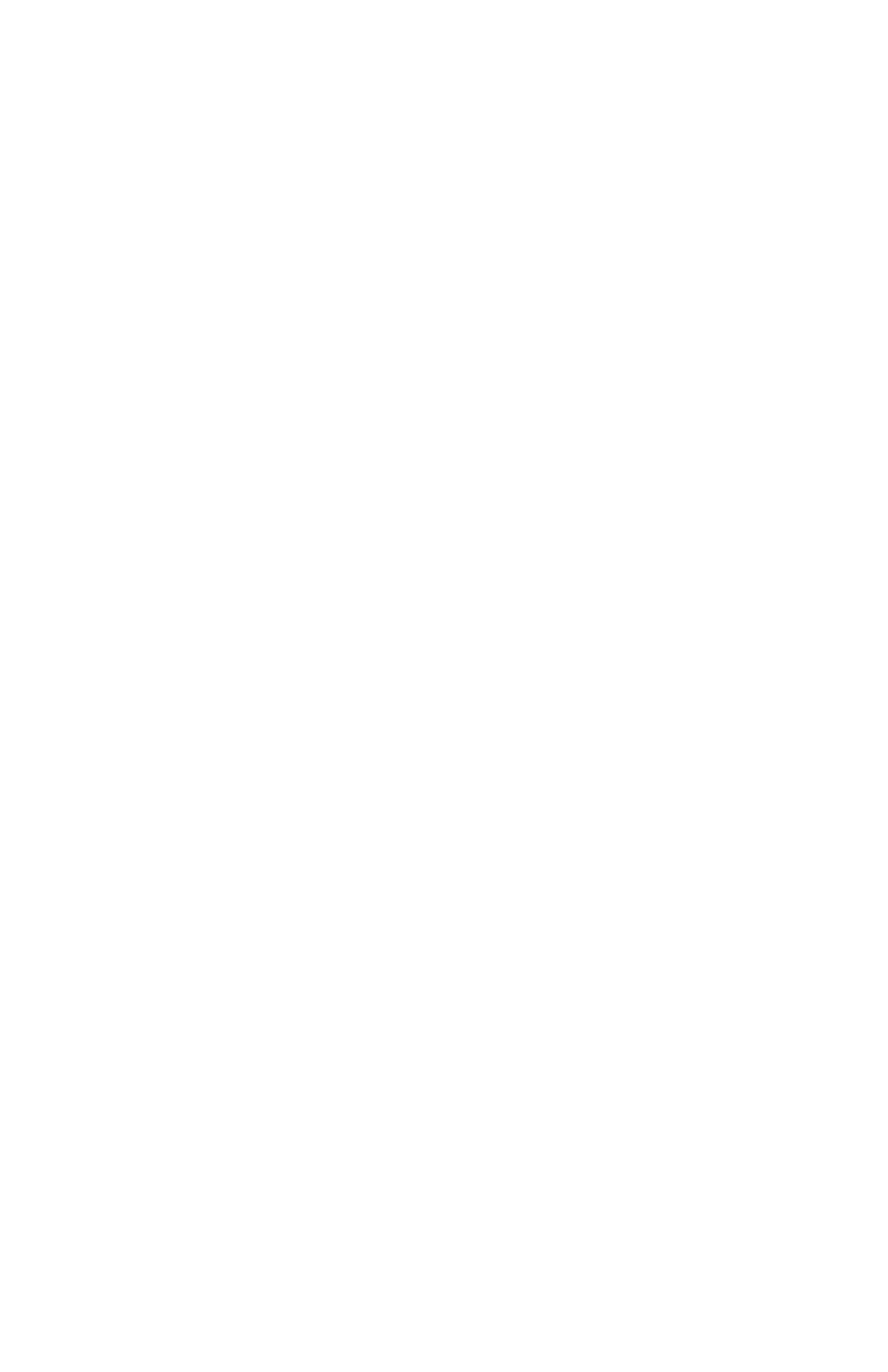# **Chapter 7 Economics**

Economics is the study of the trade of work. The principles of money are scientific, and as with all truths, simple and easy to understand. Government institutions have created artificial ideas such as employee, corporation and dollar to enable them to control your labor. Their objective is to confuse you and make money complex so that they can more easily take it from you.

#### **Work**

Everything you do to better your life requires work. It may be as simple as planting a seed and tending the soil so that it will grow to be your food. It may be washing the dishes so that you can eat from a clean plate. It may be climbing a hill so that you can slide down. You do everything that you do to benefit yourself and those you love.

#### **Trade**

You may not be good at building some of the things you want. You may not want to plant your own food. Trade allows you to do different kinds of work, but to give that work to others in exchange for work they provide you. If you cannot build an integrated circuit, but can operate on a tumor, then a trade can help two people, a doctor and an engineer. Trades can be between two, three or hundreds of people; but at the end of the day, it is as simple as trading your work for someone else's work. You get to do what you are best at, but get to receive what others are best at.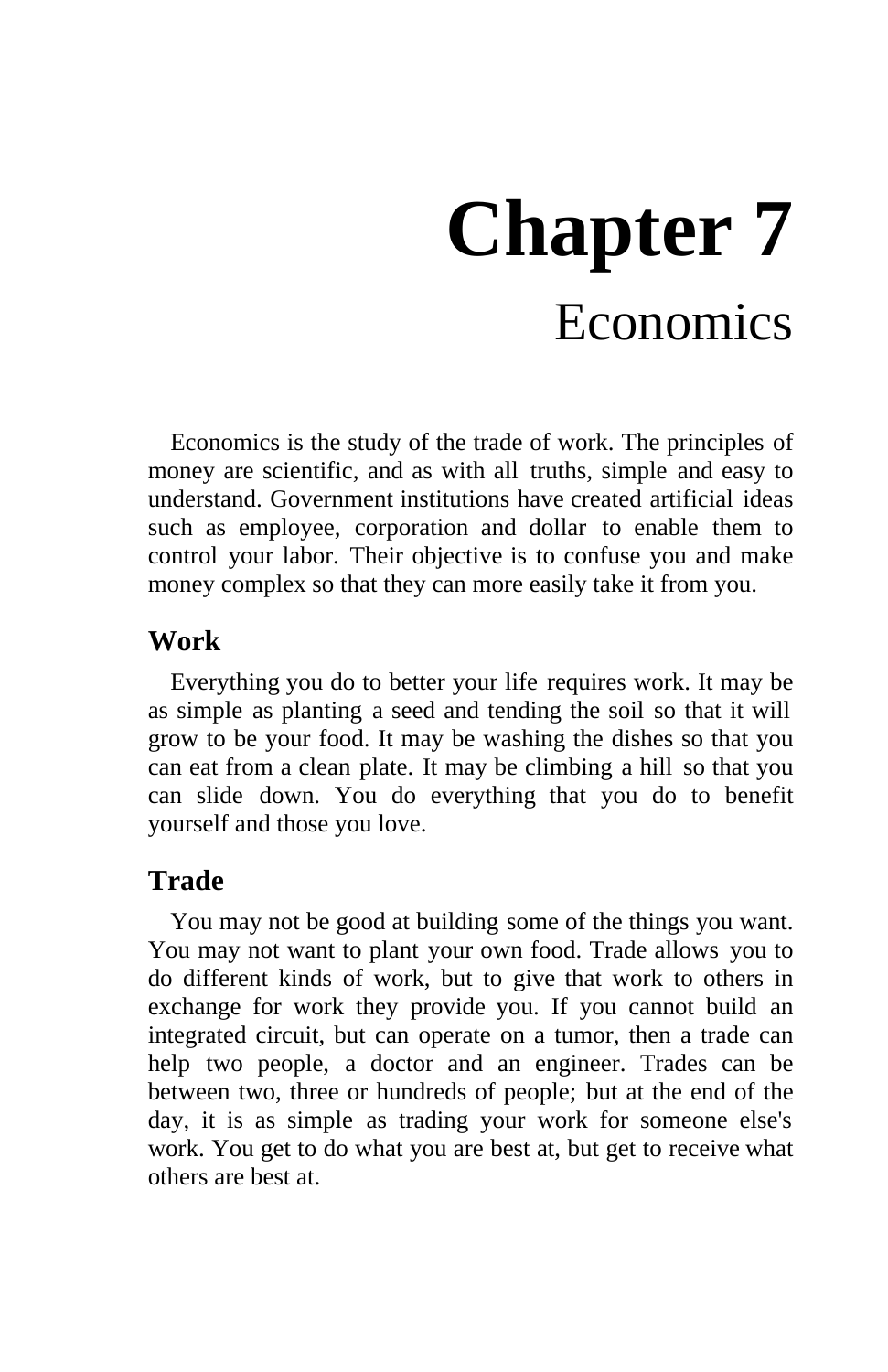#### **Savings and debt**

Savings and debt allow people to perform trades without the restriction of time. When you work today and redeem the traded work later, it is called savings. When you redeem today, and perform the traded work later, it is called debt. Both principles enable you to control your labor without being subject to time.

#### **Money**

Money is the record of all savings and debt transactions. All it does is record what you owe, or what is owed to you. It can be carried symbolically as paper or coin, or as a line item on accounting books. After you have performed some of your work in trade, you receive money to record the value of that work. Your trade of work can be between any number of people, and all redeemed at different times. The principle of money greatly enables people and frees them to work and receive the benefits on their own schedules.

#### **Economic control**

There are people who wish to use your work for their own purposes without providing anything in return. The objective of economic control is to control as much of your labor as possible.

#### **Tax**

There is an extra party to most economic trades that take place on earth. They offer no benefit to either party, and they do not allow you to choose whether or not to include them in the trade. A tax is when someone takes money that does not belong to them. Taxes are law and not principle, because they destroy freedom and must be enforced. Some of the people who tax are common thieves while others are powerful governments.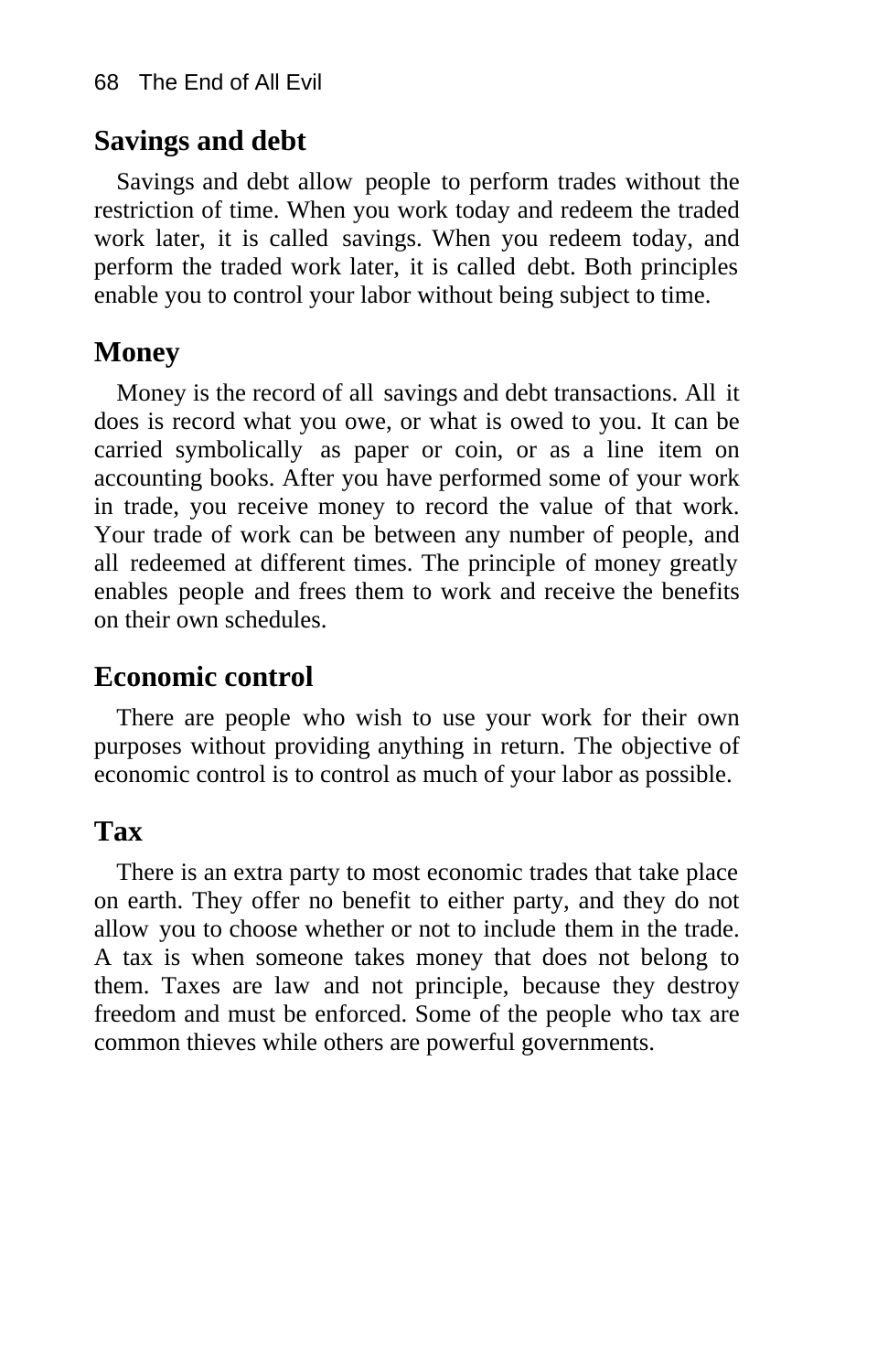## **Extortion**

The corruption of economics is called extortion. When you labor, but someone else redeems your work without your permission it is tax. To tax someone is to steal from them a portion of their work, or all of it. Under taxation, you work but gain nothing in return. Even when the claim is made that the money will be spent for your benefit, you cannot choose what your work will buy. Under taxation, the extortionist is the master and you are the slave. What amount of time they steal from you is irrelevant, a slave for an hour or a slave for life is still a slave. Failure to pay is penalized by imprisonment or death.

Taxation comes in many forms. The simplest is to steal your money without you ever realizing it. We call this theft, and it is practiced by common criminals. The more popular (and vastly more profitable) form of taxation is to take a portion of your work when you produce it, when you trade it and when you save it. This is the form which is practiced by governments and mafias.

There is another form that is incredibly devious and difficult for people to see. The restriction of behaviors to compel you to do something that authority wants is taxation. Using this method, they never have to bother with money, they simply compel you to do their bidding directly. This form of taxation is called by many, many names. Some of them are price controls, regulation, bureaucracy, red tape, paper work, formalities, oversight, social security, public works and the public good.

Effective taxation is a function of time. A common thief will steal as much money from you today as possible. Tomorrow you will be destitute and have nothing left for him to take. Furthermore, you will run far away, or find a method of protecting yourself in the future. Governments are far more advanced. They allow you to keep a portion of your work for yourself, enough so that you will not run away or revolt, but instead continue working where they can take from you again tomorrow.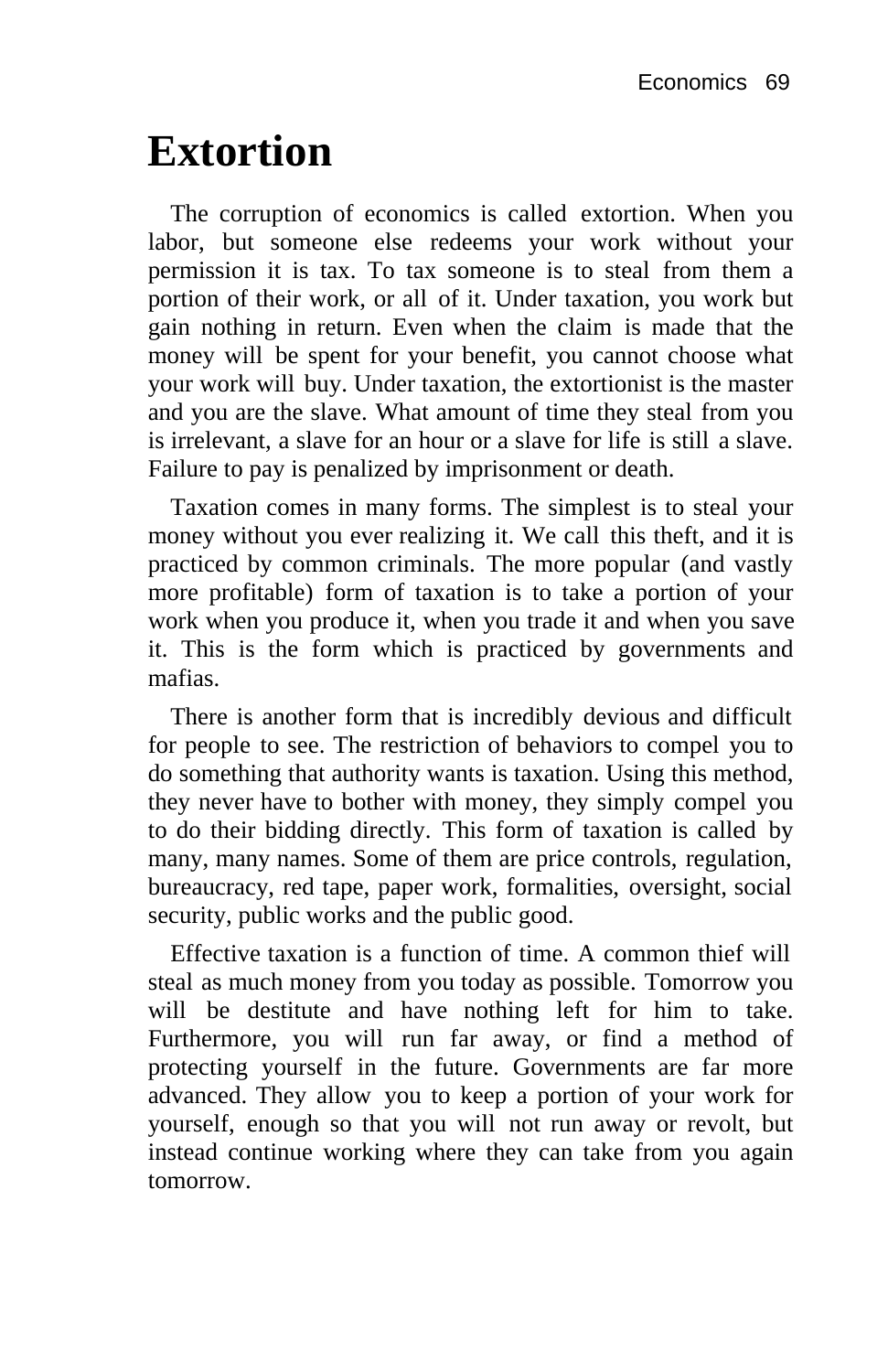Taxation constantly fluctuates as governments test whether or not they can get more from their subjects. If people slow down, or quit working, then taxes are too high. Culture is manipulated to keep up with increasing taxes to teach people the nobility of government and slavery.

Because taxation is a function of time, they can pirate from you not just huge percentages of your money today, and not just for the rest of your life, but all possibility of interest on your labors. Government taxation is the single most effective extortion racket that has ever existed. The evil genius comes with the culture – most 'citizens' consider it honorable to pay their masters.

#### **Earn, trade, save**

Taxation is obfuscated in every area of your life. The easiest to see is when they take your money as you earn it. Income tax, regulations and governmental restrictions allow the extortionist to pirate labor before you ever get to put it to your use. You serve them. They leave you the scraps, whatever the percentage of your liberty or labors they allow.

Extortionists take a further percentage every time you trade your labor; called sales tax, use tax, gas tax, or any such sundry names. You have less than you produced because they already took huge percentages from you, and now as you go to redeem your labor for food, shelter, better health or comforts, they take even more. This is not all, because they also restrict your choices in redemption – they tell you what is 'legal' to buy, how much and sometimes at what price.

Once earned and spent or saved, your money and property are still not safe. Property taxes and annual licensing fees confiscate a further percentage of your work, as a privilege for ownership of your own money. You bought a house, and you bought a car, but in reality you are just renting them from government. Try not paying the taxes and fees if you don't believe that; you will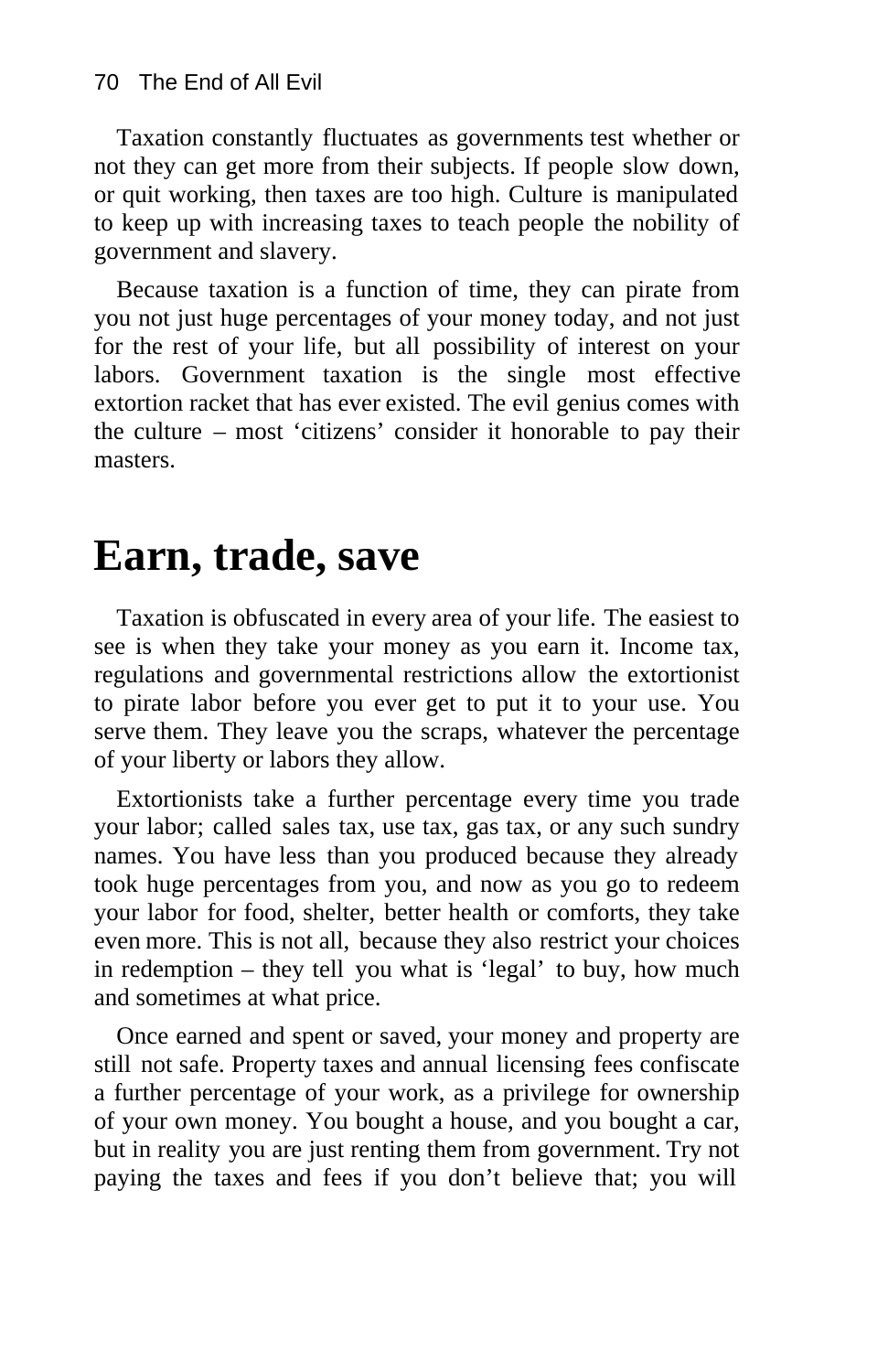shortly be evicted. All of this is designed to keep you working tomorrow on the upkeep of your masters, lest you retire too early.

Your money is not safe in savings either. All governments control their forms of money (such as the US Dollar), and it is illegal to trade using any other currency. Inflation is engineered by governments to erode your savings over time as they spend your money through government deficits. Inflation also ensures that as your savings are eaten away you will be forced to keep working, wherein they can repeat the cycle of taxation.

Remember that the reason you work is to benefit yourself and those you love. Yet because they are more powerful than you, many, many people have managed to force you to work for their benefit. This is economic control. This is the purpose of government. Governments are predatory institutions.

### **Economic culture**

Make no mistake – you are a slave and government is your master. The brilliance of your masters as opposed to 'conventional' slavery is that they allow you to believe that you earn what you work for, and that you own what you buy. It keeps you complacent and agreeable.

Taxation is a function of time. They will take just as much today as keeps you laboring in their behalf tomorrow. Cultural ideas like "public servant," "public works," "public good," "public protection" and "social security" illustrate their deviousness. They have actually convinced people that having their money stolen under threat of death is something to be desired. Remember, it is all for your own good.

Constructs such as employee, job, corporation and legal tender are rackets engineered by highly skilled extortionists to restrict behaviors and confiscate wealth. An employee is a person who performs work in trade for money. This is no different from a contractor, a non-employee or a garage sale. You perform work in exchange for someone else's work. You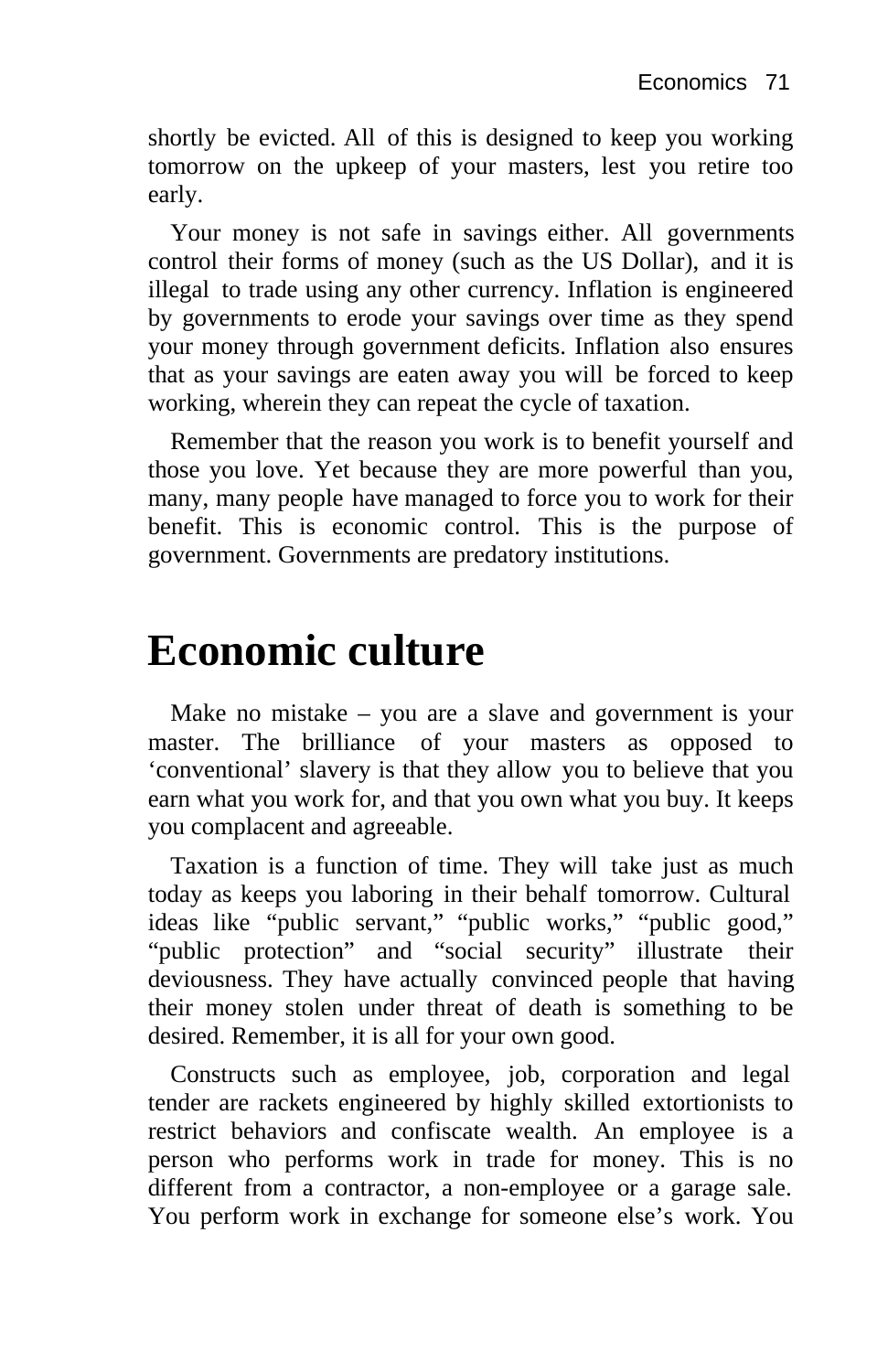create wealth to feed your family and to benefit your life. Employees, however, are constructs of governments to restrict economic behavior. What's the difference between an employee and a person who only performs some work? If you gather together the thousands of pages of laws, you'll get the idea of who benefits from the artificial ideas of employee and corporation. Governments play employees and corporations off each other to divert anger over the loss of freedom from its proper target, the extortionist.

Corporations are constructs invented to restrict the collective behaviors of people. If one person can work on a task, it is clear that many can group together to accomplish more complex tasks. Normally this would just be you and me agreeing to do something together for the benefit of someone else, in exchange for money. Corporations are "creatures of the state" (as governments call them) created to abstract the average person from the simple truth of people conducting trade. If government acknowledged the mammoth restrictions they put upon you which tell you where you can and cannot trade, what you can and cannot trade, how you can and cannot trade and at what price you can and cannot trade, they would have an instant revolt. Corporations allow them to create a demon to hide their own lusts for power and wealth. Corporations today attract the wrath of people as polluters, greedy conglomerates, and usury employers. Despite the truth that a corporation is just you and I trading work. All of this is designed to hide the most advanced extortion racket in history.

# **Cartels and monopolies**

A corporate monopoly is hailed as evil because it destroys consumer choice. Governments tell us that monopolies force you to purchase a given product at a given price. The truth is that there is no force. You have at least two alternate choices. First, don't buy the product at all. Second, start your own group to manufacture the product. Given the supposed evil of a monopoly, what solution do governments offer? Government control.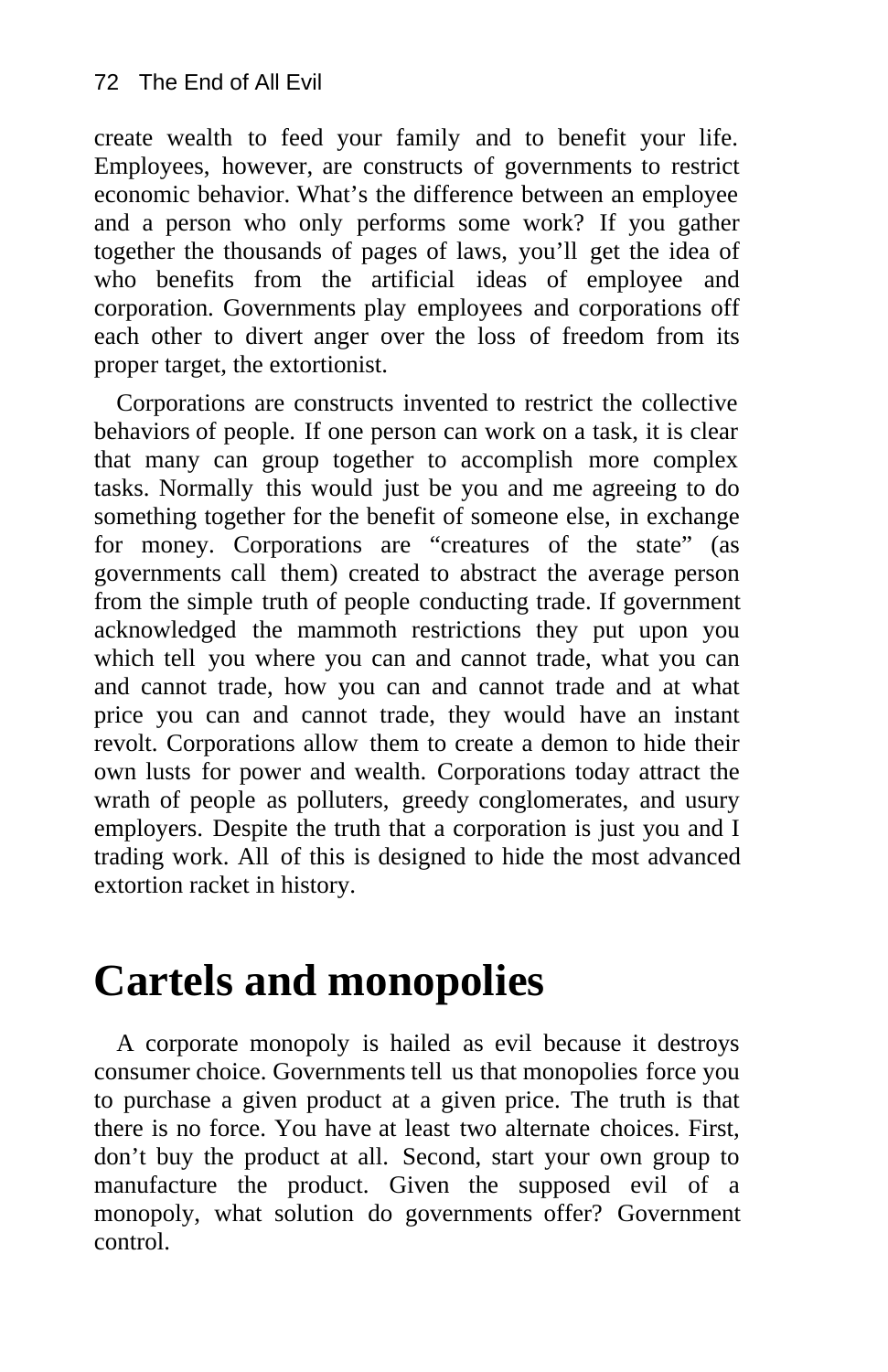Government is the only true monopoly. You *cannot* choose whether or not to buy their "services". Opting out is called treason and tax evasion, and authority will come to your door with guns. They will imprison or kill you.

Government is the only true monopoly, and their monopoly is a monopoly of violence. These are the people that we are taught to trust with authority over our goods and services. Demonizing corporations as monopolistic follows the pattern of tyranny precisely. Fabricate an enemy, and seize control.

A cartel is when the forces in an economy band together to preclude anyone else from entering a market. As with a monopoly, this is only possible with government. Only government has the weapons and police to stop you from selling a product or offering a service.

There are cartels large and small all around the world. They normally focus on an industry within a country. For example, a government agency that controls the sale of drugs and health care operates a cartel. When licensing, government applications and fees become the barrier to entry in a market, government effectively keeps the existing market in place and keeps you out. If you try to operate in freedom, outside of the law, you will be jailed or killed.

Many big businesses love cartels because government becomes their partner in keeping competition away. The laws and regulations that people are taught to agree to do not hurt big business. Big business are the only ones who can afford the cost of regulation. Some people think they are sticking it to big business when they enact 'tough' laws, but they are actually pawns of culture and they, themselves, are the ones who are hurt. Regulation keeps big business big, and bankrupts everyone else. This is the nature of a government cartel. There are no other cartels.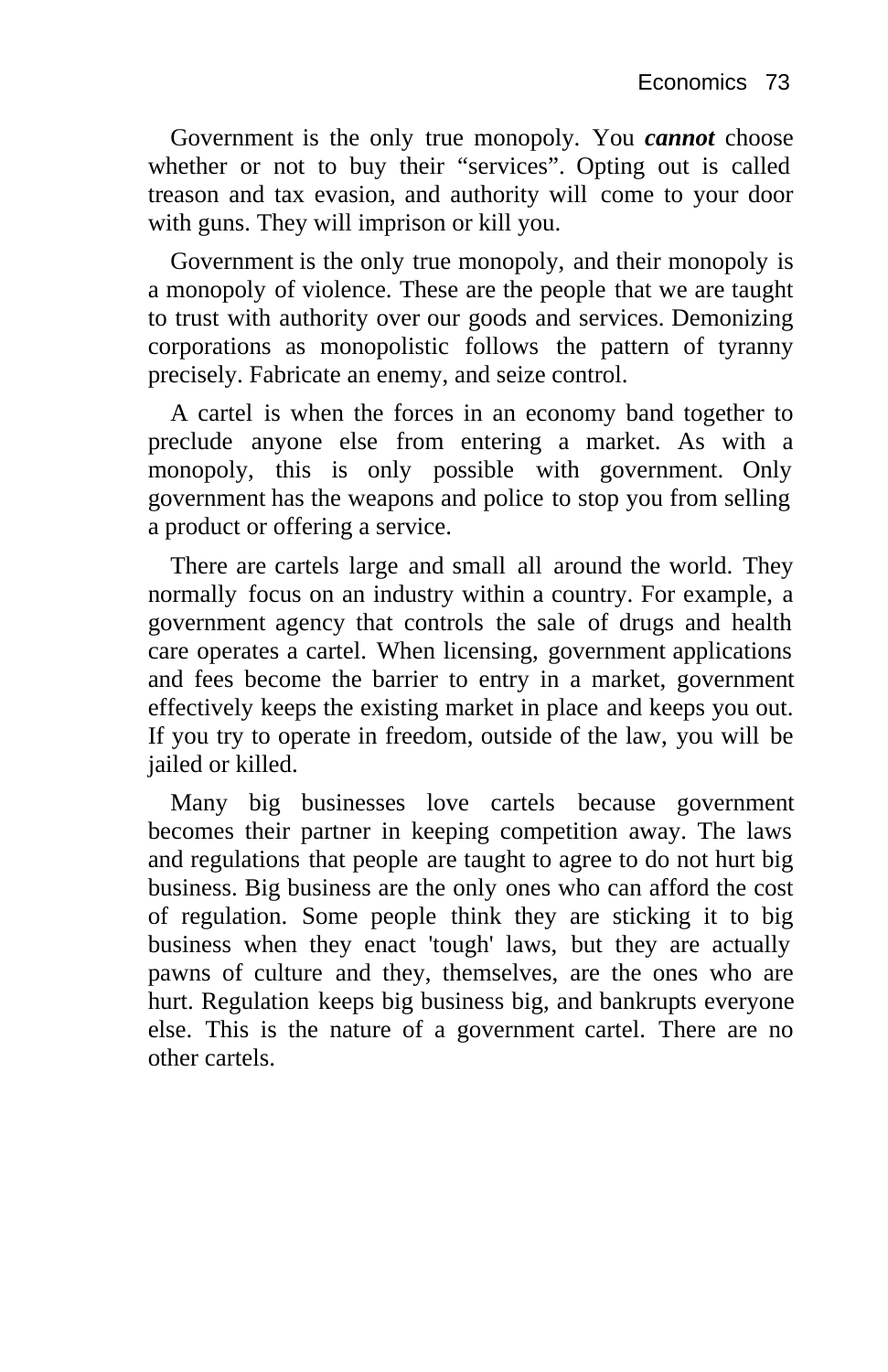## **Choice**

Taxation is championed by culture as the means of building societal needs, but social needs can never be met by force. A person who does not purchase a thing by choice can never gain benefit by being forced to pay for it.

Welfare and the public good cannot be served by extortion. Only the owner of work can rightfully decide where that work is redeemed. All else is thievery. All claims of need and public good that are not met by free will are the lies of culture.

An important principle to understand is that evil wants power over you. Money is only a representation of work, and as long as evil people can compel you to work on their behalf, they don't need to possess money to control you. This principle is exercised in welfare and socialist states. Money confiscated by politicians is largely not spent directly on themselves. However they still enjoy the taste of power over you by taking and spending that which they did not earn. It is not money that is evil, but slavery.

Frequently governments will strengthen their culture grip over people by spending extorted money in targeted ways. Just as mafia dons and drug lords are known to spend on social projects for the benefit of the poor, governments use money to fabricate enemies and impersonate righteousness. They spend lavishly with other people's money on public works and welfare. In so doing they pretend to be the saviors of the people, while condemning the rich (socialism) or the Jews (Nazis) or freedom itself (terrorists). The pattern plays out in a thousand ways, and the artificial enemies are always different, but the result is always the same. Governments do not always spend money on themselves, but they always increase their power.

Remember that money is only a representation of power. Its only value is in its ability to convince others to work on your behalf. Money's value can be wildly fluctuated depending upon how you view it at a given moment. Those in authority over you know very well that money can have vastly more value than the numbers printed on the front when you use it as a weapon against one group to benefit another. They claim to exercise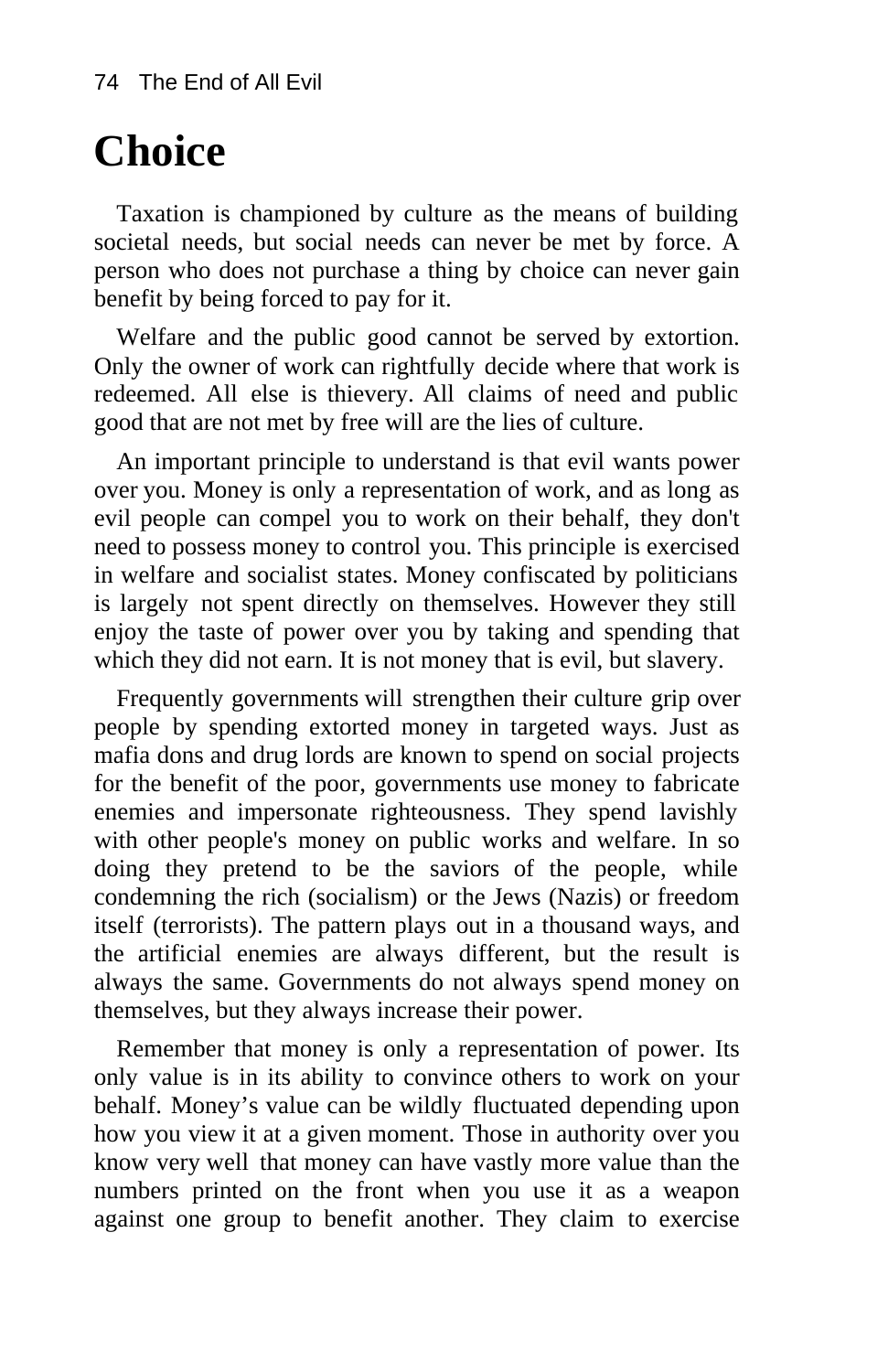authority with no gain for themselves. This is a great lie of evil, used liberally in democracies. It is a debt paid by slaves to be collected by authority in loyalty and allegiance.

For all who wish to feed the poor of the world, there is only one solution. End authority. Freedom solves the world's ills. The reason the earth has widespread poverty is simply because people are not free to pursue prosperity. A free people are a prosperous people.

## **Government debt**

Government debt is money spent by governments before they confiscate it. Such debt has little meaning, since the evil is found in the confiscation, and not the timing. However, given the culture of democracies, people are taught the nobility of nations and the loyalty of being a taxpayer. Governments know that they can spend whatever they want today, and obligate you to pay for it tomorrow.

The nature of national cultures is such that even when the threshold of extortion is less than government spending, by the time the debt comes due, cultures convince people that it is their debt. In this fashion, they raise the threshold of extortion. People are less likely to revolt or quit working when they are taught that it is *their* nation, *their* debt and their moral obligation to pay.

## **Bureaucracy**

Bureaucracy is a word used to describe the requirements of complying with government regulations. In order to make sure that you are obeying the countless laws governments subject you to, you must also subject yourself to the enforcement of those laws. Innocent and necessary in the eyes of culture, the truth is that bureaucracy is the patent nature of slavery.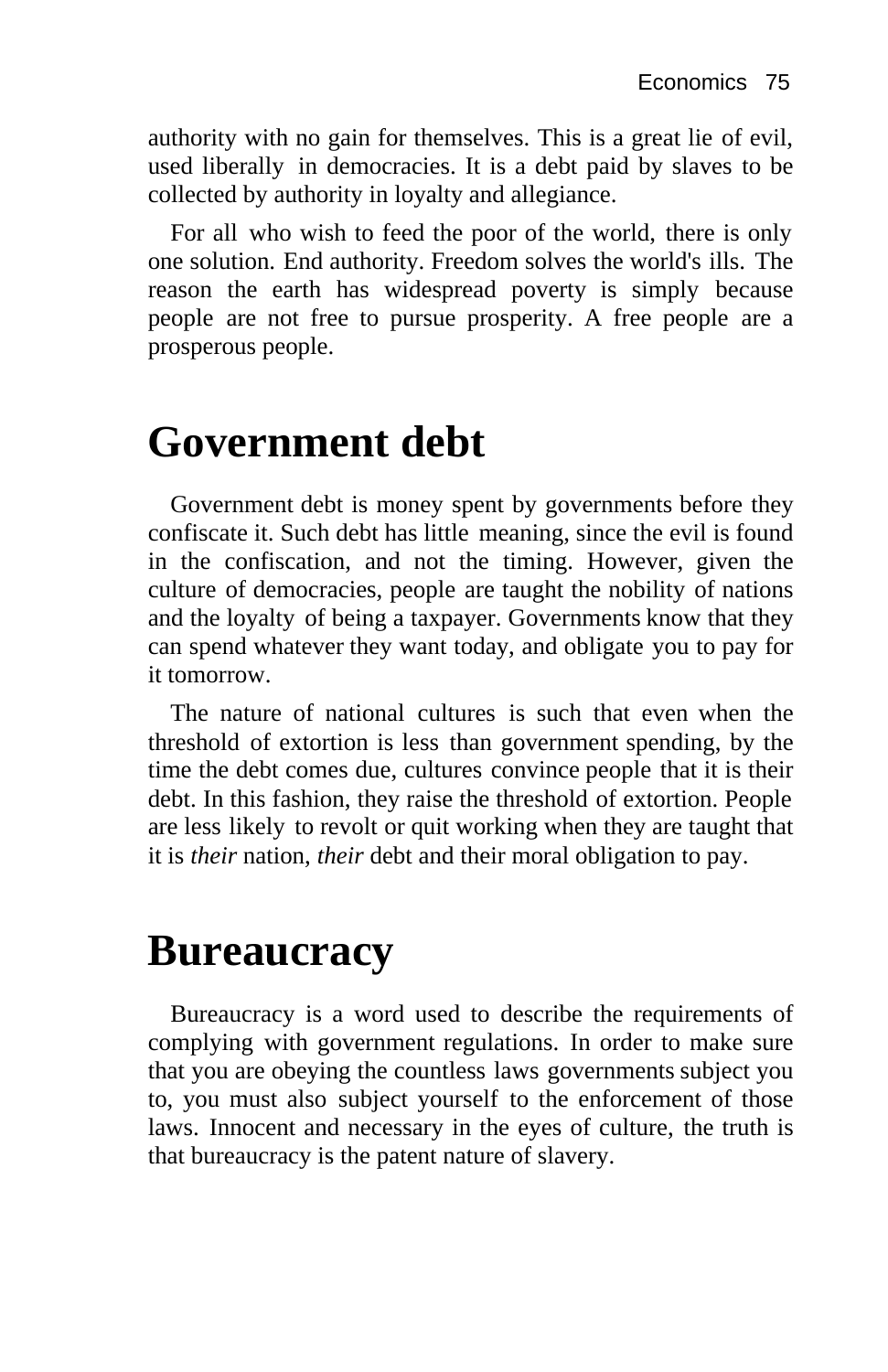Evil seeks control over you, to destroy your liberty, to destroy your spirit. The more you must do by force, the less freedom you have, and the stronger evil is.

Every culture teaches the nobility of law enforcement. They teach that law enforcement prevents murders and rape. While it is entirely possible that they do on occasion stop violence, the vast majority of modern law enforcement is designed only to destroy liberty and extort wealth. Every visit to a motor vehicles bureaucracy, every tax form, every time you are pulled over, every ordinance you comply with at home or on the job is law enforcement in action. The culture of law enforcement is one of protection. Their protection exists only to the extent necessary to convince you to submit to everything else they demand of you.

The law teaches that you must comply with reams of bureaucracy and enforcement in order to protect other people from you. You are taught that you must comply with extensive enforcement because you cannot be trusted to live peaceably. While culture teaches that the nature of criminality is murder, rape and theft, almost none of the enforcement of law has anything to do with such things. The reason is obvious, you are not evil, you do not do such heinous things. There is very little reason to believe that those around you are any less moral than you. And yet, somehow, to support that basic definition of crime, millions are employed as agents of law. They spend all their time making sure you comply with the facets and iotas of every regulation they can devise.

The amount of extortion necessary to support vast bureaucracies is almost unfathomable. The amount of life culled from supposedly free peoples in obeying law is shocking. Yet evil has what it wants: enormous control, dramatically diminished liberty and huge sums of your money.

Building codes, environmental regulations, local planning, and on and on. Each one justifiable in modern culture. Each one has armies to support them. Each one with just one thing in common: their enforcement by law destroys freedom. If any of these goals were noble in their own right, they would not need force to accomplish them. Their true result is to raise costs through increased property tax, impact fees, licensing fees, business fees, employment taxes, etc.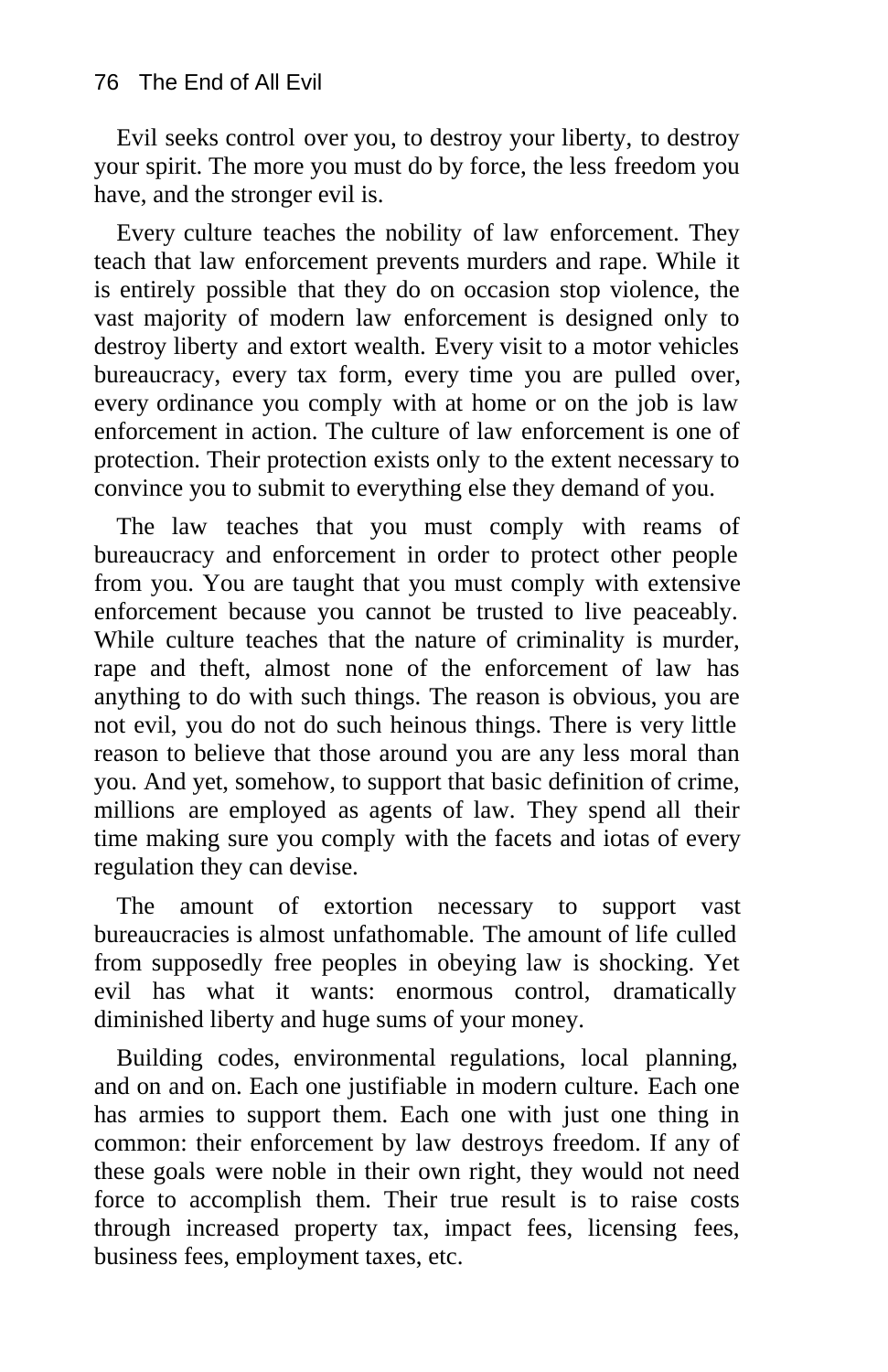Even government programs designed to cultivate seemingly noble goals such as "ownership societies" are inherently evil. They are designed to stabilize populations. What that means is they get more people to commit to a location, and a cost on long term financing so that it is harder to escape taxation. If governments actually wanted families to own their own homes, they would simply stop charging them rent every year.

## **Price controls**

Governments sometimes implement price controls. They dictate under force of law what price you must sell your work at. They dictate under threat of imprisonment or death how much you will produce your labor for.

In government regulated cartels like health care, governments pretend to reduce costs either directly through price mandate, or indirectly by buying services on behalf of citizens. Using either method they insert the tentacles of control under the guise of protecting the poor from greedy corporations and capitalists.

By forcing people to work at artificial wages, they destroy the competition of a free market. When freedom is destroyed, only the powerful can survive. Cartels are thusly forged with governments. Powerful businesses watch their weaker competition fall to bankruptcy. Government makes sure it is prohibitively expensive to enter the market with fees and licensing requirements. Businesses then can enjoy governmentmandated prices with no competition. Governments can enjoy control of prices, and therefore guaranteed taxes. The intent of price controls are not to keep prices down, but to keep them up.

Big business loves government regulations. Regulations ensure that only the well established and extremely well financed can compete. People seeking to trade their skills, products or expertise are burdened by the impossible demands of government. Thusly, big business is an extension of the compulsion of government. Anti-business regulations that people are taught to support are actually good for big business. Instead of hindering them, such regulation destroys *your* liberty.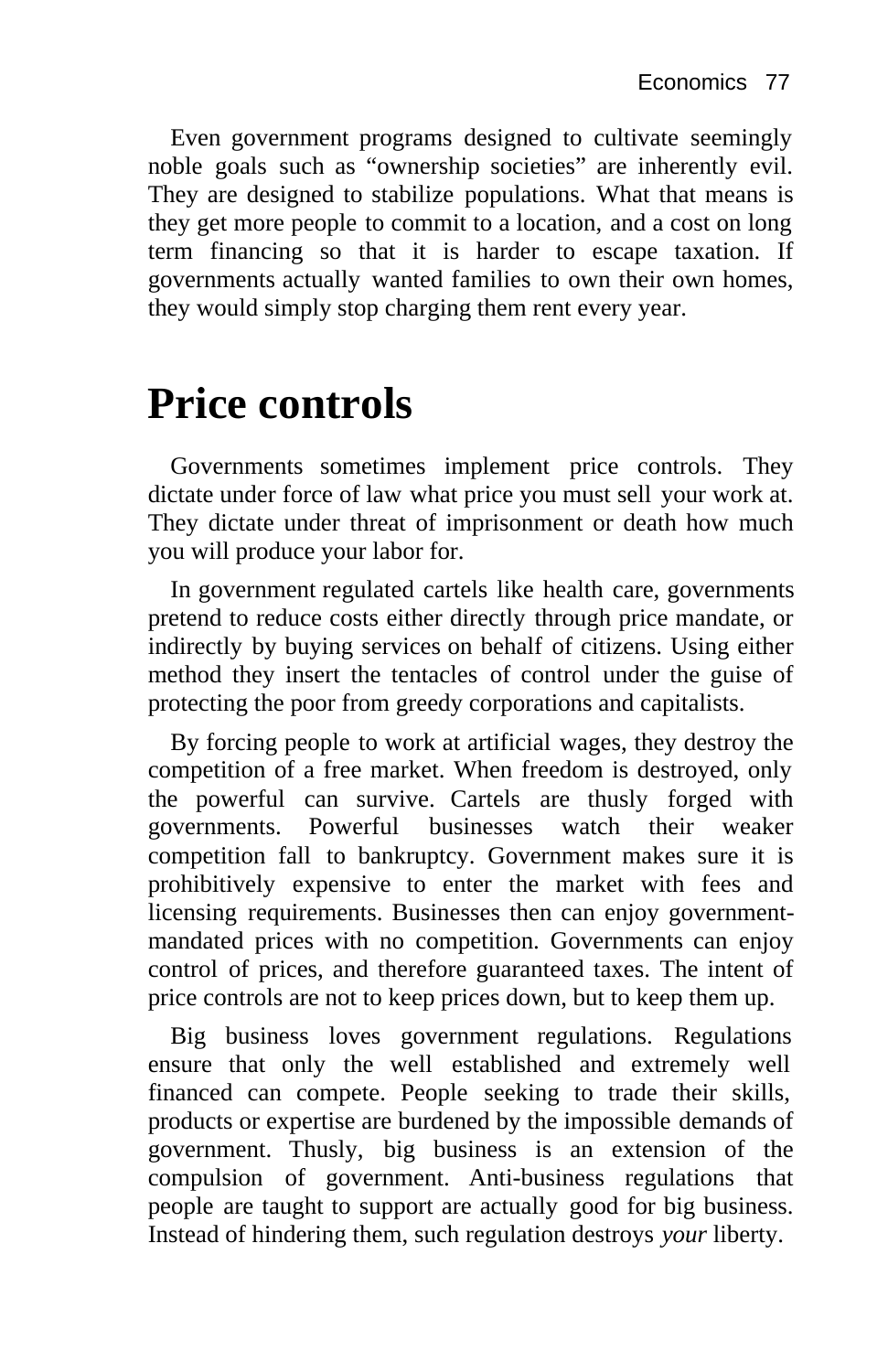## **Protectionism**

Protectionism teaches that those within one nation or border should exclude others from trade under force of law. This takes place as restrictions on buying and selling products and services as well as employing people.

Why should the citizens of one nation be less entitled to wages or a job than the next? Protectionism is that simple. Are those outside your border inferior human beings that they should be kept from working by force? What morality exists in the teaching that one group of people is more valuable than another because of where they were born or where they live? Freedom is about the value of people.

The disparity between personal profits of peoples in different lands is large. In one area a family may make hundreds of times less than those in another area. If all people have the same value, why is force employed to stop the poor from earning money at any job they are willing to perform? If the poor want to sell something to a powerful nation, and the people of that nation want to purchase it because it is sold at a lower cost, why should a government wish to hamper what benefits both peoples?

Governments use force to stop items from being sold within their borders at lower costs than what those in their own nation will produce. We are taught that their reason for destroying the liberty of people is that they are protecting the industries of their land. It is not hard to see the truth in evil when governments extract large percentages of money from trades. The higher the cost of the product, the higher the extracted tax. Protection, as always, is slavery.

## **Education**

Governments control education for the purpose of culturing employees. The objective of state education is the stabilization of the tax base.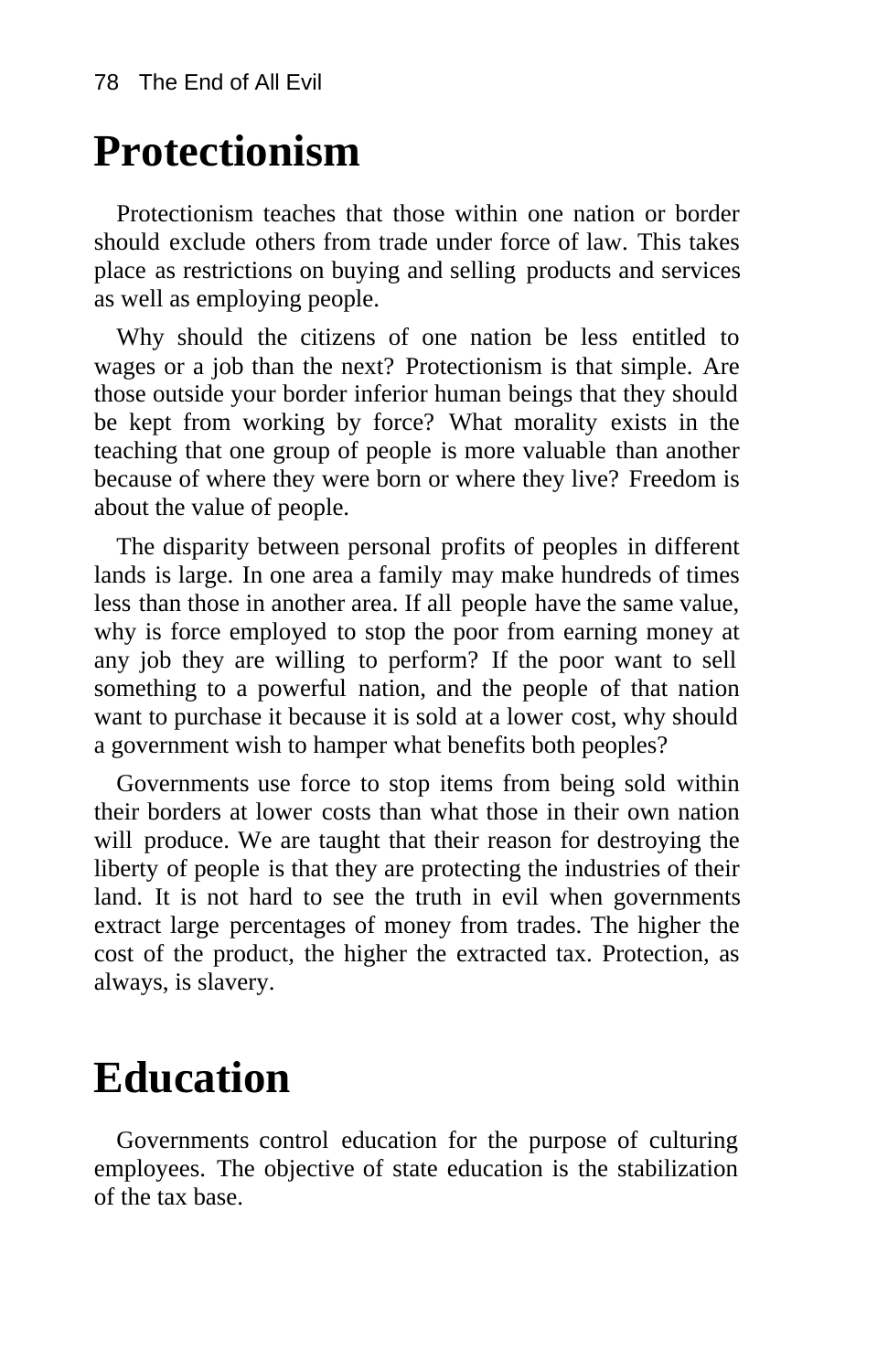Schooling, education and knowledge are not the same thing. One is not a natural result of the other. People grow in knowledge when they learn truths. Teaching and schooling are meaningless when students do not seek wisdom. They are likewise meaningless when that which is being taught is not wisdom. In order to learn, people must thirst for knowledge. Force and compulsion cannot accomplish this.

Law does not pretend to teach people their worth or abilities of achievement. Law desires only that you learn obedience. Not only does law provide a way for students to learn the merits of social and economic obedience to authority, it enforces a near perfect monopolization against all other teachers. Private schools and parents themselves are nearly shut out from teaching children the one lesson they need: an understanding of their own value and potential.

When people understand that their minds are truly capable of anything, that they are able to learn and grow according to their dreams, they tend to make poor citizens. They question culture and oppressive authority. They reject taxation. They are stronger, more peaceful, more prosperous and more independent. All of this is wonderful for humanity, and destroys evil.

## **Revealing truth**

To see the truth in an idea, it is a good idea to flip it upside down.

Socialism teaches that people deserve to receive the benefits of working without actually working. Flipped upside down, socialism teaches that those who work must work not only for themselves but for everyone else as well. As with all authority, there is no choice, no opting out. Socialism reveals forced labor.

Price controls teach that people deserve to receive products and services at a proper price. Flipped upside down, price controls teach that you must work to create products at the price government says you must work for. Price controls reveal forced labor.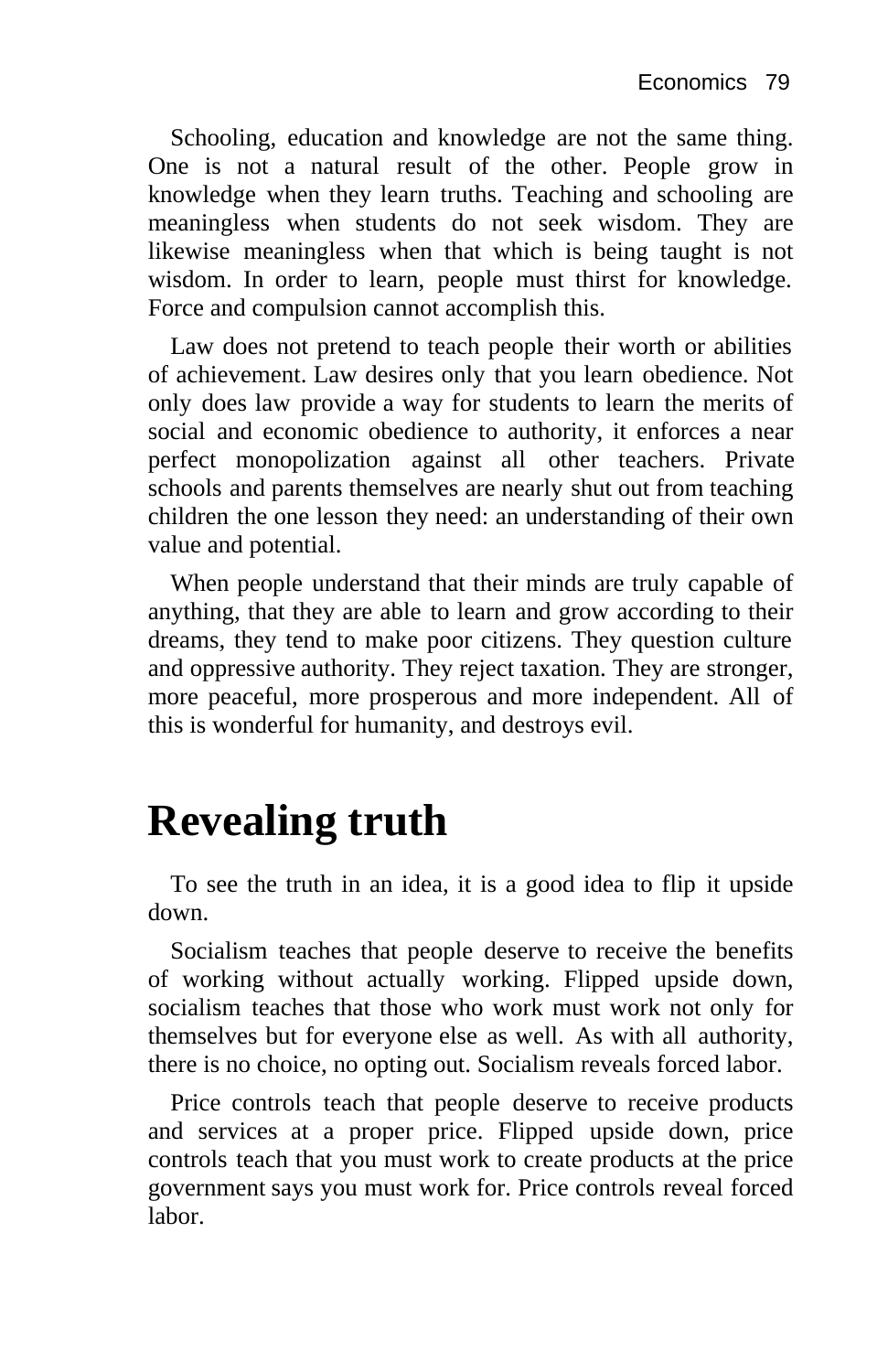Welfare teaches that people deserve to receive the basic necessities of life without needing to work for them. Flipped upside down, welfare teaches that those unwilling to labor for their own benefit can extract it from you. Welfare reveals forced labor.

Bureaucracy teaches that people should be able to expect others to behave according to strict rules to benefit everyone. Flipped upside down, bureaucracy teaches that to keep bureaucratic employees in the money, everyone must jump through hoops and pay fees and fines. Bureaucracy reveals forced labor.

Taxation teaches that people deserve to receive roads, protection, schools, and all other manner of services even if they cannot afford them. Flipped upside down, taxation teaches that people have the right to force their neighbors to pay for services without the hassle of asking for permission. Taxation reveals forced labor.

All economic control is slavery.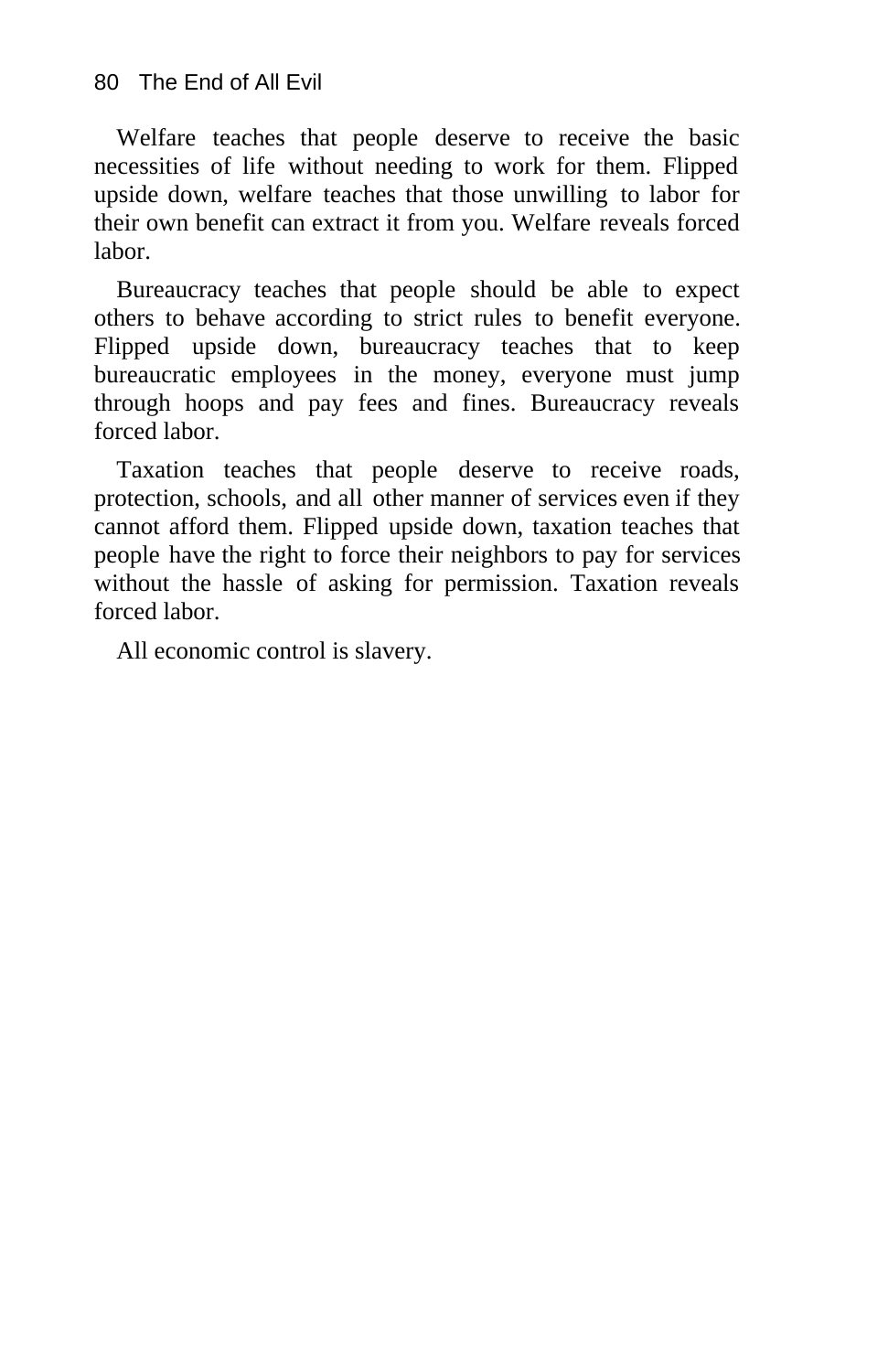## **Chapter 8** The Pattern of Liberty

The pattern of tyranny has repeated itself throughout history. It cycles in every instance of evil, large and small. The pattern of liberty, however, is a singular flow that has been progressing slowly since the beginning of time.

Evil has been on earth as long as man. The tactics of evil have changed infrequently, and only do so when forced by the progress of liberty. Every time liberty has progressed, one of the ideas or concepts of evil has died. When cultural control over people is broken, the pattern of liberty takes another step forward and culture has been forced to adapt to maintain control over people.

By using threats of death, torture, mutilation and imprisonment, every kingdom on earth has prospered. War created the empires of history, and culture preserved them. All who would not submit to the rule of law were killed.

Such ignorance of the power of culture is a thing of the past. Modern technology, brought by increasing degrees of freedom, is allowing the people of the world to see culture for what it is.

The pattern of liberty shows how freedom has progressed through history. While cultures around the world teach that evil's control is strengthening, the pattern of liberty shows clearly that evil is weakening. The pattern of liberty predicts the ultimate failure of culture, and the ultimate end of evil.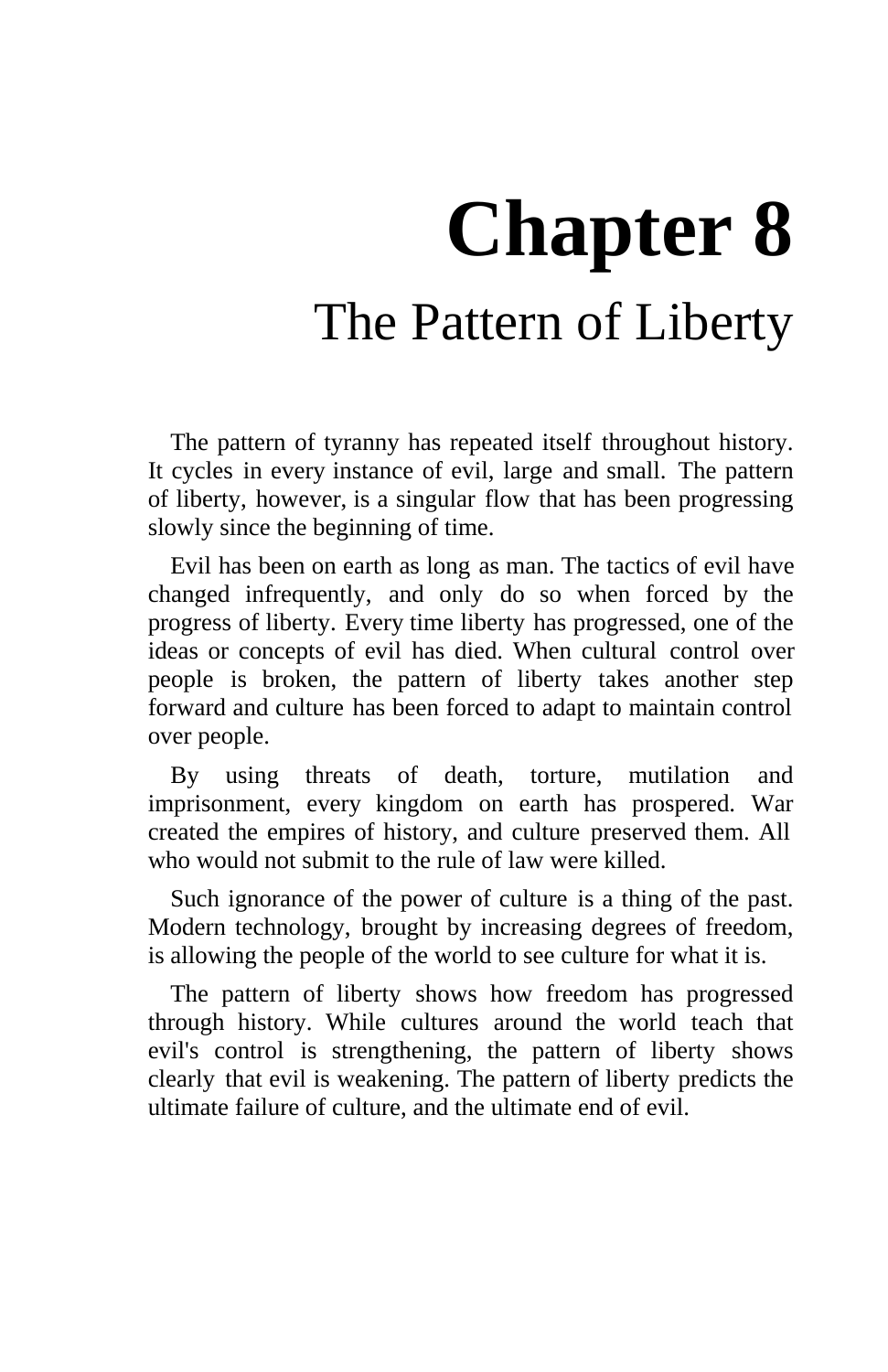## **Progress through history**

The pattern of liberty tracks the destruction of ideas and empires through history. It also tracks the progress of principles and technology.

#### **Gunpowder**

One of the defining technologies that dramatically altered the scope of culture was gunpowder. Prior to its availability, only those who could amass strong armies could effectively defend their land and families. This meant that people were heavily at the mercy of governments and kings. Once gunpowder became available, even small bands of families could challenge the mighty castles of empires. Gunpowder reshaped the kingdoms of earth by empowering people to challenge the violent control employed by the lords of war.

#### **Printing press**

The printing press reshaped the nature of culture like nothing the world had ever seen. Before its invention, almost nobody knew how to read. It was simply too expensive to own a book. Once the cost of printing dropped, literacy skyrocketed. Information was standardized on a scale unknown in all of history. It became much more difficult for cultures to center their power on the ignorance of people.

Religion was dominated by those who could control the scriptures. With this power, they were able to influence the political freedoms and even the very lifestyles of people. The Bible was the first book printed, and soon spread far and wide. Though the Roman church had men killed for translating the Bible into native languages such as English, it eventually became available in every language on earth. Theocratic power in the Christian world fragmented and people chose to pursue divergent ideas.

The printing press was the foundation of all technology. Whereas mathematics and engineering have existed in strength in different areas in history, they never survived. War destroyed the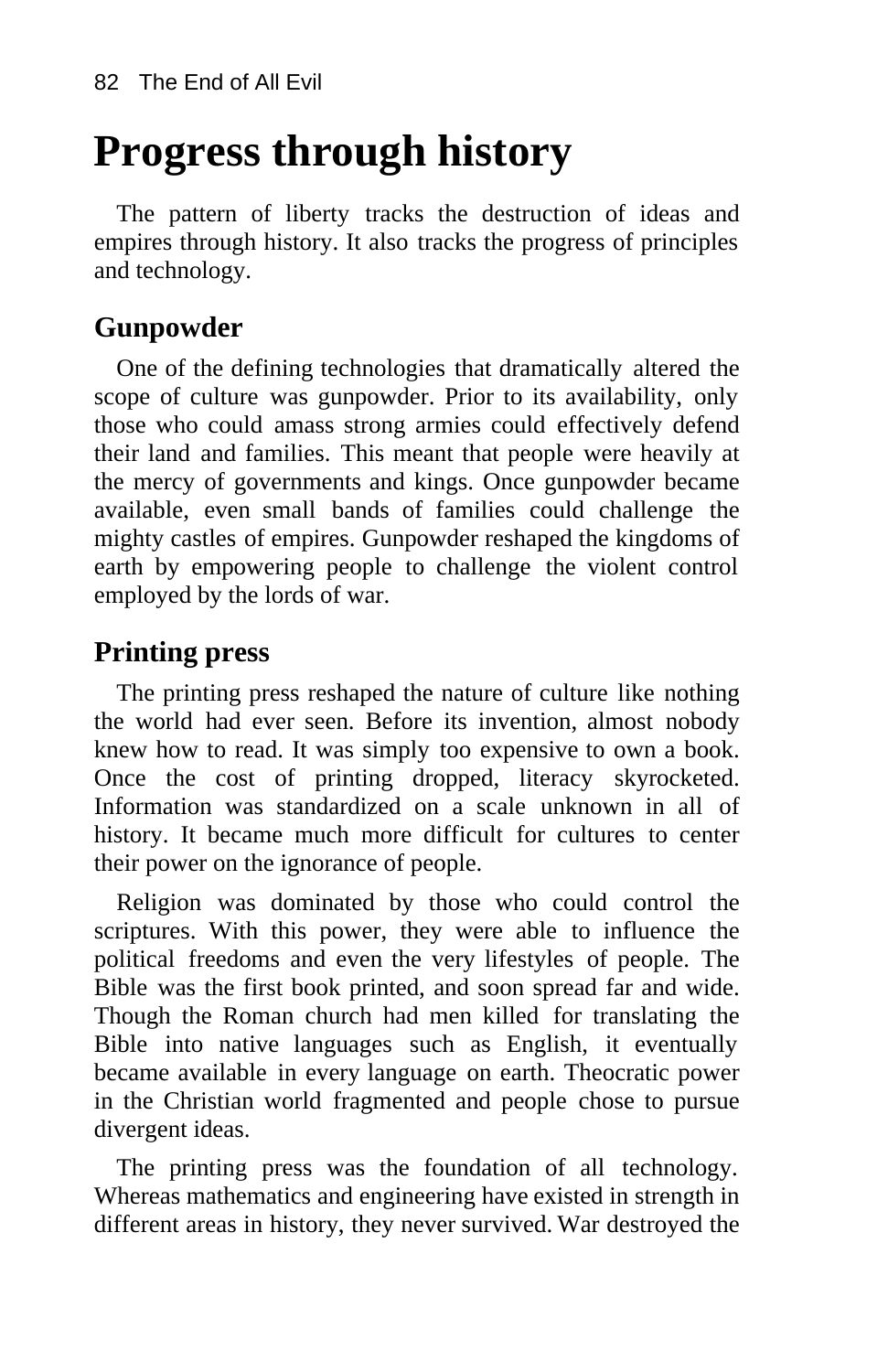information learned. After the printing press, so many copies of books could be maintained that human knowledge persisted in writing, and spread as fast as the thirst for it demanded.

#### **The Great American Experiment**

The Great American Experiment was a proof for the world. It dared to call the bluff of culture and test what people would do with liberty. Whereas culture had long taught that people were not able or worthy of ruling their own lives, the American rebellion taught people that they were fully able to live life without a king. They taught by their actions and wittings that men were worth more than governments. This experiment in freedom lived past its first test, as they defeated the armies of King George. The shock that rang through the world was enough to shatter the bonds of the culture of royalty that had enslaved earth for thousands of years.

#### **Internet**

The Internet and modern computing power have destroyed cultural ignorance once and for all. Like the printing press before it, the Internet has made possible the widespread dissemination and near indestructibility of information.

The bonds of culture are founded in the control of speech and control of the mind. When people are free to speak what they think, people learn wisdom at an astonishing pace. For cultures to succeed, they require imposed ignorance and cultivation of planned thought. As soon as people question the rule of law, authority is lost.

The cultural shift away from intellectual property is a telltale sign of the end of government rule. In the past, information was regarded as owed by the people who developed it. This meant that anyone who attempted to use that information could be punished by the violence of law. The future holds a shift in thinking that few will be willing to accept until they see it happen.

Intellectual property is not a principle. Since it must be enforced by restricting the liberties of people, it is an idea and a construct of law. The shift that awaits the world is one of the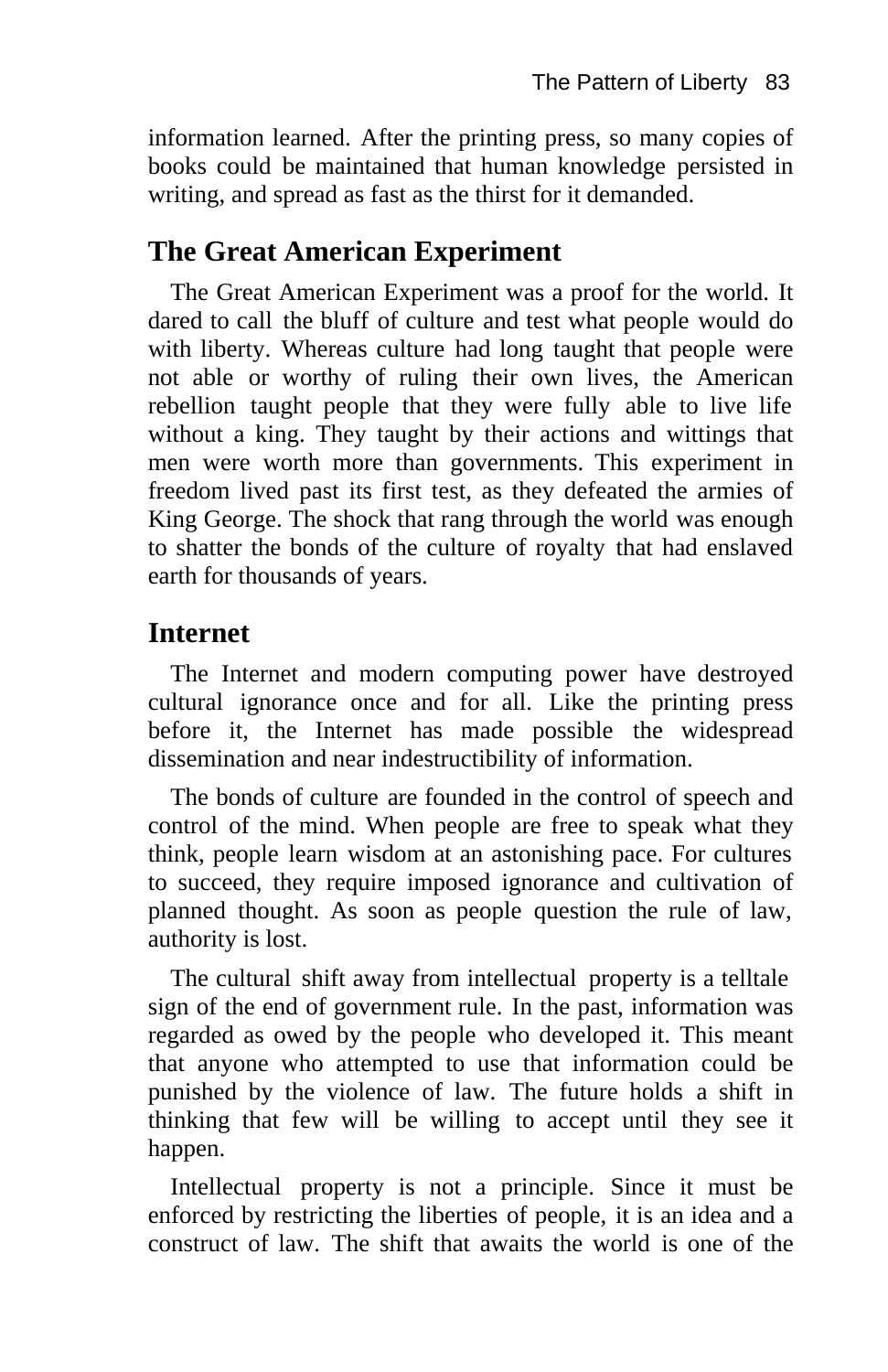impossibility of enforcement. Law will struggle mightily in defense of authority and tax ability, but will ultimately lose. This is the power of global communication and information retention. Nearly every law will become impossible to enforce. The principles of computing power give the freedom necessary for people to escape tyranny.

## **Violence replaces culture**

When cultures break down and the authorities they protect are threatened, violence grows. Violence is a necessary component of control. Violent enforcement is necessary to ward off sedition. Violence changes the dynamics by making the cost of freedom death.

Every time the pattern of liberty has progressed throughout history, violence has increased. The future will be no different. As people learn about freedom and see what is possible in their own lives, evil will clamp down. Authorities will employ greater degrees of violence as they lose their grip on power. This is the death of a culture. This is the meaning of war.

As the pattern of liberty reaches its final step, the most oppressed cultures on earth will lose adherents the quickest, and those cultures will produce the most violent crackdowns.

One of the evidences of this violence is terrorist attacks. Those in modern times are no different from terrorist attacks in history. Oppressed peoples do not want to be oppressed. When they learn of freedom, they seek more of it for their own lives. Evil cultures always demonize freedom. Because the United States of America has been historically freer than other places, it is attacked by terrorist regimes in an attempt to teach enslaved peoples that freedom is weakness. They teach that freedom is depravity, and insecurity. Such attacks have nothing to do with the people being attacked. They are about maintaining the grip of cultural slavery over oppressed peoples.

The violence of dying cultures can destroy millions of lives, but it never lasts long. Earth's era of wars is over. The rapid pace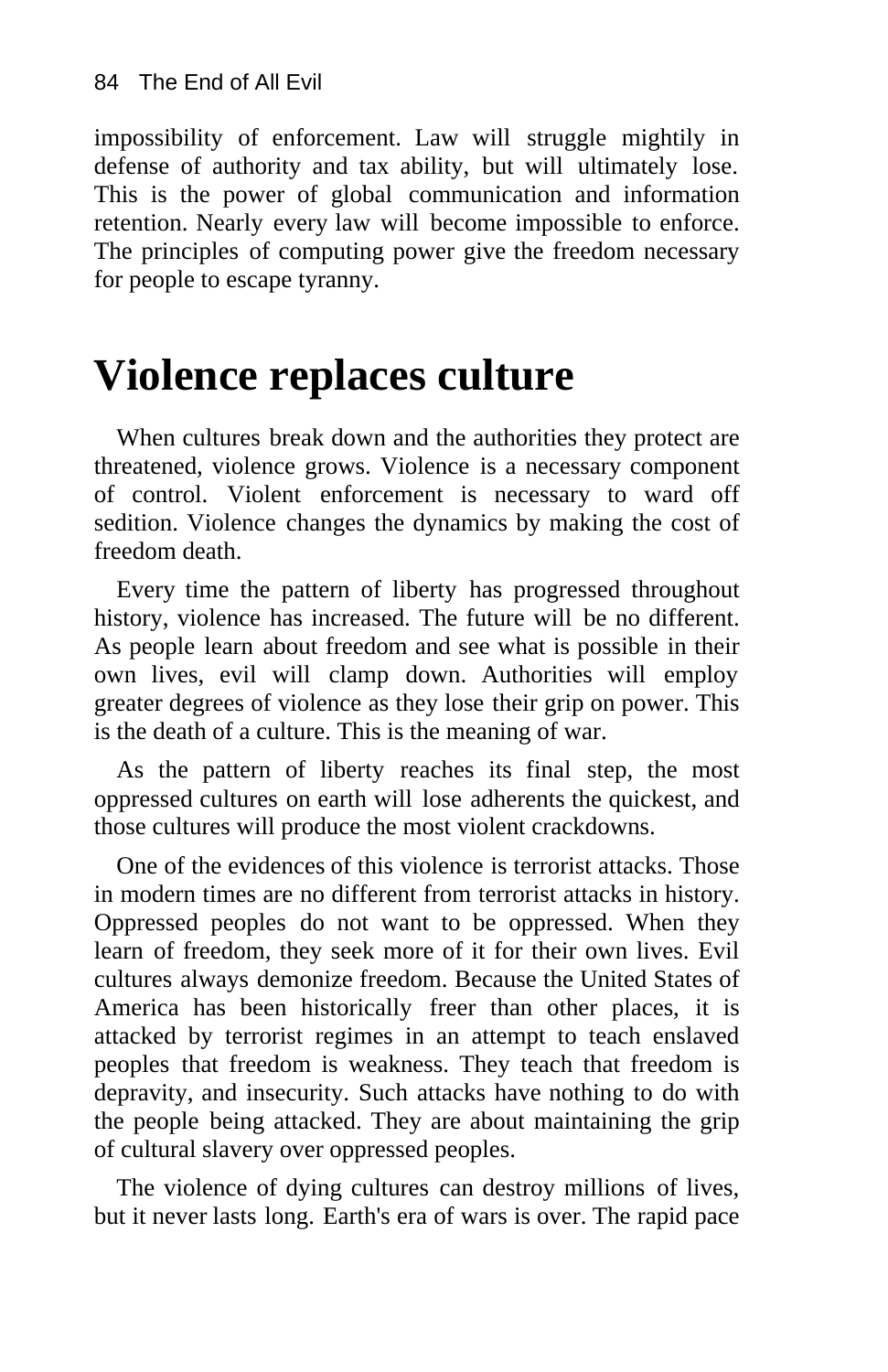of nation creation and destruction is evidence of the accelerating pace of the pattern of liberty. New cultural twists invented by evil men are discovered and crushed.

## **Technology and population**

One of the principles of history is that freedom is a function of population. Population growth endangers tyranny. All the major tyrants of history have sought to limit growth.

Births expand the human experience and teach people about opportunity, hope and faith. This freedom is not conducive to slavery. The more people that live in a culture, the more dissent you will find. It is nearly impossible to control large numbers of people with primitive cultures. One of the evidences of the completion of the pattern of liberty is the astounding population of earth.

Technology endangers evil on every hand. Its use, implementation and imagination are diametrically opposite evil.

Technology is borne of freedom. Freedom brings wisdom to people who implement learned principles in practical solutions. This search for wisdom teaches people the value that they have within themselves. It teaches them to stretch the limits of their intelligence and faith. This is more than concerning to the control of authority, it *is* the death of evil.

The use of technology enables the evasion of authority. One powerful example of this is the evasion of taxation. Governments are institutionalized extortion. When technology allows people to remove the control of money from government hands, taxation becomes impossible. Advanced encryption and anonymous peer-to-peer networking technology allow for exactly this. Economic exchanges are freed from the bounds of legal tender and regulation. The future of technology brings the impossibility of tracking money and enforcing taxation. This transition will be marked by violence as governments try to salvage their monstrous rates of extortion.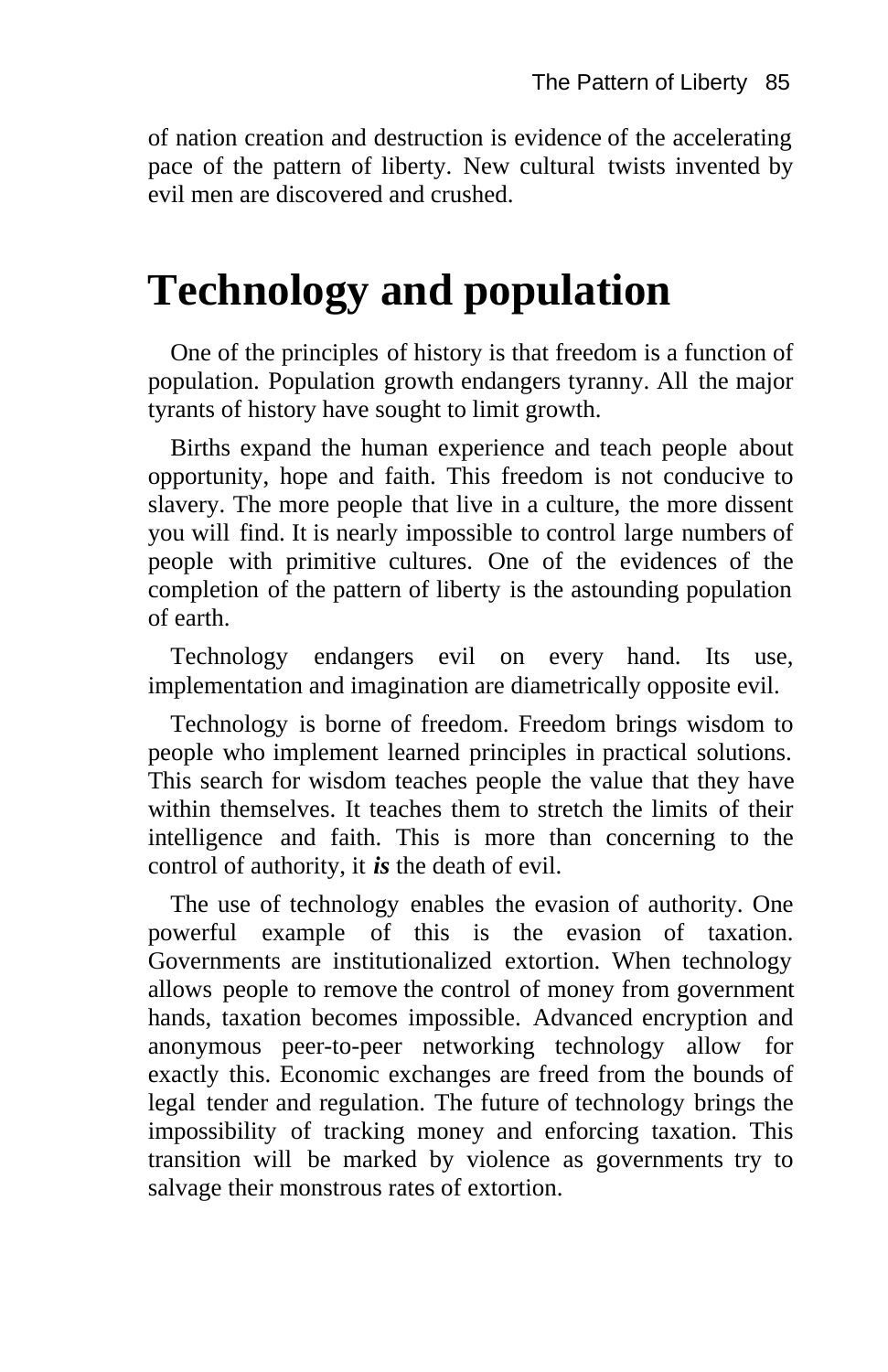The comforts and prosperity of technology demonstrate to the world what the fruits of freedom are. It is entirely impossible to hide from culturally enslaved peoples the glory that is human life. Principles and products leak through every culture on earth. The kings of old have fallen. Communism is weakened. Theocracy is dying. Democracies are bankrupt. Violence will mark the transitions, but freedom will prevail.

## **The American Dream**

The American Dream was for a land where people would be free from the interference of government. The dream was one of freedom to pursue joy and happiness.

Today, culture teaches that the American Dream is a specific and tightly defined perspective on the perfect life, and that the reason the United States of America is great is because it has the ability to create that life for you. Culture perverts everything good.

The American Dream is not an American dream. The Great American Experiment brought massive liberty to the people of America; more than had been seen at any other time or place on earth. The experiment and the dream are not for Americans.

The United States of America is not to be respected as a nation. It is not a favored group. There is no magic, no cultural supremacy in the Red, White and Blue. The Great American Experiment is to be respected *only* because it taught people that they are worth more than the law.

The government of the United States of America in modern times closely resembles both a democracy and a welfare state. It is bankrupt and heavily enforced by legions of law. Culture would have you believe that this is its legacy. It is not.

The Declaration of Independence, the Bill of Rights, and the very action of rebellion against a king taught the people of the world that government had no natural right over them. These things taught the whole earth that they owed government and authority *nothing*. It told people that authority should never tell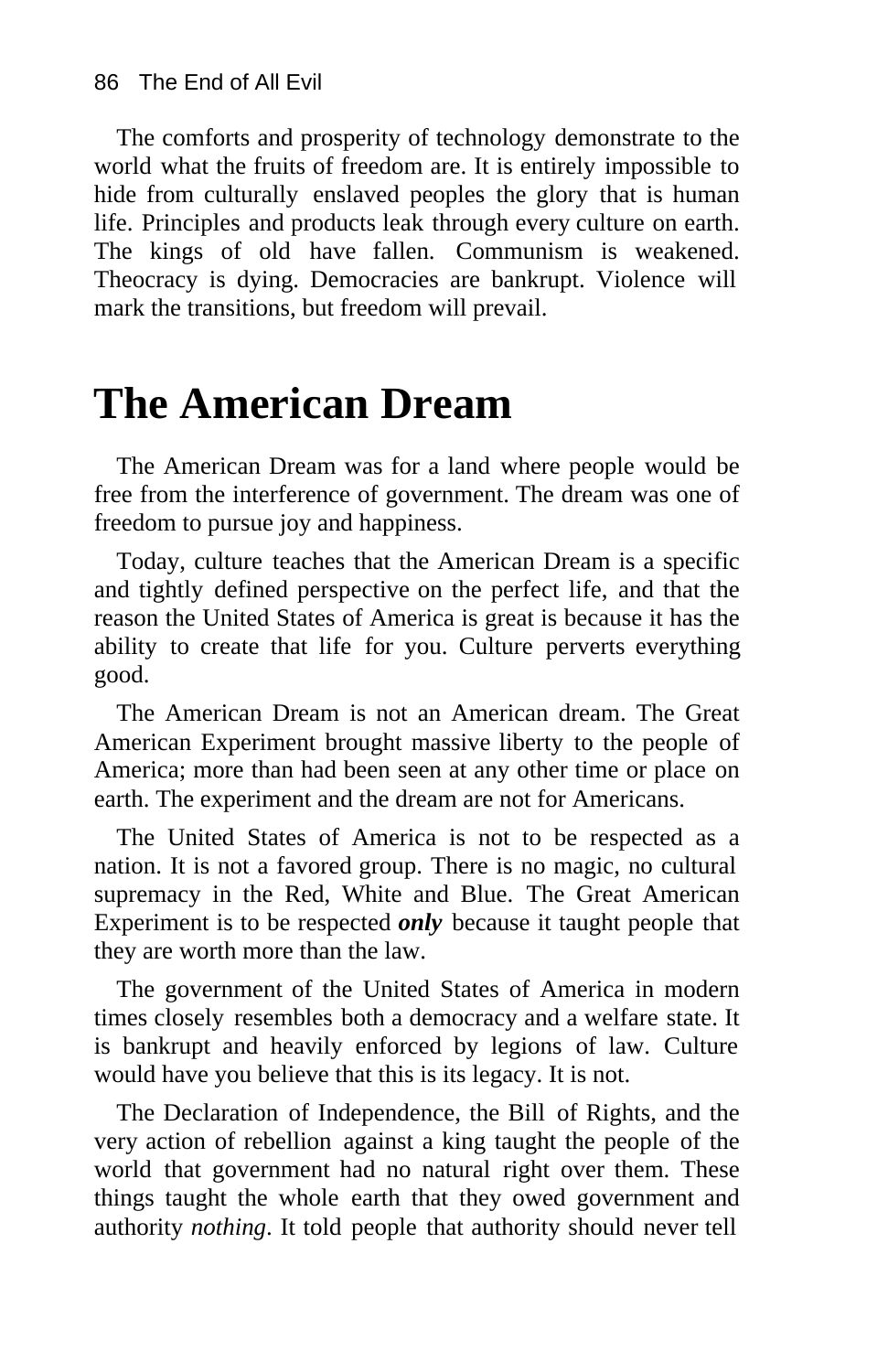them what they could say, how they could worship, what they could print and where they could gather. It told people that law enforcement is a dangerous animal, and they ought to be able and willing to defend themselves against it. It taught people that government and authority can be limited. It taught people that they were worth more than the law.

This mighty step taken in the pattern of liberty has nothing to do with democracy or government. The power and beauty of this step was the anti-culture created by men of rebellion. They attacked every leg of authority by teaching people about a measure of their own worth. The experiment has proven successful – freedom for people does not create anarchy. America is not perfect, and it will not be the end of freedom. Mankind's thirst for liberty will not endure the tyrannies of earth for long. They will be taught that they are worthy of ruling their own lives. The pattern of tyranny will be broken.

The American Dream is not an American dream, it is a human dream. It was a giant stair climbed on the backs of heroes toward the freedom of men. It will not be the last.

## **Competition for freedom**

As people are able to look beyond the tyranny of their own lives to divergent cultures on earth, they will see a competition for freedom. The lure of freedom will be evidenced by the technology, prosperity and peace of freer peoples. They will ask why it is noble for them to obey certain laws, but not the rest of the world. They will see that those things which are demanded of them are not natural, that they are tyranny.

The pattern of liberty progresses every time the lies of culture are discovered and understood. Though cultures are designed to maintain tight control of the minds of people so that they cannot see the tyranny over them, witnessing freedom can break the bonds nearly instantly. When the violence of dying cultures runs out and freedom peeks out of every dark place on earth, the people of the world will begin a competition for freedom.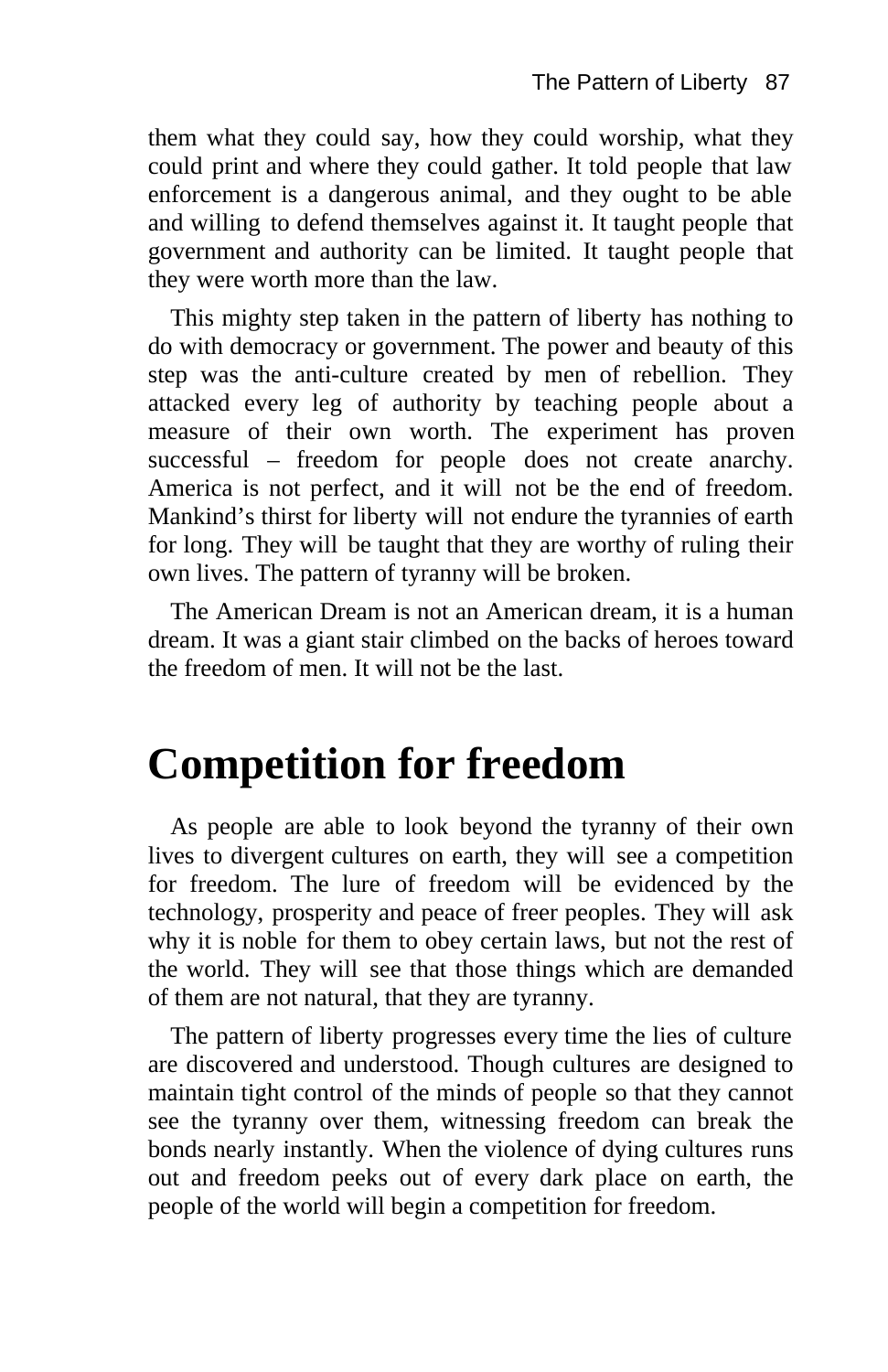When there is freedom to move and shop for jurisdictions, you will find that people move to freer societies, not stricter ones. Moreover, elements of evil will gravitate to more restricted societies because they are easier to exert control over. This is the final chapter for evil. Technology, communications and wisdom free people to evade authority, and they will do so with ever increasing effectiveness.

This is the completion of the pattern of liberty. This is where evil ends.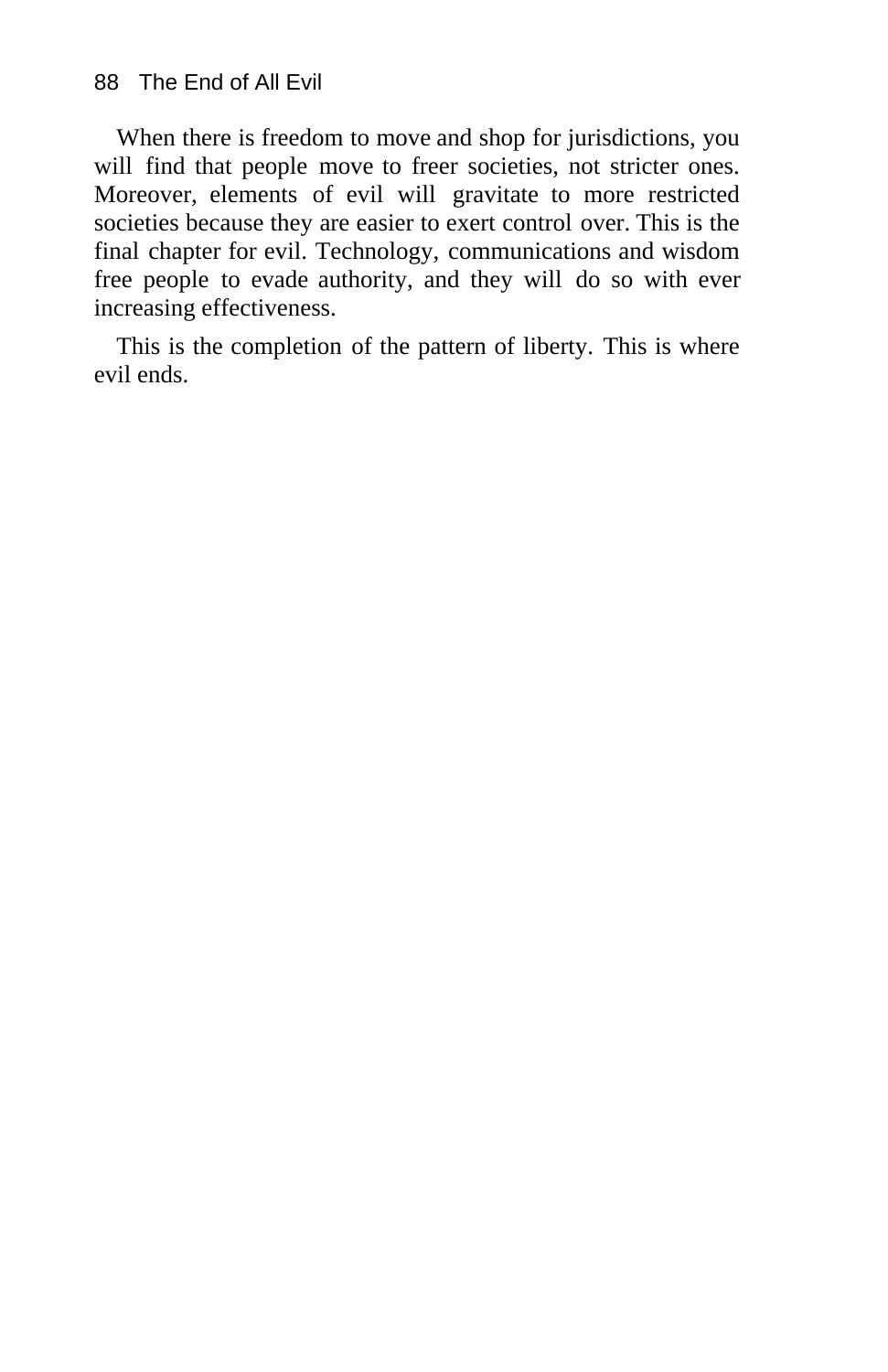# **Chapter 9** End of Evil

Voice is a principle of intelligence.

Voice is the highest form of communication between beings of the highest intelligence. The passion and feeling that people are able to put behind their words can change lives, and change worlds.

The few who achieve a glimpse of the power of voice bring either insane destruction or awesome freedom. Every great and terrible culture brought into the world was brought by the principle of voice. Every rebellion and revolution that destroyed cultures and empires was brought by the power of voice. Men who understood the principle of voice have irrevocably altered our world.

The principle of voice is found in every element of human communication. Writing and books are lesser forms of human voice. Every transfer of words contains the power to change lives. When accompanied by the passion of life, voice alone has the power to free worlds.

The principle of voice explains why freedom is a function of population. As population increases, it is more difficult for culture to maintain control over the speech of people. The more people communicate with one another, the quicker they learn their own value. Population increase brings increased freedom to the world because of the power of voice.

When people are unfettered by the chains of culture, and when they do not believe the lie that they are powerless, they can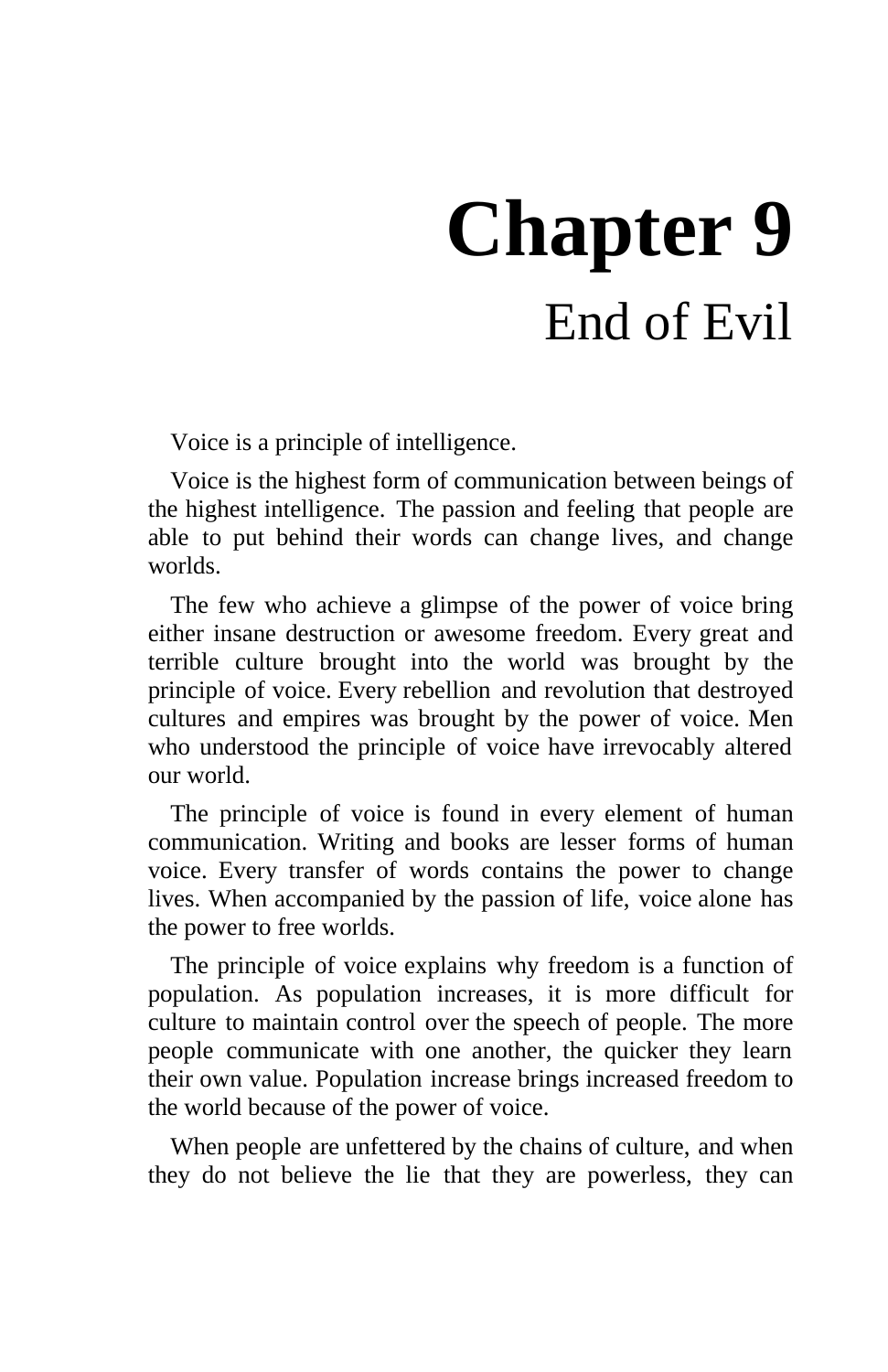change everything. To change the world you must have the faith that you have such ability in yourself. You must open your mouth and speak.

The principle of voice is the passion to convince, the passion to teach, and the passion to create faith. It will strengthen you, and should you choose to use it, you will change lives.

### **Future**

The dreams that burn in the hearts of billions have been growing stronger through the millennia. Ages of destruction wrought by tyranny will not go unanswered. The children of this world are owed a liberty from slavery that can only be satisfied by the utter eradication of evil from the earth.

Every dream of feeding the hungry, clothing the naked and helping the poor is answered in this cause. Human beings are able to answer every need and desire of our world by using the principles we learn all around us. When the obstacles of evil are removed from the lives of people, technology and prosperity advance on an exponential scale.

With only limited degrees of freedom in a small percentage of the world, human beings have cured scores of disease and discovered methods of feeding billions. All the comforts of modern life were made possible by people with the faith to succeed. Ask yourself what miracles may be accomplished when this small percentage becomes perfect freedom, and is achieved for every one of the billions of people on earth. This is the infinite value of human beings.

You are the key. The progress of liberty on our world is advanced by challenging culture and authority. Technology and the proof of the Great American Experiment are in our hands. To challenge evil, all that remains is to open your mouth and tell the people of the world that the dream of freedom is real.

It is you who will teach the people of earth their value. It is you who will bring to pass the greatest revolution in the history of mankind. To challenge the authority of evil, you need to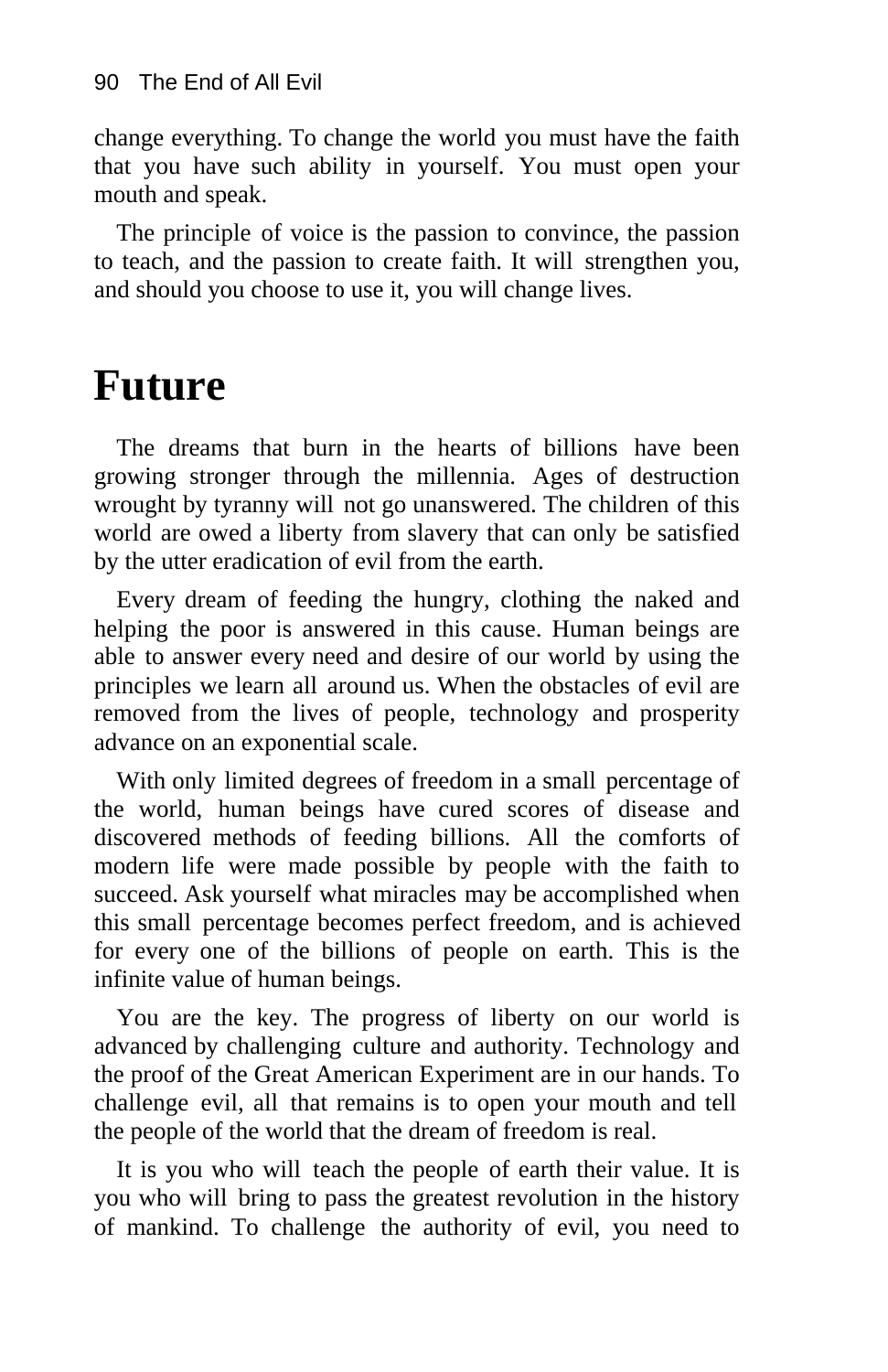dismantle its tools of violence and culture. Culture is dismantled as simply as disobedience to the control of speech. When you speak your mind and refuse to take offense when others do the same, cultures cannot survive. There is nothing to fear in freedom.

Violence is the tool of first and last resort for evil. Those few who will use it to enslave cannot be left alive.

## **A perfect revolution**

The price of freedom is blood. This is an immutable truth. The reason is that evil does not care if you live or die. Evil will stop at nothing to achieve mastery over you.

A perfect revolution is a revolution where all of the blood paid for freedom is paid by tyrants; and where none is paid by the innocent.

There are only three types of action a person can take; that which exercises freedom, that which defends it and that which destroys it. Culture teaches the nobility of destroying freedom by concepts such as the rule of law. At the same time, it teaches the immorality of defending freedom in concepts such as police authority. Culture cannot be allowed to continue. As long as men of violence walk the earth, they will devise ways to create cultures under threat of death. The defense of freedom is always righteous, and no tyrant can be spared.

There is no proper role for tyranny in the lives of people. As soon as you yield to the forces of compulsion in the name of life, you have lost your life, for it belongs to those who control you. Life is liberty. Without liberty, your life belongs to another. Liberty is to be defended at all costs and at all times.

Govern yourself, for this is the nature of an individual. You and you alone control your actions and your mind. This is right, proper and good. You have a responsibility to defend your liberty at all times. If you do not, it will be destroyed. To yield defense of your liberty to another is an absolute invitation to tyranny.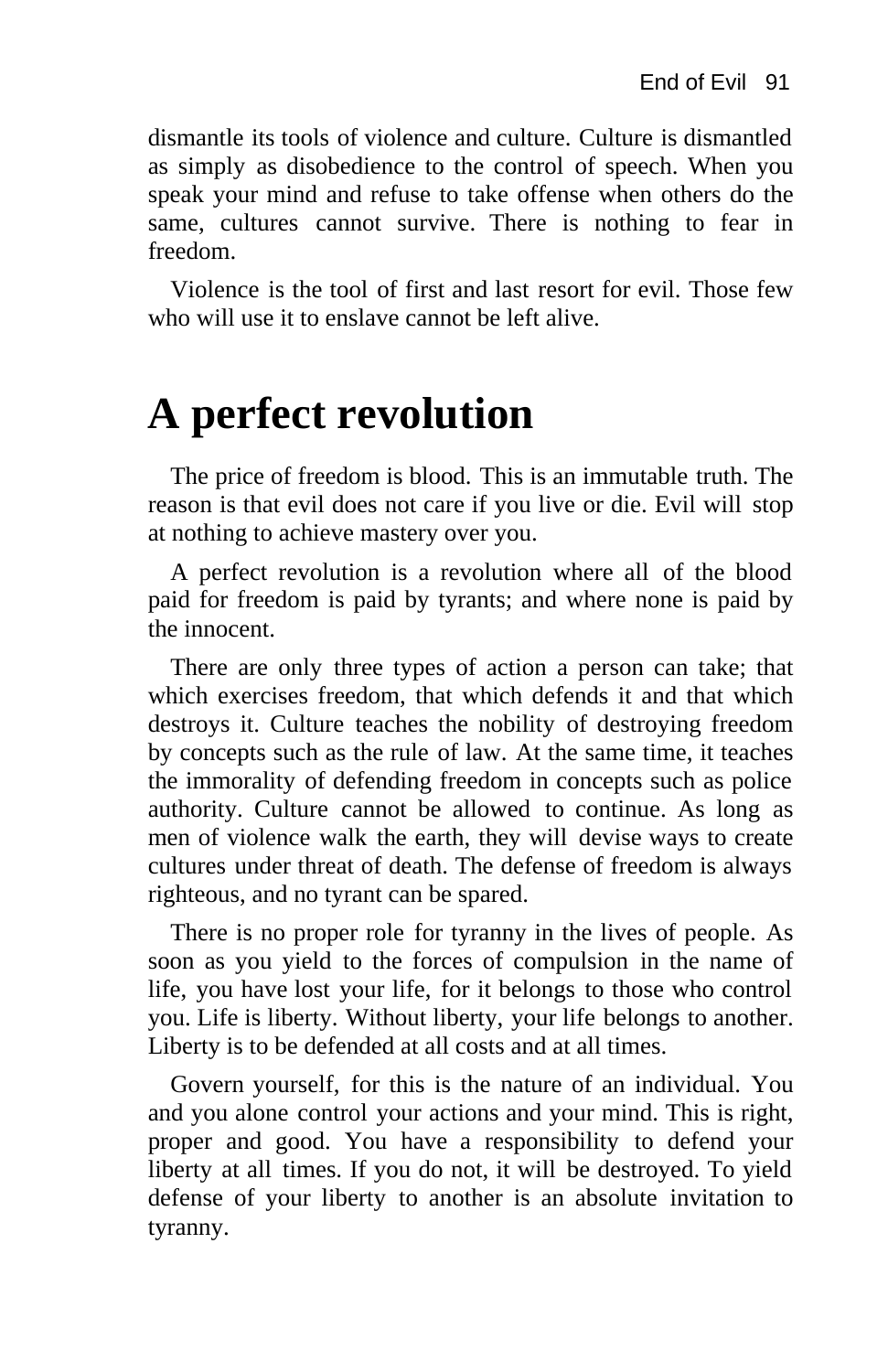Personal sovereignty is the end of evil. When every person on earth will defend themselves and those they love. When evil cannot gain even a foothold because all people are watching for it, and recognize that it seeks to destroy their value. This is the exact opposite of perfect evil, in which every person is a slave and a master of slaves. Perfect liberty is life, and in it there are no slaves and no masters of slaves. Perfect liberty is life.

### **Earth**

The cultures of earth teach you to accept, to yield and to obey. The end of evil is found in refusing this slavery of the mind.

For the end of evil to be achieved, all people must be taught that they owe obedience to no one. They must be taught that the desires and dreams of their hearts are proper and good. They must be taught that every ounce of joy they seek can be had for themselves and those they love. This is the anti-culture, to free the minds of people.

Cultures are established first by the control of speech. Condemnation of speech is rampant in the strongest cultures. The end of evil will bring the defense of speech in every home, and in every communication. Culture teaches that speech brings offense. Instead, you must see that speech brings a view into the mind of a human being. Ignore the interpretations of culture and see the intent and feeling of them who speak to you. And then speak back. The control of speech is crushed by the power of voice.

In the end of evil, people cannot tolerate compulsion and force. The mistakes of history are found where people have allowed the establishment of culture. In every case, it was known that this establishment would destroy liberty. In the end of evil, tyranny will not be tolerated.

You owe allegiance to no nation and to no law. You are a being of infinite worth, and fully capable of escaping the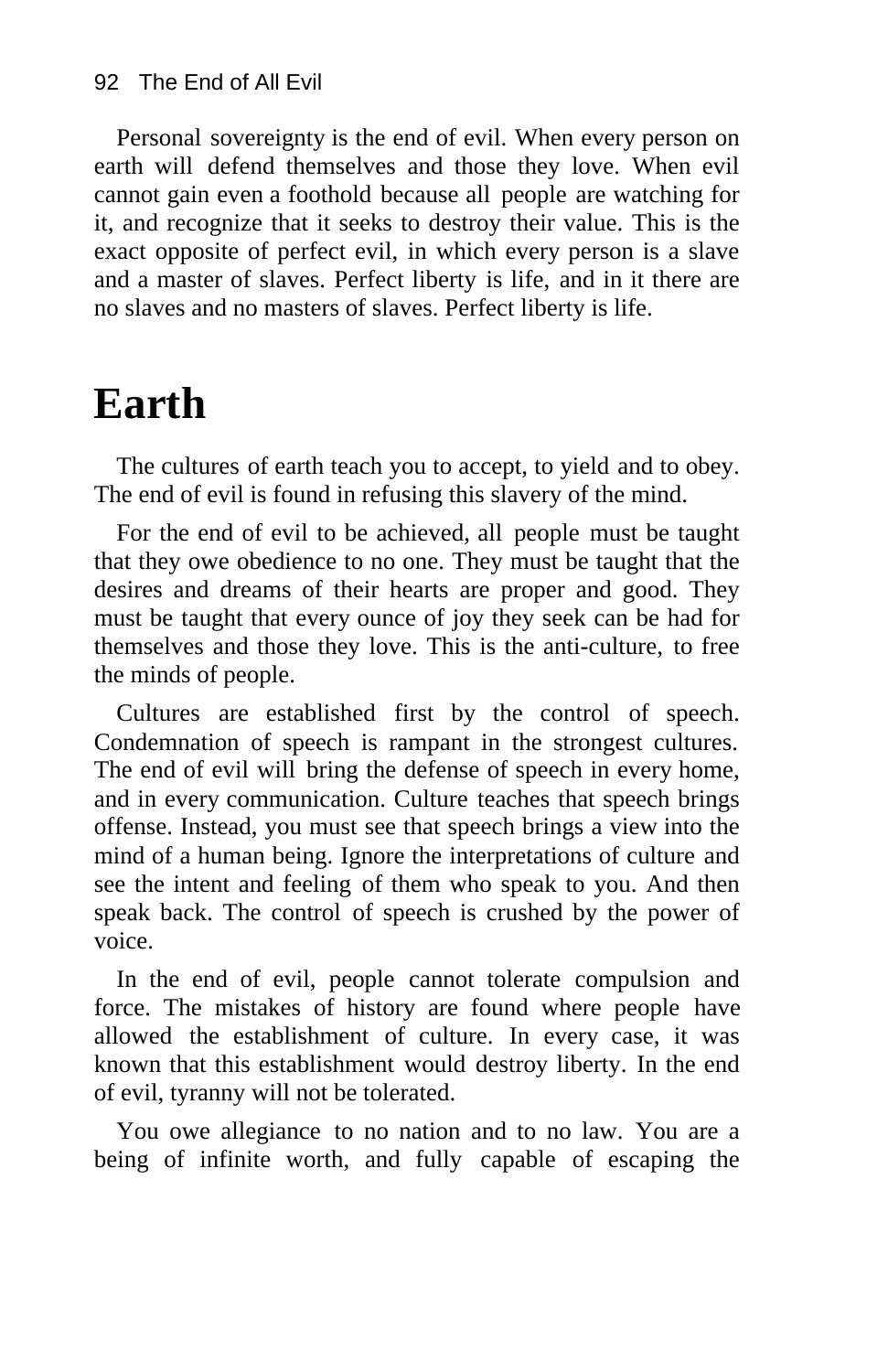bondage of evil. When you feel compelled not to speak, speak. When you are oppressed by law, circumvent it. When violence threatens you, crush it.

Remember the lessons of technology. Technology is the fruit of freedom. Technology enables humanity at the expense of authority. Just one example of this is the extraction of economics from the control of nations. Regulation chokes economic activity by making it prohibitively expensive, cumbersome and complex for newcomers to sell products and services. The answer is technology. Internet activities such as classified service listings will be merged with product auctions on an open and universal platform. We already understand how technology can bring the cost of selling down, and make selling easier for everyone to accomplish.

The lessons of evading extortion and control are, likewise, already learned. Global peer-to-peer networking ensures that no authority can switch off a server to dismantle economic activity. This dispersion of economic targets will make it impossible for governments to enforce taxation and control. Making peer-topeer nodes anonymous using powerful encryption technology will make it extremely difficult for authority to bring excessive violence upon individuals to force examples of obedience. Steganography within established protocols such as HTTP will make disabling specific communications impossible without disabling all communication.

Merging public auctions and marketplaces with anonymous, steganographic peer-to-peer networking will forever remove the control of economics from the hands of extortionist authorities. With technologies such as these, people can buy and sell anything without the interference of governments and mafias. Furthermore, governments will not be able to enforce taxation record keeping, since instead of a smaller number of corporations preferred by government, every one of the billions of people on earth will engage their economics directly. Population and technology crush evil.

What other devices can be imagined to free people from the tyranny of communism, terrorism, socialism, democracy, violence and culture? With a human mind, there is no limit to imagination and invention. When technology and innovation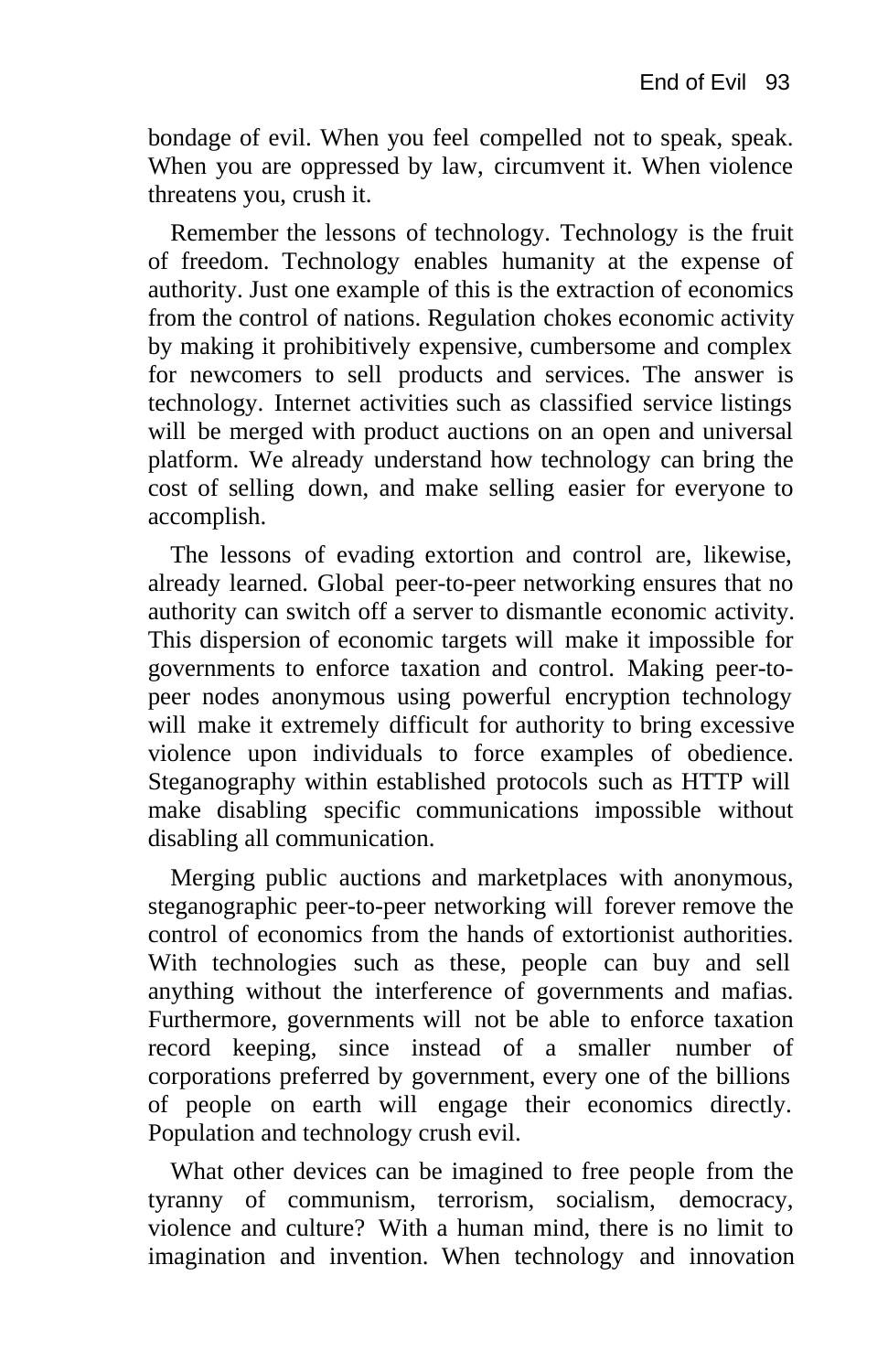beat down authoritative control, the liberty released will spawn astronomical advances. One ounce of freedom may bring one ounce of technology. Two ounces may bring ten. One free person may bring one idea of innovation; two free people may bring a hundred. Total freedom for all people brings nothing less than infinite opportunity.

The scale of the speed of human advancement can be seen in thousands of years of history with modest gains in freedom and modest gains in technology. In the most recent few hundred years, technology has exploded. With each degree of freedom achieved, human knowledge builds exponentially.

## **You have infinite value**

With freedom, all things are possible. Technology, health, wealth and knowledge are all facets of power. Each of these improve the lives of human beings. The fruits of liberty are everything good; and bring peace, prosperity and joy.

You live after the era of wars, and the only remaining step in the pattern of liberty is to answer the question held in the minds of people around the world. The lies of millennia have not stopped the unquenchable thirst for freedom that grows within the hearts of every person on earth. They are poised and ready to take the freedom that is rightfully theirs. They need only hear that freedom is possible, that freedom is real.

You are the key. To teach the people of earth the value that they have within themselves you need only speak, and tell them that every good thing is theirs to have. You need only tell them that the glory of liberty is real, and that it belongs to them.

This war is already won. Evil has already been crippled. Every human being on earth is ready to rise and let the chains that held them crumble to dust. This world will be free. If you can see your own value, then stand tall. Ye are called unto liberty.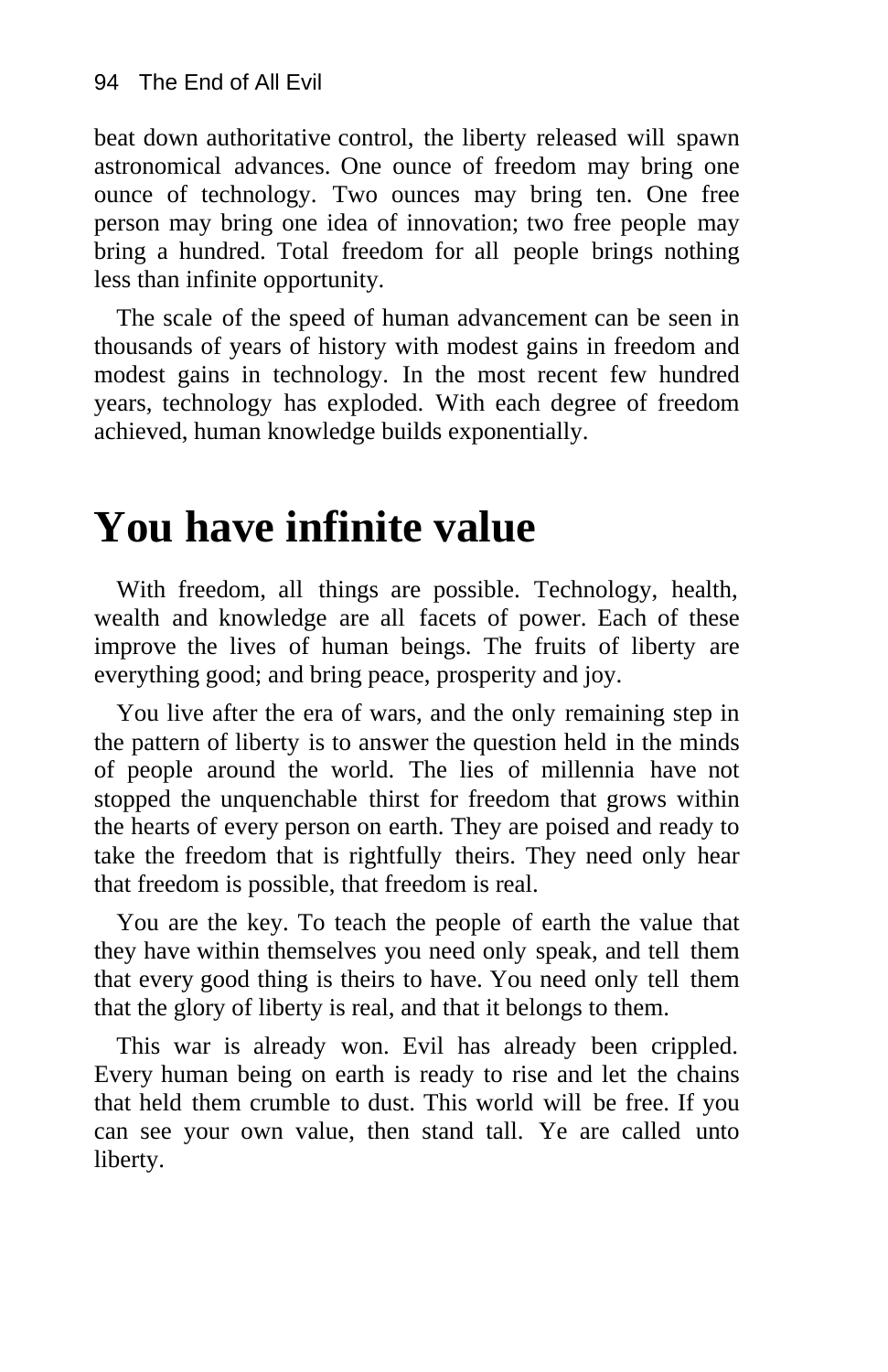## **Appendix A** Glossary of the Culture of Evil

|                     | <b>CULTURE'S</b><br><b>DEFINITION</b>                                          | <b>THE TRUE</b><br><b>DEFINITION</b>                                                    |
|---------------------|--------------------------------------------------------------------------------|-----------------------------------------------------------------------------------------|
| Anarchy             | Chaos, mayhem and<br>violence of ungoverned<br>peoples                         | There is no such thing as<br>anarchy, there is only<br>tyranny                          |
| Arrogance           | Foolish belief that you<br>are of great worth                                  | The beginning of<br>understanding your<br>infinite worth                                |
| <b>Bravery</b>      | The nobility of obeying<br>authority                                           | Servitude unto death                                                                    |
| Corporation         | Counterpart to employee,<br>an entity of greed needing<br>government oversight | A mandate created by<br>government designed to<br>control economies                     |
| Corruption          | Abuse of the law                                                               | Law                                                                                     |
| Crime               | Violent destruction                                                            | Disobedience to authority                                                               |
| Culture             | Natural flow of human<br>behavior                                              | The enforcer of authority                                                               |
| Democracy           | Freedom                                                                        | Perfect evil                                                                            |
| End of the<br>World | Horror, disease, death and<br>misery                                           | The end of evil, the<br>beginning of peace and<br>prosperity for every soul<br>on earth |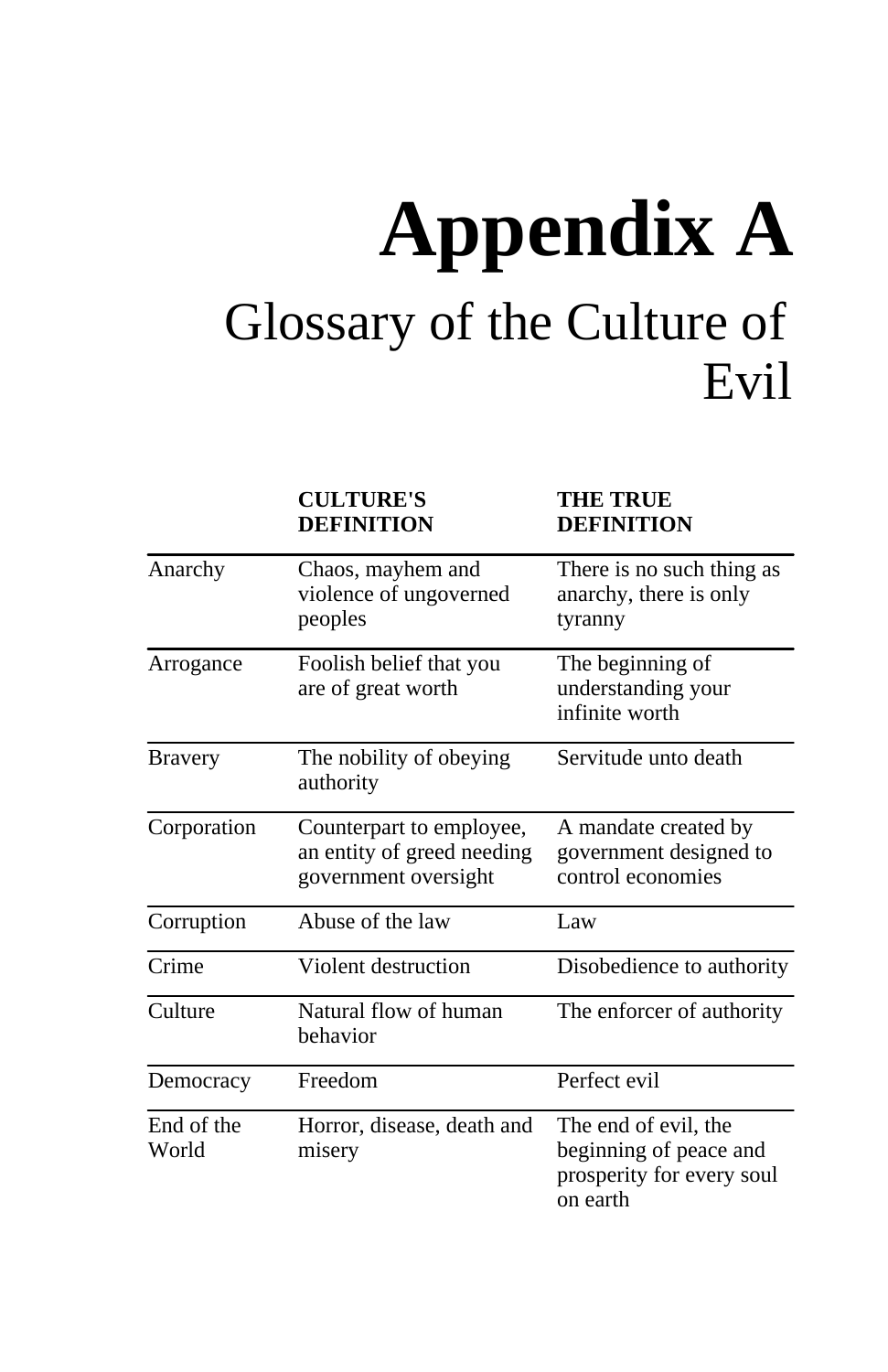|            | <b>CULTURE'S</b><br><b>DEFINITION</b>                                          | <b>THE TRUE</b><br><b>DEFINITION</b>                                                                    |
|------------|--------------------------------------------------------------------------------|---------------------------------------------------------------------------------------------------------|
| Evil       | Darkness and fear                                                              | The destruction of<br>freedom                                                                           |
| Faith      | Trust of an idea                                                               | Courage to test principles                                                                              |
| Freedom    | A set of certain<br>delineated rights                                          | The infinite value of the<br>human being                                                                |
| Government | Necessary institution to<br>keep the peace among<br>people                     | Institutionalized extortion                                                                             |
| Greed      | Love of money                                                                  | Theft of money                                                                                          |
| Insanity   | Inability to perceive<br>reality                                               | <b>Blind</b> obedience                                                                                  |
| Law        | Rightful authority                                                             | A weapon of evil, it is<br>artificial legitimacy                                                        |
| Life       | Working biological<br>machine                                                  | Perfect liberty                                                                                         |
| Loyalty    | The nobility of honoring<br>authority                                          | Perversion of love whose<br>true definition is<br>obedience                                             |
| Monopoly   | Dangerous power<br>centralization by greedy<br>corporations                    | Government                                                                                              |
| Murder     | The crime of one man<br>killing another, except<br>when performed by<br>police | To kill a human being;<br>evil in the destruction of<br>freedom, righteous in the<br>defense of freedom |
| Nation     | "We"                                                                           | A group of men with guns<br>who will kill you if you<br>fail to obey them                               |
| Nobility   | The best of cultural<br>propriety                                              | The teaching that one<br>person is worth more than<br>another                                           |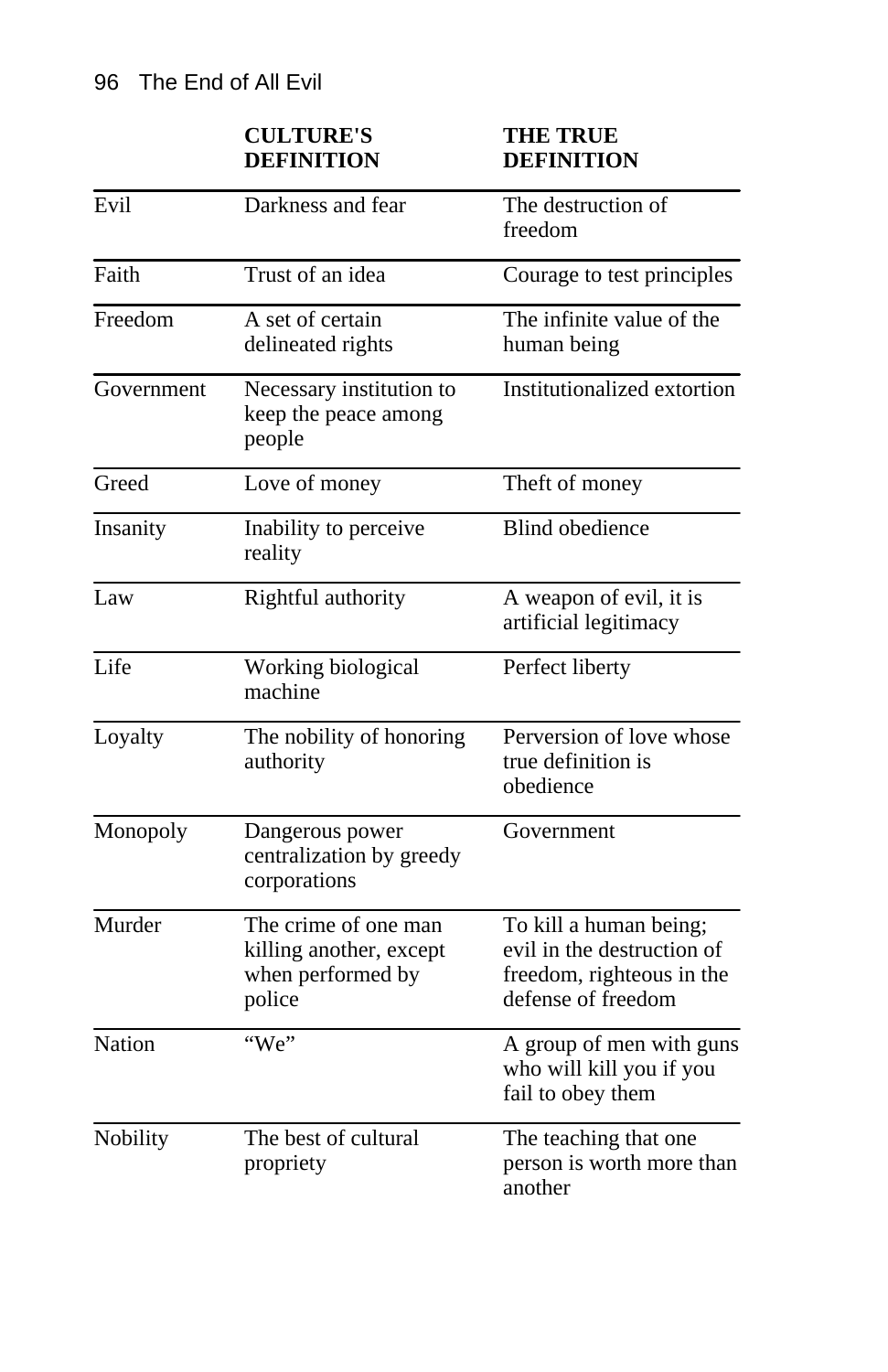|            | <b>CULTURE'S</b><br><b>DEFINITION</b>                                | <b>THE TRUE</b><br><b>DEFINITION</b>                                                                                           |
|------------|----------------------------------------------------------------------|--------------------------------------------------------------------------------------------------------------------------------|
| Only Human | Humanity is limited in its<br>abilities and capacity for<br>wisdom   | A nonsensical statement,<br>humanity has infinite<br>worth                                                                     |
| Police     | Agents of good, the<br>creators of peace                             | Enforcers of law, thusly<br>responsible for extortion,<br>murder, atrocity, war,<br>slavery and genocide<br>throughout history |
| Power      | Control over others                                                  | Liberty                                                                                                                        |
| Racism     | The evil of hatred for<br>reason of race                             | A meaningless excuse to<br>exert control over others,<br>used by governments and<br>thugs                                      |
| Security   | Stability created by law                                             | Peace and prosperity<br>created by freedom                                                                                     |
| Selfish    | Foolish belief that you<br>are worth as much as<br>those around you  | Understanding that<br>choices for you can only<br>legitimately be made by<br>you                                               |
| Slavery    | Full time work without<br>pay and ability to quit                    | All evil                                                                                                                       |
| State      | Your god on earth, able<br>to legitimately command<br>your obedience | An idea invented by evil<br>to replace the authority of<br>the individual over self,<br>perverted from love for<br>family      |
| Tax        | Noble donations by free<br>people for the public<br>good             | Extortion under penalty<br>of death                                                                                            |
| Terrorism  | Religious fanaticism                                                 | Evil men attempting to<br>establish a competing<br>government                                                                  |
| Treason    | Disloyalty to your state                                             | There is no such thing                                                                                                         |